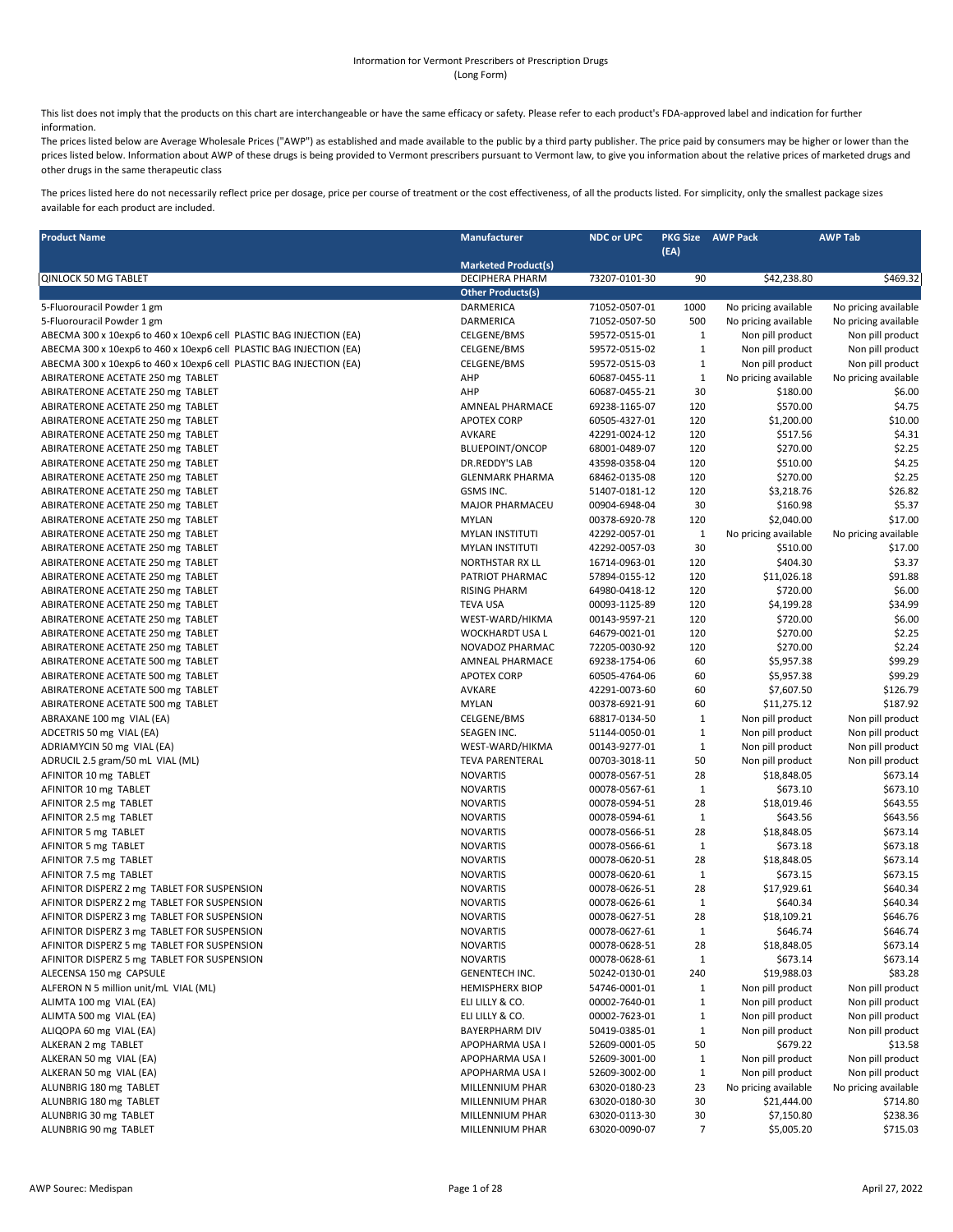| ALUNBRIG 90 mg (7)-180 mg (23) TABLET DOSE PACK                  |
|------------------------------------------------------------------|
| ANASTROZOLE 1 POWDER (GRAM)                                      |
| ANASTROZOLE 1 POWDER (GRAM)                                      |
| ANASTROZOLE 1 POWDER (GRAM)                                      |
| ANASTROZOLE 1 POWDER (GRAM)                                      |
| ANASTROZOLE 1 POWDER (GRAM)                                      |
| ANASTROZOLE 1 mg TABLET                                          |
| ANASTROZOLE 1 mg TABLET                                          |
| ANASTROZOLE 1 mg TABLET<br>ANASTROZOLE 1 mg TABLET               |
| ANASTROZOLE 1 mg TABLET                                          |
| ANASTROZOLE 1 mg TABLET                                          |
| ANASTROZOLE 1 mg TABLET                                          |
| ANASTROZOLE 1 mg TABLET                                          |
| ANASTROZOLE 1 mg TABLET                                          |
| ANASTROZOLE 1 mg TABLET                                          |
| ANASTROZOLE 1 mg TABLET                                          |
| ANASTROZOLE 1 mg TABLET                                          |
| ANASTROZOLE 1 mg TABLET                                          |
| ANASTROZOLE 1 mg TABLET                                          |
| ANASTROZOLE 1 mg TABLET                                          |
| ANASTROZOLE 1 mg TABLET                                          |
| ANASTROZOLE 1 mg TABLET                                          |
| ANASTROZOLE 1 mg TABLET                                          |
| ANASTROZOLE 1 mg TABLET                                          |
| ANASTROZOLE 1 mg TABLET                                          |
| ANASTROZOLE 1 mg TABLET                                          |
| ANASTROZOLE 1 mg TABLET                                          |
| ANASTROZOLE 1 mg TABLET                                          |
| ANASTROZOLE 1 mg TABLET                                          |
| ANASTROZOLE 1 mg TABLET                                          |
| ANASTROZOLE 1 mg TABLET                                          |
| ANASTROZOLE 1 mg TABLET                                          |
| ANASTROZOLE 1 mg TABLET<br>ANASTROZOLE 1 mg TABLET               |
| ANASTROZOLE 1 mg TABLET                                          |
| ANASTROZOLE 1 mg TABLET                                          |
|                                                                  |
|                                                                  |
| Anastrozole Powder 1 gm                                          |
| Anastrozole Powder 1 gm                                          |
| ARIMIDEX 1 mg TABLET<br>AROMASIN 25 mg TABLET                    |
| ARRANON 250 mg/50 mL VIAL (ML)                                   |
| ARSENIC TRIOXIDE POWDER (GRAM)                                   |
| ARSENIC TRIOXIDE 10 mg/10 mL (1 mg/mL) VIAL (ML)                 |
| ARSENIC TRIOXIDE 10 mg/10 mL (1 mg/mL) VIAL (ML)                 |
| ARSENIC TRIOXIDE 10 mg/10 mL (1 mg/mL) VIAL (ML)                 |
| ARSENIC TRIOXIDE 10 mg/10 mL (1 mg/mL) VIAL (ML)                 |
| ARSENIC TRIOXIDE 10 mg/10 mL (1 mg/mL) VIAL (ML)                 |
| ARSENIC TRIOXIDE 10 mg/10 mL (1 mg/mL) VIAL (ML)                 |
| ARSENIC TRIOXIDE 10 mg/10 mL (1 mg/mL) VIAL (ML)                 |
| ARSENIC TRIOXIDE 10 mg/10 mL (1 mg/mL) VIAL (ML)                 |
| ARSENIC TRIOXIDE 10 mg/10 mL (1 mg/mL) VIAL (ML)                 |
| ARSENIC TRIOXIDE 10 mg/10 mL (1 mg/mL) VIAL (ML)                 |
| ARSENIC TRIOXIDE 10 mg/10 mL (1 mg/mL) VIAL (ML)                 |
| ARSENIC TRIOXIDE 10 mg/10 mL (1 mg/mL) VIAL (ML)                 |
| ARSENIC TRIOXIDE 10 mg/10 mL (1 mg/mL) VIAL (ML)                 |
| ARSENIC TRIOXIDE 12 mg/6 mL (2 mg/mL) VIAL (ML)                  |
| ARSENIC TRIOXIDE 12 mg/6 mL (2 mg/mL) VIAL (ML)                  |
| ARSENIC TRIOXIDE 12 mg/6 mL (2 mg/mL) VIAL (ML)                  |
| ARSENIC TRIOXIDE 12 mg/6 mL (2 mg/mL) VIAL (ML)                  |
| ARSENIC TRIOXIDE 12 mg/6 mL (2 mg/mL) VIAL (ML)                  |
| ARSENIC TRIOXIDE 12 mg/6 mL (2 mg/mL) VIAL (ML)                  |
| Arsenic Trioxide Intravenous Solution 10 MG/10ML                 |
| ARZERRA 100 mg/5 mL VIAL (ML)                                    |
| ARZERRA 100 mg/5 mL VIAL (ML)<br>ARZERRA 1000 mg/50 mL VIAL (ML) |
| AVASTIN 25 mg/mL VIAL (ML)                                       |
|                                                                  |
| AVASTIN 25 mg/mL VIAL (ML)<br>AVASTIN 25 mg/mL VIAL (ML)         |
| AVASTIN 25 mg/mL VIAL (ML)                                       |
| AYVAKIT 100 mg TABLET                                            |
| AYVAKIT 200 mg TABLET                                            |
| AYVAKIT 25 mg TABLET                                             |
| AYVAKIT 300 mg TABLET<br>AYVAKIT 50 mg TABLET                    |

| ALUNBRIG 90 mg TABLET                                                                                                                                                                                     | MILLENNIUM PHAR                                  | 63020-0090-30                  | 30           | \$21,444.00                | \$714.80                 |
|-----------------------------------------------------------------------------------------------------------------------------------------------------------------------------------------------------------|--------------------------------------------------|--------------------------------|--------------|----------------------------|--------------------------|
| ALUNBRIG 90 mg (7)-180 mg (23) TABLET DOSE PACK                                                                                                                                                           | MILLENNIUM PHAR                                  | 63020-0198-30                  | 30           | \$21,444.00                | \$714.80                 |
| ANASTROZOLE 1 POWDER (GRAM)                                                                                                                                                                               | A.P.I. SOLUTION                                  | 46144-0200-01                  | 5            | Non pill product           | Non pill product         |
| ANASTROZOLE 1 POWDER (GRAM)                                                                                                                                                                               | MEDISCA INC.                                     | 38779-2555-03                  | 5            | Non pill product           | Non pill product         |
| ANASTROZOLE 1 POWDER (GRAM)                                                                                                                                                                               | MEDISCA INC.                                     | 38779-2555-04                  | 25           | Non pill product           | Non pill product         |
| ANASTROZOLE 1 POWDER (GRAM)                                                                                                                                                                               | MEDISCA INC.                                     | 38779-2555-06                  | $\mathbf{1}$ | Non pill product           | Non pill product         |
| ANASTROZOLE 1 POWDER (GRAM)                                                                                                                                                                               | PROFESSIONAL CO                                  | 51927-4435-00                  | 1            | Non pill product           | Non pill product         |
| ANASTROZOLE 1 mg TABLET                                                                                                                                                                                   | <b>ACCORD HEALTHCA</b>                           | 16729-0035-10                  | 30           | \$18.00                    | \$0.60                   |
| ANASTROZOLE 1 mg TABLET                                                                                                                                                                                   | <b>ACCORD HEALTHCA</b>                           | 16729-0035-15                  | 90           | \$54.00                    | \$0.60                   |
| ANASTROZOLE 1 mg TABLET                                                                                                                                                                                   | <b>ACCORD HEALTHCA</b>                           | 16729-0035-16                  | 500          | \$300.00                   | \$0.60                   |
| ANASTROZOLE 1 mg TABLET                                                                                                                                                                                   | AHP                                              |                                |              |                            |                          |
|                                                                                                                                                                                                           |                                                  | 60687-0112-11                  | 1            | No pricing available       | No pricing available     |
| ANASTROZOLE 1 mg TABLET                                                                                                                                                                                   | AHP                                              | 60687-0112-21                  | 30           | \$32.63                    | \$1.09                   |
| ANASTROZOLE 1 mg TABLET                                                                                                                                                                                   | <b>APOTEX CORP</b>                               | 60505-2985-03                  | 30           | \$46.79                    | \$1.56                   |
| ANASTROZOLE 1 mg TABLET                                                                                                                                                                                   | <b>APP/FRESENIUS K</b>                           | 63323-0129-30                  | 30           | \$9.54                     | \$0.32                   |
| ANASTROZOLE 1 mg TABLET                                                                                                                                                                                   | <b>AUROBINDO PHARM</b>                           | 59651-0236-30                  | 30           | \$18.00                    | \$0.60                   |
| ANASTROZOLE 1 mg TABLET                                                                                                                                                                                   | <b>AUROBINDO PHARM</b>                           | 59651-0236-90                  | 90           | \$54.00                    | \$0.60                   |
| ANASTROZOLE 1 mg TABLET                                                                                                                                                                                   | AVKARE                                           | 42291-0085-30                  | 30           | \$21.37                    | \$0.71                   |
| ANASTROZOLE 1 mg TABLET                                                                                                                                                                                   | AVKARE                                           | 42291-0085-90                  | 90           | \$43.34                    | \$0.48                   |
| ANASTROZOLE 1 mg TABLET                                                                                                                                                                                   | <b>AVPAK</b>                                     | 50268-0075-11                  | 1            | No pricing available       | No pricing available     |
| ANASTROZOLE 1 mg TABLET                                                                                                                                                                                   | <b>AVPAK</b>                                     | 50268-0075-15                  | 50           | \$59.03                    | \$1.18                   |
| ANASTROZOLE 1 mg TABLET                                                                                                                                                                                   | <b>BLUEPOINT LABOR</b>                           | 68001-0155-04                  | 30           | \$18.00                    | \$0.60                   |
| ANASTROZOLE 1 mg TABLET                                                                                                                                                                                   | <b>BLUEPOINT LABOR</b>                           | 68001-0155-08                  | 1000         | \$356.40                   | \$0.36                   |
| ANASTROZOLE 1 mg TABLET                                                                                                                                                                                   | <b>BRECKENRIDGE</b>                              | 51991-0620-10                  | 1000         | \$356.40                   | \$0.36                   |
| ANASTROZOLE 1 mg TABLET                                                                                                                                                                                   | <b>BRECKENRIDGE</b>                              | 51991-0620-33                  | 30           | \$10.80                    | \$0.36                   |
| ANASTROZOLE 1 mg TABLET                                                                                                                                                                                   | CHARTWELL RX LL                                  | 62135-0490-30                  | 30           | \$90.00                    | \$3.00                   |
| ANASTROZOLE 1 mg TABLET                                                                                                                                                                                   | <b>CHARTWELL RX LL</b>                           | 62135-0490-90                  | 90           | \$270.00                   | \$3.00                   |
|                                                                                                                                                                                                           |                                                  |                                |              |                            |                          |
| ANASTROZOLE 1 mg TABLET                                                                                                                                                                                   | DR.REDDY'S LAB                                   | 55111-0647-30                  | 30           | \$44.99                    | \$1.50                   |
| ANASTROZOLE 1 mg TABLET                                                                                                                                                                                   | GSMS INC.                                        | 60429-0286-30                  | 30           | \$9.26                     | \$0.31                   |
| ANASTROZOLE 1 mg TABLET                                                                                                                                                                                   | GSMS INC.                                        | 60429-0286-90                  | 90           | \$27.72                    | \$0.31                   |
| ANASTROZOLE 1 mg TABLET                                                                                                                                                                                   | <b>MAJOR PHARMACEU</b>                           | 00904-6195-46                  | 30           | \$5.74                     | \$0.19                   |
| ANASTROZOLE 1 mg TABLET                                                                                                                                                                                   | <b>MYLAN</b>                                     | 00378-6034-05                  | 500          | \$191.88                   | \$0.38                   |
| ANASTROZOLE 1 mg TABLET                                                                                                                                                                                   | MYLAN                                            | 00378-6034-77                  | 90           | \$36.36                    | \$0.40                   |
| ANASTROZOLE 1 mg TABLET                                                                                                                                                                                   | <b>PD-RX PHARM</b>                               | 43063-0383-06                  | 6            | No pricing available       | No pricing available     |
| ANASTROZOLE 1 mg TABLET                                                                                                                                                                                   | <b>SUN PHARMACEUTI</b>                           | 62756-0250-13                  | 500          | \$159.00                   | \$0.32                   |
| ANASTROZOLE 1 mg TABLET                                                                                                                                                                                   | <b>SUN PHARMACEUTI</b>                           | 62756-0250-83                  | 30           | \$9.54                     | \$0.32                   |
| ANASTROZOLE 1 mg TABLET                                                                                                                                                                                   | <b>TEVA USA</b>                                  | 00093-7536-56                  | 30           | \$11.66                    | \$0.39                   |
| ANASTROZOLE 1 mg TABLET                                                                                                                                                                                   | YILING PHARMACE                                  | 69117-0003-01                  | 30           | \$16.74                    | \$0.56                   |
| ANASTROZOLE 1 mg TABLET                                                                                                                                                                                   | ZYDUS PHARMACEU                                  | 68382-0209-06                  | 30           | \$18.18                    | \$0.61                   |
| Anastrozole Powder 1 gm                                                                                                                                                                                   | <b>DARMERICA</b>                                 | 71052-0248-00                  | 10           | No pricing available       | No pricing available     |
| Anastrozole Powder 1 gm                                                                                                                                                                                   | DARMERICA                                        | 71052-0248-05                  | 5            | No pricing available       | No pricing available     |
|                                                                                                                                                                                                           |                                                  |                                |              |                            |                          |
| ARIMIDEX 1 mg TABLET                                                                                                                                                                                      | ANI PHARMACEUTI                                  | 62559-0670-30                  | 30           | \$1,958.84                 | \$65.29                  |
| AROMASIN 25 mg TABLET                                                                                                                                                                                     | PHARMACI/PFIZER                                  | 00009-7663-04                  | 30           | \$1,381.42                 | \$46.05                  |
| ARRANON 250 mg/50 mL VIAL (ML)                                                                                                                                                                            | <b>NOVARTIS</b>                                  | 00078-0683-61                  | 50           | Non pill product           | Non pill product         |
| ARSENIC TRIOXIDE POWDER (GRAM)                                                                                                                                                                            | PROFESSIONAL CO                                  | 51927-1441-00                  | 1            | Non pill product           | Non pill product         |
| ARSENIC TRIOXIDE 10 mg/10 mL (1 mg/mL) VIAL (ML)                                                                                                                                                          | AMNEAL PHARMACE                                  | 70121-1483-01                  | 10           | Non pill product           | Non pill product         |
| ARSENIC TRIOXIDE 10 mg/10 mL (1 mg/mL) VIAL (ML)                                                                                                                                                          | AMNEAL PHARMACE                                  | 70121-1483-07                  | 10           | Non pill product           | Non pill product         |
| ARSENIC TRIOXIDE 10 mg/10 mL (1 mg/mL) VIAL (ML)                                                                                                                                                          | <b>AMRING PHARMACE</b>                           | 69918-0720-01                  | 10           | Non pill product           | Non pill product         |
| ARSENIC TRIOXIDE 10 mg/10 mL (1 mg/mL) VIAL (ML)                                                                                                                                                          | AMRING PHARMACE                                  | 69918-0720-02                  | 10           | Non pill product           | Non pill product         |
| ARSENIC TRIOXIDE 10 mg/10 mL (1 mg/mL) VIAL (ML)                                                                                                                                                          | <b>AMRING PHARMACE</b>                           | 69918-0720-10                  | 10           | Non pill product           | Non pill product         |
| ARSENIC TRIOXIDE 10 mg/10 mL (1 mg/mL) VIAL (ML)                                                                                                                                                          | <b>FRESENIUS KABI</b>                            | 63323-0637-03                  | 10           | Non pill product           | Non pill product         |
| ARSENIC TRIOXIDE 10 mg/10 mL (1 mg/mL) VIAL (ML)                                                                                                                                                          | <b>FRESENIUS KABI</b>                            | 63323-0637-10                  | 10           | Non pill product           | Non pill product         |
| ARSENIC TRIOXIDE 10 mg/10 mL (1 mg/mL) VIAL (ML)                                                                                                                                                          | <b>INGENUS PHARMAC</b>                           | 50742-0438-10                  | 10           | Non pill product           | Non pill product         |
| ARSENIC TRIOXIDE 10 mg/10 mL (1 mg/mL) VIAL (ML)                                                                                                                                                          | NEXUS PHARMACEU                                  | 14789-0600-07                  | 10           | Non pill product           | Non pill product         |
| ARSENIC TRIOXIDE 10 mg/10 mL (1 mg/mL) VIAL (ML)                                                                                                                                                          | NEXUS PHARMACEU                                  | 14789-0600-10                  | 10           | Non pill product           | Non pill product         |
| ARSENIC TRIOXIDE 10 mg/10 mL (1 mg/mL) VIAL (ML)                                                                                                                                                          | STI PHARMA LLC                                   | 54879-0027-10                  | 10           | Non pill product           | Non pill product         |
| ARSENIC TRIOXIDE 10 mg/10 mL (1 mg/mL) VIAL (ML)                                                                                                                                                          |                                                  |                                |              |                            |                          |
|                                                                                                                                                                                                           | ZYDUS PHARMACEU                                  | 68382-0997-01                  | 10           | Non pill product           | Non pill product         |
| ARSENIC TRIOXIDE 10 mg/10 mL (1 mg/mL) VIAL (ML)                                                                                                                                                          | ZYDUS PHARMACEU                                  | 68382-0997-10                  | 10           | Non pill product           | Non pill product         |
| ARSENIC TRIOXIDE 12 mg/6 mL (2 mg/mL) VIAL (ML)                                                                                                                                                           | AMNEAL PHARMACE                                  | 70121-1658-01                  |              | Non pill product           | Non pill product         |
| ARSENIC TRIOXIDE 12 mg/6 mL (2 mg/mL) VIAL (ML)                                                                                                                                                           |                                                  |                                | 6            |                            |                          |
| ARSENIC TRIOXIDE 12 mg/6 mL (2 mg/mL) VIAL (ML)                                                                                                                                                           | <b>AMNEAL PHARMACE</b>                           | 70121-1658-06                  | 6            | Non pill product           | Non pill product         |
|                                                                                                                                                                                                           | <b>AUROMEDICS PHAR</b>                           | 55150-0366-01                  | 6            | Non pill product           | Non pill product         |
|                                                                                                                                                                                                           | <b>AUROMEDICS PHAR</b>                           | 55150-0366-10                  | 6            | Non pill product           | Non pill product         |
|                                                                                                                                                                                                           | ZYDUS PHARMACEU                                  | 70710-1610-01                  | 6            | Non pill product           | Non pill product         |
|                                                                                                                                                                                                           | ZYDUS PHARMACEU                                  | 70710-1610-06                  | 6            | Non pill product           | Non pill product         |
| ARSENIC TRIOXIDE 12 mg/6 mL (2 mg/mL) VIAL (ML)<br>ARSENIC TRIOXIDE 12 mg/6 mL (2 mg/mL) VIAL (ML)<br>ARSENIC TRIOXIDE 12 mg/6 mL (2 mg/mL) VIAL (ML)<br>Arsenic Trioxide Intravenous Solution 10 MG/10ML | ATHENEX PHARMACEUTICAL 70860-0217-10             |                                | 10           | Non pill product           | Non pill product         |
| ARZERRA 100 mg/5 mL VIAL (ML)                                                                                                                                                                             | <b>NOVARTIS</b>                                  | 00078-0669-13                  | 5            | Non pill product           | Non pill product         |
|                                                                                                                                                                                                           |                                                  |                                |              |                            |                          |
| ARZERRA 100 mg/5 mL VIAL (ML)                                                                                                                                                                             | <b>NOVARTIS</b><br><b>NOVARTIS</b>               | 00078-0669-61<br>00078-0690-61 | 5            | Non pill product           | Non pill product         |
|                                                                                                                                                                                                           |                                                  |                                | 50           | Non pill product           | Non pill product         |
|                                                                                                                                                                                                           | <b>GENENTECH INC.</b>                            | 50242-0060-01                  | 4            | Non pill product           | Non pill product         |
|                                                                                                                                                                                                           | <b>GENENTECH INC.</b>                            | 50242-0060-10                  | 4            | Non pill product           | Non pill product         |
|                                                                                                                                                                                                           | <b>GENENTECH INC.</b>                            | 50242-0061-01                  | 16           | Non pill product           | Non pill product         |
|                                                                                                                                                                                                           | <b>GENENTECH INC.</b>                            | 50242-0061-10                  | 16           | Non pill product           | Non pill product         |
|                                                                                                                                                                                                           | <b>BLUEPRINT MEDIC</b>                           | 72064-0110-30                  | 30           | \$42,255.60                | \$1,408.52               |
| ARZERRA 1000 mg/50 mL VIAL (ML)<br>AVASTIN 25 mg/mL VIAL (ML)<br>AVASTIN 25 mg/mL VIAL (ML)<br>AVASTIN 25 mg/mL VIAL (ML)<br>AVASTIN 25 mg/mL VIAL (ML)<br>AYVAKIT 100 mg TABLET<br>AYVAKIT 200 mg TABLET | <b>BLUEPRINT MEDIC</b>                           | 72064-0120-30                  | 30           | \$42,255.60                | \$1,408.52               |
| AYVAKIT 25 mg TABLET                                                                                                                                                                                      | <b>BLUEPRINT MEDIC</b>                           | 72064-0125-30                  | 30           | \$42,255.60                | \$1,408.52               |
| AYVAKIT 300 mg TABLET<br><b>AYVAKIT 50 mg TABLET</b>                                                                                                                                                      | <b>BLUEPRINT MEDIC</b><br><b>BLUEPRINT MEDIC</b> | 72064-0130-30<br>72064-0150-30 | 30<br>30     | \$42,255.60<br>\$42,255.60 | \$1,408.52<br>\$1,408.52 |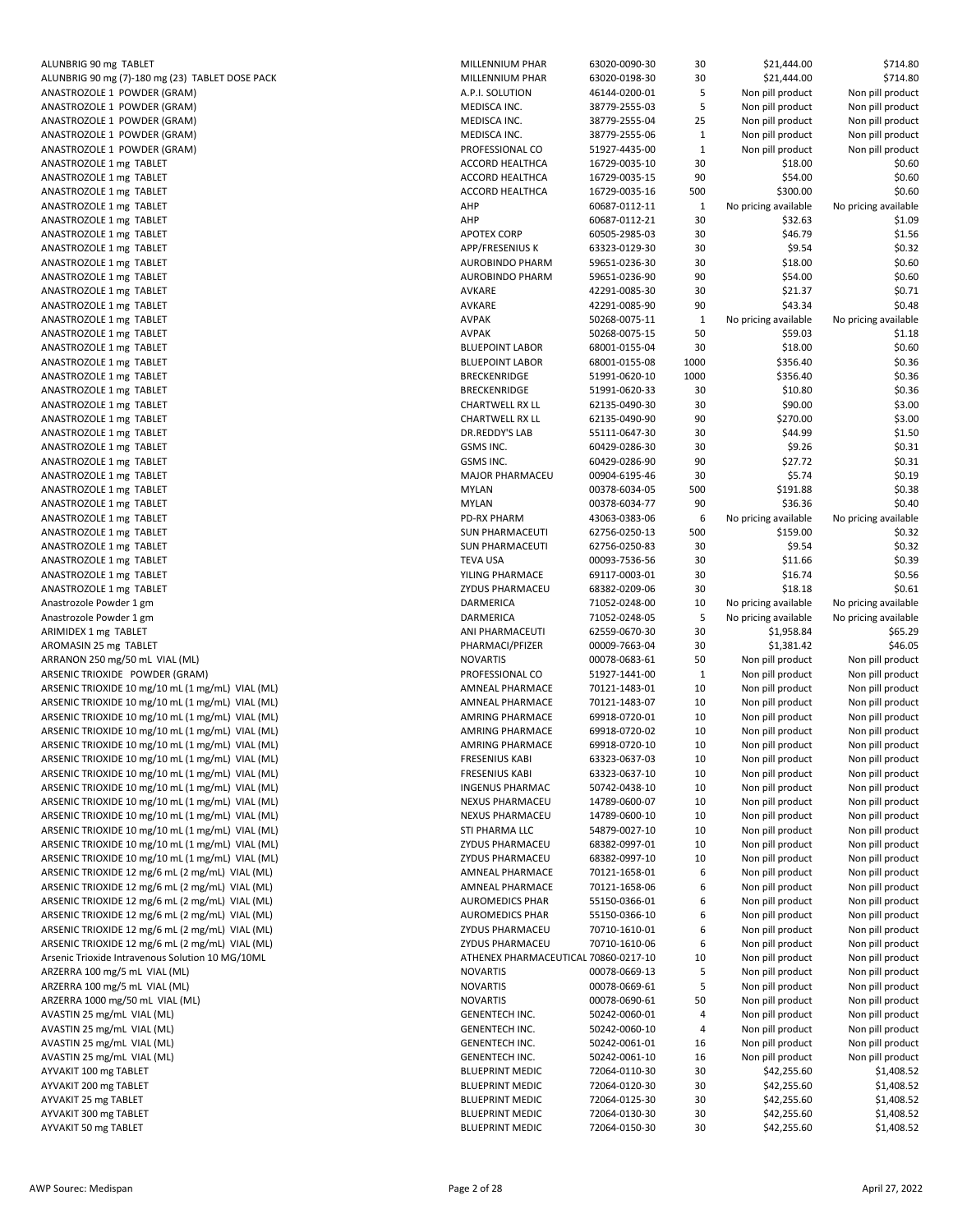| AZACITIDINE 100 mg VIAL (EA)                                  | ACCC             |
|---------------------------------------------------------------|------------------|
| AZACITIDINE 100 mg VIAL (EA)                                  | <b>BLUE</b>      |
| AZACITIDINE 100 mg VIAL (EA)                                  | <b>BLUE</b>      |
| AZACITIDINE 100 mg VIAL (EA)                                  | <b>BREC</b>      |
| AZACITIDINE 100 mg VIAL (EA)                                  | <b>CIPLA</b>     |
| AZACITIDINE 100 mg VIAL (EA)                                  | DR. F            |
| AZACITIDINE 100 mg VIAL (EA)                                  | DR.R             |
| AZACITIDINE 100 mg VIAL (EA)                                  | DR.R             |
|                                                               | <b>FRES</b>      |
| AZACITIDINE 100 mg VIAL (EA)                                  |                  |
| AZACITIDINE 100 mg VIAL (EA)                                  | MYL/             |
| AZACITIDINE 100 mg VIAL (EA)                                  | NOR <sup>-</sup> |
| AZACITIDINE 100 mg VIAL (EA)                                  | NOR <sup>-</sup> |
| AZACITIDINE 100 mg VIAL (EA)                                  | SAND             |
| AZACITIDINE 100 mg VIAL (EA)                                  | WES <sup>-</sup> |
| AZACITIDINE 100 mg VIAL (EA)                                  | <b>WOC</b>       |
| AZACITIDINE 100 mg VIAL (EA)                                  | <b>WOC</b>       |
| AZACITIDINE 100 mg VIAL (EA)                                  | SAND             |
| AZACITIDINE 100 mg VIAL (EA)                                  | MEIT             |
| AZEDRA DOSIMETRIC 30 mCi/2 mL (1110 MBq/2 mL) Vial            | <b>PROC</b>      |
| AZEDRA THERAPEUTIC 337.5 mCi/22.5 mL (12488 MBq/22.5 mL) Vial | <b>PROC</b>      |
| BALVERSA 3 mg TABLET                                          | <b>JANS</b>      |
| BALVERSA 3 mg TABLET                                          | <b>JANS</b>      |
|                                                               |                  |
| BALVERSA 4 mg TABLET                                          | <b>JANS</b>      |
| BALVERSA 4 mg TABLET                                          | <b>JANS</b>      |
| BALVERSA 5 mg TABLET                                          | JANS             |
| BAVENCIO 200 mg/10 mL (20 mg/mL) VIAL (ML)                    | EMD              |
| BCG (TICE STRAIN) 50 mg VIAL (EA)                             | <b>MER</b>       |
| BCG (TICE STRAIN) 50 mg VIAL (EA)                             | <b>MER</b>       |
| BELRAPZO 25 mg/mL VIAL (ML)                                   | EAGL             |
| BENDAMUSTINE HCL 25 mg/mL VIAL (ML)                           | EAGL             |
| BENDEKA 25 mg/mL VIAL (ML)                                    | <b>CEPH</b>      |
| BESPONSA 0.9 mg (0.25 mg/mL initial concentration) VIAL (EA)  | WYE <sup>-</sup> |
| BEVACIZUMAB 1.25 mg/0.05 mL SYRINGE (ML)                      | AVEL             |
|                                                               | AVEL             |
| BEVACIZUMAB 1.25 mg/0.05 mL SYRINGE (ML)                      |                  |
| BEXAROTENE 75 mg CAPSULE                                      | AMN              |
| BEXAROTENE 75 mg CAPSULE                                      | ANI F            |
| BEXAROTENE 75 mg CAPSULE                                      | <b>MYLA</b>      |
| BEXAROTENE 75 mg CAPSULE                                      | <b>MYLA</b>      |
| BEXAROTENE 75 mg CAPSULE                                      | MYL/             |
| BEXAROTENE 75 mg CAPSULE                                      | <b>OCEA</b>      |
| BEXAROTENE 75 mg CAPSULE                                      | <b>TEVA</b>      |
| BEXAROTENE 75 mg CAPSULE                                      | UPSH             |
| BEXAROTENE 75 mg CAPSULE                                      | WES <sup>-</sup> |
| BICALUTAMIDE 50 mg TABLET                                     | ACCC             |
| BICALUTAMIDE 50 mg TABLET                                     | ANI F            |
| BICALUTAMIDE 50 mg TABLET                                     | APO <sub>1</sub> |
|                                                               |                  |
| BICALUTAMIDE 50 mg TABLET                                     | APO <sub>1</sub> |
| BICALUTAMIDE 50 mg TABLET                                     | GSM:             |
| BICALUTAMIDE 50 mg TABLET                                     | GSM.             |
| BICALUTAMIDE 50 mg TABLET                                     | GSM.             |
| BICALUTAMIDE 50 mg TABLET                                     | <b>MAJ</b>       |
| BICALUTAMIDE 50 mg TABLET                                     | MYL/             |
| BICALUTAMIDE 50 mg TABLET                                     | <b>MYLA</b>      |
| BICALUTAMIDE 50 mg TABLET                                     | NOR <sup>1</sup> |
| BICALUTAMIDE 50 mg TABLET                                     | NOR <sub>1</sub> |
| BICALUTAMIDE 50 mg TABLET                                     | <b>SUN</b>       |
| BICALUTAMIDE 50 mg TABLET                                     | <b>SUN</b>       |
| BICALUTAMIDE 50 mg TABLET                                     | <b>SUN</b>       |
|                                                               |                  |
| BICALUTAMIDE 50 mg TABLET                                     | <b>SUN</b>       |
| BICNU 100 mg VIAL (EA)                                        | AVET             |
| BICNU 100 mg VIAL (EA)                                        | AVET             |
| BICNU 100 mg VIAL (EA)                                        | AVET             |
| BICNU 100 mg VIAL (EA)                                        | AVET             |
| BLENREP 100 mg VIAL (EA)                                      | GLAX             |
| BLEOMYCIN SULFATE 15 unit VIAL (EA)                           | APP/             |
| BLEOMYCIN SULFATE 15 unit VIAL (EA)                           | <b>HOSF</b>      |
| BLEOMYCIN SULFATE 15 unit VIAL (EA)                           | <b>HOSF</b>      |
| BLEOMYCIN SULFATE 15 unit VIAL (EA)                           | NOR <sup>-</sup> |
| BLEOMYCIN SULFATE 15 unit VIAL (EA)                           | <b>TEVA</b>      |
| BLEOMYCIN SULFATE 15 unit VIAL (EA)                           | WES <sup>-</sup> |
|                                                               |                  |
| BLEOMYCIN SULFATE 15 unit Vial                                | MEIT             |
| BLEOMYCIN SULFATE 30 unit VIAL (EA)                           | APP/             |
| BLEOMYCIN SULFATE 30 unit VIAL (EA)                           | <b>HOSF</b>      |
| BLEOMYCIN SULFATE 30 unit VIAL (EA)                           | <b>HOSF</b>      |
| BLEOMYCIN SULFATE 30 unit VIAL (EA)                           | NOR <sup>-</sup> |
| BLEOMYCIN SULFATE 30 unit VIAL (EA)                           | TEVA             |

| AZACITIDINE 100 mg VIAL (EA)                                               |                                    |                                |                              |                                      |                                      |
|----------------------------------------------------------------------------|------------------------------------|--------------------------------|------------------------------|--------------------------------------|--------------------------------------|
|                                                                            | <b>ACCORD HEALTHCA</b>             | 16729-0306-10                  | $\mathbf{1}$                 | Non pill product                     | Non pill product                     |
| AZACITIDINE 100 mg VIAL (EA)                                               | <b>BLUEPOINT LABOR</b>             | 68001-0313-56                  | $\mathbf{1}$                 | Non pill product                     | Non pill product                     |
| AZACITIDINE 100 mg VIAL (EA)                                               | <b>BLUEPOINT/ONCOP</b>             | 68001-0504-54                  | $\mathbf{1}$                 | Non pill product                     | Non pill product                     |
| AZACITIDINE 100 mg VIAL (EA)                                               | <b>BRECKENRIDGE</b>                | 51991-0797-98                  | $\mathbf{1}$                 | Non pill product                     | Non pill product                     |
| AZACITIDINE 100 mg VIAL (EA)                                               | CIPLA USA INC.                     | 69097-0805-40                  | $\mathbf{1}$                 | Non pill product                     | Non pill product                     |
| AZACITIDINE 100 mg VIAL (EA)                                               | DR. REDDY'S/PRE                    | 43598-0465-62                  | $\mathbf{1}$                 | Non pill product                     | Non pill product                     |
| AZACITIDINE 100 mg VIAL (EA)                                               | DR.REDDY'S LAB                     | 43598-0305-62                  | $\mathbf{1}$                 | Non pill product                     | Non pill product                     |
| AZACITIDINE 100 mg VIAL (EA)                                               | DR.REDDY'S LAB                     | 43598-0678-11                  | $\mathbf{1}$                 | Non pill product                     | Non pill product                     |
| AZACITIDINE 100 mg VIAL (EA)                                               | <b>FRESENIUS KABI</b>              | 63323-0771-39                  | $\mathbf{1}$                 | Non pill product                     | Non pill product                     |
| AZACITIDINE 100 mg VIAL (EA)                                               | <b>MYLAN INSTITUTI</b>             | 67457-0254-30                  | $\mathbf{1}$                 | Non pill product                     | Non pill product                     |
| AZACITIDINE 100 mg VIAL (EA)                                               | NORTHSTAR RX LL                    | 16714-0777-01                  | $\mathbf{1}$                 | Non pill product                     | Non pill product                     |
| AZACITIDINE 100 mg VIAL (EA)                                               | NORTHSTAR RX LL                    | 16714-0927-01                  | $\mathbf{1}$                 | Non pill product                     | Non pill product                     |
| AZACITIDINE 100 mg VIAL (EA)                                               | SANDOZ                             | 00781-3253-94                  | $\mathbf{1}$                 | Non pill product                     | Non pill product                     |
| AZACITIDINE 100 mg VIAL (EA)                                               | WEST-WARD/HIKMA                    | 00143-9606-01                  | $\mathbf{1}$                 | Non pill product                     | Non pill product                     |
|                                                                            |                                    |                                |                              |                                      |                                      |
| AZACITIDINE 100 mg VIAL (EA)                                               | WOCKHARDT USA L                    | 64679-0096-01                  | $\mathbf{1}$                 | Non pill product                     | Non pill product                     |
| AZACITIDINE 100 mg VIAL (EA)                                               | WOCKHARDT USA L                    | 64679-0096-02                  | $\mathbf{1}$                 | Non pill product                     | Non pill product                     |
| AZACITIDINE 100 mg VIAL (EA)                                               | SANDOZ/NOVAPLUS                    | 00781-9253-94                  | 10                           | Non pill product                     | Non pill product                     |
| AZACITIDINE 100 mg VIAL (EA)                                               | MEITHEAL PHARMA                    | 71288-0115-30                  | 56                           | Non pill product                     | Non pill product                     |
| AZEDRA DOSIMETRIC 30 mCi/2 mL (1110 MBq/2 mL) Vial                         | PROGENICS PHARM                    | 71258-0015-02                  | $\mathbf{1}$                 | Non pill product                     | Non pill product                     |
| AZEDRA THERAPEUTIC 337.5 mCi/22.5 mL (12488 MBq/22.5 mL) Vial              | PROGENICS PHARM                    | 71258-0015-22                  | $\mathbf{1}$                 | Non pill product                     | Non pill product                     |
| BALVERSA 3 mg TABLET                                                       | <b>JANSSEN PRODUCT</b>             | 59676-0030-56                  | 56                           | \$20,943.60                          | \$373.99                             |
| BALVERSA 3 mg TABLET                                                       | <b>JANSSEN PRODUCT</b>             | 59676-0030-84                  | 84                           | \$31,415.39                          | \$373.99                             |
| BALVERSA 4 mg TABLET                                                       | <b>JANSSEN PRODUCT</b>             | 59676-0040-28                  | 28                           | \$13,962.40                          | \$498.66                             |
| BALVERSA 4 mg TABLET                                                       | <b>JANSSEN PRODUCT</b>             | 59676-0040-56                  | 56                           | \$27,924.80                          | \$498.66                             |
| BALVERSA 5 mg TABLET                                                       | <b>JANSSEN PRODUCT</b>             | 59676-0050-28                  | 28                           | \$17,453.00                          | \$623.32                             |
| BAVENCIO 200 mg/10 mL (20 mg/mL) VIAL (ML)                                 | EMD SERONO INC                     | 44087-3535-01                  | 10                           | Non pill product                     | Non pill product                     |
| BCG (TICE STRAIN) 50 mg VIAL (EA)                                          | <b>MERCK SHARP &amp; D</b>         | 00052-0602-01                  | $\mathbf{1}$                 | Non pill product                     | Non pill product                     |
| BCG (TICE STRAIN) 50 mg VIAL (EA)                                          | <b>MERCK SHARP &amp; D</b>         | 00052-0602-02                  | $\mathbf{1}$                 | Non pill product                     | Non pill product                     |
| BELRAPZO 25 mg/mL VIAL (ML)                                                | <b>EAGLE PHARMACEU</b>             | 42367-0521-25                  | 4                            | Non pill product                     | Non pill product                     |
| BENDAMUSTINE HCL 25 mg/mL VIAL (ML)                                        | <b>EAGLE PHARMACEU</b>             | 42367-0520-25                  | 4                            | Non pill product                     | Non pill product                     |
| BENDEKA 25 mg/mL VIAL (ML)                                                 | CEPHALONINC .- T                   | 63459-0348-04                  | 4                            | Non pill product                     | Non pill product                     |
| BESPONSA 0.9 mg (0.25 mg/mL initial concentration) VIAL (EA)               | WYETH/PFIZER                       | 00008-0100-01                  | $\mathbf{1}$                 | Non pill product                     | Non pill product                     |
| BEVACIZUMAB 1.25 mg/0.05 mL SYRINGE (ML)                                   | <b>AVELLA SPEC</b>                 | 42852-0001-28                  | 0.05                         | Non pill product                     | Non pill product                     |
| BEVACIZUMAB 1.25 mg/0.05 mL SYRINGE (ML)                                   | <b>AVELLA SPEC</b>                 | 42852-0001-30                  | 0.05                         | Non pill product                     | Non pill product                     |
| BEXAROTENE 75 mg CAPSULE                                                   | AMNEAL PHARMACE                    | 69238-1250-01                  | 100                          | \$3,402.84                           | \$34.03                              |
| BEXAROTENE 75 mg CAPSULE                                                   | ANI PHARMACEUTI                    | 43975-0315-10                  | 100                          | \$7,062.00                           | \$70.62                              |
| BEXAROTENE 75 mg CAPSULE                                                   | <b>MYLAN</b>                       |                                | 100                          | \$7,062.00                           | \$70.62                              |
|                                                                            |                                    | 00378-6955-01                  |                              |                                      |                                      |
| BEXAROTENE 75 mg CAPSULE                                                   | <b>MYLAN INSTITUTI</b>             | 42292-0007-01                  | $1\,$                        | No pricing available                 | No pricing available                 |
| BEXAROTENE 75 mg CAPSULE                                                   | <b>MYLAN INSTITUTI</b>             | 42292-0007-10                  | 10                           | \$2,683.48                           | \$268.35                             |
| BEXAROTENE 75 mg CAPSULE                                                   | <b>OCEANSIDE PHARM</b>             | 68682-0003-10                  | 100                          | \$26,834.71                          | \$268.35                             |
| BEXAROTENE 75 mg CAPSULE                                                   | <b>TEVA USA</b>                    | 00591-2832-01                  | 100                          | \$3,402.84                           | \$34.03                              |
| BEXAROTENE 75 mg CAPSULE                                                   | UPSHER-SMITH LA                    | 00832-0285-00                  | 100                          | \$3,621.78                           | \$36.22                              |
| BEXAROTENE 75 mg CAPSULE                                                   | WEST-WARD/HIKMA                    | 00054-0399-25                  | 100                          | \$7,062.00                           | \$70.62                              |
| BICALUTAMIDE 50 mg TABLET                                                  | ACCORD HEALTHCA                    | 16729-0023-01                  | 100                          | \$91.00                              | \$0.91                               |
| BICALUTAMIDE 50 mg TABLET                                                  | ANI PHARMACEUTI                    | 62559-0890-30                  | 30                           | \$36.00                              | \$1.20                               |
| BICALUTAMIDE 50 mg TABLET                                                  | <b>APOTEX CORP</b>                 | 60505-2642-01                  | 100                          | \$105.00                             | \$1.05                               |
| BICALUTAMIDE 50 mg TABLET                                                  | <b>APOTEX CORP</b>                 | 60505-2642-03                  | 30                           |                                      |                                      |
|                                                                            | GSMS INC.                          |                                |                              | \$27.00                              | \$0.90                               |
| BICALUTAMIDE 50 mg TABLET                                                  |                                    | 60429-0177-01                  | 100                          | \$18.78                              | \$0.19                               |
| BICALUTAMIDE 50 mg TABLET                                                  | GSMS INC.                          | 60429-0177-05                  | 500                          | \$90.18                              | \$0.18                               |
| BICALUTAMIDE 50 mg TABLET                                                  | GSMS INC.                          | 60429-0177-30                  | 30                           | \$6.30                               | \$0.21                               |
| BICALUTAMIDE 50 mg TABLET                                                  | MAJOR PHARMACEU                    | 00904-6019-46                  | 30                           | \$10.38                              | \$0.35                               |
| BICALUTAMIDE 50 mg TABLET                                                  | <b>MYLAN</b>                       | 00378-7017-05                  | 500                          | \$374.40                             | \$0.75                               |
| BICALUTAMIDE 50 mg TABLET                                                  | <b>MYLAN</b>                       | 00378-7017-93                  | 30                           | \$24.96                              | \$0.83                               |
| BICALUTAMIDE 50 mg TABLET                                                  | NORTHSTAR RX LL                    | 16714-0816-01                  | 30                           | \$25.40                              | \$0.85                               |
|                                                                            | NORTHSTAR RX LL                    | 16714-0816-02                  |                              |                                      | \$0.85                               |
| BICALUTAMIDE 50 mg TABLET                                                  |                                    |                                | 100                          | \$84.55                              |                                      |
| BICALUTAMIDE 50 mg TABLET                                                  | <b>SUN PHARMA GLOB</b>             | 41616-0485-83                  | 30                           | \$18.00                              | \$0.60                               |
| BICALUTAMIDE 50 mg TABLET                                                  | <b>SUN PHARMA GLOB</b>             | 41616-0485-88                  | 100                          | \$60.00                              | \$0.60                               |
| BICALUTAMIDE 50 mg TABLET                                                  | <b>SUN PHARMA GLOB</b>             | 47335-0485-83                  | 30                           | \$18.00                              | \$0.60                               |
| BICALUTAMIDE 50 mg TABLET                                                  | <b>SUN PHARMA GLOB</b>             | 47335-0485-88                  | 100                          | \$60.00                              | \$0.60                               |
| BICNU 100 mg VIAL (EA)                                                     | AVET PHARMACEUT                    | 00015-3012-60                  | $\mathbf{1}$                 | Non pill product                     | Non pill product                     |
| BICNU 100 mg VIAL (EA)                                                     | <b>AVET PHARMACEUT</b>             | 23155-0261-31                  | $\mathbf{1}$                 | Non pill product                     | Non pill product                     |
| BICNU 100 mg VIAL (EA)                                                     | AVET PHARMACEUT                    | 23155-0261-41                  | $\mathbf{1}$                 | Non pill product                     | Non pill product                     |
| BICNU 100 mg VIAL (EA)                                                     | <b>AVET PHARMACEUT</b>             | 23155-0589-31                  | $\mathbf{1}$                 | Non pill product                     | Non pill product                     |
| BLENREP 100 mg VIAL (EA)                                                   | <b>GLAXOSMITHKLINE</b>             | 00173-0896-01                  | $\mathbf{1}$                 | Non pill product                     | Non pill product                     |
| BLEOMYCIN SULFATE 15 unit VIAL (EA)                                        | APP/FRESENIUS K                    | 63323-0136-10                  | $\mathbf{1}$                 | Non pill product                     | Non pill product                     |
| BLEOMYCIN SULFATE 15 unit VIAL (EA)                                        | HOSPIRA/PFIZER                     | 61703-0332-18                  | $\mathbf{1}$                 | Non pill product                     | Non pill product                     |
| BLEOMYCIN SULFATE 15 unit VIAL (EA)                                        | HOSPIRA-NOVAPLU                    | 00409-0332-20                  | $\mathbf{1}$                 | Non pill product                     | Non pill product                     |
| BLEOMYCIN SULFATE 15 unit VIAL (EA)                                        | NORTHSTAR RX LL                    | 16714-0886-01                  | $\mathbf{1}$                 | Non pill product                     | Non pill product                     |
| BLEOMYCIN SULFATE 15 unit VIAL (EA)                                        | TEVA PARENTERAL                    | 00703-3154-01                  | $\mathbf{1}$                 | Non pill product                     | Non pill product                     |
| BLEOMYCIN SULFATE 15 unit VIAL (EA)                                        | WEST-WARD/HIKMA                    | 00143-9240-01                  | $\mathbf{1}$                 | Non pill product                     | Non pill product                     |
| BLEOMYCIN SULFATE 15 unit Vial                                             | MEITHEAL PHARMA                    | 71288-0106-10                  | $\mathbf{1}$                 | Non pill product                     | Non pill product                     |
| BLEOMYCIN SULFATE 30 unit VIAL (EA)                                        | APP/FRESENIUS K                    | 63323-0137-20                  | $\mathbf{1}$                 | Non pill product                     | Non pill product                     |
| BLEOMYCIN SULFATE 30 unit VIAL (EA)                                        | HOSPIRA/PFIZER                     | 61703-0323-22                  | $\mathbf{1}$                 | Non pill product                     | Non pill product                     |
| BLEOMYCIN SULFATE 30 unit VIAL (EA)                                        | HOSPIRA-NOVAPLU                    | 00409-0323-20                  | $\mathbf{1}$                 | Non pill product                     | Non pill product                     |
| BLEOMYCIN SULFATE 30 unit VIAL (EA)<br>BLEOMYCIN SULFATE 30 unit VIAL (EA) | NORTHSTAR RX LL<br>TEVA PARENTERAL | 16714-0908-01<br>00703-3155-01 | $\mathbf{1}$<br>$\mathbf{1}$ | Non pill product<br>Non pill product | Non pill product<br>Non pill product |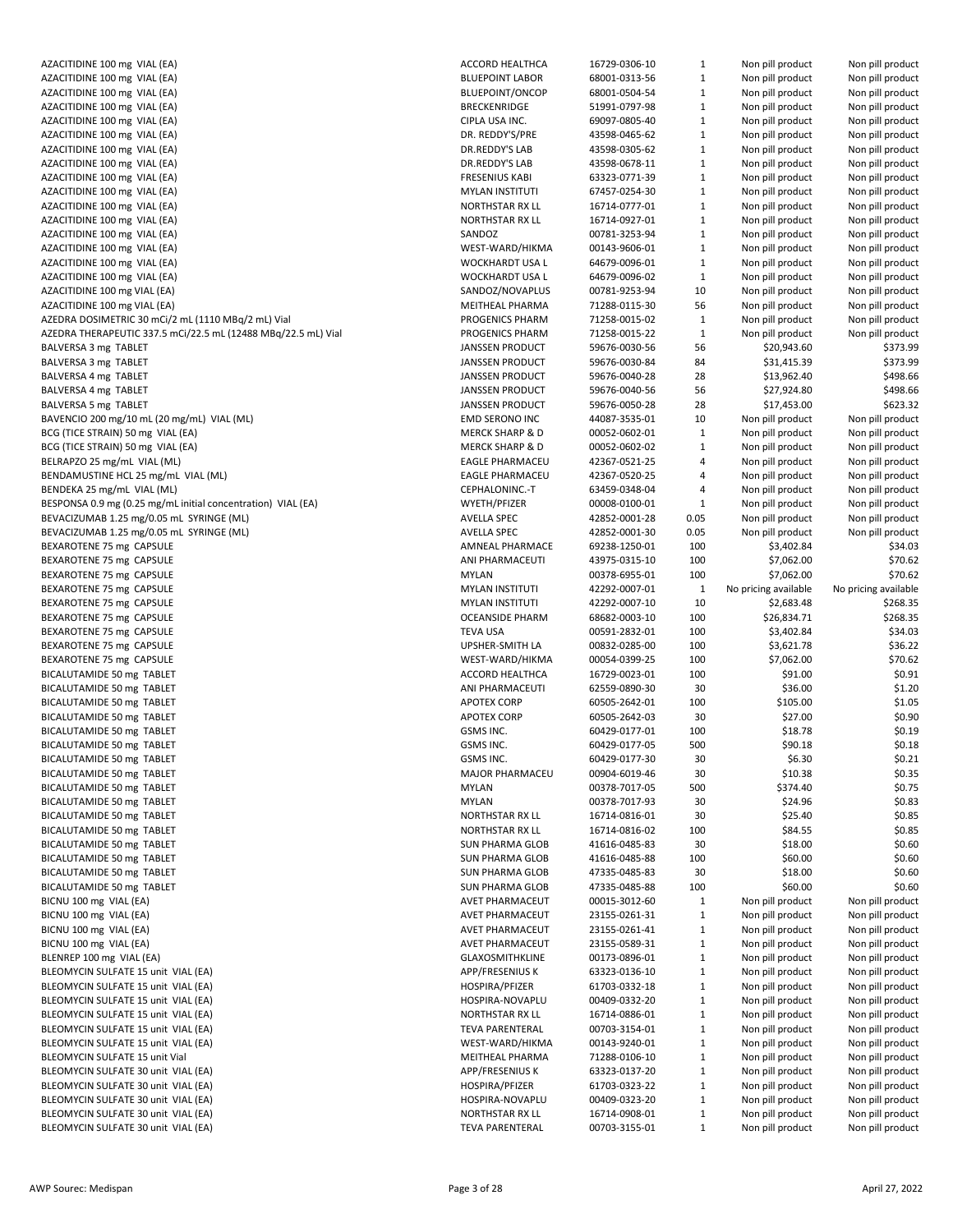BLEOMYCIN SULFATE 30 unit VIAL (EA) BLEOMYCIN SULFATE 30 unit Vial BLINCYTO 35 mcg KIT BLINCYTO 35 mcg VIAL (EA) BORTEZOMIB 3.5 mg VIAL (EA) BORTEZOMIB 3.5 mg VIAL (EA) BOSULIF 100 mg TABLET BOSULIF 400 mg TABLET BOSULIF 500 mg TABLET BRAFTOVI 50 mg CAPSULE BRAFTOVI 50 mg CAPSULE BRAFTOVI 75 mg CAPSULE BRAFTOVI 75 mg CAPSULE BRAFTOVI 75 mg CAPSULE BRAFTOVI 75 mg CAPSULE BUSULFAN 60 mg/10 mL VIAL (ML) BUSULFAN 60 mg/10 mL VIAL (ML) BUSULFAN 60 mg/10 mL VIAL (ML) BUSULFAN 60 mg/10 mL VIAL (ML) BUSULFAN 60 mg/10 mL VIAL (ML) BUSULFAN 60 mg/10 mL VIAL (ML) BUSULFAN 60 mg/10 mL VIAL (ML) BUSULFAN 60 mg/10 mL VIAL (ML) BUSULFAN 60 mg/10 mL VIAL (ML) BUSULFAN 60 mg/10 mL VIAL (ML) BUSULFAN 60 mg/10 mL VIAL (ML) BUSULFAN 60 mg/10 mL VIAL (ML) BUSULFAN 60 mg/10 mL VIAL (ML) BUSULFAN 60 mg/10 mL Vial BUSULFAN 60 mg/10 mL VIAL (ML) BUSULFAN 60 mg/10 mL VIAL (ML) BUSULFEX 60 mg/10 mL VIAL (ML) BUSULFEX 60 mg/10 mL VIAL (ML) BUSULFEX 60 mg/10 mL VIAL (ML) BUSULFEX 60 mg/10 mL VIAL (ML) CABOMETYX 20 mg TABLET CABOMETYX 40 mg TABLET CABOMETYX 60 mg TABLET CALQUENCE 100 mg CAPSULE CAMPATH 30 mg/mL VIAL (ML) CAMPATH 30 mg/mL VIAL (ML) CAMPTOSAR 100 mg/5 mL VIAL (ML) CAMPTOSAR 100 mg/5 mL VIAL (ML) CAMPTOSAR 300 mg/15 mL VIAL (ML) CAMPTOSAR 40 mg/2 mL VIAL (ML) CAPECITABINE 150 mg TABLET CAPECITABINE 150 mg TABLET CAPECITABINE 150 mg TABLET CAPECITABINE 150 mg TABLET CAPECITABINE 150 mg TABLET CAPECITABINE 150 mg TABLET CAPECITABINE 150 mg TABLET CAPECITABINE 150 mg TABLET CAPECITABINE 150 mg TABLET CAPECITABINE 150 mg TABLET CAPECITABINE 150 mg TABLET CAPECITABINE 150 mg TABLET CAPECITABINE 150 mg TABLET CAPECITABINE 150 mg TABLET CAPECITABINE 150 mg TABLET CAPECITABINE 500 mg TABLET CAPECITABINE 500 mg TABLET CAPECITABINE 500 mg TABLET CAPECITABINE 500 mg TABLET CAPECITABINE 500 mg TABLET CAPECITABINE 500 mg TABLET CAPECITABINE 500 mg TABLET CAPECITABINE 500 mg TABLET CAPECITABINE 500 mg TABLET CAPECITABINE 500 mg TABLET CAPECITABINE 500 mg TABLET CAPECITABINE 500 mg TABLET CAPECITABINE 500 mg TABLET CAPECITABINE 500 mg TABLET CAPECITABINE 500 mg TABLET CAPECITABINE 500 mg TABLET

| WEST-WARD/HIKMA        | 00143-9241-01 | $\mathbf{1}$ | Non pill product     | Non pill product     |
|------------------------|---------------|--------------|----------------------|----------------------|
| MEITHEAL PHARMA        | 71288-0107-20 | $\mathbf{1}$ | Non pill product     | Non pill product     |
| AMGEN                  | 55513-0160-01 | $\mathbf{1}$ | Non pill product     | Non pill product     |
| AMGEN                  | 55513-0150-01 | $\mathbf{1}$ | Non pill product     | Non pill product     |
| DR.REDDY'S LAB         | 43598-0865-60 | $\mathbf 1$  | Non pill product     | Non pill product     |
| <b>FRESENIUS KABI</b>  | 63323-0721-10 | $\mathbf 1$  | Non pill product     | Non pill product     |
| PFIZER US PHARM        | 00069-0135-01 | 120          | \$20,834.04          | \$173.62             |
| PFIZER US PHARM        |               | 30           |                      | \$694.47             |
|                        | 00069-0193-01 |              | \$20,834.04          |                      |
| PFIZER US PHARM        | 00069-0136-01 | 30           | \$20,834.04          | \$694.47             |
| ARRAY BIOPHARMA        | 70255-0020-01 | 60           | \$6,899.40           | \$114.99             |
| ARRAY BIOPHARMA        | 70255-0020-02 | 60           | No pricing available | No pricing available |
| ARRAY/PFIZER           | 70255-0025-01 | 90           | \$8,024.23           | \$89.16              |
| ARRAY/PFIZER           | 70255-0025-02 | 90           | No pricing available | No pricing available |
| ARRAY/PFIZER           | 70255-0025-03 | 60           | \$8,024.23           | \$133.74             |
| ARRAY/PFIZER           | 70255-0025-04 | 60           | No pricing available | No pricing available |
| ACCORD HEALTHCA        | 16729-0351-03 | 10           | Non pill product     | Non pill product     |
| ACCORD HEALTHCA        |               | 10           |                      |                      |
|                        | 16729-0351-92 |              | Non pill product     | Non pill product     |
| AMER. REGENT           | 00517-0920-01 | 10           | Non pill product     | Non pill product     |
| AMER. REGENT           | 00517-0920-08 | 10           | Non pill product     | Non pill product     |
| ATHENEX PHARMAC        | 70860-0216-10 | 10           | Non pill product     | Non pill product     |
| ATHENEX PHARMAC        | 70860-0216-41 | 10           | Non pill product     | Non pill product     |
| <b>FRESENIUS KABI</b>  | 65219-0160-01 | 10           | Non pill product     | Non pill product     |
| <b>FRESENIUS KABI</b>  | 65219-0160-10 | 10           | Non pill product     | Non pill product     |
| HOSPIRA/PFIZER         | 00409-1112-01 | 10           | Non pill product     | Non pill product     |
| HOSPIRA/PFIZER         | 00409-1112-10 | 10           | Non pill product     | Non pill product     |
|                        |               |              |                      |                      |
| <b>MYLAN INSTITUTI</b> | 67457-0893-00 | 10           | Non pill product     | Non pill product     |
| <b>MYLAN INSTITUTI</b> | 67457-0893-08 | 10           | Non pill product     | Non pill product     |
| SAGENT PHARMACE        | 25021-0241-10 | 10           | Non pill product     | Non pill product     |
| <b>APOTEX CORP</b>     | 60505-6177-00 | 10           | Non pill product     | Non pill product     |
| MEITHEAL PHARMA        | 71288-0116-10 | 30           | Non pill product     | Non pill product     |
| MEITHEAL PHARMA        | 71288-0116-11 | 30           | Non pill product     | Non pill product     |
| OTSUKA AMERICA         | 59148-0047-90 | 10           | Non pill product     | Non pill product     |
| OTSUKA AMERICA         | 59148-0047-91 | 10           | Non pill product     | Non pill product     |
| OTSUKA AMERICA         | 59148-0070-90 | 10           | Non pill product     | Non pill product     |
|                        |               | 10           |                      | Non pill product     |
| OTSUKA AMERICA         | 59148-0070-91 |              | Non pill product     |                      |
| EXELIXIS INC.          | 42388-0024-26 | 30           | \$27,945.01          | \$931.50             |
| EXELIXIS INC.          | 42388-0025-26 | 30           | \$27,945.01          | \$931.50             |
| EXELIXIS INC.          | 42388-0023-26 | 30           | \$27,945.01          | \$931.50             |
| ASTRAZENECA            | 00310-0512-60 | 60           | \$17,383.10          | \$289.72             |
| GENZYME                | 58468-0357-01 | $\mathbf{1}$ | Non pill product     | Non pill product     |
| GENZYME                | 58468-0357-03 | $\mathbf{1}$ | Non pill product     | Non pill product     |
| PFIZER/NOVAPLUS        | 00009-1111-02 | 5            | Non pill product     | Non pill product     |
| PHARMACI/PFIZER        | 00009-7529-03 | 5            | Non pill product     | Non pill product     |
| PHARMACI/PFIZER        | 00009-7529-05 | 15           | Non pill product     | Non pill product     |
|                        |               |              |                      |                      |
| PHARMACI/PFIZER        | 00009-7529-04 | 2            | Non pill product     | Non pill product     |
| ACCORD HEALTHCA        | 16729-0072-12 | 60           | \$37.25              | \$0.62               |
| AMNEAL PHARMACE        | 65162-0843-06 | 60           | \$84.00              | \$1.40               |
| AREVA PHARMACEU        | 59923-0721-60 | 60           | \$74.50              | \$1.24               |
| <b>ASCEND LABORATO</b> | 67877-0458-60 | 60           | \$36.74              | \$0.61               |
| AUROBINDO PHARM        | 59651-0204-60 | 60           | \$86.40              | \$1.44               |
| BLUEPOINT/ONCOP        | 68001-0487-06 | 60           | \$37.25              | \$0.62               |
| CIPLA USA INC.         | 69097-0949-03 | 60           | \$37.25              | \$0.62               |
| DR.REDDY'S LAB         | 55111-0496-60 | 60           | \$36.60              | \$0.61               |
|                        |               |              |                      |                      |
| GSMS INC.              | 51407-0095-60 | 60           | \$63.00              | \$1.05               |
| MYLAN                  | 00378-2511-91 | 60           | \$222.00             | \$3.70               |
| NORTHSTAR RX LL        | 16714-0467-01 | 60           | \$435.12             | \$7.25               |
| <b>RISING PHARM</b>    | 64980-0276-06 | 60           | \$198.00             | \$3.30               |
| <b>SUN PHARMACEUTI</b> | 62756-0238-86 | 60           | \$86.40              | \$1.44               |
| <b>TEVA USA</b>        | 00093-7473-06 | 60           | \$87.84              | \$1.46               |
| WEST-WARD/HIKMA        | 00054-0271-21 | 60           | \$198.00             | \$3.30               |
| ACCORD HEALTHCA        | 16729-0073-29 | 120          | \$146.74             | \$1.22               |
| AHP                    | 60687-0149-11 | $\mathbf{1}$ | No pricing available | No pricing available |
|                        |               |              |                      |                      |
| АНР                    | 60687-0149-94 | 20           | \$609.60             | \$30.48              |
| AMNEAL PHARMACE        | 65162-0844-16 | 120          | \$180.00             | \$1.50               |
| AREVA PHARMACEU        | 59923-0722-12 | 120          | \$293.47             | \$2.45               |
| <b>ASCEND LABORATO</b> | 67877-0459-12 | 120          | \$114.72             | \$0.96               |
| AUROBINDO PHARM        | 59651-0205-08 | 120          | \$312.00             | \$2.60               |
| <b>AVPAK</b>           | 50268-0154-11 | 1            | No pricing available | No pricing available |
| <b>AVPAK</b>           | 50268-0154-13 | 30           | \$875.28             | \$29.18              |
| <b>BLUEPOINT LABOR</b> | 68001-0488-07 | 120          | \$146.74             | \$1.22               |
| CIPLA USA INC.         | 69097-0948-08 |              |                      |                      |
|                        |               | 120          | \$146.74             | \$1.22               |
| DR.REDDY'S LAB         | 55111-0497-04 | 120          | \$108.00             | \$0.90               |
| GSMS INC.              | 51407-0096-12 | 120          | \$267.72             | \$2.23               |
| <b>MYLAN</b>           | 00378-2512-78 | 120          | \$1,176.00           | \$9.80               |
| <b>MYLAN INSTITUTI</b> | 51079-0510-01 | $\mathbf{1}$ | No pricing available | No pricing available |
| <b>MYLAN INSTITUTI</b> | 51079-0510-05 | 20           | \$842.65             | \$42.13              |
|                        |               |              |                      |                      |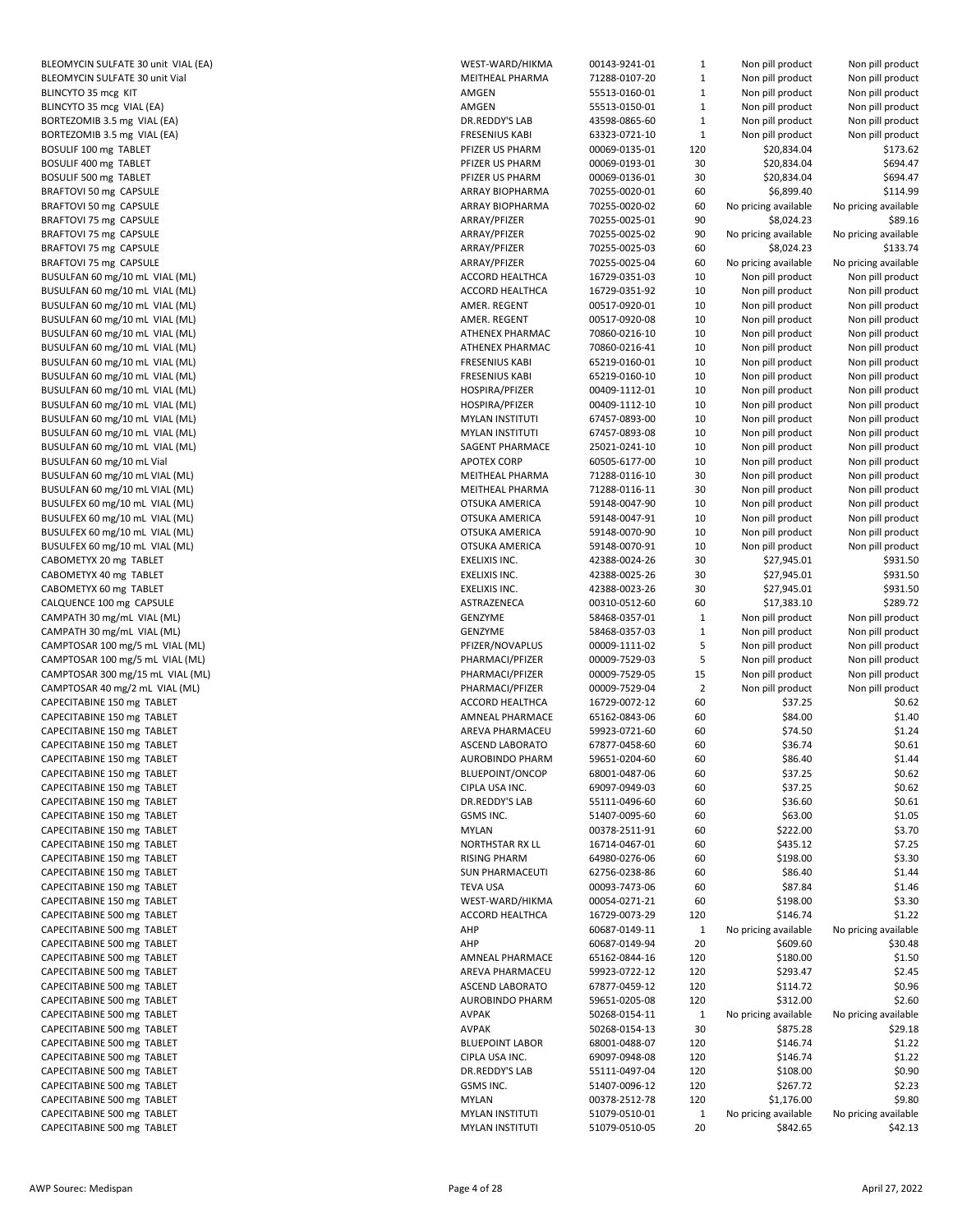| CAPECITABINE 500 mg TABLET                                          |
|---------------------------------------------------------------------|
| CAPECITABINE 500 mg TABLET                                          |
| CAPECITABINE 500 mg TABLET                                          |
| CAPECITABINE 500 mg TABLET                                          |
| CAPECITABINE 500 mg TABLET                                          |
| CAPRELSA 100 mg TABLET                                              |
| CAPRELSA 300 mg TABLET                                              |
| CARAC 0.005 CREAM (GRAM)                                            |
| CARBOPLATIN 10 mg/mL VIAL (ML)                                      |
| CARBOPLATIN 10 mg/mL VIAL (ML)                                      |
| CARBOPLATIN 10 mg/mL VIAL (ML)                                      |
| CARBOPLATIN 10 mg/mL VIAL (ML)<br>CARBOPLATIN 10 mg/mL VIAL (ML)    |
| CARBOPLATIN 10 mg/mL VIAL (ML)                                      |
| CARBOPLATIN 10 mg/mL VIAL (ML)                                      |
| CARBOPLATIN 10 mg/mL VIAL (ML)                                      |
| CARBOPLATIN 10 mg/mL VIAL (ML)                                      |
| CARBOPLATIN 10 mg/mL VIAL (ML)                                      |
| CARBOPLATIN 10 mg/mL VIAL (ML)                                      |
| CARBOPLATIN 10 mg/mL VIAL (ML)                                      |
| CARBOPLATIN 10 mg/mL VIAL (ML)                                      |
| CARBOPLATIN 10 mg/mL VIAL (ML)                                      |
| CARBOPLATIN 10 mg/mL VIAL (ML)                                      |
| CARBOPLATIN 10 mg/mL VIAL (ML)                                      |
| CARBOPLATIN 10 mg/mL VIAL (ML)                                      |
| CARBOPLATIN 10 mg/mL VIAL (ML)                                      |
| CARBOPLATIN 10 mg/mL VIAL (ML)                                      |
| CARBOPLATIN 10 mg/mL VIAL (ML)                                      |
| CARBOPLATIN 10 mg/mL VIAL (ML)                                      |
| CARBOPLATIN 10 mg/mL VIAL (ML)                                      |
| CARBOPLATIN 10 mg/mL VIAL (ML)                                      |
| CARBOPLATIN 10 mg/mL VIAL (ML)                                      |
| CARBOPLATIN 10 mg/mL VIAL (ML)                                      |
| CARBOPLATIN 10 mg/mL VIAL (ML)                                      |
| CARBOPLATIN 10 mg/mL VIAL (ML)                                      |
| CARBOPLATIN 10 mg/mL VIAL (ML)                                      |
| CARBOPLATIN 10 mg/mL VIAL (ML)                                      |
| CARBOPLATIN 10 mg/mL VIAL (ML)                                      |
| CARBOPLATIN 10 mg/mL VIAL (ML)                                      |
| CARBOPLATIN 150 mg VIAL (EA)                                        |
| CARMUSTINE 100 mg VIAL (EA)                                         |
| CARMUSTINE 100 mg VIAL (EA)                                         |
| CARMUSTINE 100 mg VIAL (EA)                                         |
| CARMUSTINE 100 mg VIAL (EA)                                         |
| CARMUSTINE 100 mg VIAL (EA)                                         |
| CARMUSTINE 100 mg VIAL (EA)<br>CARMUSTINE 100 mg VIAL (EA)          |
| CARMUSTINE 100 mg VIAL (EA)                                         |
| CARMUSTINE 100 mg VIAL (EA)                                         |
| CARMUSTINE 100 mg VIAL (EA)                                         |
| CARMUSTINE 100 mg VIAL (EA)                                         |
| CARMUSTINE 100 mg VIAL (EA)                                         |
| CARMUSTINE 100 mg VIAL (EA)                                         |
| CARMUSTINE 100 mg VIAL (EA)                                         |
| CARVYKTI 0.5 x 10exp6 to 1 x 10exp8 cell PLASTIC BAG INJECTION (EA) |
| CARVYKTI 0.5 x 10exp6 to 1 x 10exp8 cell PLASTIC BAG INJECTION (EA) |
| CASODEX 50 mg TABLET                                                |
| CHLORAMBUCIL POWDER (GRAM)                                          |
| CHLORAMBUCIL POWDER (GRAM)                                          |
| CHLORAMBUCIL POWDER (GRAM)                                          |
| CHLORAMBUCIL POWDER (GRAM)                                          |
| CHLORAMBUCIL POWDER (GRAM)                                          |
| CHLORAMBUCIL POWDER (GRAM)                                          |
| CHLORAMBUCIL POWDER (GRAM)                                          |
| CHLORAMBUCIL POWDER (GRAM)                                          |
| CHLORAMBUCIL POWDER (GRAM)                                          |
| CHLORAMBUCIL POWDER (GRAM)                                          |
| Chlorambucil Powder 1 gm                                            |
| Chlorambucil Powder 1 gm                                            |
| CISPLATIN 1 POWDER (GRAM)                                           |
| CISPLATIN 1 POWDER (GRAM)                                           |
| CISPLATIN 1 mg/mL VIAL (ML)                                         |
| CISPLATIN 1 mg/mL VIAL (ML)                                         |
| CISPLATIN 1 mg/mL VIAL (ML)                                         |
| CISPLATIN 1 mg/mL VIAL (ML)<br>CISPLATIN 1 mg/mL VIAL (ML)          |
|                                                                     |

| CAPECITABINE 500 mg TABLET                                          | NORTHSTAR RX LL        | 16714-0468-01 | 120          | \$2,215.32           | \$18.46              |
|---------------------------------------------------------------------|------------------------|---------------|--------------|----------------------|----------------------|
| CAPECITABINE 500 mg TABLET                                          | <b>RISING PHARM</b>    | 64980-0277-12 | 120          | \$780.00             | \$6.50               |
| CAPECITABINE 500 mg TABLET                                          | <b>SUN PHARMACEUTI</b> | 62756-0239-20 | 120          | \$312.00             | \$2.60               |
| CAPECITABINE 500 mg TABLET                                          | <b>TEVA USA</b>        | 00093-7474-89 | 120          | \$247.80             | \$2.06               |
| CAPECITABINE 500 mg TABLET                                          | WEST-WARD/HIKMA        | 00054-0272-23 | 120          | \$780.00             | \$6.50               |
| CAPRELSA 100 mg TABLET                                              | GENZYME                | 58468-7820-03 | 30           | \$9,673.86           | \$322.46             |
| CAPRELSA 300 mg TABLET                                              | GENZYME                | 58468-7840-03 | 30           | \$19,347.72          | \$644.92             |
| CARAC 0.005 CREAM (GRAM)                                            | <b>BAUSCH HEALTH U</b> | 00187-5200-30 | 30           | Non pill product     | Non pill product     |
| CARBOPLATIN 10 mg/mL VIAL (ML)                                      | <b>ACCORD HEALTHCA</b> | 16729-0295-12 | 60           | Non pill product     | Non pill product     |
| CARBOPLATIN 10 mg/mL VIAL (ML)                                      | ACCORD HEALTHCA        | 16729-0295-31 | 5            | Non pill product     | Non pill product     |
|                                                                     |                        |               |              |                      |                      |
| CARBOPLATIN 10 mg/mL VIAL (ML)                                      | ACCORD HEALTHCA        | 16729-0295-33 | 15           | Non pill product     | Non pill product     |
| CARBOPLATIN 10 mg/mL VIAL (ML)                                      | ACCORD HEALTHCA        | 16729-0295-34 | 45           | Non pill product     | Non pill product     |
| CARBOPLATIN 10 mg/mL VIAL (ML)                                      | <b>APP/FRESENIUS K</b> | 63323-0172-05 | 5            | Non pill product     | Non pill product     |
| CARBOPLATIN 10 mg/mL VIAL (ML)                                      | APP/FRESENIUS K        | 63323-0172-15 | 15           | Non pill product     | Non pill product     |
| CARBOPLATIN 10 mg/mL VIAL (ML)                                      | APP/FRESENIUS K        | 63323-0172-45 | 45           | Non pill product     | Non pill product     |
| CARBOPLATIN 10 mg/mL VIAL (ML)                                      | <b>APP/FRESENIUS K</b> | 63323-0172-60 | 60           | Non pill product     | Non pill product     |
| CARBOPLATIN 10 mg/mL VIAL (ML)                                      | <b>AUROMEDICS PHAR</b> | 55150-0335-01 | 45           | Non pill product     | Non pill product     |
| CARBOPLATIN 10 mg/mL VIAL (ML)                                      | <b>AUROMEDICS PHAR</b> | 55150-0386-01 | 60           | Non pill product     | Non pill product     |
| CARBOPLATIN 10 mg/mL VIAL (ML)                                      | HOSPIRA/PFIZER         | 61703-0339-18 | 5            | Non pill product     | Non pill product     |
| CARBOPLATIN 10 mg/mL VIAL (ML)                                      | HOSPIRA/PFIZER         | 61703-0339-22 | 15           | Non pill product     | Non pill product     |
| CARBOPLATIN 10 mg/mL VIAL (ML)                                      | HOSPIRA/PFIZER         | 61703-0339-50 | 45           | Non pill product     | Non pill product     |
| CARBOPLATIN 10 mg/mL VIAL (ML)                                      | HOSPIRA/PFIZER         | 61703-0339-56 | 60           | Non pill product     | Non pill product     |
| CARBOPLATIN 10 mg/mL VIAL (ML)                                      | <b>INGENUS PHARMAC</b> | 50742-0445-05 | 5            | Non pill product     | Non pill product     |
| CARBOPLATIN 10 mg/mL VIAL (ML)                                      | <b>INGENUS PHARMAC</b> | 50742-0446-15 | 15           | Non pill product     | Non pill product     |
| CARBOPLATIN 10 mg/mL VIAL (ML)                                      | <b>INGENUS PHARMAC</b> | 50742-0447-45 | 45           | Non pill product     | Non pill product     |
| CARBOPLATIN 10 mg/mL VIAL (ML)                                      |                        |               |              |                      | Non pill product     |
|                                                                     | <b>INGENUS PHARMAC</b> | 50742-0448-60 | 60           | Non pill product     |                      |
| CARBOPLATIN 10 mg/mL VIAL (ML)                                      | SUN PHARMA GLOB        | 47335-0150-40 | 5            | Non pill product     | Non pill product     |
| CARBOPLATIN 10 mg/mL VIAL (ML)                                      | SUN PHARMA GLOB        | 47335-0151-40 | 15           | Non pill product     | Non pill product     |
| CARBOPLATIN 10 mg/mL VIAL (ML)                                      | SUN PHARMA GLOB        | 47335-0284-40 | 60           | Non pill product     | Non pill product     |
| CARBOPLATIN 10 mg/mL VIAL (ML)                                      | SUN PHARMA GLOB        | 47335-0300-40 | 45           | Non pill product     | Non pill product     |
| CARBOPLATIN 10 mg/mL VIAL (ML)                                      | <b>TEVA PARENTERAL</b> | 00703-4239-01 | 60           | Non pill product     | Non pill product     |
| CARBOPLATIN 10 mg/mL VIAL (ML)                                      | <b>TEVA PARENTERAL</b> | 00703-4239-81 | 60           | Non pill product     | Non pill product     |
| CARBOPLATIN 10 mg/mL VIAL (ML)                                      | <b>TEVA PARENTERAL</b> | 00703-4244-01 | 5            | Non pill product     | Non pill product     |
| CARBOPLATIN 10 mg/mL VIAL (ML)                                      | <b>TEVA PARENTERAL</b> | 00703-4244-81 | 5            | Non pill product     | Non pill product     |
| CARBOPLATIN 10 mg/mL VIAL (ML)                                      | <b>TEVA PARENTERAL</b> | 00703-4246-01 | 15           | Non pill product     | Non pill product     |
| CARBOPLATIN 10 mg/mL VIAL (ML)                                      | <b>TEVA PARENTERAL</b> | 00703-4246-81 | 15           | Non pill product     | Non pill product     |
| CARBOPLATIN 10 mg/mL VIAL (ML)                                      | <b>TEVA PARENTERAL</b> | 00703-4248-01 | 45           | Non pill product     | Non pill product     |
| CARBOPLATIN 10 mg/mL VIAL (ML)                                      | <b>TEVA PARENTERAL</b> | 00703-4248-81 | 45           | Non pill product     | Non pill product     |
| CARBOPLATIN 10 mg/mL VIAL (ML)                                      | SANDOZ                 | 66758-0047-04 | 10           | Non pill product     | Non pill product     |
| CARBOPLATIN 150 mg VIAL (EA)                                        |                        |               |              |                      |                      |
|                                                                     | APP/FRESENIUS K        | 63323-0167-21 | $\mathbf{1}$ | Non pill product     | Non pill product     |
| CARMUSTINE 100 mg VIAL (EA)                                         | AMNEAL BIOSCIEN        | 70121-1482-02 | $\mathbf{1}$ | Non pill product     | Non pill product     |
| CARMUSTINE 100 mg VIAL (EA)                                         | AMNEAL BIOSCIEN        | 70121-1668-01 | $\mathbf{1}$ | Non pill product     | Non pill product     |
| CARMUSTINE 100 mg VIAL (EA)                                         | AVET PHARMACEUT        | 23155-0647-31 | $\mathbf{1}$ | Non pill product     | Non pill product     |
| CARMUSTINE 100 mg VIAL (EA)                                         | AVET PHARMACEUT        | 23155-0649-41 | $\mathbf{1}$ | Non pill product     | Non pill product     |
| CARMUSTINE 100 mg VIAL (EA)                                         | AVET/NOVAPLUS          | 23155-0788-31 | $\mathbf{1}$ | Non pill product     | Non pill product     |
| CARMUSTINE 100 mg VIAL (EA)                                         | AVET/NOVAPLUS          | 23155-0790-41 | $\mathbf{1}$ | Non pill product     | Non pill product     |
| CARMUSTINE 100 mg VIAL (EA)                                         | DR.REDDY'S LAB         | 43598-0628-57 | $\mathbf{1}$ | Non pill product     | Non pill product     |
| CARMUSTINE 100 mg VIAL (EA)                                         | DR.REDDY'S LAB         | 43598-0861-11 | $\mathbf{1}$ | Non pill product     | Non pill product     |
| CARMUSTINE 100 mg VIAL (EA)                                         | SANDOZ                 | 00781-3470-90 | $\mathbf{1}$ | Non pill product     | Non pill product     |
| CARMUSTINE 100 mg VIAL (EA)                                         | SANDOZ                 | 00781-3474-32 | $\mathbf{1}$ | Non pill product     | Non pill product     |
| CARMUSTINE 100 mg VIAL (EA)                                         | STI PHARMA LLC         | 54879-0023-51 | $\mathbf{1}$ | Non pill product     | Non pill product     |
| CARMUSTINE 100 mg VIAL (EA)                                         | STI PHARMA LLC         | 54879-0036-64 | $\mathbf{1}$ | Non pill product     | Non pill product     |
| CARMUSTINE 100 mg VIAL (EA)                                         | ZYDUS PHARMACEU        | 70710-1524-01 | $\mathbf{1}$ | Non pill product     | Non pill product     |
| CARMUSTINE 100 mg VIAL (EA)                                         | ZYDUS PHARMACEU        | 70710-1525-09 | $\mathbf{1}$ | Non pill product     | Non pill product     |
| CARVYKTI 0.5 x 10exp6 to 1 x 10exp8 cell PLASTIC BAG INJECTION (EA) | <b>JANSSEN BIOTECH</b> | 57894-0111-01 | $\mathbf{1}$ | Non pill product     | Non pill product     |
|                                                                     |                        |               |              |                      |                      |
| CARVYKTI 0.5 x 10exp6 to 1 x 10exp8 cell PLASTIC BAG INJECTION (EA) | <b>JANSSEN BIOTECH</b> | 57894-0111-02 | $\mathbf{1}$ | Non pill product     | Non pill product     |
| CASODEX 50 mg TABLET                                                | ANI PHARMACEUTI        | 62559-0680-30 | 30           | \$3,955.36           | \$131.85             |
| CHLORAMBUCIL POWDER (GRAM)                                          | A.P.I. SOLUTION        | 46144-0158-01 | $\mathbf{1}$ | Non pill product     | Non pill product     |
| CHLORAMBUCIL POWDER (GRAM)                                          | A.P.I. SOLUTION        | 46144-0158-25 | 25           | Non pill product     | Non pill product     |
| CHLORAMBUCIL POWDER (GRAM)                                          | MEDISCA INC.           | 38779-1156-00 | 0.5          | Non pill product     | Non pill product     |
| CHLORAMBUCIL POWDER (GRAM)                                          | MEDISCA INC.           | 38779-1156-03 | 5            | Non pill product     | Non pill product     |
| CHLORAMBUCIL POWDER (GRAM)                                          | MEDISCA INC.           | 38779-1156-06 | $\mathbf{1}$ | Non pill product     | Non pill product     |
| CHLORAMBUCIL POWDER (GRAM)                                          | MEDISCA INC.           | 38779-1156-07 | 0.25         | Non pill product     | Non pill product     |
| CHLORAMBUCIL POWDER (GRAM)                                          | PROFESSIONAL CO        | 51927-4467-00 | $\mathbf{1}$ | Non pill product     | Non pill product     |
| CHLORAMBUCIL POWDER (GRAM)                                          | SPECTRUM               | 49452-1911-01 | 0.25         | Non pill product     | Non pill product     |
| CHLORAMBUCIL POWDER (GRAM)                                          | SPECTRUM               | 49452-1911-02 | $\mathbf{1}$ | Non pill product     | Non pill product     |
| CHLORAMBUCIL POWDER (GRAM)                                          | SPECTRUM               | 49452-1911-04 | 5            | Non pill product     | Non pill product     |
| Chlorambucil Powder 1 gm                                            | DARMERICA              | 71052-0212-03 | 10           | No pricing available | No pricing available |
| Chlorambucil Powder 1 gm                                            | DARMERICA              | 71052-0212-05 | 10           | No pricing available | No pricing available |
| CISPLATIN 1 POWDER (GRAM)                                           | SPECTRUM               | 49452-2078-02 | 0.25         | Non pill product     | Non pill product     |
|                                                                     |                        |               |              |                      |                      |
| CISPLATIN 1 POWDER (GRAM)                                           | SPECTRUM               | 49452-2078-03 | $\mathbf{1}$ | Non pill product     | Non pill product     |
| CISPLATIN 1 mg/mL VIAL (ML)                                         | <b>ACCORD HEALTHCA</b> | 16729-0288-11 | 50           | Non pill product     | Non pill product     |
| CISPLATIN 1 mg/mL VIAL (ML)                                         | ACCORD HEALTHCA        | 16729-0288-38 | 100          | Non pill product     | Non pill product     |
| CISPLATIN 1 mg/mL VIAL (ML)                                         | APP/FRESENIUS K        | 63323-0103-51 | 50           | Non pill product     | Non pill product     |
| CISPLATIN 1 mg/mL VIAL (ML)                                         | APP/FRESENIUS K        | 63323-0103-64 | 200          | Non pill product     | Non pill product     |
| CISPLATIN 1 mg/mL VIAL (ML)                                         | APP/FRESENIUS K        | 63323-0103-65 | 100          | Non pill product     | Non pill product     |
|                                                                     |                        |               |              |                      |                      |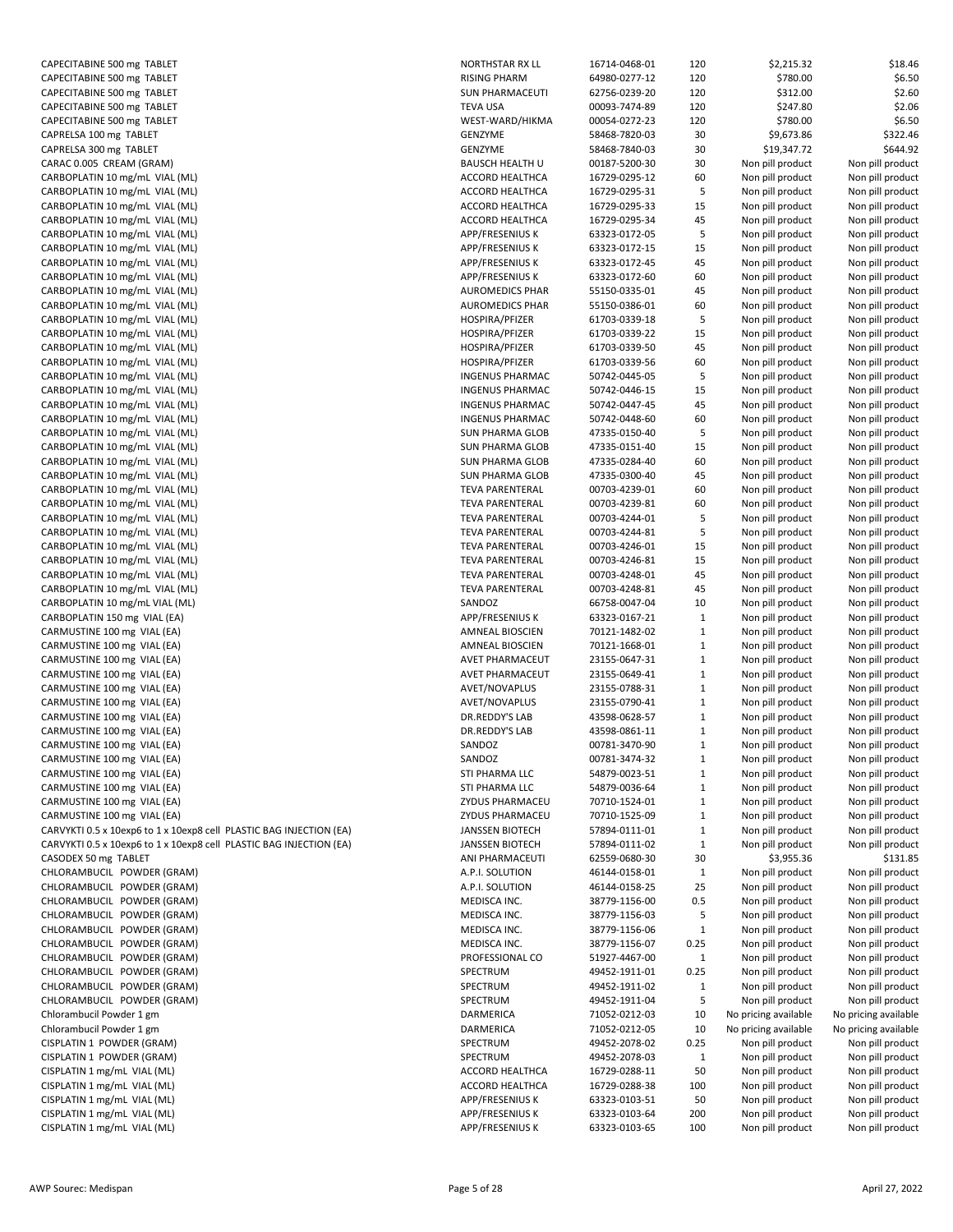| CISPLATIN 1 mg/mL VIAL (ML)                                                  | ATHEI                        |
|------------------------------------------------------------------------------|------------------------------|
| CISPLATIN 1 mg/mL VIAL (ML)                                                  | <b>ATHEI</b>                 |
| CISPLATIN 1 mg/mL VIAL (ML)                                                  | <b>BLUEF</b>                 |
| CISPLATIN 1 mg/mL VIAL (ML)                                                  | <b>BLUEF</b>                 |
| CISPLATIN 1 mg/mL VIAL (ML)                                                  | <b>BLUEF</b>                 |
| CISPLATIN 1 mg/mL VIAL (ML)                                                  | <b>BLUEF</b>                 |
| CISPLATIN 1 mg/mL VIAL (ML)                                                  | <b>TEVA</b>                  |
| CISPLATIN 1 mg/mL VIAL (ML)                                                  | TEVA                         |
| CISPLATIN 1 mg/mL VIAL (ML)                                                  | WEST                         |
| CISPLATIN 1 mg/mL VIAL (ML)                                                  | WEST                         |
| CISPLATIN 1 mg/mL VIAL (ML)                                                  | WG C                         |
| CISPLATIN 1 mg/mL VIAL (ML)                                                  | WG C                         |
| CISPLATIN 1 mg/mL VIAL (ML)                                                  | WG C                         |
| CISPLATIN 50 mg VIAL (EA)                                                    | WG C                         |
| CLADRIBINE 10 mg/10 mL VIAL (ML)                                             | APP/F                        |
| CLADRIBINE 10 mg/10 mL VIAL (ML)                                             | <b>HISUN</b>                 |
| CLADRIBINE 10 mg/10 mL VIAL (ML)                                             | MYLA                         |
| CLADRIBINE 10 mg/10 mL VIAL (ML)                                             | WEST                         |
| CLOFARABINE 20 mg/20 mL VIAL (ML)                                            | AMNE                         |
| CLOFARABINE 20 mg/20 mL VIAL (ML)                                            | <b>APOT</b>                  |
| CLOFARABINE 20 mg/20 mL VIAL (ML)                                            | DR.RE<br><b>FRESE</b>        |
| CLOFARABINE 20 mg/20 mL VIAL (ML)<br>CLOFARABINE 20 mg/20 mL VIAL (ML)       | <b>INGEN</b>                 |
| CLOFARABINE 20 mg/20 mL VIAL (ML)                                            | <b>MYLA</b>                  |
| CLOFARABINE 20 mg/20 mL VIAL (ML)                                            | <b>WINT</b>                  |
| CLOFARABINE 20 mg/20 mL VIAL (ML)                                            | MEITH                        |
| CLOLAR 20 mg/20 mL VIAL (ML)                                                 | SANO                         |
| COMETRIQ 100 mg/day (80 mg x 1-20 mg x 1/day) CAPSULE                        | EXELI)                       |
| COMETRIQ 140 mg/day (80 mg x 1-20 mg x 3/day) CAPSULE                        | EXELI)                       |
| COMETRIQ 60 mg/day (20 mg x 3/day) CAPSULE                                   | EXELI)                       |
| COPIKTRA 15 mg CAPSULE                                                       | <b>VERAS</b>                 |
| COPIKTRA 25 mg CAPSULE                                                       | <b>VERAS</b>                 |
| COSMEGEN 0.5 mg VIAL (EA)                                                    | <b>RECO</b>                  |
| COTELLIC 20 mg TABLET                                                        | <b>GENE</b>                  |
| CYCLOPHOSPHAMIDE 1 POWDER (GRAM)                                             | MEDI:                        |
| CYCLOPHOSPHAMIDE 1 POWDER (GRAM)                                             | MEDI:                        |
| CYCLOPHOSPHAMIDE 1 POWDER (GRAM)                                             | MEDI:                        |
| CYCLOPHOSPHAMIDE 1 POWDER (GRAM)                                             | <b>PROFI</b>                 |
| CYCLOPHOSPHAMIDE 1 gram VIAL (EA)                                            | AMNE                         |
| CYCLOPHOSPHAMIDE 1 gram VIAL (EA)                                            | <b>BAXTI</b>                 |
| CYCLOPHOSPHAMIDE 1 gram VIAL (EA)                                            | <b>BAXTI</b>                 |
| CYCLOPHOSPHAMIDE 1 gram VIAL (EA)                                            | <b>BAXTI</b>                 |
| CYCLOPHOSPHAMIDE 1 gram VIAL (EA)                                            | <b>BAXTE</b>                 |
| CYCLOPHOSPHAMIDE 1 gram VIAL (EA)                                            | <b>BAXTE</b>                 |
| CYCLOPHOSPHAMIDE 1 gram VIAL (EA)                                            | <b>BAXTE</b>                 |
| CYCLOPHOSPHAMIDE 1 gram VIAL (EA)                                            | <b>BAXTE</b>                 |
| CYCLOPHOSPHAMIDE 1 gram VIAL (EA)                                            | <b>BAXTE</b>                 |
| CYCLOPHOSPHAMIDE 1 gram VIAL (EA)                                            | <b>BLUEF</b>                 |
| CYCLOPHOSPHAMIDE 1 gram VIAL (EA)                                            | <b>NORT</b>                  |
| CYCLOPHOSPHAMIDE 1 gram VIAL (EA)                                            | SAND                         |
| CYCLOPHOSPHAMIDE 2 gram VIAL (EA)                                            | AMNE                         |
| CYCLOPHOSPHAMIDE 2 gram VIAL (EA)                                            | <b>BAXTI</b>                 |
| CYCLOPHOSPHAMIDE 2 gram VIAL (EA)                                            | <b>BAXTI</b>                 |
| CYCLOPHOSPHAMIDE 2 gram VIAL (EA)                                            | <b>BAXTI</b>                 |
| CYCLOPHOSPHAMIDE 2 gram VIAL (EA)                                            | <b>BAXTE</b>                 |
| CYCLOPHOSPHAMIDE 2 gram VIAL (EA)                                            | <b>BAXTI</b>                 |
| CYCLOPHOSPHAMIDE 2 gram VIAL (EA)                                            | <b>BAXTE</b>                 |
| CYCLOPHOSPHAMIDE 2 gram VIAL (EA)                                            | <b>BAXTE</b>                 |
| CYCLOPHOSPHAMIDE 2 gram VIAL (EA)                                            | <b>BAXTI</b>                 |
| CYCLOPHOSPHAMIDE 2 gram VIAL (EA)                                            | <b>BLUEF</b>                 |
| CYCLOPHOSPHAMIDE 2 gram VIAL (EA)                                            | <b>NORT</b>                  |
| CYCLOPHOSPHAMIDE 2 gram VIAL (EA)                                            | SAND                         |
| CYCLOPHOSPHAMIDE 200 mg/mL VIAL (ML)<br>CYCLOPHOSPHAMIDE 200 mg/mL VIAL (ML) | AURO<br>AURO                 |
|                                                                              |                              |
| CYCLOPHOSPHAMIDE 200 mg/mL VIAL (ML)<br>CYCLOPHOSPHAMIDE 200 mg/mL VIAL (ML) | <b>INGEN</b><br><b>INGEN</b> |
| CYCLOPHOSPHAMIDE 200 mg/mL VIAL (ML)                                         | <b>INGEN</b>                 |
| CYCLOPHOSPHAMIDE 200 mg/mL Vial                                              | ATHEI                        |
| CYCLOPHOSPHAMIDE 200 mg/mL Vial                                              | ATHEI                        |
| CYCLOPHOSPHAMIDE 25 mg CAPSULE                                               | AMER                         |
| CYCLOPHOSPHAMIDE 25 mg CAPSULE                                               | ANI PI                       |
| CYCLOPHOSPHAMIDE 25 mg CAPSULE                                               | <b>CIPLA</b>                 |
| CYCLOPHOSPHAMIDE 25 mg CAPSULE                                               | STI PH                       |
| CYCLOPHOSPHAMIDE 25 mg CAPSULE                                               | WEST                         |
| CYCLOPHOSPHAMIDE 25 mg TABLET                                                | <b>BAXTE</b>                 |
| CYCLOPHOSPHAMIDE 25 mg TABLET                                                | <b>BAXTI</b>                 |

| CISPLATIN 1 mg/mL VIAL (ML)                           | <b>ATHENEX PHARMAC</b> | 70860-0206-50 | 50           | Non pill product     | Non pill product     |
|-------------------------------------------------------|------------------------|---------------|--------------|----------------------|----------------------|
| CISPLATIN 1 mg/mL VIAL (ML)                           | <b>ATHENEX PHARMAC</b> | 70860-0206-51 | 100          | Non pill product     | Non pill product     |
| CISPLATIN 1 mg/mL VIAL (ML)                           | <b>BLUEPOINT LABOR</b> | 68001-0283-24 | 50           | Non pill product     | Non pill product     |
| CISPLATIN 1 mg/mL VIAL (ML)                           | <b>BLUEPOINT LABOR</b> | 68001-0283-27 | 50           | Non pill product     | Non pill product     |
| CISPLATIN 1 mg/mL VIAL (ML)                           | <b>BLUEPOINT LABOR</b> | 68001-0283-32 | 100          | Non pill product     | Non pill product     |
| CISPLATIN 1 mg/mL VIAL (ML)                           | <b>BLUEPOINT LABOR</b> | 68001-0283-33 | 100          | Non pill product     | Non pill product     |
| CISPLATIN 1 mg/mL VIAL (ML)                           | <b>TEVA PARENTERAL</b> | 00703-5747-11 | 50           | Non pill product     | Non pill product     |
| CISPLATIN 1 mg/mL VIAL (ML)                           | <b>TEVA PARENTERAL</b> | 00703-5748-11 | 100          | Non pill product     | Non pill product     |
|                                                       |                        |               |              |                      |                      |
| CISPLATIN 1 mg/mL VIAL (ML)                           | WEST-WARD/HIKMA        | 00143-9504-01 | 50           | Non pill product     | Non pill product     |
| CISPLATIN 1 mg/mL VIAL (ML)                           | WEST-WARD/HIKMA        | 00143-9505-01 | 100          | Non pill product     | Non pill product     |
| CISPLATIN 1 mg/mL VIAL (ML)                           | WG CRITICAL CAR        | 44567-0509-01 | 50           | Non pill product     | Non pill product     |
| CISPLATIN 1 mg/mL VIAL (ML)                           | WG CRITICAL CAR        | 44567-0510-01 | 100          | Non pill product     | Non pill product     |
| CISPLATIN 1 mg/mL VIAL (ML)                           | WG CRITICAL CAR        | 44567-0511-01 | 200          | Non pill product     | Non pill product     |
| CISPLATIN 50 mg VIAL (EA)                             | WG CRITICAL CAR        | 44567-0530-01 | $\mathbf{1}$ | Non pill product     | Non pill product     |
| CLADRIBINE 10 mg/10 mL VIAL (ML)                      | APP/FRESENIUS K        | 63323-0140-10 | 10           | Non pill product     | Non pill product     |
| CLADRIBINE 10 mg/10 mL VIAL (ML)                      | <b>HISUN PHARMACEU</b> | 42658-0010-01 | 10           | Non pill product     | Non pill product     |
| CLADRIBINE 10 mg/10 mL VIAL (ML)                      | <b>MYLAN INSTITUTI</b> | 67457-0450-10 | 10           | Non pill product     | Non pill product     |
|                                                       |                        |               |              |                      |                      |
| CLADRIBINE 10 mg/10 mL VIAL (ML)                      | WEST-WARD/HIKMA        | 00143-9871-01 | 10           | Non pill product     | Non pill product     |
| CLOFARABINE 20 mg/20 mL VIAL (ML)                     | AMNEAL BIOSCIEN        | 70121-1236-01 | 20           | Non pill product     | Non pill product     |
| CLOFARABINE 20 mg/20 mL VIAL (ML)                     | <b>APOTEX CORP</b>     | 60505-6166-00 | 20           | Non pill product     | Non pill product     |
| CLOFARABINE 20 mg/20 mL VIAL (ML)                     | DR.REDDY'S LAB         | 43598-0309-20 | 20           | Non pill product     | Non pill product     |
| CLOFARABINE 20 mg/20 mL VIAL (ML)                     | <b>FRESENIUS KABI</b>  | 63323-0572-70 | 20           | Non pill product     | Non pill product     |
| CLOFARABINE 20 mg/20 mL VIAL (ML)                     | <b>INGENUS PHARMAC</b> | 50742-0512-20 | 20           | Non pill product     | Non pill product     |
| CLOFARABINE 20 mg/20 mL VIAL (ML)                     | <b>MYLAN INSTITUTI</b> | 67457-0546-20 | 20           | Non pill product     | Non pill product     |
| CLOFARABINE 20 mg/20 mL VIAL (ML)                     | <b>WINTHROP US</b>     | 00955-1746-01 | 20           | Non pill product     | Non pill product     |
| CLOFARABINE 20 mg/20 mL VIAL (ML)                     | MEITHEAL PHARMA        | 71288-0128-20 | $\mathbf{1}$ |                      |                      |
|                                                       |                        |               |              | Non pill product     | Non pill product     |
| CLOLAR 20 mg/20 mL VIAL (ML)                          | SANOFI-AVENTIS         | 00024-5860-01 | 20           | Non pill product     | Non pill product     |
| COMETRIQ 100 mg/day (80 mg x 1-20 mg x 1/day) CAPSULE | <b>EXELIXIS INC.</b>   | 42388-0012-14 | 56           | \$21,167.18          | \$377.99             |
| COMETRIQ 140 mg/day (80 mg x 1-20 mg x 3/day) CAPSULE | <b>EXELIXIS INC.</b>   | 42388-0011-14 | 112          | \$21,167.18          | \$188.99             |
| COMETRIQ 60 mg/day (20 mg x 3/day) CAPSULE            | EXELIXIS INC.          | 42388-0013-14 | 84           | \$21,167.18          | \$251.99             |
| COPIKTRA 15 mg CAPSULE                                | VERASTEM INC.          | 71779-0115-02 | 25           | \$19,735.38          | \$352.42             |
| COPIKTRA 25 mg CAPSULE                                | VERASTEM INC.          | 71779-0125-02 | 5            | \$19,735.38          | \$352.42             |
| COSMEGEN 0.5 mg VIAL (EA)                             | RECORDATI RARE         | 55292-0811-55 | $\mathbf{1}$ | Non pill product     | Non pill product     |
| COTELLIC 20 mg TABLET                                 | <b>GENENTECH INC.</b>  | 50242-0717-01 | 63           | \$8,826.26           | \$140.10             |
|                                                       |                        |               |              |                      |                      |
| CYCLOPHOSPHAMIDE 1 POWDER (GRAM)                      | MEDISCA INC.           | 38779-0506-03 | 5            | Non pill product     | Non pill product     |
| CYCLOPHOSPHAMIDE 1 POWDER (GRAM)                      | MEDISCA INC.           | 38779-0506-04 | 25           | Non pill product     | Non pill product     |
| CYCLOPHOSPHAMIDE 1 POWDER (GRAM)                      | MEDISCA INC.           | 38779-0506-05 | 100          | Non pill product     | Non pill product     |
| CYCLOPHOSPHAMIDE 1 POWDER (GRAM)                      | PROFESSIONAL CO        | 51927-4871-00 | $\mathbf{1}$ | Non pill product     | Non pill product     |
| CYCLOPHOSPHAMIDE 1 gram VIAL (EA)                     | AMNEAL BIOSCIEN        | 70121-1239-01 | $\mathbf{1}$ | Non pill product     | Non pill product     |
| CYCLOPHOSPHAMIDE 1 gram VIAL (EA)                     | <b>BAXTER HEALTHCA</b> | 10019-0956-01 | $\mathbf{1}$ | Non pill product     | Non pill product     |
| CYCLOPHOSPHAMIDE 1 gram VIAL (EA)                     | <b>BAXTER HEALTHCA</b> | 10019-0956-16 | $\mathbf{1}$ | Non pill product     | Non pill product     |
| CYCLOPHOSPHAMIDE 1 gram VIAL (EA)                     | BAXTER/AMERINET        | 10019-0936-01 | $\mathbf{1}$ | Non pill product     | Non pill product     |
| CYCLOPHOSPHAMIDE 1 gram VIAL (EA)                     | BAXTER/AMERINET        | 10019-0936-50 | $\mathbf{1}$ | Non pill product     | Non pill product     |
|                                                       |                        | 10019-0939-01 |              | Non pill product     |                      |
| CYCLOPHOSPHAMIDE 1 gram VIAL (EA)                     | BAXTER/NOVAPLUS        |               | $\mathbf{1}$ |                      | Non pill product     |
| CYCLOPHOSPHAMIDE 1 gram VIAL (EA)                     | <b>BAXTER/NOVAPLUS</b> | 10019-0939-50 | $\mathbf{1}$ | Non pill product     | Non pill product     |
| CYCLOPHOSPHAMIDE 1 gram VIAL (EA)                     | BAXTER/PREMIERP        | 10019-0944-01 | $\mathbf{1}$ | Non pill product     | Non pill product     |
| CYCLOPHOSPHAMIDE 1 gram VIAL (EA)                     | BAXTER/PREMIERP        | 10019-0944-50 | $\mathbf{1}$ | Non pill product     | Non pill product     |
| CYCLOPHOSPHAMIDE 1 gram VIAL (EA)                     | <b>BLUEPOINT LABOR</b> | 68001-0443-27 | $\mathbf{1}$ | Non pill product     | Non pill product     |
| CYCLOPHOSPHAMIDE 1 gram VIAL (EA)                     | NORTHSTAR RX LL        | 16714-0857-01 | $\mathbf{1}$ | Non pill product     | Non pill product     |
| CYCLOPHOSPHAMIDE 1 gram VIAL (EA)                     | SANDOZ                 | 00781-3244-94 | $\mathbf{1}$ | Non pill product     | Non pill product     |
| CYCLOPHOSPHAMIDE 2 gram VIAL (EA)                     | AMNEAL BIOSCIEN        | 70121-1240-01 | $\mathbf{1}$ | Non pill product     | Non pill product     |
| CYCLOPHOSPHAMIDE 2 gram VIAL (EA)                     | <b>BAXTER HEALTHCA</b> | 10019-0957-01 | $\mathbf{1}$ | Non pill product     | Non pill product     |
|                                                       |                        |               |              |                      |                      |
| CYCLOPHOSPHAMIDE 2 gram VIAL (EA)                     | <b>BAXTER HEALTHCA</b> | 10019-0957-11 | $\mathbf{1}$ | Non pill product     | Non pill product     |
| CYCLOPHOSPHAMIDE 2 gram VIAL (EA)                     | BAXTER/AMERINET        | 10019-0937-01 | $\mathbf{1}$ | Non pill product     | Non pill product     |
| CYCLOPHOSPHAMIDE 2 gram VIAL (EA)                     | BAXTER/AMERINET        | 10019-0937-10 | $\mathbf{1}$ | Non pill product     | Non pill product     |
| CYCLOPHOSPHAMIDE 2 gram VIAL (EA)                     | <b>BAXTER/NOVAPLUS</b> | 10019-0942-01 | $\mathbf{1}$ | Non pill product     | Non pill product     |
| CYCLOPHOSPHAMIDE 2 gram VIAL (EA)                     | <b>BAXTER/NOVAPLUS</b> | 10019-0942-10 | $\mathbf{1}$ | Non pill product     | Non pill product     |
| CYCLOPHOSPHAMIDE 2 gram VIAL (EA)                     | BAXTER/PREMIERP        | 10019-0945-01 | $\mathbf{1}$ | Non pill product     | Non pill product     |
| CYCLOPHOSPHAMIDE 2 gram VIAL (EA)                     | BAXTER/PREMIERP        | 10019-0945-10 | $\mathbf{1}$ | Non pill product     | Non pill product     |
| CYCLOPHOSPHAMIDE 2 gram VIAL (EA)                     | <b>BLUEPOINT LABOR</b> | 68001-0444-32 | $\mathbf{1}$ | Non pill product     | Non pill product     |
|                                                       |                        |               |              |                      |                      |
| CYCLOPHOSPHAMIDE 2 gram VIAL (EA)                     | NORTHSTAR RX LL        | 16714-0858-01 | $\mathbf{1}$ | Non pill product     | Non pill product     |
| CYCLOPHOSPHAMIDE 2 gram VIAL (EA)                     | SANDOZ                 | 00781-3255-94 | $\mathbf{1}$ | Non pill product     | Non pill product     |
| CYCLOPHOSPHAMIDE 200 mg/mL VIAL (ML)                  | <b>AUROMEDICS PHAR</b> | 55150-0270-01 | 2.5          | Non pill product     | Non pill product     |
| CYCLOPHOSPHAMIDE 200 mg/mL VIAL (ML)                  | <b>AUROMEDICS PHAR</b> | 55150-0271-01 | 5            | Non pill product     | Non pill product     |
| CYCLOPHOSPHAMIDE 200 mg/mL VIAL (ML)                  | <b>INGENUS PHARMAC</b> | 50742-0519-02 | 2.5          | Non pill product     | Non pill product     |
| CYCLOPHOSPHAMIDE 200 mg/mL VIAL (ML)                  | <b>INGENUS PHARMAC</b> | 50742-0520-05 | 5            | Non pill product     | Non pill product     |
| CYCLOPHOSPHAMIDE 200 mg/mL VIAL (ML)                  | <b>INGENUS PHARMAC</b> | 50742-0521-10 | 10           | Non pill product     | Non pill product     |
| CYCLOPHOSPHAMIDE 200 mg/mL Vial                       | ATHENEX PHARMAC        | 70860-0218-03 | 2.5          | Non pill product     | Non pill product     |
| CYCLOPHOSPHAMIDE 200 mg/mL Vial                       |                        |               |              |                      |                      |
|                                                       | ATHENEX PHARMAC        | 70860-0218-05 | 5            | Non pill product     | Non pill product     |
| CYCLOPHOSPHAMIDE 25 mg CAPSULE                        | AMERIGEN PHARMA        | 43975-0307-10 | 100          | \$898.08             | \$8.98               |
| CYCLOPHOSPHAMIDE 25 mg CAPSULE                        | ANI PHARMACEUTI        | 62559-0930-01 | 100          | \$404.10             | \$4.04               |
| CYCLOPHOSPHAMIDE 25 mg CAPSULE                        | CIPLA USA INC.         | 69097-0516-07 | 100          | \$360.00             | \$3.60               |
| CYCLOPHOSPHAMIDE 25 mg CAPSULE                        | STI PHARMA LLC         | 54879-0021-01 | 100          | \$600.00             | \$6.00               |
| CYCLOPHOSPHAMIDE 25 mg CAPSULE                        | WEST-WARD/HIKMA        | 00054-0382-25 | 100          | \$898.73             | \$8.99               |
| CYCLOPHOSPHAMIDE 25 mg TABLET                         | <b>BAXTER HEALTHCA</b> | 10019-0982-01 | 100          | \$353.52             | \$3.54               |
| CYCLOPHOSPHAMIDE 25 mg TABLET                         | <b>BAXTER HEALTHCA</b> | 10019-0982-09 | 100          | No pricing available | No pricing available |
|                                                       |                        |               |              |                      |                      |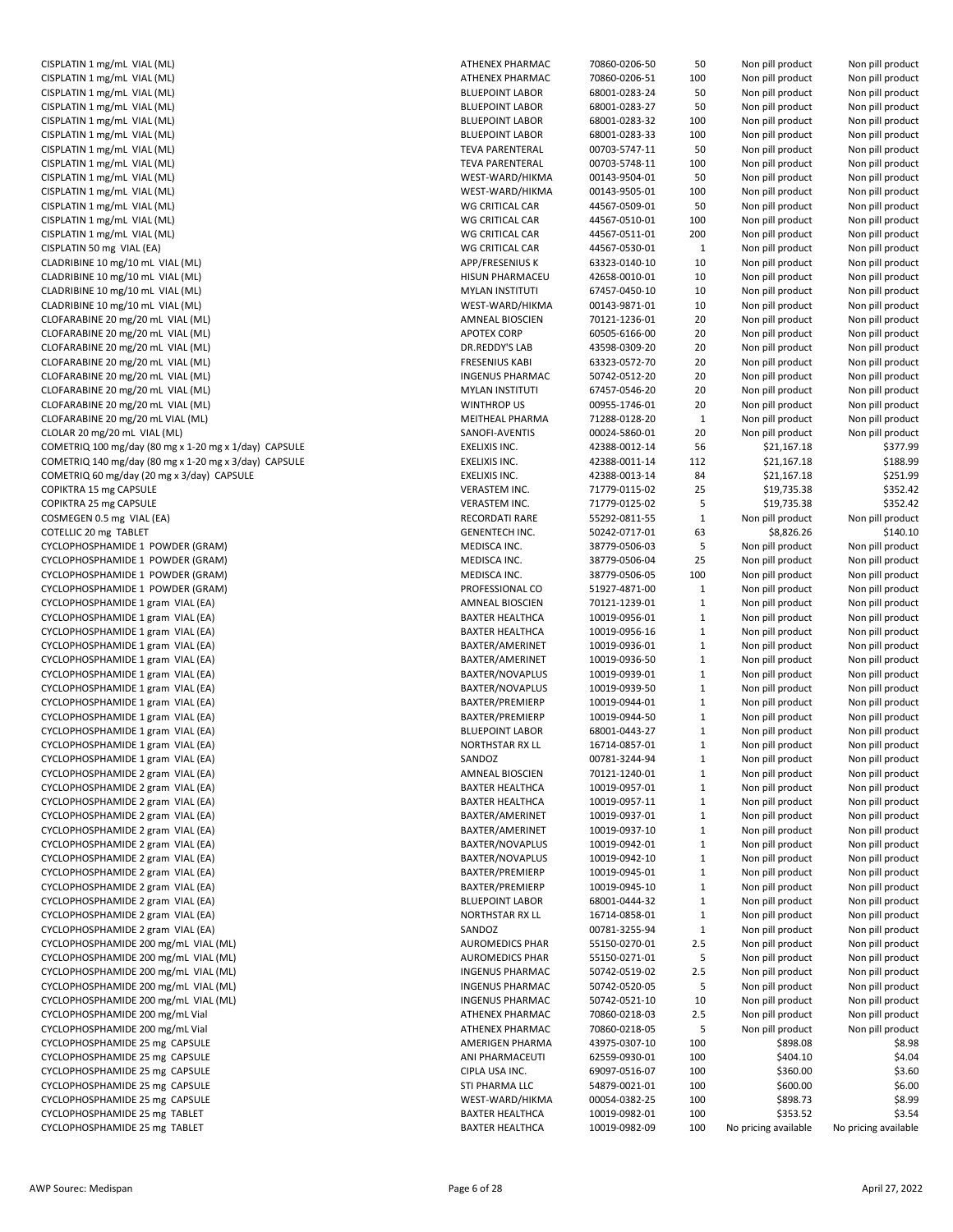| CYCLOPHOSPHAMIDE 50 mg CAPSULE                           | AM              |
|----------------------------------------------------------|-----------------|
| CYCLOPHOSPHAMIDE 50 mg CAPSULE                           | AN              |
| CYCLOPHOSPHAMIDE 50 mg CAPSULE                           | <b>CIP</b>      |
| CYCLOPHOSPHAMIDE 50 mg CAPSULE                           | STI             |
| CYCLOPHOSPHAMIDE 50 mg TABLET                            | BA)             |
| CYCLOPHOSPHAMIDE 50 mg TABLET                            | BA)             |
| CYCLOPHOSPHAMIDE 500 mg VIAL (EA)                        | AM              |
|                                                          | BA)             |
| CYCLOPHOSPHAMIDE 500 mg VIAL (EA)                        |                 |
| CYCLOPHOSPHAMIDE 500 mg VIAL (EA)                        | BA)             |
| CYCLOPHOSPHAMIDE 500 mg VIAL (EA)                        | BA)             |
| CYCLOPHOSPHAMIDE 500 mg VIAL (EA)                        | BA)             |
| CYCLOPHOSPHAMIDE 500 mg VIAL (EA)                        | BA)             |
| CYCLOPHOSPHAMIDE 500 mg VIAL (EA)                        | BA)             |
| CYCLOPHOSPHAMIDE 500 mg VIAL (EA)                        | BA)             |
| CYCLOPHOSPHAMIDE 500 mg VIAL (EA)                        | BA)             |
| CYCLOPHOSPHAMIDE 500 mg VIAL (EA)                        | <b>BLI</b>      |
|                                                          | NO              |
| CYCLOPHOSPHAMIDE 500 mg VIAL (EA)                        |                 |
| CYCLOPHOSPHAMIDE 500 mg VIAL (EA)                        | SAI             |
| Cyclophosphamide Intravenous Solution 2 GM/10ML          | ATI             |
| CYCLOPHOSPHAMIDE MONOHYDRATE 1 POWDER (GRAM)             | PR <sub>0</sub> |
| Cyclophosphamide Powder 1 gm                             | DA              |
| CYRAMZA 100 mg/10 mL (10 mg/mL) VIAL (ML)                | ELI             |
| CYRAMZA 500 mg/50 mL (10 mg/mL) VIAL (ML)                | ELI             |
| CYTARABINE 100 mg/5 mL (20 mg/mL) VIAL (ML)              | HO              |
| CYTARABINE 100 mg/5 mL (20 mg/mL) VIAL (ML)              | HO              |
|                                                          |                 |
| CYTARABINE 100 mg/5 mL (20 mg/mL) VIAL (ML)              | MY              |
| CYTARABINE 100 mg/5 mL (20 mg/mL) VIAL (ML)              | MY              |
| CYTARABINE 2 gram/20 mL (100 mg/mL) VIAL (ML)            | API             |
| CYTARABINE 2 gram/20 mL (100 mg/mL) VIAL (ML)            | HO              |
| CYTARABINE 2 gram/20 mL (100 mg/mL) VIAL (ML)            | MY              |
| CYTARABINE 2 gram/20 mL (100 mg/mL) Vial                 | ME              |
| CYTARABINE 20 mg/mL VIAL (ML)                            | HO              |
| CYTARABINE 20 mg/mL VIAL (ML)                            | HO              |
|                                                          | MY              |
| CYTARABINE 20 mg/mL VIAL (ML)                            |                 |
| DACARBAZINE 100 mg VIAL (EA)                             | API             |
| DACARBAZINE 200 mg VIAL (EA)                             | API             |
| DACARBAZINE 200 mg VIAL (EA)                             | HO              |
| DACARBAZINE 200 mg VIAL (EA)                             | TE۱             |
|                                                          |                 |
| DACARBAZINE 200 mg VIAL (EA)                             | TE۱             |
|                                                          | WE              |
| DACARBAZINE 200 mg VIAL (EA)                             |                 |
| DACARBAZINE 200 mg VIAL (EA)                             | WE              |
| DACOGEN 50 mg VIAL (EA)                                  | EIS.            |
| DACOGEN 50 mg VIAL (EA)                                  | OT:             |
| DACTINOMYCIN 0.5 mg VIAL (EA)                            | MY              |
| DACTINOMYCIN 0.5 mg VIAL (EA)                            | MY              |
| DACTINOMYCIN 0.5 mg VIAL (EA)                            | PR/             |
| DACTINOMYCIN 0.5 mg VIAL (EA)                            | X-G             |
| DACTINOMYCIN 0.5 mg VIAL (EA)                            | X-G             |
|                                                          |                 |
| DACTINOMYCIN 0.5 mg VIAL (EA)                            | ME              |
| DARZALEX 100 mg/5 mL (20 mg/mL) VIAL (ML)                | JA۱             |
| DARZALEX 400 mg/20 mL (20 mg/mL) VIAL (ML)               | JA۱             |
| DARZALEX FASPRO 1800 mg-30000 unit/15 mL VIAL (ML)       | JA۱             |
| DAUNORUBICIN HCL 5 mg/mL VIAL (ML)                       | HIS             |
| DAUNORUBICIN HCL 5 mg/mL VIAL (ML)                       | HIS             |
| DAUNORUBICIN HCL 5 mg/mL VIAL (ML)                       | TE۱             |
|                                                          |                 |
| DAUNORUBICIN HCL 5 mg/mL VIAL (ML)                       | TE۱             |
| DAUNORUBICIN HCL 5 mg/mL VIAL (ML)                       | TE۱             |
| DAUNORUBICIN HCL 5 mg/mL VIAL (ML)                       | TE۱             |
| DAUNORUBICIN HCL 5 mg/mL VIAL (ML)                       | WE              |
| DAUNORUBICIN HCL 5 mg/mL VIAL (ML)                       | WE              |
| DAUNORUBICIN HCL 5 mg/mL VIAL (ML)                       | WE              |
| DAURISMO 100 mg TABLET                                   | PFI             |
| DAURISMO 25 mg TABLET                                    | PFI             |
| DECITABINE 50 mg VIAL (EA)                               | AC              |
|                                                          | AM              |
| DECITABINE 50 mg VIAL (EA)                               |                 |
| DECITABINE 50 mg VIAL (EA)                               | AU              |
| DECITABINE 50 mg VIAL (EA)                               | <b>BLL</b>      |
| DECITABINE 50 mg VIAL (EA)                               | <b>CIP</b>      |
| DECITABINE 50 mg VIAL (EA)                               | <b>CIP</b>      |
| DECITABINE 50 mg VIAL (EA)                               | DR.             |
| DECITABINE 50 mg VIAL (EA)                               | DR.             |
| DECITABINE 50 mg VIAL (EA)                               | DR.             |
| DECITABINE 50 mg VIAL (EA)                               | <b>FRE</b>      |
|                                                          | <b>ING</b>      |
| DECITABINE 50 mg VIAL (EA)<br>DECITABINE 50 mg VIAL (EA) | MY              |

| CYCLOPHOSPHAMIDE 50 mg CAPSULE                     | AMERIGEN PHARMA                      | 43975-0308-10 | 100          | \$1,649.40                      | \$16.49              |
|----------------------------------------------------|--------------------------------------|---------------|--------------|---------------------------------|----------------------|
| CYCLOPHOSPHAMIDE 50 mg CAPSULE                     | ANI PHARMACEUTI                      | 62559-0931-01 | 100          | \$702.60                        | \$7.03               |
| CYCLOPHOSPHAMIDE 50 mg CAPSULE                     | CIPLA USA INC.                       | 69097-0517-07 | 100          | \$660.00                        | \$6.60               |
| CYCLOPHOSPHAMIDE 50 mg CAPSULE                     | STI PHARMA LLC                       | 54879-0022-01 | 100          | \$840.00                        | \$8.40               |
| CYCLOPHOSPHAMIDE 50 mg TABLET                      | <b>BAXTER HEALTHCA</b>               | 10019-0984-01 | 100          | \$505.19                        | \$5.05               |
| CYCLOPHOSPHAMIDE 50 mg TABLET                      | <b>BAXTER HEALTHCA</b>               | 10019-0984-09 | 100          | No pricing available            | No pricing available |
| CYCLOPHOSPHAMIDE 500 mg VIAL (EA)                  | <b>AMNEAL BIOSCIEN</b>               | 70121-1238-01 | 1            | Non pill product                | Non pill product     |
| CYCLOPHOSPHAMIDE 500 mg VIAL (EA)                  | <b>BAXTER HEALTHCA</b>               | 10019-0955-01 | $\mathbf{1}$ | Non pill product                | Non pill product     |
| CYCLOPHOSPHAMIDE 500 mg VIAL (EA)                  | <b>BAXTER HEALTHCA</b>               | 10019-0955-50 | $\mathbf{1}$ | Non pill product                | Non pill product     |
| CYCLOPHOSPHAMIDE 500 mg VIAL (EA)                  | BAXTER/AMERINET                      | 10019-0935-01 | $\mathbf{1}$ | Non pill product                | Non pill product     |
| CYCLOPHOSPHAMIDE 500 mg VIAL (EA)                  | BAXTER/AMERINET                      | 10019-0935-25 | $\mathbf{1}$ | Non pill product                | Non pill product     |
| CYCLOPHOSPHAMIDE 500 mg VIAL (EA)                  | <b>BAXTER/NOVAPLUS</b>               | 10019-0938-01 | $\mathbf{1}$ | Non pill product                | Non pill product     |
| CYCLOPHOSPHAMIDE 500 mg VIAL (EA)                  | BAXTER/NOVAPLUS                      | 10019-0938-25 | $\mathbf{1}$ | Non pill product                | Non pill product     |
| CYCLOPHOSPHAMIDE 500 mg VIAL (EA)                  | BAXTER/PREMIERP                      | 10019-0943-01 | $\mathbf{1}$ | Non pill product                | Non pill product     |
| CYCLOPHOSPHAMIDE 500 mg VIAL (EA)                  | BAXTER/PREMIERP                      | 10019-0943-25 | $\mathbf{1}$ | Non pill product                | Non pill product     |
| CYCLOPHOSPHAMIDE 500 mg VIAL (EA)                  | <b>BLUEPOINT LABOR</b>               | 68001-0442-26 | $\mathbf{1}$ | Non pill product                | Non pill product     |
| CYCLOPHOSPHAMIDE 500 mg VIAL (EA)                  | NORTHSTAR RX LL                      | 16714-0859-01 | $\mathbf{1}$ | Non pill product                | Non pill product     |
| CYCLOPHOSPHAMIDE 500 mg VIAL (EA)                  | SANDOZ                               | 00781-3233-94 | $\mathbf{1}$ | Non pill product                | Non pill product     |
| Cyclophosphamide Intravenous Solution 2 GM/10ML    | ATHENEX PHARMACEUTICAL 70860-0218-10 |               | 10           | Non pill product                | Non pill product     |
| CYCLOPHOSPHAMIDE MONOHYDRATE 1 POWDER (GRAM)       | PROFESSIONAL CO                      | 51927-4421-00 | $\mathbf{1}$ | Non pill product                | Non pill product     |
| Cyclophosphamide Powder 1 gm                       | DARMERICA                            | 71052-0223-10 | 100          | No pricing available            | No pricing available |
| CYRAMZA 100 mg/10 mL (10 mg/mL) VIAL (ML)          | ELI LILLY & CO.                      | 00002-7669-01 | 10           | Non pill product                | Non pill product     |
| CYRAMZA 500 mg/50 mL (10 mg/mL) VIAL (ML)          | ELI LILLY & CO.                      | 00002-7678-01 | 50           | Non pill product                | Non pill product     |
| CYTARABINE 100 mg/5 mL (20 mg/mL) VIAL (ML)        | HOSPIRA/PFIZER                       | 61703-0305-38 | 5            | Non pill product                | Non pill product     |
| CYTARABINE 100 mg/5 mL (20 mg/mL) VIAL (ML)        | HOSPIRA/PFIZER                       | 61703-0305-58 | 5            | Non pill product                | Non pill product     |
| CYTARABINE 100 mg/5 mL (20 mg/mL) VIAL (ML)        | <b>MYLAN INSTITUTI</b>               | 67457-0455-00 | 5            | Non pill product                | Non pill product     |
| CYTARABINE 100 mg/5 mL (20 mg/mL) VIAL (ML)        | <b>MYLAN INSTITUTI</b>               | 67457-0455-52 | 5            | Non pill product                | Non pill product     |
| CYTARABINE 2 gram/20 mL (100 mg/mL) VIAL (ML)      | <b>APP/FRESENIUS K</b>               | 63323-0120-20 | 20           | Non pill product                | Non pill product     |
| CYTARABINE 2 gram/20 mL (100 mg/mL) VIAL (ML)      | HOSPIRA/PFIZER                       | 61703-0319-22 | 20           | Non pill product                | Non pill product     |
| CYTARABINE 2 gram/20 mL (100 mg/mL) VIAL (ML)      | <b>MYLAN INSTITUTI</b>               | 67457-0452-20 | 20           | Non pill product                | Non pill product     |
| CYTARABINE 2 gram/20 mL (100 mg/mL) Vial           | MEITHEAL PHARMA                      | 71288-0109-20 | 20           | Non pill product                | Non pill product     |
| CYTARABINE 20 mg/mL VIAL (ML)                      | HOSPIRA/PFIZER                       | 61703-0303-46 | 50           | Non pill product                | Non pill product     |
| CYTARABINE 20 mg/mL VIAL (ML)                      | HOSPIRA/PFIZER                       | 61703-0304-36 | 25           | Non pill product                | Non pill product     |
| CYTARABINE 20 mg/mL VIAL (ML)                      | <b>MYLAN INSTITUTI</b>               | 67457-0454-50 | 56           | Non pill product                | Non pill product     |
| DACARBAZINE 100 mg VIAL (EA)                       | APP/FRESENIUS K                      | 63323-0127-10 | $\mathbf{1}$ | Non pill product                | Non pill product     |
| DACARBAZINE 200 mg VIAL (EA)                       | APP/FRESENIUS K                      | 63323-0128-20 | $\mathbf{1}$ | Non pill product                | Non pill product     |
| DACARBAZINE 200 mg VIAL (EA)                       | HOSPIRA/PFIZER                       | 61703-0327-22 | $\mathbf{1}$ | Non pill product                | Non pill product     |
| DACARBAZINE 200 mg VIAL (EA)                       | <b>TEVA PARENTERAL</b>               | 00703-5075-01 | $\mathbf{1}$ | Non pill product                | Non pill product     |
| DACARBAZINE 200 mg VIAL (EA)                       | <b>TEVA PARENTERAL</b>               | 00703-5075-03 | $\mathbf{1}$ | Non pill product                | Non pill product     |
| DACARBAZINE 200 mg VIAL (EA)                       | WEST-WARD/HIKMA                      | 00143-9245-01 | $\mathbf{1}$ | Non pill product                | Non pill product     |
| DACARBAZINE 200 mg VIAL (EA)                       | WEST-WARD/HIKMA                      | 00143-9245-10 | $\mathbf{1}$ | Non pill product                | Non pill product     |
| DACOGEN 50 mg VIAL (EA)                            | EISAI INC.                           | 62856-0600-01 | $\mathbf{1}$ | Non pill product                | Non pill product     |
| DACOGEN 50 mg VIAL (EA)                            | OTSUKA AMERICA                       | 59148-0046-70 | $\mathbf{1}$ | Non pill product                | Non pill product     |
| DACTINOMYCIN 0.5 mg VIAL (EA)                      | MYLAN/AUROMEDIC                      | 67457-0513-05 | $\mathbf{1}$ | Non pill product                | Non pill product     |
| DACTINOMYCIN 0.5 mg VIAL (EA)                      | MYLAN/AUROMEDIC                      | 67457-0928-02 | $\mathbf{1}$ | Non pill product                | Non pill product     |
| DACTINOMYCIN 0.5 mg VIAL (EA)                      | PRASCO LABS                          | 66993-0489-83 | $\mathbf{1}$ | Non pill product                | Non pill product     |
| DACTINOMYCIN 0.5 mg VIAL (EA)                      | <b>X-GEN PHARMACEU</b>               | 39822-2100-01 | $\mathbf{1}$ | Non pill product                | Non pill product     |
| DACTINOMYCIN 0.5 mg VIAL (EA)                      | X-GEN PHARMACEU                      | 39822-2100-02 | $\mathbf{1}$ | Non pill product                | Non pill product     |
| DACTINOMYCIN 0.5 mg VIAL (EA)                      | MEITHEAL PHARMA                      | 71288-0129-02 | 120          | Non pill product                | Non pill product     |
| DARZALEX 100 mg/5 mL (20 mg/mL) VIAL (ML)          | <b>JANSSEN BIOTECH</b>               | 57894-0502-05 | 5            | Non pill product                | Non pill product     |
| DARZALEX 400 mg/20 mL (20 mg/mL) VIAL (ML)         | <b>JANSSEN BIOTECH</b>               | 57894-0502-20 | 20           | Non pill product                | Non pill product     |
| DARZALEX FASPRO 1800 mg-30000 unit/15 mL VIAL (ML) | <b>JANSSEN BIOTECH</b>               | 57894-0503-01 | 15           | Non pill product                | Non pill product     |
| DAUNORUBICIN HCL 5 mg/mL VIAL (ML)                 | <b>HISUN PHARMACEU</b>               | 42658-0021-01 | 4            | Non pill product                | Non pill product     |
| DAUNORUBICIN HCL 5 mg/mL VIAL (ML)                 | HISUN PHARMACEU                      | 42658-0021-02 | 4            | Non pill product                | Non pill product     |
| DAUNORUBICIN HCL 5 mg/mL VIAL (ML)                 | <b>TEVA PARENTERAL</b>               | 00703-5233-11 | 4            | Non pill product                | Non pill product     |
| DAUNORUBICIN HCL 5 mg/mL VIAL (ML)                 | <b>TEVA PARENTERAL</b>               | 00703-5233-13 | 4            | Non pill product                | Non pill product     |
| DAUNORUBICIN HCL 5 mg/mL VIAL (ML)                 | <b>TEVA PARENTERAL</b>               | 00703-5233-91 | 4            | Non pill product                | Non pill product     |
| DAUNORUBICIN HCL 5 mg/mL VIAL (ML)                 | <b>TEVA PARENTERAL</b>               | 00703-5233-93 | 4            | Non pill product                | Non pill product     |
| DAUNORUBICIN HCL 5 mg/mL VIAL (ML)                 | WEST-WARD/HIKMA                      | 00143-9550-01 | 10           | Non pill product                | Non pill product     |
| DAUNORUBICIN HCL 5 mg/mL VIAL (ML)                 | WEST-WARD/HIKMA                      | 00143-9551-01 | 4            | Non pill product                | Non pill product     |
|                                                    | WEST-WARD/HIKMA                      |               | 4            |                                 |                      |
| DAUNORUBICIN HCL 5 mg/mL VIAL (ML)                 |                                      | 00143-9551-10 |              | Non pill product<br>\$23,623.32 | Non pill product     |
| DAURISMO 100 mg TABLET                             | PFIZER US PHARM                      | 00069-1531-30 | 30           | \$23,623.32                     | \$787.44             |
| DAURISMO 25 mg TABLET                              | PFIZER US PHARM                      | 00069-0298-60 | 60           |                                 | \$393.72             |
| DECITABINE 50 mg VIAL (EA)                         | ACCORD HEALTHCA                      | 16729-0224-05 | $\mathbf{1}$ | Non pill product                | Non pill product     |
| DECITABINE 50 mg VIAL (EA)                         | AMNEAL BIOSCIEN                      | 70121-1644-01 | $\mathbf{1}$ | Non pill product                | Non pill product     |
| DECITABINE 50 mg VIAL (EA)                         | <b>AUROMEDICS PHAR</b>               | 55150-0376-01 | $\mathbf{1}$ | Non pill product                | Non pill product     |
| DECITABINE 50 mg VIAL (EA)                         | <b>BLUEPOINT LABOR</b>               | 68001-0422-37 | $\mathbf{1}$ | Non pill product                | Non pill product     |
| DECITABINE 50 mg VIAL (EA)                         | CIPLA USA INC.                       | 69097-0285-37 | $\mathbf{1}$ | Non pill product                | Non pill product     |
| DECITABINE 50 mg VIAL (EA)                         | CIPLA USA INC.                       | 69097-0905-67 | $\mathbf{1}$ | Non pill product                | Non pill product     |
| DECITABINE 50 mg VIAL (EA)                         | DR. REDDY'S/NOV                      | 43598-0348-37 | $\mathbf{1}$ | Non pill product                | Non pill product     |
| DECITABINE 50 mg VIAL (EA)                         | DR. REDDY'S/PRE                      | 43598-0427-37 | $\mathbf{1}$ | Non pill product                | Non pill product     |
| DECITABINE 50 mg VIAL (EA)                         | DR.REDDY'S LAB                       | 55111-0556-10 | $\mathbf{1}$ | Non pill product                | Non pill product     |
| DECITABINE 50 mg VIAL (EA)                         | <b>FRESENIUS KABI</b>                | 63323-0825-20 | $\mathbf{1}$ | Non pill product                | Non pill product     |
| DECITABINE 50 mg VIAL (EA)                         | <b>INGENUS PHARMAC</b>               | 50742-0430-01 | $\mathbf{1}$ | Non pill product                | Non pill product     |
| DECITABINE 50 mg VIAL (EA)                         | <b>MYLAN INSTITUTI</b>               | 67457-0316-25 | $\mathbf{1}$ | Non pill product                | Non pill product     |
| DECITABINE 50 mg VIAL (EA)                         | NORTHSTAR RX LL                      | 16714-0928-01 | $\mathbf{1}$ | Non pill product                | Non pill product     |
|                                                    |                                      |               |              |                                 |                      |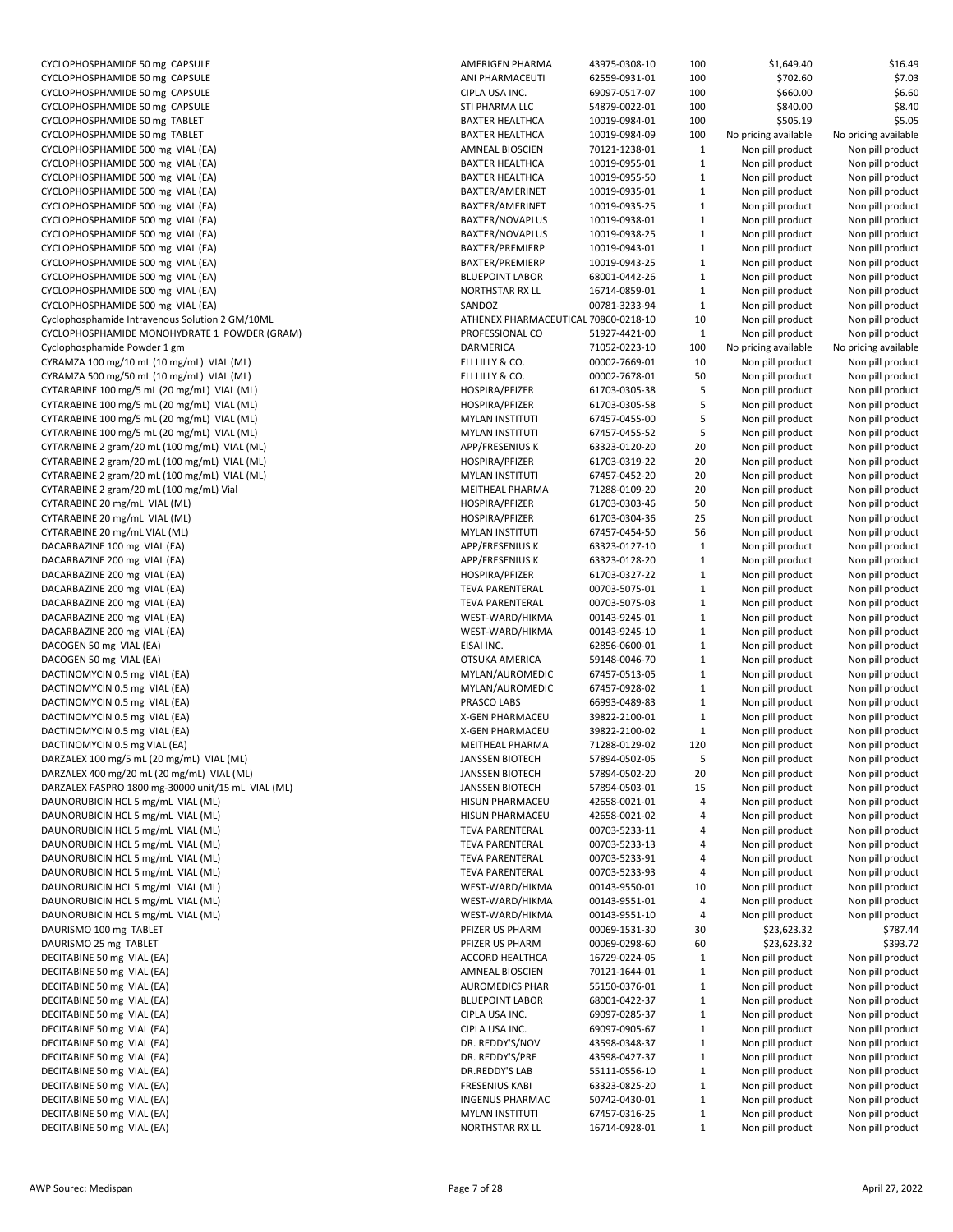DECITABINE 50 mg VIAL (EA) DECITABINE 50 mg VIAL (EA) DECITABINE 50 mg VIAL (EA) DECITABINE 50 mg Vial DECITABINE 50 mg VIAL (EA) DICLOFENAC SODIUM 0.03 GEL (GRAM) DICLOFENAC SODIUM 0.03 GEL (GRAM) DICLOFENAC SODIUM 0.03 GEL (GRAM) DICLOFENAC SODIUM 0.03 GEL (GRAM) DICLOFENAC SODIUM 0.03 GEL (GRAM) DICLOFENAC SODIUM 0.03 GEL (GRAM) DICLOFENAC SODIUM 0.03 GEL (GRAM) DICLOFENAC SODIUM 0.03 GEL (GRAM) DICLOFENAC SODIUM 0.03 GEL (GRAM) DICLOFENAC SODIUM 0.03 GEL (GRAM) DICLOFENAC SODIUM 0.03 GEL (GRAM) DICLOFENAC SODIUM 0.03 GEL (GRAM) DICLOFENAC SODIUM 0.03 Tube DOCEFREZ 20 mg VIAL (EA) DOCEFREZ 80 mg VIAL (EA) DOCETAXEL 160 mg/16 mL (10 mg/mL) VIAL (ML) DOCETAXEL 160 mg/16 mL (10 mg/mL) VIAL (ML) DOCETAXEL 160 mg/16 mL (10 mg/mL) VIAL (ML) DOCETAXEL 160 mg/16 mL (10 mg/mL) VIAL (ML) DOCETAXEL 160 mg/16 mL (10 mg/mL) VIAL (ML) DOCETAXEL 160 mg/16 mL (10 mg/mL) VIAL (ML) DOCETAXEL 160 mg/16 mL (10 mg/mL) VIAL (ML) DOCETAXEL 160 mg/16 mL (10 mg/mL) VIAL (ML) DOCETAXEL 160 mg/16 mL (10 mg/mL) VIAL (ML) DOCETAXEL 160 mg/16 mL (10 mg/mL) VIAL (ML) DOCETAXEL 160 mg/8 mL (20 mg/mL) VIAL (ML) DOCETAXEL 160 mg/8 mL (20 mg/mL) VIAL (ML) DOCETAXEL 160 mg/8 mL (20 mg/mL) VIAL (ML) DOCETAXEL 160 mg/8 mL (20 mg/mL) VIAL (ML) DOCETAXEL 160 mg/8 mL (20 mg/mL) VIAL (ML) DOCETAXEL 20 mg/2 mL (10 mg/mL) VIAL (ML) DOCETAXEL 20 mg/2 mL (10 mg/mL) VIAL (ML) DOCETAXEL 20 mg/2 mL (10 mg/mL) VIAL (ML) DOCETAXEL 20 mg/2 mL (10 mg/mL) VIAL (ML) DOCETAXEL 20 mg/2 mL (10 mg/mL) VIAL (ML) DOCETAXEL 20 mg/2 mL (10 mg/mL) VIAL (ML) DOCETAXEL 20 mg/2 mL (10 mg/mL) VIAL (ML) DOCETAXEL 20 mg/2 mL (10 mg/mL) VIAL (ML) DOCETAXEL 20 mg/2 mL (10 mg/mL) VIAL (ML) DOCETAXEL 20 mg/2 mL (10 mg/mL) VIAL (ML) DOCETAXEL 20 mg/mL (1 mL) VIAL (ML) DOCETAXEL 20 mg/mL (1 mL) VIAL (ML) DOCETAXEL 20 mg/mL (1 mL) VIAL (ML) DOCETAXEL 20 mg/mL (1 mL) VIAL (ML) DOCETAXEL 20 mg/mL (1 mL) VIAL (ML) DOCETAXEL 20 mg/mL (1 mL) VIAL (ML) DOCETAXEL 20 mg/mL (1 mL) VIAL (ML) DOCETAXEL 20 mg/mL (1 mL) VIAL (ML) DOCETAXEL 20 mg/mL (1 mL) VIAL (ML) DOCETAXEL 20 mg/mL (1 mL) VIAL (ML) DOCETAXEL 80 mg/4 mL (20 mg/mL) VIAL (ML) DOCETAXEL 80 mg/4 mL (20 mg/mL) VIAL (ML) DOCETAXEL 80 mg/4 mL (20 mg/mL) VIAL (ML) DOCETAXEL 80 mg/4 mL (20 mg/mL) VIAL (ML) DOCETAXEL 80 mg/4 mL (20 mg/mL) VIAL (ML) DOCETAXEL 80 mg/4 mL (20 mg/mL) VIAL (ML) DOCETAXEL 80 mg/4 mL (20 mg/mL) VIAL (ML) DOCETAXEL 80 mg/4 mL (20 mg/mL) VIAL (ML) DOCETAXEL 80 mg/4 mL (20 mg/mL) VIAL (ML) DOCETAXEL 80 mg/8 mL (10 mg/mL) VIAL (ML) DOCETAXEL 80 mg/8 mL (10 mg/mL) VIAL (ML) DOCETAXEL 80 mg/8 mL (10 mg/mL) VIAL (ML) DOCETAXEL 80 mg/8 mL (10 mg/mL) VIAL (ML) DOCETAXEL 80 mg/8 mL (10 mg/mL) VIAL (ML) DOCETAXEL 80 mg/8 mL (10 mg/mL) VIAL (ML) DOCETAXEL 80 mg/8 mL (10 mg/mL) VIAL (ML) DOCETAXEL 80 mg/8 mL (10 mg/mL) VIAL (ML) DOCETAXEL 80 mg/8 mL (10 mg/mL) VIAL (ML) DOXIL 2 mg/mL VIAL (ML) DOXIL 2 mg/mL VIAL (ML) DOXORUBICIN HCL 10 mg VIAL (EA)

| SAGENT PHARMACE        | 25021-0231-20                  | $\mathbf 1$    | Non pill product | Non pill product |
|------------------------|--------------------------------|----------------|------------------|------------------|
| SANDOZ                 | 00781-3296-80                  | $\mathbf{1}$   | Non pill product | Non pill product |
| <b>SUN PHARMA GLOB</b> | 47335-0361-40                  | $\mathbf{1}$   | Non pill product | Non pill product |
| ATHENEX PHARMAC        | 70860-0219-20                  | $\mathbf{1}$   | Non pill product | Non pill product |
| SANDOZ                 | 00781-3139-80                  | $\mathbf{1}$   | Non pill product | Non pill product |
| ACTAVIS/TEVA           | 00472-1783-10                  | 100            | Non pill product | Non pill product |
| <b>AMNEAL PHARMACE</b> | 00115-1483-61                  | 100            | Non pill product | Non pill product |
| <b>BRYANT RANCH PR</b> | 63629-2526-01                  | 100            | Non pill product | Non pill product |
| <b>GLENMARK PHARMA</b> | 68462-0355-94                  | 100            | Non pill product | Non pill product |
| PERRIGO/PADAGIS        | 45802-0111-01                  | 100            | Non pill product | Non pill product |
| PHARMACEUTICA N        | 45861-0063-01                  | 100            | Non pill product | Non pill product |
| <b>QUALITY CARE</b>    | 55700-0511-00                  | 100            | Non pill product | Non pill product |
| <b>QUALITY CARE</b>    | 55700-0588-00                  | 100            | Non pill product | Non pill product |
| <b>ST MARYS MPP</b>    | 60760-0095-00                  | 100            | Non pill product | Non pill product |
| <b>TARO PHARM USA</b>  | 51672-1363-07                  | 100            | Non pill product | Non pill product |
| <b>UNIT DOSE SERVI</b> | 50436-0355-01                  | 100            | Non pill product | Non pill product |
| FOUGERA/SANDOZ         | 00168-0844-01                  | 100            | Non-pill Product | Non-pill Product |
| <b>IPG PHARMACEUTI</b> | 71085-0003-00                  | 100            | Non-pill Product | Non-pill Product |
| <b>SUN PHARMA GLOB</b> | 47335-0285-41                  | 1              | Non pill product | Non pill product |
| <b>SUN PHARMA GLOB</b> | 47335-0286-41                  | $\mathbf 1$    | Non pill product | Non pill product |
| <b>AUROMEDICS PHAR</b> | 55150-0380-01                  | 16             | Non pill product | Non pill product |
| <b>BAXTER HEALTHCA</b> | 43066-0010-01                  | 16             | Non pill product | Non pill product |
| HOSP/PFIZ-PREMI        | 00409-1732-01                  | 16             | Non pill product | Non pill product |
| HOSPIRA/PFIZER         | 00409-0201-20                  | 16             | Non pill product | Non pill product |
| HOSPIRA-NOVAPLU        | 00409-0016-01                  | 16             | Non pill product | Non pill product |
| <b>INGENUS PHARMAC</b> | 50742-0463-16                  | 16             | Non pill product | Non pill product |
| <b>MYLAN INSTITUTI</b> | 67457-0533-16                  | 16             | Non pill product | Non pill product |
| SANDOZ                 | 66758-0050-03                  | 16             | Non pill product | Non pill product |
| XIROMED LLC            | 70700-0176-22                  | 16             | Non pill product | Non pill product |
| SANDOZ/NOVAPLUS        | 66758-0950-04                  | $\mathbf 1$    | Non pill product | Non pill product |
|                        |                                |                |                  | Non pill product |
| ACCORD HEALTHCA        | 16729-0267-65<br>00409-0365-01 | 8              | Non pill product |                  |
| HOSP/PFIZ-PREMI        |                                | 8              | Non pill product | Non pill product |
| HOSPIRA/PFIZER         | 00409-0368-01                  | 8              | Non pill product | Non pill product |
| <b>MYLAN INSTITUTI</b> | 67457-0781-08                  | 8              | Non pill product | Non pill product |
| <b>WINTHROP US</b>     | 00955-1022-08                  | 8              | Non pill product | Non pill product |
| <b>AUROMEDICS PHAR</b> | 55150-0378-01                  | 2              | Non pill product | Non pill product |
| <b>BAXTER HEALTHCA</b> | 43066-0001-01                  | $\overline{2}$ | Non pill product | Non pill product |
| HOSPIRA/PFIZER         | 00409-0201-02                  | $\overline{2}$ | Non pill product | Non pill product |
| HOSPIRA-NOVAPLU        | 00409-0201-25                  | $\overline{2}$ | Non pill product | Non pill product |
| HOSPIRA-NOVAPLU        | 00409-2026-01                  | $\overline{2}$ | Non pill product | Non pill product |
| <b>INGENUS PHARMAC</b> | 50742-0428-02                  | $\overline{2}$ | Non pill product | Non pill product |
| <b>MYLAN INSTITUTI</b> | 67457-0531-02                  | $\overline{2}$ | Non pill product | Non pill product |
| SANDOZ                 | 66758-0050-01                  | $\overline{2}$ | Non pill product | Non pill product |
| XIROMED LLC            | 70700-0174-22                  | $\overline{2}$ | Non pill product | Non pill product |
| SANDOZ/NOVAPLUS        | 66758-0950-02                  | 10             | Non pill product | Non pill product |
| ACCORD HEALTHCA        | 16729-0267-63                  | $\mathbf{1}$   | Non pill product | Non pill product |
| ACTAVIS/TEVA           | 45963-0734-54                  | $\mathbf{1}$   | Non pill product | Non pill product |
| DR. REDDY'S/NOV        | 43598-0611-11                  | $\mathbf{1}$   | Non pill product | Non pill product |
| DR.REDDY'S LAB         | 43598-0258-11                  | $\mathbf{1}$   | Non pill product | Non pill product |
| HOSP/PFIZ-PREMI        | 00409-4235-01                  | 1              | Non pill product | Non pill product |
| HOSPIRA/PFIZER         | 00409-0366-01                  | $\mathbf{1}$   | Non pill product | Non pill product |
| SAGENT PHARMACE        | 25021-0245-01                  | $\mathbf 1$    | Non pill product | Non pill product |
| <b>SUN PHARMA GLOB</b> | 47335-0323-40                  | $\mathbf 1$    | Non pill product | Non pill product |
| WEST-WARD/HIKMA        | 00143-9204-01                  | $\mathbf 1$    | Non pill product | Non pill product |
| WINTHROP US            | 00955-1020-01                  | $\mathbf 1$    | Non pill product | Non pill product |
| ACCORD HEALTHCA        | 16729-0267-64                  | 4              | Non pill product | Non pill product |
| ACTAVIS/TEVA           | 45963-0765-52                  | 4              | Non pill product | Non pill product |
| DR. REDDY'S/NOV        | 43598-0610-40                  | 4              | Non pill product | Non pill product |
| HOSP/PFIZ-PREMI        | 00409-5068-01                  | 4              | Non pill product | Non pill product |
| HOSPIRA/PFIZER         | 00409-0367-01                  | 4              | Non pill product | Non pill product |
| SAGENT PHARMACE        | 25021-0245-04                  | 4              | Non pill product | Non pill product |
| <b>SUN PHARMA GLOB</b> | 47335-0895-40                  | 4              | Non pill product | Non pill product |
| WEST-WARD/HIKMA        | 00143-9205-01                  | 4              | Non pill product | Non pill product |
| WINTHROP US            | 00955-1021-04                  | 4              | Non pill product | Non pill product |
| <b>AUROMEDICS PHAR</b> | 55150-0379-01                  | 8              | Non pill product | Non pill product |
| <b>BAXTER HEALTHCA</b> | 43066-0006-01                  | 8              | Non pill product | Non pill product |
| HOSP/PFIZ-PREMI        | 00409-7870-01                  | 8              | Non pill product | Non pill product |
| HOSPIRA/PFIZER         | 00409-0201-10                  | 8              | Non pill product | Non pill product |
| <b>INGENUS PHARMAC</b> | 50742-0431-08                  | 8              | Non pill product | Non pill product |
| <b>MYLAN INSTITUTI</b> | 67457-0532-08                  | 8              | Non pill product | Non pill product |
| SANDOZ                 | 66758-0050-02                  | 8              | Non pill product | Non pill product |
| XIROMED LLC            | 70700-0175-22                  | 8              | Non pill product | Non pill product |
| SANDOZ/NOVAPLUS        | 66758-0950-03                  | 20             | Non pill product | Non pill product |
| <b>BAXTER HEALTHCA</b> | 00338-0063-01                  | 10             | Non pill product | Non pill product |
| <b>BAXTER HEALTHCA</b> | 00338-0067-01                  | 25             | Non pill product | Non pill product |
| WEST-WARD/HIKMA        | 00143-9092-01                  | $\mathbf 1$    | Non pill product | Non pill product |
|                        |                                |                |                  |                  |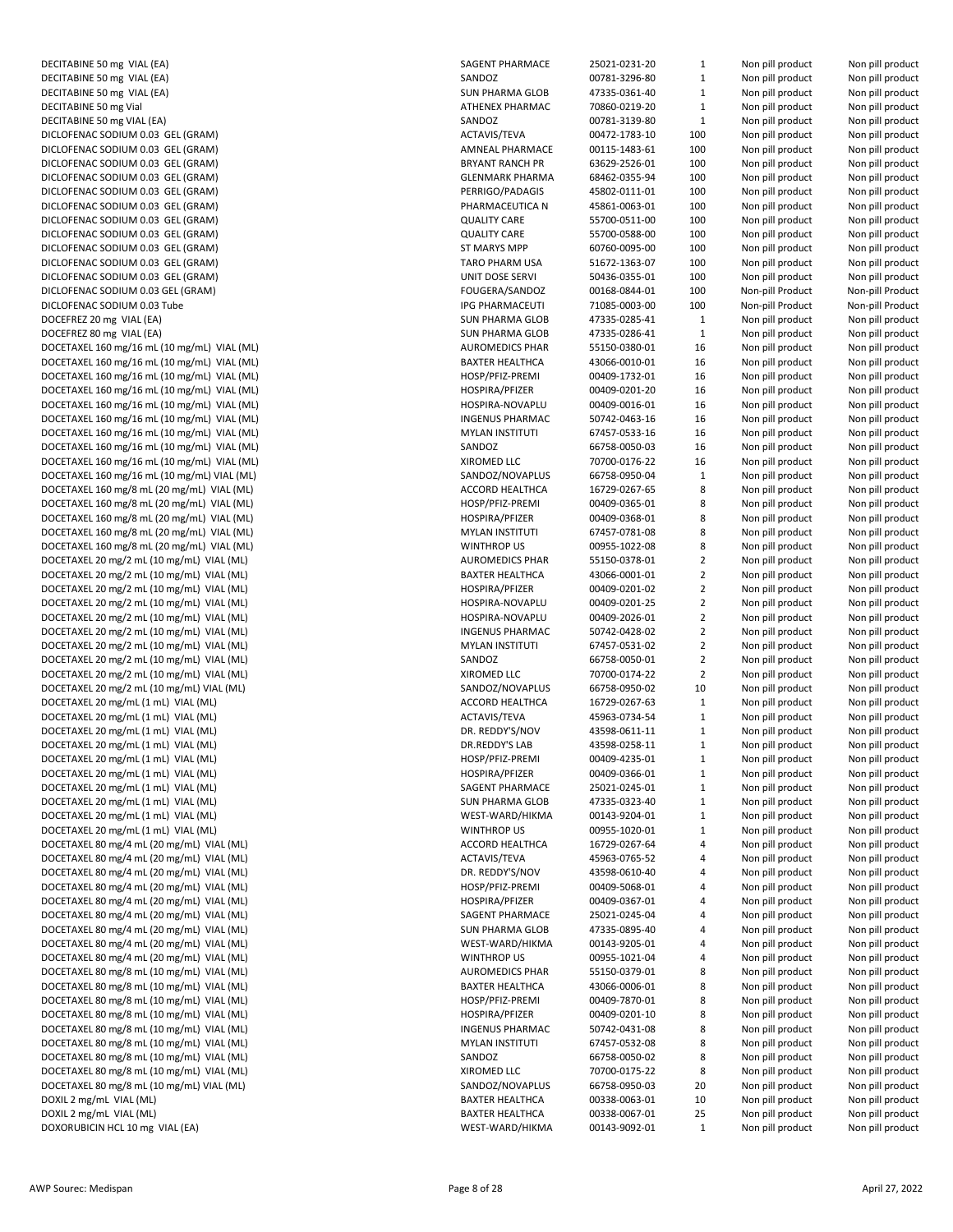DOXORUBICIN HCL 10 mg/5 mL VIAL (ML)<br>DOXORUBICIN HCL 10 mg/5 mL VIAL (ML) APP DOXORUBICIN HCL 10 mg/5 mL VIAL (ML)<br>DOXORUBICIN HCL 10 mg/5 mL VIAL (ML) ATH DOXORUBICIN HCL 10 mg/5 mL VIAL (ML) DOXORUBICIN HCL 10 mg/5 mL VIAL (ML) end and the contract use of the PFIZ DOXORUBICIN HCL 10 mg/5 mL VIAL (ML) end and the matrix of print of print print print print print print print DOXORUBICIN HCL 10 mg/5 mL VIAL (ML)<br>DOXORUBICIN HCL 10 mg/5 mL VIAL (ML) WEST-WARD MARD WARD WARD DOXORUBICIN HCL 10 mg/5 mL VIAL (ML) DOXORUBICIN HCL 2 mg/mL VIAL (ML)<br>DOXORUBICIN HCL 2 mg/mL VIAL (ML) ATH DOXORUBICIN HCL 2 mg/mL VIAL (ML) DOXORUBICIN HCL 2 mg/mL VIAL (ML) FRESHIPS AND PRESENT ASSAULT AS A STATE OF PRESENT ASSAULT AS A STATE OF PRES DOXORUBICIN HCL 2 mg/mL VIAL (ML) NORTHSTAR RX LL 16714-0001-01 NORTHSTAR RX 2001-01 100 NOR DOXORUBICIN HCL 2 mg/mL VIAL (ML) end and pill product Non pill product Non pill product Non pill product Non p DOXORUBICIN HCL 2 mg/mL VIAL (ML)<br>DOXORUBICIN HCL 2 mg/mL VIAL (ML) PHARM 00069-3034-20 PHARM product Product Product Product Product Non pill p DOXORUBICIN HCL 2 mg/mL VIAL (ML) DOXORUBICIN HCL 2 mg/mL VIAL (ML)<br>DOXORUBICIN HCL 2 mg/mL VIAL (ML) SUN PHARMACEUTI 62756-0827-40 NON pill product Non pill product Non pill pro DOXORUBICIN HCL 2 mg/mL VIAL (ML) DOXORUBICIN HCL 2 mg/mL VIAL (ML) WEST-WARD/HIGHT NON product Non-DOXORUBICIN HCL 20 mg/10 mL VIAL (ML) ACTAVISITEVA 46963-0733-0733-0733-0733-57 10 Non pill product Non pill product Non pill product Non pill product Non pill product Non pill product Non pill product Non pill product Non DOXORUBICIN HCL 20 mg/10 mL VIAL (ML)<br>DOXORUBICIN HCL 20 mg/10 mL VIAL (ML) PRODUCT PRODUCT PRODUCT PRODUCT PRODUCT PRODUCT PRODUCT PRODUCT NON pill DOXORUBICIN HCL 20 mg/10 mL VIAL (ML) DOXORUBICIN HCL 20 mg/10 mL VIAL (ML)<br>DOXORUBICIN HCL 20 mg/10 mL VIAL (ML) Non pill product Non pill product Non pill product Non pill product Non p DOXORUBICIN HCL 20 mg/10 mL VIAL (ML) DOXORUBICIN HCL 20 mg/10 mL VIAL (ML) APP DOXORUBICIN HCL 50 mg VIAL (EA) MYLAN INSTITUTI 67457-0436-50 DOXORUBICIN HCL 50 mg/25 mL VIAL (ML)<br>DOXORUBICIN HCL 50 mg/25 mL VIAL (ML) APP DOXORUBICIN HCL 50 mg/25 mL VIAL (ML)<br>DOXORUBICIN HCL 50 mg/25 mL VIAL (ML) ATH DOXORUBICIN HCL 50 mg/25 mL VIAL (ML) DOXORUBICIN HCL 50 mg/25 mL VIAL (ML)<br>DOXORUBICIN HCL 50 mg/25 mL VIAL (ML) Product Non pill product Product Product Product Product Product Non pi DOXORUBICIN HCL 50 mg/25 mL VIAL (ML) DOXORUBICIN HCL 50 mg/25 mL VIAL (ML) SUN PHARMACEUTI 62756-0826-40 25 Non pill product Non pill product DOXORUBICIN HCL 50 mg/25 mL VIAL (ML) WEST-WARD/HIGMA 00143-9086-01 25 NON pill product Non pill product Non p DOXORUBICIN HCL 50 mg/25 mL VIAL (ML)<br>DOXORUBICIN HCL LIPOSOME 2 mg/mL VIAL (ML) BLU DOXORUBICIN HCL LIPOSOME 2 mg/mL VIAL (ML) DOXORUBICIN HCL LIPOSOME 2 mg/mL VIAL (ML)<br>DOXORUBICIN HCL LIPOSOME 2 mg/mL VIAL (ML) DOXORUBICIN PLU DOXORUBICIN HCL LIPOSOME 2 mg/mL VIAL (ML) DOXORUBICIN HCL LIPOSOME 2 mg/mL VIAL (ML) BLUEPOINT/ONCOP 68001-0493-26 PLU DOXORUBICIN HCL LIPOSOME 2 mg/mL VIAL (ML) DR. DOXORUBICIN HCL LIPOSOME 2 mg/mL VIAL (ML) DR. DOXORUBICIN HCL LIPOSOME 2 mg/mL VIAL (ML)<br>DOXORUBICIN HCL LIPOSOME 2 mg/mL VIAL (ML)<br>DR. DOXORUBICIN HCL LIPOSOME 2 mg/mL VIAL (ML) DOXORUBICIN HCL LIPOSOME 2 mg/mL VIAL (ML) NORTHSTAR RAY LL 16714-0742-01 NORTHSTAR RAY PRODUCT NON pill product Non pill product Non pill product Non pill product Non pill product Non pill product Non pill product Non pil DOXORUBICIN HCL LIPOSOME 2 mg/mL VIAL (ML) NORTHSTAR RAY LL 16714-0856-01 25 NOR DOXORUBICIN HCL LIPOSOME 2 mg/mL VIAL (ML) PER DOXORUBICIN HCL LIPOSOME 2 mg/mL VIAL (ML) **PER** DOXORUBICIN HCL LIPOSOME 2 mg/mL VIAL (ML)<br>DOXORUBICIN HCL LIPOSOME 2 mg/mL VIAL (ML)<br>SUN DOXORUBICIN HCL LIPOSOME 2 mg/mL VIAL (ML)<br>DOXORUBICIN HCL LIPOSOME 2 mg/mL VIAL (ML)<br>ZYD DOXORUBICIN HCL LIPOSOME 2 mg/mL VIAL (ML) DOXORUBICIN HCL LIPOSOME 2 mg/mL VIAL (ML) **PHARMACHUS PHARMACEU 70710-1531-01** 27 No DOXORUBICIN HCL LIPOSOME 2 mg/mL Vial BAXTER HEALTHCA 00338-0080-01 10 Non pill product Non pill product Non p DOXORUBICIN HCL LIPOSOME 2 mg/mL Vial BAX<br>DROXIA 200 mg CAPSULE DROXIA 200 mg CAPSULE DROXIA 300 mg CAPSULE BMS ONCO/IMMUN 0003-6336-17 60003-634.49 \$1.49 \$0.91 \$0.91 \$0.91 \$0.91 \$0.91 \$0.91 \$0.91 \$0.91 \$0.91 \$0.91 \$1.49 \$0.91 \$1.49 \$0.91 \$1.49 \$1.49 \$1.49 \$1.49 \$1.49 \$1.49 \$1.49 \$1.49 \$1.49 \$1.49 \$1.49 \$1. DROXIA 400 mg CAPSULE **BMS ONCO** 2003-6337-17 6003-6337-17 60 \$58.31 \$0.97 \$1.97 \$0.97 \$1.97 \$1.97 \$1.97 \$1.97 \$1.97 \$1.97 \$1.97 \$1.97 \$1.97 \$1.97 \$1.97 \$1.97 \$1.97 \$1.97 \$1.97 \$1.97 \$1.97 \$1.97 \$1.97 \$1.97 \$1.97 \$1.97 \$1. EFUDEX 0.05 CREAM (GRAM) BAUSCH HEALTH U 20187-3204-47 40187-3204-47 40 Non pill product Non pill product Non p ELIGARD 22.5 mg (3 month) SYRINGE (EA) TOL ELIGARD 22.5 mg (3 month) SYRINGE (EA) TOL ELIGARD 22.5 mg (3 month) SYRINGE (EA) TOLAGARD 22.5 mg (3 month) SYRINGE (EA) TOLAGAR PHARMACE 62935-0223-023<br>TOLGARD 22.5 mg (3 month) SYRINGE (FA) ELIGARD 22.5 mg (3 month) SYRINGE (EA) ELIGARD 30 mg (4 month) SYRINGE (EA) TOLL THARMACH ARMACH ARMACH ARMACH ARMACH ARMACH ARMACH ARMACH ARMACH ARM<br>TOLMAR PHARMACE 62930-0303-0303-0303-030-3003-0303-0430-3003-0430-3003-030-3003-030-3003-030-3003-403-030-3003 ELIGARD 30 mg (4 month) SYRINGE (EA) ELIGARD 45 mg (6 month) SYRINGE (EA) TOLI ELIGARD 45 mg (6 month) SYRINGE (EA) TOL ELIGARD 7.5 mg (1 month) SYRINGE (EA) TOLMAR PHARMACE 62935-0753-75 ELIGARD 7.5 mg (1 month) SYRINGE (EA) ELLENCE 200 mg/100 mL VIAL (ML)<br>ELLENCE 50 mg/25 mL VIAL (ML) PHARMACI/PFIZER 00009-5093-01 PHA ELLENCE 50 mg/25 mL VIAL (ML) ELZONRIS 1000 mcg/mL VIAL (ML) STEI EMCYT 140 mg CAPSULE **PHARMACI/PRIZER 00013-0132-0132-02 10013-0132-02 10013-0132-02 100** EMPLICITI 300 mg VIAL (EA) BMS PRIMARYCARE 00003-2291-11 EMPLICITI 400 mg VIAL (EA) BMS PRIMARYCARE 00003-4522-11 ENHERTU 100 mg VIAL (EA) EPIRUBICIN HCL 200 mg VIAL (EA) https://www.assett.com/en/article/en/article/en/article/en/article/en/article/ EPIRUBICIN HCL 200 mg/100 mL VIAL (ML) and pill product APP EPIRUBICIN HCL 200 mg/100 mL VIAL (ML) ARE EPIRUBICIN HCL 200 mg/100 mL VIAL (ML) https://www.terminal.com/example.org/2003-0359-02 100 non-pill product N EPIRUBICIN HCL 200 mg/100 mL VIAL (ML) SANDON CHE SANDON SAN

| AVIS/TEVA                    | 45963-0733-55                  | 5            | Non pill product                     | Non pill product                     |
|------------------------------|--------------------------------|--------------|--------------------------------------|--------------------------------------|
| '/FRESENIUS K                | 63323-0883-05                  | 5            | Non pill product                     | Non pill product                     |
| <b>IENEX PHARMAC</b>         | 70860-0208-05                  | 5            | Non pill product                     | Non pill product                     |
| ZER US PHARM                 | 00069-3030-20                  | 5            | Non pill product                     | Non pill product                     |
| ZER/PREMIERP                 | 00069-4004-05                  | 5            | Non pill product                     | Non pill product                     |
| ST-WARD/HIKMA                | 00143-9084-01                  | 5            | Non pill product                     | Non pill product                     |
| ST-WARD/HIKMA                | 00143-9088-01                  | 5            | Non pill product                     | Non pill product                     |
| AVIS/TEVA                    | 45963-0733-60                  | 100          | Non pill product                     | Non pill product                     |
| <b>IENEX PHARMAC</b>         | 70860-0208-51                  | 100          | Non pill product                     | Non pill product                     |
| SENIUS KABI                  | 63323-0101-61                  | 100          | Non pill product                     | Non pill product                     |
| RTHSTAR RX LL                | 16714-0001-01                  | 100          | Non pill product                     | Non pill product                     |
| ZER US PHARM                 | 00069-3033-20                  | 75           | Non pill product                     | Non pill product                     |
| ZER US PHARM                 | 00069-3034-20                  | 100          | Non pill product                     | Non pill product                     |
| ZER/PREMIERP                 | 00069-4037-01                  | 100          | Non pill product                     | Non pill product                     |
| <b>J PHARMACEUTI</b>         | 62756-0827-40                  | 100          | Non pill product                     | Non pill product                     |
| ST-WARD/HIKMA                | 00143-9087-01                  | 100          | Non pill product                     | Non pill product                     |
| ST-WARD/HIKMA                | 00143-9091-01                  | 100          | Non pill product                     | Non pill product                     |
| AVIS/TEVA                    | 45963-0733-57                  | 10           | Non pill product                     | Non pill product                     |
| ZER US PHARM                 | 00069-3031-20                  | 10           | Non pill product                     | Non pill product                     |
| ZER/PREMIERP                 | 00069-4015-10                  | 10           | Non pill product                     | Non pill product                     |
| ST-WARD/HIKMA                | 00143-9085-01                  | 10           | Non pill product                     | Non pill product                     |
| ST-WARD/HIKMA                | 00143-9089-01                  | 10           | Non pill product                     | Non pill product                     |
| '/FRESENIUS K                | 63323-0883-10                  | 60           | Non pill product                     | Non pill product                     |
| LAN INSTITUTI                | 67457-0436-50                  | $\mathbf{1}$ | Non pill product                     | Non pill product                     |
| AVIS/TEVA                    | 45963-0733-68                  | 25           | Non pill product                     | Non pill product                     |
| P/FRESENIUS K                | 63323-0883-30                  | 25           | Non pill product                     | Non pill product                     |
| <b>IENEX PHARMAC</b>         | 70860-0208-25                  | 25           | Non pill product                     | Non pill product                     |
| <b>ZER US PHARM</b>          | 00069-3032-20                  | 25           | Non pill product                     | Non pill product                     |
| ZER/PREMIERP                 | 00069-4026-25                  | 25           | Non pill product                     | Non pill product                     |
| <b>J PHARMACEUTI</b>         | 62756-0826-40                  | 25           | Non pill product                     | Non pill product                     |
| ST-WARD/HIKMA                | 00143-9086-01                  | 25           | Non pill product                     | Non pill product                     |
| ST-WARD/HIKMA                | 00143-9090-01                  | 25           | Non pill product                     | Non pill product                     |
| <b>EPOINT LABOR</b>          | 68001-0345-26                  | 25           | Non pill product                     | Non pill product                     |
| <b>EPOINT LABOR</b>          | 68001-0345-36                  | 10           | Non pill product                     | Non pill product                     |
| <b>IEPOINT/ONCOP</b>         | 68001-0492-36                  | 10           | Non pill product                     | Non pill product                     |
| <b>IEPOINT/ONCOP</b>         | 68001-0493-26                  | 25           | Non pill product                     | Non pill product                     |
| REDDY'S/NOV                  | 43598-0682-35                  | 10           | Non pill product                     | Non pill product                     |
| REDDY'S/NOV                  | 43598-0683-25                  | 25           | Non pill product                     | Non pill product                     |
| REDDY'S LAB                  | 43598-0283-35                  | 10           | Non pill product                     | Non pill product                     |
|                              |                                |              |                                      |                                      |
| REDDY'S LAB<br>RTHSTAR RX LL | 43598-0541-25<br>16714-0742-01 | 25<br>10     | Non pill product                     | Non pill product<br>Non pill product |
| RTHSTAR RX LL                |                                | 25           | Non pill product                     |                                      |
| RIGO/PADAGIS                 | 16714-0856-01<br>00574-0930-10 | 10           | Non pill product<br>Non pill product | Non pill product                     |
| RIGO/PADAGIS                 |                                |              |                                      | Non pill product                     |
|                              | 00574-0931-25                  | 25           | Non pill product                     | Non pill product                     |
| <b>I PHARMA GLOB</b>         | 47335-0049-40                  | 10           | Non pill product                     | Non pill product                     |
| I PHARMA GLOB                | 47335-0050-40                  | 25           | Non pill product                     | Non pill product                     |
| US PHARMACEU                 | 70710-1530-01                  | 10           | Non pill product                     | Non pill product                     |
| US PHARMACEU                 | 70710-1531-01                  | 25           | Non pill product                     | Non pill product                     |
| <b>(TER HEALTHCA</b>         | 00338-0080-01                  | 10           | Non pill product                     | Non pill product                     |
| (TER HEALTHCA                | 00338-0086-01                  | 25           | Non pill product                     | Non pill product                     |
| S ONCO/IMMUN                 | 00003-6335-17                  | 60           | \$54.49                              | \$0.91                               |
| S ONCO/IMMUN                 | 00003-6336-17                  | 60           | \$54.49                              | \$0.91                               |
| S ONCO/IMMUN                 | 00003-6337-17                  | 60           | \$58.31                              | \$0.97                               |
| <b>JSCH HEALTH U</b>         | 00187-3204-47                  | 40           | Non pill product                     | Non pill product                     |
| MAR PHARMACE                 | 62935-0220-04                  | $\mathbf 1$  | Non pill product                     | Non pill product                     |
| MAR PHARMACE                 | 62935-0221-04                  | 1            | Non pill product                     | Non pill product                     |
| MAR PHARMACE                 | 62935-0222-05                  | 1            | Non pill product                     | Non pill product                     |
| MAR PHARMACE                 | 62935-0223-05                  | 1            | Non pill product                     | Non pill product                     |
| MAR PHARMACE                 | 62935-0303-30                  | 1            | Non pill product                     | Non pill product                     |
| MAR PHARMACE                 | 62935-0305-29                  | 1            | Non pill product                     | Non pill product                     |
| MAR PHARMACE                 | 62935-0453-45                  | 1            | Non pill product                     | Non pill product                     |
| MAR PHARMACE                 | 62935-0454-44                  | 1            | Non pill product                     | Non pill product                     |
| MAR PHARMACE                 | 62935-0753-75                  | 1            | Non pill product                     | Non pill product                     |
| MAR PHARMACE                 | 62935-0754-74                  | 1            | Non pill product                     | Non pill product                     |
| \RMACI/PFIZER                | 00009-5093-01                  | 100          | Non pill product                     | Non pill product                     |
| \RMACI/PFIZER                | 00009-5091-01                  | 25           | Non pill product                     | Non pill product                     |
| <b>MLINE THERAP</b>          | 72187-0401-01                  | 8            | Non pill product                     | Non pill product                     |
| \RMACI/PFIZER                | 00013-0132-02                  | 100          | \$2,010.94                           | \$20.11                              |
| S PRIMARYCARE                | 00003-2291-11                  | 1            | Non pill product                     | Non pill product                     |
| S PRIMARYCARE                | 00003-4522-11                  | 1            | Non pill product                     | Non pill product                     |
| <b>ICHI SANKYO</b>           | 65597-0406-01                  | 1            | Non pill product                     | Non pill product                     |
| SPIRA/PFIZER                 | 61703-0348-59                  | $\mathbf 1$  | Non pill product                     | Non pill product                     |
| '/FRESENIUS K                | 63323-0151-00                  | 100          | Non pill product                     | Non pill product                     |
| VA PHARMACEU                 | 59923-0701-00                  | 100          | Non pill product                     | Non pill product                     |
| SPIRA/PFIZER                 | 61703-0359-02                  | 100          | Non pill product                     | Non pill product                     |
| IDOZ                         | 66758-0042-02                  | $\mathbf{1}$ | Non pill product                     | Non pill product                     |
|                              |                                |              |                                      |                                      |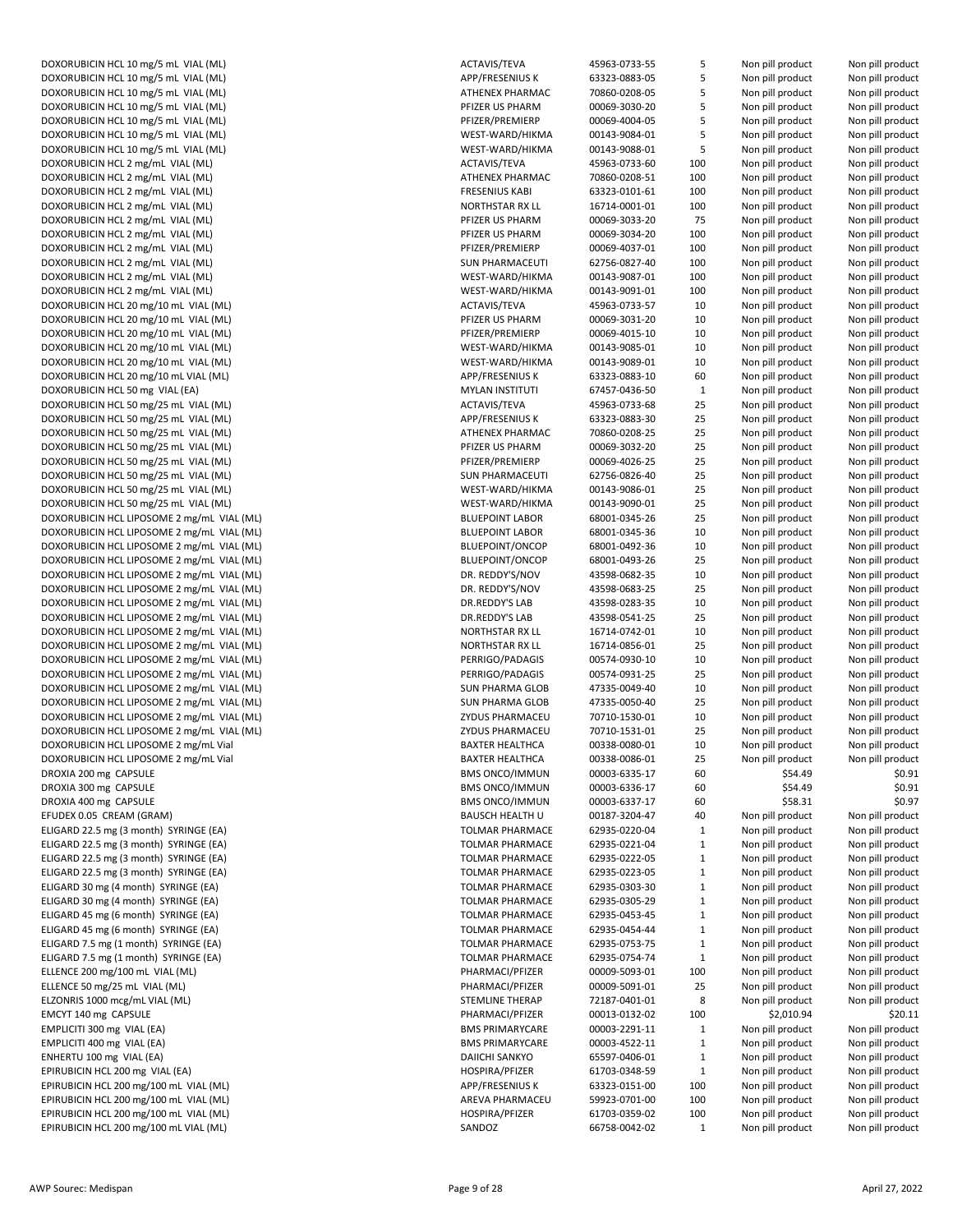EPIRUBICIN HCL 50 mg VIAL (EA)<br>EPIRUBICIN HCL 50 mg/25 mL VIAL (ML) HOSPIRA 61703-0347-355-3547-470-355-3547-47-355-3547-355-355-47-355-47-35 EPIRUBICIN HCL 50 mg/25 mL VIAL (ML)<br>FPIRIIRICIN HCL 50 mg/25 mL VIAL (ML) AREVA PHARMACEU 59923-0701-25 AN EPIRUBICIN HCL 50 mg/25 mL VIAL (ML) ERBITUX 100 mg/50 mL VIAL (ML) ELILLY AND product Non pill product Non pill product Non pill product Non pill product Non pill product Non pill product Non pill product Non pill product Non pill product Non pill product No ERIVEDGE 150 mg CAPSULE GENERATION CONTROL AT SAN AT GENERAL SERVEDGE 150 mg CAPSULE ERLEADA 60 mg TABLET JANSSEN BIOTECH 59676-0600-12 120 \$16,231.51 \$135.26 ERLOTINIB HCL 100 mg TABLET ERLOTINIB HCL 100 mg TABLET<br>ERLOTINIB HCL 100 mg TABLET START START START START START START START START START START START START START STAR ERLOTINIB HCL 100 mg TABLET ERLOTINIB HCL 100 mg TABLET MYLAN INSTITUTI 100 mg TABLET ERLOTINIB HCL 100 mg TABLET MYLAN INSTITUTI 42292-0052-05 20 \$4,697.66 \$234.88 ERLOTINIB HCL 100 mg TABLET SUN PHARMACEUTI 634.4634.934.94 ERLOTINIB HCL 100 mg TABLET TEVA USA 00093-7663-56 30 \$7,754.99 \$7,846.99 \$7,754.99 \$7,754.99 \$7,746. ERLOTINIB HCL 100 mg TABLET **EXAMPLE 1999 ZYDUS 2008** ERLOTINIB HCL 150 mg TABLET<br>ERLOTINIB HCL 150 mg TABLET 69923-0727-30 \$152.00 \$152.00 \$152.00 \$152.00 \$152.00 \$152.00 \$152.00 \$152.00 \$15 ERLOTINIB HCL 150 mg TABLET ERLOTINIB HCL 150 mg TABLET MYLAN 00378-7133-93 30 and 10378-7134.22 \$108.22 \$108.22 \$108.22 \$108.22 \$108.22 \$108.22 \$108.31 ERLOTINIB HCL 150 mg TABLET MYLAN INSTITUTI 1229-0053-01292-0053-01292-0053-01292-0053-01292-0053-01 ERLOTINIB HCL 150 mg TABLET MYLAN INSTITUTI 42292-0053-05 20 \$5,306.08 \$265.30 ERLOTINIB HCL 150 mg TABLET ERLOTINIB HCL 150 mg TABLET TEVA USA 00093-7664-56 30 \$8,762.41 \$292.08 ERLOTINIB HCL 150 mg TABLET ERLOTINIB HCL 25 mg TABLET AREVA PHARMACEU 59923-0725-30 30 \$1,690.00 \$1,690.00 \$1,690.00 \$1,690.00 \$56.00 \$1,690.00 \$56.00 \$56.00 \$56.00 \$56.00 \$56.00 \$56.00 \$56.00 \$56.00 \$56.00 \$56.00 \$56.00 \$56.00 \$56.00 \$56.00 \$56.00 ERLOTINIB HCL 25 mg TABLET BRECKENSION SAN BRECKEN BRECKEN BRECKEN BRECKEN ERLOTINIB HCL 25 mg TABLET MARE THE SERIES OF THE SERIES OF THE SERIES OF THE SERIES OF THE SERIES OF THE SERIES OF THE SERIES OF THE SERIES OF THE SERIES OF THE SERIES OF THE SERIES OF THE SERIES OF THE SERIES OF THE SERI ERLOTINIB HCL 25 mg TABLET ERLOTINIB HCL 25 mg TABLET MYLAN INSTITUTI 42292-0051-05 20 \$1,710.89 \$95.54 \$95.54 \$95.54 \$95.54 \$95.54 \$95.54 ERLOTINIB HCL 25 mg TABLET SUN PHARMACEUTI 634.81 \$350 \$74.81 \$74.81 \$74.81 \$74.81 \$30.91 \$74.81 \$74.81 \$74.81 \$74.81 \$24.81 \$74.81 \$74.81 \$74.81 \$74.81 \$74.81 \$74.81 \$74.81 \$74.81 \$74.81 \$74.81 \$74.81 \$74.81 \$74.81 \$74.81 ERLOTINIB HCL 25 mg TABLET TEVA USA 00093-7662-56 30 \$2,000 \$2,009.42 \$75.956 \$76.95 ERLOTINIB HCL 25 mg TABLET ZYDUS PHARMACEU 68382-0913-06 30 \$252.00 \$8.40 ETOPOPHOS 100 mg VIAL (EA) has a station of the H2 PH2 PH2 PH2 PH2 PHARMA LLC 61269-0410-2010-2010-2010-2010-20 ETOPOSIDE 1 POWDER (GRAM) **PROFESSION** ETOPOSIDE 20 mg/mL VIAL (ML) ACCORD HEALTHCA 16729-0114-012 ACCORD HEALTHCA 16729-0114-08 Non pill product Non pill product Non pill product Non pill product Non pill product Non pill product Non pill product Non pill prod ETOPOSIDE 20 mg/mL VIAL (ML)<br>ETOPOSIDE 20 mg/mL VIAL (ML) ACCORD HEALTHCA 16729-011 50 NON pill product ACCORD ACCORD ACCORD ACCORD ACCORD ACCORD ACCORD ACCORD ACCORD ACCORD ACCORD ACCORD ACCORD ACCORD ACCORD ACCORD ACCORD ETOPOSIDE 20 mg/mL VIAL (ML) ETOPOSIDE 20 mg/mL VIAL (ML) and a series and a series of the series of the series and a series are a series of the series of the series of the series of the series of the series of the series of the series of the series o ETOPOSIDE 20 mg/mL VIAL (ML) APP/FRESENIUS K 6332-0104-25 Non pill product Non pill product APP/FRESENIUS APP/ ETOPOSIDE 20 mg/mL VIAL (ML) APP ETOPOSIDE 20 mg/mL VIAL (ML)<br>ETOPOSIDE 20 mg/mL VIAL (ML) BLUI ETOPOSIDE 20 mg/mL VIAL (ML) ETOPOSIDE 20 mg/mL VIAL (ML) BLUEPOINT LABOR 68001-0265-24 50001-0265-24 50 Non pill product Non pill product N ETOPOSIDE 20 mg/mL VIAL (ML) BLUI ETOPOSIDE 20 mg/mL VIAL (ML) BLUEPOINT LABOR 68001-0265-26001-0265-26 25 Non pill product Non pill product Non pill product Non pill product Non pill product Non pill product Non pill product Non pill product Non pill prod ETOPOSIDE 20 mg/mL VIAL (ML) BLUI ETOPOSIDE 20 mg/mL VIAL (ML)<br>ETOPOSIDE 20 mg/mL VIAL (ML) FRES ETOPOSIDE 20 mg/mL VIAL (ML)<br>ETOPOSIDE 20 mg/mL VIAL (ML) FRES ETOPOSIDE 20 mg/mL VIAL (ML) ETOPOSIDE 20 mg/mL VIAL (ML) WEST-WARD/HIGMA 00143-9511-01 25 NON pill product Non pill product Non pill product Non pill product Non pill product Non pill product Non pill product Non pill product Non pill product Non pil ETOPOSIDE 20 mg/mL VIAL (ML) WEST-WARD/HIGMA 00143-9512-01 NON pill product Non pill product Non pill product N ETOPOSIDE 50 mg CAPSULE and the state of the state of the state of the state of the state of the state of the state of the state of the state of the state of the state of the state of the state of the state of the state of ETOPOSIDE 50 mg CAPSULE EVEROLIMUS 10 mg TABLET BIOCON PHARMA I 70377-0013-22 28 \$3,769.20 \$134.61 EVEROLIMUS 10 mg TABLET 61991-0824-28 28 349.914.14 28 341.14 28 34.924.14 28 30.00 \$137.14 28 30.00 \$137.14 37.14 37.14 37.14 37.14 37.14 37.14 37.14 37.14 37.14 37.14 37.14 37.14 37.14 37.14 37.14 37.14 37.14 37.14 37.14 EVEROLIMUS 10 mg TABLET **BRECKERS** EVEROLIMUS 10 mg TABLET WEST-WARD/HIMA 000545.54 \$268.59 \$9,000 \$9,000 \$9,000 \$9,000 \$9,000 \$9,000 \$168.59 \$26 EVEROLIMUS 2 mg TABLET FOR SUSPENSION<br>EVEROLIMUS 2 mg TABLET FOR SUSPENSION 60378-0005-322-0005-322-0005-322-0005-322-0005-322-0005-322-0005-322-000 EVEROLIMUS 2 mg TABLET FOR SUSPENSION EVEROLIMUS 2.5 mg TABLET BIOCON PHARMA I 70377-0010-22 28 BIOCON PHARMA I 70377-0010-22 28 \$3,769.70 EVEROLIMUS 2.5 mg TABLET<br>EVEROLIMUS 2.5 mg TABLET BRECKENRIDGE 51991-0821-28 28 30.91.14 28 30.00 \$137.14 BRECKEN EVEROLIMUS 2.5 mg TABLET EVEROLIMUS 2.5 mg TABLET MYLAN 00378-3096-32 EVEROLIMUS 2.5 mg TABLET MYLAN 00378-3096-85 28 3975.12 \$7,703.32 \$275.12 \$275.12 \$275.12 \$275.12 \$275.12 \$275 EVEROLIMUS 2.5 mg TABLET<br>EVEROLIMUS 2.5 mg TABLET PAR PHARM. 49884-0119-5284-0119-5284-0119-5284-0119-5284-0119-5284-0119-5284-0119-528 EVEROLIMUS 2.5 mg TABLET EVEROLIMUS 2.5 mg TABLET TEVA USA 00093-7766-19 EVEROLIMUS 2.5 mg TABLET EVEROLIMUS 2.5 mg TABLET WEST-WARD/HIMA 000545.78 \$7,703.32 \$7,703.32 \$7,704.78 \$1,704.79 \$7,704.78 \$1,703. EVEROLIMUS 3 mg TABLET FOR SUSPENSION MYL EVEROLIMUS 3 mg TABLET FOR SUSPENSION GALLAN 1999-0006-85 28 28 29.97 \$159.97 \$159.97 \$159.97 \$159.97 \$159.97<br>EVEROLIMUS 5 mg TABLET EVEROLIMUS 5 mg TABLET<br>EVEROLIMUS 5 mg TABLET at the state of the state of the state of the state of the state of the state of the st EVEROLIMUS 5 mg TABLET EVEROLIMUS 5 mg TABLET BRECKERS FOR SALES AND STREEKENRIDGE 51991-0922-991-0922-991-0922-991-0922-99 EVEROLIMUS 5 mg TABLET MYLAN 00378-3297-3297-32097-32097-32097-32097-32097-32097-32097-32097-32097-32097-32097 EVEROLIMUS 5 mg TABLET MYLAN 00378-3097-85 28 and 28 \$8,000 \$3,000 \$3,000 \$3,000 \$3,000 \$3,057.54 \$287.777.777 EVEROLIMUS 5 mg TABLET **PAR** EVEROLIMUS 5 mg TABLET PAR PAR PAR PAR

| PIRA/PFIZER                          | 61703-0347-35                  | 1                            | Non pill product                     | Non pill product                     |
|--------------------------------------|--------------------------------|------------------------------|--------------------------------------|--------------------------------------|
| VA PHARMACEU                         | 59923-0701-25                  | 25                           | Non pill product                     | Non pill product                     |
| <b>IDOZ</b>                          | 66758-0042-01                  | 50                           | Non pill product                     | Non pill product                     |
| LILLY & CO.                          | 66733-0948-23                  | 50                           | Non pill product                     | Non pill product                     |
| <b>IENTECH INC.</b>                  | 50242-0140-01                  | 28                           | \$14,833.31                          | \$529.76                             |
| <b>SSEN BIOTECH</b>                  | 59676-0600-12                  | 120                          | \$16,231.51                          | \$135.26                             |
| VA PHARMACEU                         | 59923-0726-30                  | 30                           | \$3,960.00                           | \$132.00                             |
| <b>CKENRIDGE</b>                     | 51991-0891-33                  | 30                           | \$480.00                             | \$16.00                              |
| .AN                                  | 00378-7132-93                  | 30                           | \$8,177.38                           | \$272.58                             |
| AN INSTITUTI<br>AN INSTITUTI         | 42292-0052-01<br>42292-0052-05 | $\mathbf 1$<br>20            | No pricing available<br>\$4,697.66   | No pricing available<br>\$234.88     |
| <b>PHARMACEUTI</b>                   | 63304-0096-30                  | 30                           | \$1,933.75                           | \$64.46                              |
| A USA                                | 00093-7663-56                  | 30                           | \$7,746.98                           | \$258.23                             |
| US PHARMACEU                         | 68382-0914-06                  | 30                           | \$336.00                             | \$11.20                              |
| VA PHARMACEU                         | 59923-0727-30                  | 30                           | \$4,560.00                           | \$152.00                             |
| <b>CKENRIDGE</b>                     | 51991-0892-33                  | 30                           | \$540.00                             | \$18.00                              |
| ΑN                                   | 00378-7133-93                  | 30                           | \$9,249.22                           | \$308.31                             |
| AN INSTITUTI                         | 42292-0053-01                  | $\mathbf 1$                  | No pricing available                 | No pricing available                 |
| AN INSTITUTI                         | 42292-0053-05                  | 20                           | \$5,306.08                           | \$265.30                             |
| I PHARMACEUTI                        | 63304-0135-30                  | 30                           | \$2,190.61                           | \$73.02                              |
| A USA                                | 00093-7664-56                  | 30                           | \$8,762.41                           | \$292.08                             |
| US PHARMACEU                         | 68382-0915-06                  | 30                           | \$378.00                             | \$12.60                              |
| VA PHARMACEU                         | 59923-0725-30                  | 30                           | \$1,680.00                           | \$56.00                              |
| <b>CKENRIDGE</b>                     | 51991-0890-33                  | 30                           | \$360.00                             | \$12.00                              |
| AN                                   | 00378-7131-93                  | 30                           | \$2,977.20                           | \$99.24                              |
| <b>AN INSTITUTI</b>                  | 42292-0051-01                  | $\mathbf 1$                  | No pricing available                 | No pricing available                 |
| <b>AN INSTITUTI</b>                  | 42292-0051-05                  | 20                           | \$1,710.89                           | \$85.54                              |
| I PHARMACEUTI                        | 63304-0095-30                  | 30                           | \$744.30                             | \$24.81                              |
| A USA                                | 00093-7662-56                  | 30                           | \$2,008.42                           | \$66.95                              |
| US PHARMACEU                         | 68382-0913-06                  | 30                           | \$252.00                             | \$8.40                               |
| <b>PHARMA LLC</b>                    | 61269-0410-20<br>51927-2772-00 | $\mathbf{1}$<br>$\mathbf{1}$ | Non pill product                     | Non pill product                     |
| <b>FESSIONAL CO</b><br>ORD HEALTHCA  | 16729-0114-08                  | 25                           | Non pill product<br>Non pill product | Non pill product<br>Non pill product |
| ORD HEALTHCA                         | 16729-0114-11                  | 50                           | Non pill product                     | Non pill product                     |
| ORD HEALTHCA                         | 16729-0114-31                  | 5                            | Non pill product                     | Non pill product                     |
| ORD/NOVAPLUS:                        | 16729-0262-31                  | 5                            | Non pill product                     | Non pill product                     |
| <b>/FRESENIUS K</b>                  | 63323-0104-25                  | 25                           | Non pill product                     | Non pill product                     |
| <b>/FRESENIUS K</b>                  | 63323-0104-50                  | 50                           | Non pill product                     | Non pill product                     |
| <b>EPOINT LABOR</b>                  | 68001-0265-22                  | 5                            | Non pill product                     | Non pill product                     |
| <b>EPOINT LABOR</b>                  | 68001-0265-23                  | 25                           | Non pill product                     | Non pill product                     |
| <b>EPOINT LABOR</b>                  | 68001-0265-24                  | 50                           | Non pill product                     | Non pill product                     |
| <b>EPOINT LABOR</b>                  | 68001-0265-25                  | 5                            | Non pill product                     | Non pill product                     |
| <b>EPOINT LABOR</b>                  | 68001-0265-26                  | 25                           | Non pill product                     | Non pill product                     |
| <b>EPOINT LABOR</b>                  | 68001-0265-27                  | 50                           | Non pill product                     | Non pill product                     |
| SENIUS KABI                          | 63323-0104-01                  | 5                            | Non pill product                     | Non pill product                     |
| SENIUS KABI                          | 63323-0104-05                  | 5                            | Non pill product                     | Non pill product                     |
| ST-WARD/HIKMA                        | 00143-9510-01                  | 5                            | Non pill product                     | Non pill product                     |
| ST-WARD/HIKMA                        | 00143-9511-01                  | 25                           | Non pill product                     | Non pill product                     |
| ST-WARD/HIKMA                        | 00143-9512-01                  | 50                           | Non pill product                     | Non pill product                     |
| ΑN                                   | 00378-3266-32                  | $\mathbf 1$                  | No pricing available                 | No pricing available                 |
| AN                                   | 00378-3266-94                  | 20                           | \$1,807.90                           | \$90.39                              |
| CON PHARMA I                         | 70377-0013-22                  | 28                           | \$3,769.20                           | \$134.61                             |
| <b>CKENRIDGE</b><br><b>CKENRIDGE</b> | 51991-0824-28<br>51991-0824-99 | 28<br>$\mathbf{1}$           | \$3,840.00<br>No pricing available   | \$137.14<br>No pricing available     |
| ST-WARD/HIKMA                        | 00054-0482-13                  | 30                           | \$8,057.54                           | \$268.58                             |
| .AN                                  | 00378-0005-32                  | $\mathbf 1$                  | No pricing available                 | No pricing available                 |
| <b>AN</b>                            | 00378-0005-85                  | 28                           | \$15,473.98                          | \$552.64                             |
| CON PHARMA I                         | 70377-0010-22                  | 28                           | \$3,769.20                           | \$134.61                             |
| <b>CKENRIDGE</b>                     | 51991-0821-28                  | 28                           | \$3,840.00                           | \$137.14                             |
| <b>CKENRIDGE</b>                     | 51991-0821-99                  | 1                            | No pricing available                 | No pricing available                 |
| ΑN                                   | 00378-3096-32                  | $\mathbf 1$                  | No pricing available                 | No pricing available                 |
| ΑN                                   | 00378-3096-85                  | 28                           | \$7,703.32                           | \$275.12                             |
| PHARM.                               | 49884-0119-52                  | $\mathbf{1}$                 | No pricing available                 | No pricing available                 |
| PHARM.                               | 49884-0119-91                  | 28                           | \$14,415.58                          | \$514.84                             |
| A USA                                | 00093-7766-19                  | $\mathbf{1}$                 | No pricing available                 | No pricing available                 |
| A USA                                | 00093-7766-24                  | 28                           | \$7,703.32                           | \$275.12                             |
| ST-WARD/HIKMA                        | 00054-0480-13                  | 30                           | \$7,703.32                           | \$256.78                             |
| AN                                   | 00378-0006-32                  | 1                            | No pricing available                 | No pricing available                 |
| AN                                   | 00378-0006-85                  | 28                           | \$15,628.97                          | \$558.18                             |
| CON PHARMA I                         | 70377-0011-22                  | 28                           | \$3,769.20                           | \$134.61                             |
| <b>CKENRIDGE</b>                     | 51991-0822-28                  | 28                           | \$3,840.00                           | \$137.14                             |
| <b>CKENRIDGE</b>                     | 51991-0822-99                  | $\mathbf 1$                  | No pricing available                 | No pricing available                 |
| ΑN                                   | 00378-3097-32                  | $\mathbf 1$                  | No pricing available                 | No pricing available                 |
| AN                                   | 00378-3097-85                  | 28                           | \$8,057.54                           | \$287.77                             |
| PHARM.                               | 49884-0125-52                  | $\mathbf{1}$                 | No pricing available                 | No pricing available                 |
| PHARM.                               | 49884-0125-91                  | 28                           | \$15,078.44                          | \$538.52                             |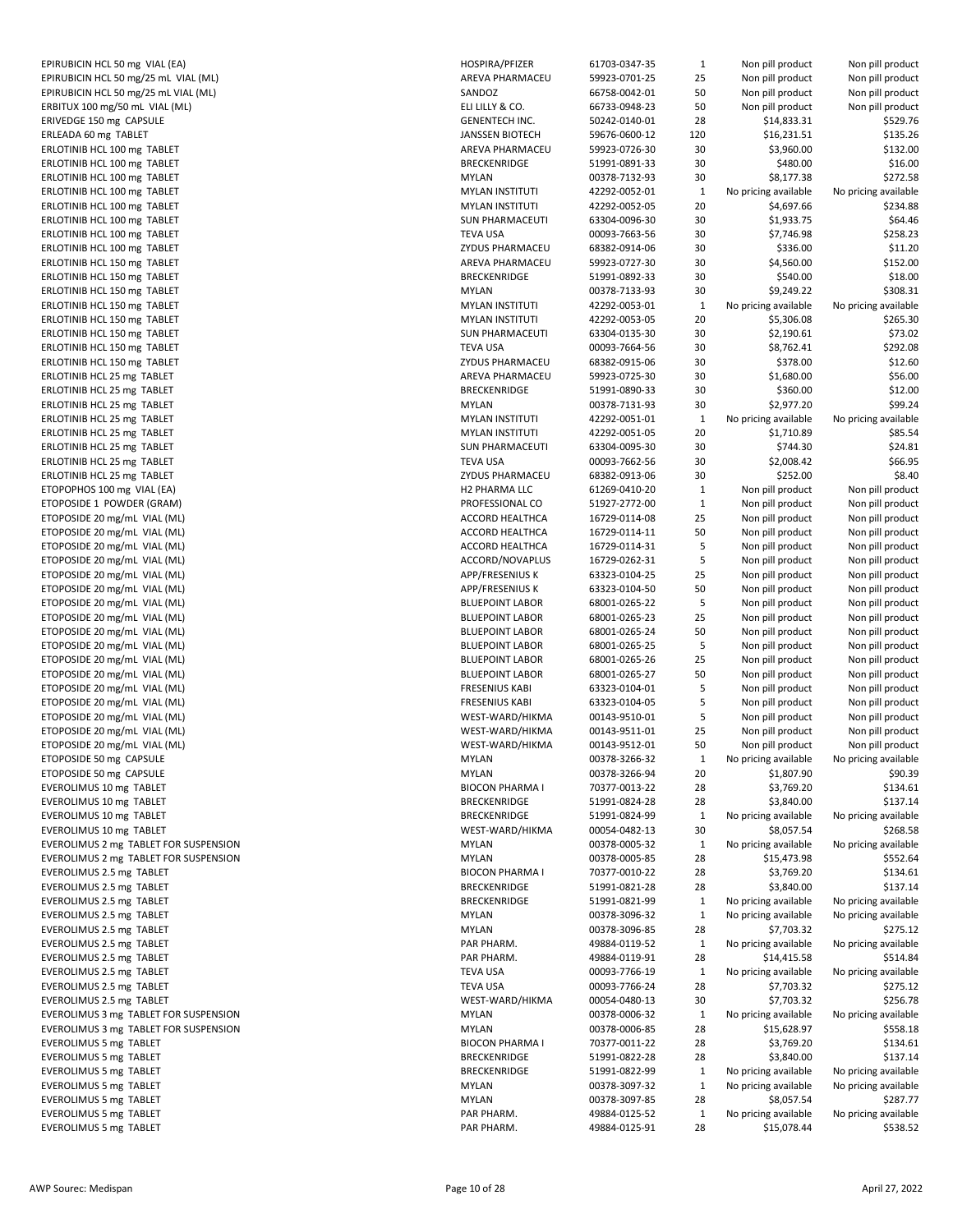EVEROLIMUS 5 mg TABLET TEVA USA 00093-7767-19 1 No pricing available No pricing available No pricing available N EVEROLIMUS 5 mg TABLET<br>EVEROLIMUS 5 mg TABLET<br>WESA 00093-7881 ET EVEROLIMUS 5 mg TABLET EVEROLIMUS 5 mg TABLET WEST-WARD/HIMA 000545.0481-0481-0481-0481-14 287.774 \$287.774 \$287.774 \$287.77 EVEROLIMUS 5 mg TABLET FOR SUSPENSION **MYLAN 00378-00378-0007-32 1 NO pricing available No pricing available No** EVEROLIMUS 5 mg TABLET FOR SUSPENSION MODEL AND THE SUSPENSION MYLAN ON A SHOCK BIOCK BIOCK AND BIOCK BIOCK BIOCK EVEROLIMUS 7.5 mg TABLET EVEROLIMUS 7.5 mg TABLET BRECKENSING 51991-0823-28 28 3191-0823-28 28 3191-0823-28 28 30.00 \$137.14 28 30.00 \$1<br>EVEROLIMUS 7.5 mg TABLET EVEROLIMUS 7.5 mg TABLET EVEROLIMUS 7.5 mg TABLET MYLAN 00378-32 1 NO pricing available No pricing available No pricing available No pri EVEROLIMUS 7.5 mg TABLET MYLAN 00378-3098-85 287.778-85 287.84 and 287.778-3098-85 287.777.777.777.77 EVEROLIMUS 7.5 mg TABLET PAR PAR PAR PAR EVEROLIMUS 7.5 mg TABLET PAR PHARM. 49884-0127-91 28884-0127-91 2884-0127-91 28884-0127-91 28 \$15,078.52.52.52<br>PHARM PHARM PHARM PHARM PHARM PHARM PHARM PHARM PHARM PHARM PHARM PHARM PHARM PHARM PHARM PHARM PHARM PHARM PH EVEROLIMUS 7.5 mg TABLET EVEROLIMUS 7.5 mg TABLET TEVA USA 00093-7768-24 28 \$8,057.54 \$287.77 EVEROLIMUS 7.5 mg TABLET EVEROLIMUS 7.5 mg TABLET WEST-WARD/HIMA 000545.0497-14 28 \$8,000 \$287.77 \$287.777.774 \$287.777.777.77 EXEMESTANE 25 mg TABLET ALVOGEN INC 47781-0108-30 4120.00 \$120.00 \$120.00 \$120.00 \$120.00 \$120.00 \$120.00 \$120 EXEMESTANE 25 mg TABLET<br>EXEMESTANE 25 mg TABLET BRECKEN EXEMESTANE 25 mg TABLET EXEMESTANE 25 mg TABLET<br>EXEMESTANE 25 mg TABLET BRYANT RANCH PR 63629-2056-01 30 \$39.64 \$1.3229-2056-01 30 \$39.64 \$1.3229-2056-01 \$1.3 EXEMESTANE 25 mg TABLET EXEMESTANE 25 mg TABLET GREENSTONE LACKERSTONE LACKERSTONE GREENSTONE LACKERSTONE LACKERSTONE GREENSTONE GREEN EXEMESTANE 25 mg TABLET MYLAN 00378-5001-93 30 \$137.80 \$137.80 \$137.80 \$137.80 \$137.80 \$137.80 \$137.80 \$137.80 \$137.80 \$137.80 \$137.80 \$137.80 \$137.80 \$137.80 \$137.80 \$137.80 \$137.80 \$137.80 \$137.80 \$137.80 \$137.80 \$137.80 EXEMESTANE 25 mg TABLET<br>EXEMESTANE 25 mg TABLET ROXANE/WEST-WAR 000914 \$13.04 \$13.04 \$13.04 \$13.04 \$13.04 \$13.04 \$13.03 \$13.04 \$13.03 EXEMESTANE 25 mg TABLET EXEMESTANE 25 mg TABLET ZYDUS PHARMACEU 68382-0383-06 30 \$107.66 \$3.59 EXKIVITY 40 mg CAPSULE TAKEDA PHARMACE 63020-0040-12 120 \$30,000.00 \$250.00 FARESTON 60 mg TABLET KYO FARYDAK 10 mg CAPSULE NOVARTIS/SECURA 00078-0650-0650-0650-0650-0650-0650-0650-078-078-0078-01 \$2,816.5001 \$2,816.500 FARYDAK 15 mg CAPSULE NOV FARYDAK 20 mg CAPSULE NOVARTIS/SECURA 00078-0652-0652-0652-0653-0652-0653-0652-0652-078-0078-01 \$2,816.5001 \$2,816.500 FASLODEX 250 mg/5 mL SYRINGE (ML) ASTRAZENECA 00310-0720-10 5 Non pill product Non pill product FEMARA 2.5 mg TABLET<br>
FENSOLVI 45 mg (pediatric 6 month) SYRINGE (EA)<br>
TOLM FENSOLVI 45 mg (pediatric 6 month) SYRINGE (EA) FENSOLVI 45 mg (pediatric 6 month) SYRINGE (EA) TOLMAR PHARMACE 63935-0154-50 1 Non-pill product Non pill product Non pill product Non pill product Non pill product Non pill product Non pill product Non pill product Non pi FIRMAGON 120 mg VIAL (EA) FERRING PH INC 55566-8402-00 1 Non-pill product Non pill product Non pill product No FIRMAGON 120 mg VIAL (EA) FERRING PH INC 55566-8403-01 2 Non-pill product Non pill product Non pill product No FIRMAGON 80 mg VIAL (EA) FERRING PH INC 55566-8303-01 1 Non pill product Non pill product Non pill product Non<br>FLOXURIDINE 500 mg VIAL (EA) FERRING PRODUct Non pill product Non pill product Non pill product Non pill produ FLOXURIDINE 500 mg VIAL (EA) FLOXURIDINE 500 mg VIAL (EA) WEST-WARD/HIKMA 00143-9270-01 1 NON pill product Non pill product Non pill product Non pill product Non pill product Non pill product Non pill product Non pill product Non pill product Non pill FLUDARABINE PHOSPHATE 50 mg VIAL (EA) ACTA FLUDARABINE PHOSPHATE 50 mg VIAL (EA) APP<sub>/</sub>FRESENIUS K 6332-0196-06 1 Non-pill product Non-pill product Non-pill product Non-FLUDARABINE PHOSPHATE 50 mg VIAL (EA) and pill product non pill product Non pill product Non pill product Non p FLUDARABINE PHOSPHATE 50 mg/2 mL VIAL (ML)<br>FLUDARABINE PHOSPHATE 50 mg/2 mL VIAL (ML) APP, and pill product APP, FLUDARABINE PHOSPHATE 50 mg/2 mL VIAL (ML)<br>FLUDARABINE PHOSPHATE 50 mg/2 mL VIAL (ML)<br>ARE' FLUDARABINE PHOSPHATE 50 mg/2 mL VIAL (ML) FLUDARABINE PHOSPHATE 50 mg/2 mL VIAL (ML) MYLAN INSTITUTI 67457-0238-02 2 Non pill product Non pill product FLUDARABINE PHOSPHATE 50 mg/2 mL VIAL (ML) SAGENT PHARMACE 250 FLUOROPLEX 0.01 CREAM (GRAM) ALM<br>ILLOROURACIL 0.005 CREAM (GRAM) ALMIRAL PRODUCT NON pill product Non pill product Non pill product Non pill pr FLUOROURACIL 0.005 CREAM (GRAM) FLUOROURACIL 0.02 SOLUTION NON-ORAL TAR FLUOROURACIL 0.05 CREAM (GRAM) ACCORD HEALTHCA 1672-0542-35 40 Non pill product Non pill product Non pill product Non pill product Non pill product Non pill product Non pill product Non pill product Non pill product Non pi FLUOROURACIL 0.05 CREAM (GRAM) MAYNE PHARMA IN 51862-0362-4036-0362-40 MAY FLUOROURACIL 0.05 CREAM (GRAM) MYL FLUOROURACIL 0.05 CREAM (GRAM) NORTHSTAR RAY LAND RORTHSTAR RAY LOCAL 16714-0178-0178-0178-0178-0178-0178-0178<br>The pill product Non pill product Non pill product Non pill product Non pipe product Non pipe product Non pipe FLUOROURACIL 0.05 CREAM (GRAM) FLUOROURACIL 0.05 CREAM (GRAM) TAR FLUOROURACIL 0.05 SOLUTION NON-ORAL TARO PHARM USA 51672-4063-01 NON pill product Non pill product Non pill pr<br>Pharm Parm Product Non pill product Non pill product Non pill product Non pill product Non pill product Non pi<br> FLUOROURACIL 1 POWDER (GRAM) FLUOROURACIL 1 POWDER (GRAM) FAGI FLUOROURACIL 1 POWDER (GRAM) FAG FLUOROURACIL 1 POWDER (GRAM) FAGRON INC 51552-0733-05 100 Non pill product Non pill product FLUOROURACIL 1 POWDER (GRAM) FLUOROURACIL 1 POWDER (GRAM) HURON PHARMACEU 6096-0233-0233-0233-034-0233-033-033-03 25 NON pill product Non p<br>FLUOROURACIL 1 POWDER (GRAM) FLUOROURACIL 1 POWDER (GRAM) FLUOROURACIL 1 POWDER (GRAM) HUR FLUOROURACIL 1 POWDER (GRAM) **REDUCT 1 NON pill product Non pill product Non pill product Non pill product Non p** FLUOROURACIL 1 POWDER (GRAM) LETCO MEDICAL 62991-1486-02 25 Non pill product Non pill product Non pill product<br>The product Non pill product Non pill product Non pill product Non pill product Non pill product Non pill prod FLUOROURACIL 1 POWDER (GRAM) LETCO MEDICAL 62991-1486-03 10 NON pill product Non pill product Non pill product<br>FLUOROURACIL 1 POWDER (GRAM) FLUOROURACIL 1 POWDER (GRAM) FLUOROURACIL 1 POWDER (GRAM) MEDISCA INC. 38779-0025-0025-0025-0025-01 10 NON pill product Non pill product No<br>The pill product Non pill product Non pill product Non pill product Non pill product Non pill product Non pill FLUOROURACIL 1 POWDER (GRAM) FLUOROURACIL 1 POWDER (GRAM) MEDISCA INC. 38779-0025-0025-0025-0025-04 25779-0025-0025-04 25 NON pill product N FLUOROURACIL 1 POWDER (GRAM) MED FLUOROURACIL 1 POWDER (GRAM) MEDISCA INC. 38779-0025-06 1 Non pill product Non pill product

| A USA                           | 00093-7767-19                  | 1                  | No pricing available                 | No pricing available                 |
|---------------------------------|--------------------------------|--------------------|--------------------------------------|--------------------------------------|
| A USA                           | 00093-7767-24                  | 28                 | \$8,057.54                           | \$287.77                             |
| T-WARD/HIKMA                    | 00054-0481-13                  | 30                 | \$8,057.54                           | \$268.58                             |
| T-WARD/HIKMA                    | 00054-0481-14                  | 28                 | \$8,057.54                           | \$287.77                             |
| AN                              | 00378-0007-32                  | $\mathbf{1}$       | No pricing available                 | No pricing available                 |
| AN                              | 00378-0007-85                  | 28                 | \$16,266.62                          | \$580.95                             |
| <b>CON PHARMA I</b>             | 70377-0012-22                  | 28                 | \$3,769.20                           | \$134.61                             |
| CKENRIDGE                       | 51991-0823-28                  | 28                 | \$3,840.00                           | \$137.14                             |
| CKENRIDGE                       | 51991-0823-99                  | 1                  | No pricing available                 | No pricing available                 |
| AN                              | 00378-3098-32                  | $\mathbf{1}$       | No pricing available                 | No pricing available                 |
| AN<br>PHARM.                    | 00378-3098-85                  | 28<br>$\mathbf{1}$ | \$8,057.54                           | \$287.77<br>No pricing available     |
| PHARM.                          | 49884-0127-52<br>49884-0127-91 | 28                 | No pricing available<br>\$15,078.44  | \$538.52                             |
| A USA                           | 00093-7768-19                  | $\mathbf{1}$       | No pricing available                 | No pricing available                 |
| A USA                           | 00093-7768-24                  | 28                 | \$8,057.54                           | \$287.77                             |
| T-WARD/HIKMA                    | 00054-0497-13                  | 30                 | \$8,057.54                           | \$268.58                             |
| T-WARD/HIKMA                    | 00054-0497-14                  | 28                 | \$8,057.54                           | \$287.77                             |
| <b>JGEN INC</b>                 | 47781-0108-30                  | 30                 | \$120.00                             | \$4.00                               |
| CKENRIDGE                       | 51991-0005-33                  | 30                 | \$120.00                             | \$4.00                               |
| CKENRIDGE                       | 51991-0005-90                  | 90                 | \$360.00                             | \$4.00                               |
| ANT RANCH PR                    | 63629-2056-01                  | 30                 | \$39.64                              | \$1.32                               |
| A USA INC.                      | 69097-0316-02                  | 30                 | \$60.00                              | \$2.00                               |
| ENSTONE LLC.                    | 59762-2858-01                  | 30                 | \$60.00                              | \$2.00                               |
| AN                              | 00378-5001-93                  | 30                 | \$137.80                             | \$4.59                               |
| ANE/WEST-WAR                    | 00054-0080-13                  | 30                 | \$390.94                             | \$13.03                              |
| HER-SMITH LA                    | 00832-0595-30                  | 30                 | \$120.00                             | \$4.00                               |
| JS PHARMACEU                    | 68382-0383-06                  | 30                 | \$107.66                             | \$3.59                               |
| <b>EDA PHARMACE</b>             | 63020-0040-12                  | 120                | \$30,000.00                          | \$250.00                             |
| WA KIRIN IN                     | 42747-0327-30                  | 30                 | \$1,559.94                           | \$52.00                              |
| 'ARTIS/SECURA                   | 00078-0650-06                  | 6                  | \$16,899.01                          | \$2,816.50                           |
| ARTIS/SECURA                    | 00078-0651-06                  | 6                  | \$16,899.01                          | \$2,816.50                           |
| 'ARTIS/SECURA                   | 00078-0652-06                  | 6                  | \$16,899.01                          | \$2,816.50                           |
| RAZENECA                        | 00310-0720-10                  | 5                  | Non pill product                     | Non pill product                     |
| <b>ARTIS</b>                    | 00078-0249-15                  | 30                 | \$842.50                             | \$28.08                              |
| <b>MAR PHARMACE</b>             | 62935-0153-50                  | $\mathbf{1}$       | Non pill product                     | Non pill product                     |
| <b>MAR PHARMACE</b>             | 62935-0154-50                  | $\mathbf{1}$       | Non pill product                     | Non pill product                     |
| <b>RING PH INC</b>              | 55566-8402-00                  | $\mathbf{1}$       | Non pill product                     | Non pill product                     |
| <b>RING PH INC</b>              | 55566-8403-01                  | $\overline{2}$     | Non pill product                     | Non pill product                     |
| <b>RING PH INC</b>              | 55566-8303-01                  | $\mathbf{1}$       | Non pill product                     | Non pill product                     |
| <b>FRESENIUS K</b>              | 63323-0145-07                  | $\mathbf{1}$       | Non pill product                     | Non pill product                     |
| T-WARD/HIKMA                    | 00143-9270-01                  | $\mathbf{1}$       | Non pill product                     | Non pill product                     |
| AVIS/TEVA<br><b>FRESENIUS K</b> | 45963-0609-55                  | 1<br>1             | Non pill product                     | Non pill product<br>Non pill product |
| <b>CADIA PHARMA</b>             | 63323-0196-06<br>24201-0237-01 | 1                  | Non pill product<br>Non pill product | Non pill product                     |
| AVIS/TEVA                       | 45963-0621-51                  | 2                  | Non pill product                     | Non pill product                     |
| <b>FRESENIUS K</b>              | 63323-0192-02                  | 2                  | Non pill product                     | Non pill product                     |
| VA PHARMACEU                    | 59923-0604-02                  | $\overline{2}$     | Non pill product                     | Non pill product                     |
| AN INSTITUTI                    | 67457-0238-02                  | $\overline{2}$     | Non pill product                     | Non pill product                     |
| ENT PHARMACE                    | 25021-0242-02                  | $\overline{2}$     | Non pill product                     | Non pill product                     |
| <b>IRALL LLC</b>                | 16110-0812-30                  | 30                 | Non pill product                     | Non pill product                     |
| AN                              | 00378-8078-49                  | 30                 | Non pill product                     | Non pill product                     |
| O PHARM USA                     | 51672-4062-01                  | 10                 | Non pill product                     | Non pill product                     |
| ORD HEALTHCA                    | 16729-0542-35                  | 40                 | Non pill product                     | Non pill product                     |
| 'NE PHARMA IN                   | 51862-0362-40                  | 40                 | Non pill product                     | Non pill product                     |
| AN                              | 00378-4791-06                  | 40                 | Non pill product                     | Non pill product                     |
| THSTAR RX LL                    | 16714-0178-01                  | 40                 | Non pill product                     | Non pill product                     |
| <b>AR PHARM/MAY</b>             | 66530-0249-40                  | 40                 | Non pill product                     | Non pill product                     |
| O PHARM USA                     | 51672-4118-06                  | 40                 | Non pill product                     | Non pill product                     |
| O PHARM USA                     | 51672-4063-01                  | 10                 | Non pill product                     | Non pill product                     |
| RON INC                         | 51552-0733-01                  | $\mathbf 1$        | Non pill product                     | Non pill product                     |
| RON INC                         | 51552-0733-02                  | 5                  | Non pill product                     | Non pill product                     |
| RON INC                         | 51552-0733-04                  | 25                 | Non pill product                     | Non pill product                     |
| RON INC                         | 51552-0733-05                  | 100                | Non pill product                     | Non pill product                     |
| ON PHARMACEU                    | 60966-0133-04                  | 100                | Non pill product                     | Non pill product                     |
| ON PHARMACEU                    | 60966-0233-03                  | 25                 | Non pill product                     | Non pill product                     |
| ON PHARMACEU                    | 60966-0333-02                  | 10                 | Non pill product                     | Non pill product                     |
| ON PHARMACEU<br>O MEDICAL       | 60966-0433-01                  | 5<br>5             | Non pill product                     | Non pill product                     |
| O MEDICAL                       | 62991-1486-01<br>62991-1486-02 | 25                 | Non pill product<br>Non pill product | Non pill product<br>Non pill product |
| O MEDICAL                       | 62991-1486-03                  | 10                 | Non pill product                     | Non pill product                     |
| O MEDICAL                       | 62991-1486-04                  | 100                | Non pill product                     | Non pill product                     |
| ISCA INC.                       | 38779-0025-01                  | 10                 | Non pill product                     | Non pill product                     |
| ISCA INC.                       | 38779-0025-03                  | 5                  | Non pill product                     | Non pill product                     |
| JISCA INC.                      | 38779-0025-04                  | 25                 | Non pill product                     | Non pill product                     |
| ISCA INC.                       | 38779-0025-05                  | 100                | Non pill product                     | Non pill product                     |
| ISCA INC.                       | 38779-0025-06                  | 1                  | Non pill product                     | Non pill product                     |
|                                 |                                |                    |                                      |                                      |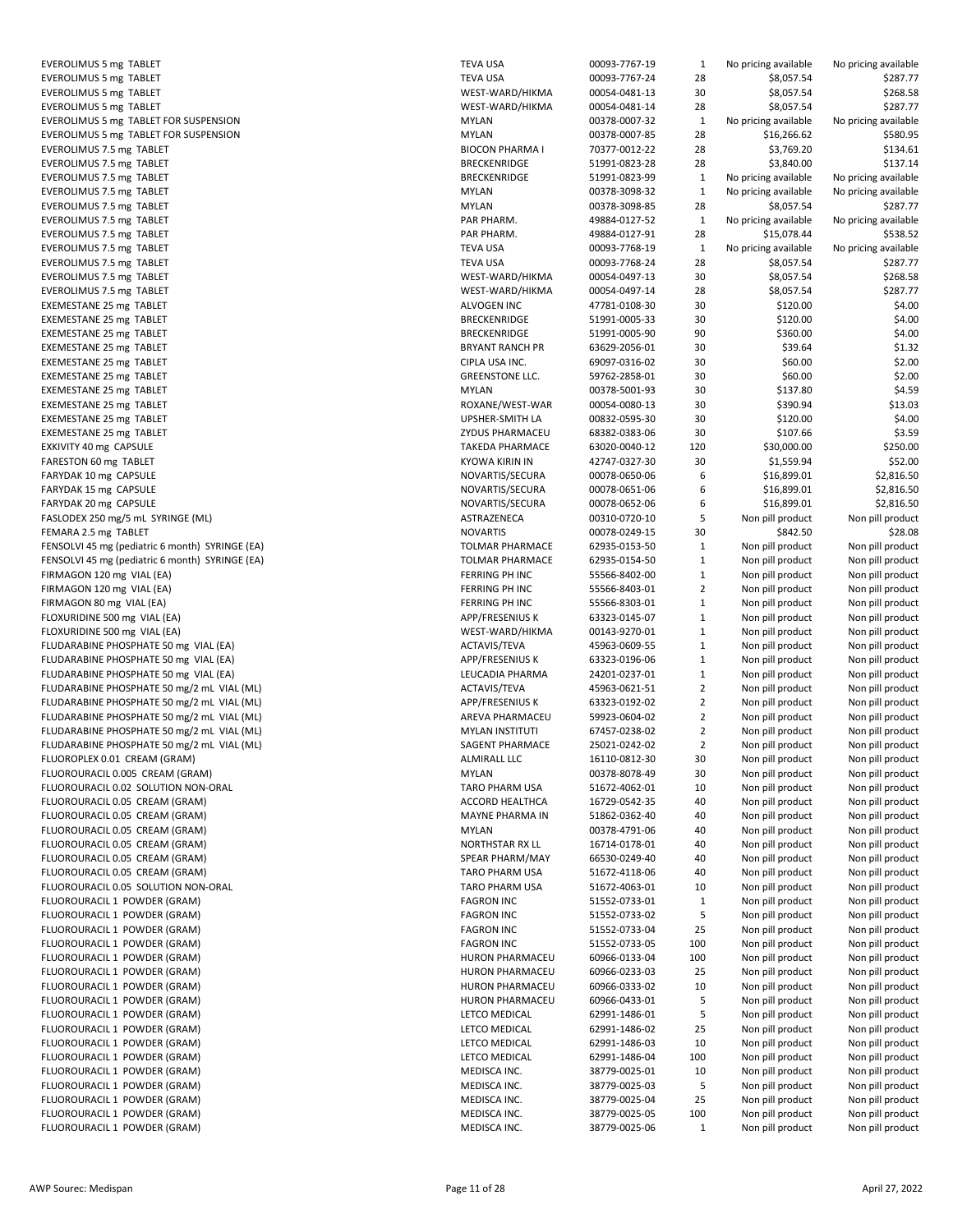| FLUOROURACIL 1 POWDER (GRAM)            | MEDISCA INC.           | 38779-0025-09 |
|-----------------------------------------|------------------------|---------------|
| FLUOROURACIL 1 POWDER (GRAM)            | MEDISCA INC.           | 38779-3185-01 |
| FLUOROURACIL 1 POWDER (GRAM)            | MEDISCA INC.           | 38779-3185-03 |
| FLUOROURACIL 1 POWDER (GRAM)            | MEDISCA INC.           | 38779-3185-04 |
| FLUOROURACIL 1 POWDER (GRAM)            | MEDISCA INC.           | 38779-3185-05 |
| FLUOROURACIL 1 POWDER (GRAM)            | MEDISCA INC.           | 38779-3185-06 |
| FLUOROURACIL 1 POWDER (GRAM)            | MEDISCA INC.           | 38779-3185-09 |
| FLUOROURACIL 1 POWDER (GRAM)            | PROFESSIONAL CO        | 51927-1085-00 |
|                                         |                        |               |
| FLUOROURACIL 1 POWDER (GRAM)            | SPECTRUM               | 49452-3175-01 |
| FLUOROURACIL 1 POWDER (GRAM)            | SPECTRUM               | 49452-3175-02 |
| FLUOROURACIL 1 POWDER (GRAM)            | SPECTRUM               | 49452-3175-03 |
| FLUOROURACIL 1 POWDER (GRAM)            | SPECTRUM               | 49452-3175-04 |
| FLUOROURACIL 1 POWDER (GRAM)            | SPECTRUM               | 49452-3175-05 |
| FLUOROURACIL 1 gram/20 mL VIAL (ML)     | ACCORD HEALTHCA        | 16729-0276-05 |
| FLUOROURACIL 1 gram/20 mL VIAL (ML)     | ACCORD HEALTHCA        | 16729-0276-67 |
| FLUOROURACIL 1 gram/20 mL VIAL (ML)     | <b>BLUEPOINT LABOR</b> | 68001-0266-29 |
| FLUOROURACIL 1 gram/20 mL VIAL (ML)     | <b>BLUEPOINT LABOR</b> | 68001-0266-31 |
| FLUOROURACIL 1 gram/20 mL VIAL (ML)     | <b>FRESENIUS KABI</b>  | 63323-0117-01 |
| FLUOROURACIL 1 gram/20 mL VIAL (ML)     | <b>FRESENIUS KABI</b>  | 63323-0117-20 |
|                                         |                        | 63323-0117-28 |
| FLUOROURACIL 1 gram/20 mL VIAL (ML)     | <b>FRESENIUS KABI</b>  |               |
| FLUOROURACIL 1 gram/20 mL VIAL (ML)     | <b>FRESENIUS KABI</b>  | 63323-0117-41 |
| FLUOROURACIL 1 gram/20 mL VIAL (ML)     | XIROMED LLC            | 70700-0187-22 |
| FLUOROURACIL 1 gram/20 mL VIAL (ML)     | XIROMED LLC            | 70700-0187-23 |
| FLUOROURACIL 2.5 gram/50 mL VIAL (ML)   | ACCORD HEALTHCA        | 16729-0276-11 |
| FLUOROURACIL 2.5 gram/50 mL VIAL (ML)   | APP/FRESENIUS K        | 63323-0117-51 |
| FLUOROURACIL 2.5 gram/50 mL VIAL (ML)   | APP/PREMIERPRO         | 63323-0117-58 |
| FLUOROURACIL 2.5 gram/50 mL VIAL (ML)   | <b>BLUEPOINT LABOR</b> | 68001-0266-24 |
| FLUOROURACIL 2.5 gram/50 mL VIAL (ML)   | <b>BLUEPOINT LABOR</b> | 68001-0266-27 |
| FLUOROURACIL 2.5 gram/50 mL VIAL (ML)   | <b>FRESENIUS KABI/</b> | 63323-0117-59 |
| FLUOROURACIL 2.5 gram/50 mL VIAL (ML)   | SAGENT PHARMACE        | 25021-0215-98 |
|                                         | XIROMED LLC            |               |
| FLUOROURACIL 2.5 gram/50 mL VIAL (ML)   |                        | 70700-0188-22 |
| FLUOROURACIL 5 gram/100 mL VIAL (ML)    | ACCORD HEALTHCA        | 16729-0276-38 |
| FLUOROURACIL 5 gram/100 mL VIAL (ML)    | APP/FRESENIUS K        | 63323-0117-61 |
| FLUOROURACIL 5 gram/100 mL VIAL (ML)    | APP/PREMIERPRO         | 63323-0117-68 |
| FLUOROURACIL 5 gram/100 mL VIAL (ML)    | <b>BLUEPOINT LABOR</b> | 68001-0266-32 |
| FLUOROURACIL 5 gram/100 mL VIAL (ML)    | <b>BLUEPOINT LABOR</b> | 68001-0266-33 |
| FLUOROURACIL 5 gram/100 mL VIAL (ML)    | <b>FRESENIUS KABI/</b> | 63323-0117-69 |
| FLUOROURACIL 5 gram/100 mL VIAL (ML)    | SAGENT PHARMACE        | 25021-0215-99 |
| FLUOROURACIL 5 gram/100 mL VIAL (ML)    | XIROMED LLC            | 70700-0189-22 |
| FLUOROURACIL 500 mg/10 mL VIAL (ML)     | ACCORD HEALTHCA        | 16729-0276-03 |
| FLUOROURACIL 500 mg/10 mL VIAL (ML)     | ACCORD HEALTHCA        | 16729-0276-68 |
| FLUOROURACIL 500 mg/10 mL VIAL (ML)     | APP/PREMIERPRO         | 63323-0117-18 |
|                                         |                        |               |
| FLUOROURACIL 500 mg/10 mL VIAL (ML)     | <b>BLUEPOINT LABOR</b> | 68001-0266-28 |
| FLUOROURACIL 500 mg/10 mL VIAL (ML)     | <b>BLUEPOINT LABOR</b> | 68001-0266-30 |
| FLUOROURACIL 500 mg/10 mL VIAL (ML)     | <b>FRESENIUS KABI</b>  | 63323-0117-00 |
| FLUOROURACIL 500 mg/10 mL VIAL (ML)     | <b>FRESENIUS KABI</b>  | 63323-0117-10 |
| FLUOROURACIL 500 mg/10 mL VIAL (ML)     | <b>FRESENIUS KABI/</b> | 63323-0117-19 |
| FLUOROURACIL 500 mg/10 mL VIAL (ML)     | <b>FRESENIUS KABI/</b> | 63323-0117-31 |
| FLUOROURACIL 500 mg/10 mL VIAL (ML)     | XIROMED LLC            | 70700-0186-22 |
| FLUOROURACIL 500 mg/10 mL VIAL (ML)     | XIROMED LLC            | 70700-0186-23 |
| FLUTAMIDE 125 mg CAPSULE                | GSMS INC.              | 60429-0272-18 |
| FLUTAMIDE 125 mg CAPSULE                | PAR PHARM.             | 49884-0753-13 |
| FOLOTYN 20 mg/mL (1 mL) VIAL (ML)       | SPECTRUM/ACROTE        | 48818-0001-01 |
|                                         | SPECTRUM/ACROTE        |               |
| FOLOTYN 40 mg/2 mL (20 mg/mL) VIAL (ML) |                        | 48818-0001-02 |
| FOTIVDA 0.89 mg CAPSULE                 | AVEO PHARMACEUT        | 45629-0089-01 |
| FOTIVDA 1.34 mg CAPSULE                 | AVEO PHARMACEUT        | 45629-0134-01 |
| FULVESTRANT 250 mg/5 mL SYRINGE (ML)    | ACCORD HEALTHCA        | 16729-0436-30 |
| FULVESTRANT 250 mg/5 mL SYRINGE (ML)    | ACCORD HEALTHCA        | 16729-0436-31 |
| FULVESTRANT 250 mg/5 mL SYRINGE (ML)    | ACTAVIS/TEVA           | 00591-5019-02 |
| FULVESTRANT 250 mg/5 mL SYRINGE (ML)    | ACTAVIS/TEVA           | 00591-5019-11 |
| FULVESTRANT 250 mg/5 mL SYRINGE (ML)    | AMNEAL BIOSCIEN        | 70121-1463-02 |
| FULVESTRANT 250 mg/5 mL SYRINGE (ML)    | ASTRAZENECA LP/        | 00310-7720-10 |
| FULVESTRANT 250 mg/5 mL SYRINGE (ML)    | ATHENEX PHARMAC        | 70860-0211-41 |
| FULVESTRANT 250 mg/5 mL SYRINGE (ML)    |                        |               |
|                                         | ATHENEX PHARMAC        | 70860-0211-74 |
| FULVESTRANT 250 mg/5 mL SYRINGE (ML)    | <b>BLUEPOINT LABOR</b> | 68001-0522-85 |
| FULVESTRANT 250 mg/5 mL SYRINGE (ML)    | <b>BLUEPOINT LABOR</b> | 68001-0522-86 |
| FULVESTRANT 250 mg/5 mL SYRINGE (ML)    | <b>BLUEPOINT/ONCOP</b> | 68001-0484-85 |
| FULVESTRANT 250 mg/5 mL SYRINGE (ML)    | BLUEPOINT/ONCOP        | 68001-0484-86 |
| FULVESTRANT 250 mg/5 mL SYRINGE (ML)    | DR.REDDY'S LAB         | 43598-0262-02 |
| FULVESTRANT 250 mg/5 mL SYRINGE (ML)    | DR.REDDY'S LAB         | 43598-0262-11 |
| FULVESTRANT 250 mg/5 mL SYRINGE (ML)    | <b>FRESENIUS KABI</b>  | 63323-0715-01 |
| FULVESTRANT 250 mg/5 mL SYRINGE (ML)    | <b>FRESENIUS KABI</b>  | 63323-0715-05 |
| FULVESTRANT 250 mg/5 mL SYRINGE (ML)    | <b>GLENMARK PHARMA</b> | 68462-0317-32 |
| FULVESTRANT 250 mg/5 mL SYRINGE (ML)    | MYLAN/AUROMEDIC        | 67457-0311-00 |
| FULVESTRANT 250 mg/5 mL SYRINGE (ML)    | MYLAN/AUROMEDIC        | 67457-0311-05 |
|                                         |                        |               |
| FULVESTRANT 250 mg/5 mL SYRINGE (ML)    | NORTHSTAR RX LL        | 16714-0070-01 |

| FLUOROURACIL 1 POWDER (GRAM)            | MEDISCA INC.           | 38779-0025-09 | 1000           | Non pill product | Non pill product |
|-----------------------------------------|------------------------|---------------|----------------|------------------|------------------|
| FLUOROURACIL 1 POWDER (GRAM)            | MEDISCA INC.           | 38779-3185-01 | 10             | Non pill product | Non pill product |
| FLUOROURACIL 1 POWDER (GRAM)            | MEDISCA INC.           | 38779-3185-03 | 5              | Non pill product | Non pill product |
| FLUOROURACIL 1 POWDER (GRAM)            | MEDISCA INC.           | 38779-3185-04 | 25             | Non pill product | Non pill product |
| FLUOROURACIL 1 POWDER (GRAM)            | MEDISCA INC.           | 38779-3185-05 | 100            | Non pill product | Non pill product |
| FLUOROURACIL 1 POWDER (GRAM)            | MEDISCA INC.           | 38779-3185-06 | $\mathbf 1$    | Non pill product | Non pill product |
| FLUOROURACIL 1 POWDER (GRAM)            | MEDISCA INC.           | 38779-3185-09 | 1000           | Non pill product | Non pill product |
| FLUOROURACIL 1 POWDER (GRAM)            | PROFESSIONAL CO        | 51927-1085-00 | $\mathbf{1}$   | Non pill product | Non pill product |
| FLUOROURACIL 1 POWDER (GRAM)            | SPECTRUM               | 49452-3175-01 | $\mathbf 1$    | Non pill product | Non pill product |
| FLUOROURACIL 1 POWDER (GRAM)            | SPECTRUM               | 49452-3175-02 | 5              |                  |                  |
|                                         |                        |               |                | Non pill product | Non pill product |
| FLUOROURACIL 1 POWDER (GRAM)            | SPECTRUM               | 49452-3175-03 | 25             | Non pill product | Non pill product |
| FLUOROURACIL 1 POWDER (GRAM)            | SPECTRUM               | 49452-3175-04 | 100            | Non pill product | Non pill product |
| FLUOROURACIL 1 POWDER (GRAM)            | SPECTRUM               | 49452-3175-05 | 1000           | Non pill product | Non pill product |
| FLUOROURACIL 1 gram/20 mL VIAL (ML)     | ACCORD HEALTHCA        | 16729-0276-05 | 20             | Non pill product | Non pill product |
| FLUOROURACIL 1 gram/20 mL VIAL (ML)     | ACCORD HEALTHCA        | 16729-0276-67 | 20             | Non pill product | Non pill product |
| FLUOROURACIL 1 gram/20 mL VIAL (ML)     | <b>BLUEPOINT LABOR</b> | 68001-0266-29 | 20             | Non pill product | Non pill product |
| FLUOROURACIL 1 gram/20 mL VIAL (ML)     | <b>BLUEPOINT LABOR</b> | 68001-0266-31 | 20             | Non pill product | Non pill product |
| FLUOROURACIL 1 gram/20 mL VIAL (ML)     | <b>FRESENIUS KABI</b>  | 63323-0117-01 | 20             | Non pill product | Non pill product |
| FLUOROURACIL 1 gram/20 mL VIAL (ML)     | <b>FRESENIUS KABI</b>  | 63323-0117-20 | 20             | Non pill product | Non pill product |
| FLUOROURACIL 1 gram/20 mL VIAL (ML)     | <b>FRESENIUS KABI</b>  | 63323-0117-28 | 20             | Non pill product | Non pill product |
| FLUOROURACIL 1 gram/20 mL VIAL (ML)     | <b>FRESENIUS KABI</b>  | 63323-0117-41 | 20             | Non pill product | Non pill product |
| FLUOROURACIL 1 gram/20 mL VIAL (ML)     | XIROMED LLC            | 70700-0187-22 | 20             | Non pill product | Non pill product |
| FLUOROURACIL 1 gram/20 mL VIAL (ML)     | XIROMED LLC            | 70700-0187-23 | 20             | Non pill product | Non pill product |
|                                         | ACCORD HEALTHCA        |               |                |                  |                  |
| FLUOROURACIL 2.5 gram/50 mL VIAL (ML)   |                        | 16729-0276-11 | 50             | Non pill product | Non pill product |
| FLUOROURACIL 2.5 gram/50 mL VIAL (ML)   | APP/FRESENIUS K        | 63323-0117-51 | 50             | Non pill product | Non pill product |
| FLUOROURACIL 2.5 gram/50 mL VIAL (ML)   | APP/PREMIERPRO         | 63323-0117-58 | 50             | Non pill product | Non pill product |
| FLUOROURACIL 2.5 gram/50 mL VIAL (ML)   | <b>BLUEPOINT LABOR</b> | 68001-0266-24 | 50             | Non pill product | Non pill product |
| FLUOROURACIL 2.5 gram/50 mL VIAL (ML)   | <b>BLUEPOINT LABOR</b> | 68001-0266-27 | 50             | Non pill product | Non pill product |
| FLUOROURACIL 2.5 gram/50 mL VIAL (ML)   | <b>FRESENIUS KABI/</b> | 63323-0117-59 | 50             | Non pill product | Non pill product |
| FLUOROURACIL 2.5 gram/50 mL VIAL (ML)   | SAGENT PHARMACE        | 25021-0215-98 | 50             | Non pill product | Non pill product |
| FLUOROURACIL 2.5 gram/50 mL VIAL (ML)   | XIROMED LLC            | 70700-0188-22 | 50             | Non pill product | Non pill product |
| FLUOROURACIL 5 gram/100 mL VIAL (ML)    | ACCORD HEALTHCA        | 16729-0276-38 | 100            | Non pill product | Non pill product |
| FLUOROURACIL 5 gram/100 mL VIAL (ML)    | APP/FRESENIUS K        | 63323-0117-61 | 100            | Non pill product | Non pill product |
| FLUOROURACIL 5 gram/100 mL VIAL (ML)    | APP/PREMIERPRO         | 63323-0117-68 | 100            | Non pill product | Non pill product |
| FLUOROURACIL 5 gram/100 mL VIAL (ML)    | <b>BLUEPOINT LABOR</b> | 68001-0266-32 | 100            | Non pill product | Non pill product |
| FLUOROURACIL 5 gram/100 mL VIAL (ML)    | <b>BLUEPOINT LABOR</b> | 68001-0266-33 | 100            | Non pill product | Non pill product |
| FLUOROURACIL 5 gram/100 mL VIAL (ML)    | <b>FRESENIUS KABI/</b> | 63323-0117-69 | 100            |                  |                  |
|                                         |                        |               |                | Non pill product | Non pill product |
| FLUOROURACIL 5 gram/100 mL VIAL (ML)    | SAGENT PHARMACE        | 25021-0215-99 | 100            | Non pill product | Non pill product |
| FLUOROURACIL 5 gram/100 mL VIAL (ML)    | XIROMED LLC            | 70700-0189-22 | 100            | Non pill product | Non pill product |
| FLUOROURACIL 500 mg/10 mL VIAL (ML)     | ACCORD HEALTHCA        | 16729-0276-03 | 10             | Non pill product | Non pill product |
| FLUOROURACIL 500 mg/10 mL VIAL (ML)     | ACCORD HEALTHCA        | 16729-0276-68 | 10             | Non pill product | Non pill product |
| FLUOROURACIL 500 mg/10 mL VIAL (ML)     | APP/PREMIERPRO         | 63323-0117-18 | 10             | Non pill product | Non pill product |
| FLUOROURACIL 500 mg/10 mL VIAL (ML)     | <b>BLUEPOINT LABOR</b> | 68001-0266-28 | 10             | Non pill product | Non pill product |
| FLUOROURACIL 500 mg/10 mL VIAL (ML)     | <b>BLUEPOINT LABOR</b> | 68001-0266-30 | 10             | Non pill product | Non pill product |
| FLUOROURACIL 500 mg/10 mL VIAL (ML)     | <b>FRESENIUS KABI</b>  | 63323-0117-00 | 10             | Non pill product | Non pill product |
| FLUOROURACIL 500 mg/10 mL VIAL (ML)     | <b>FRESENIUS KABI</b>  | 63323-0117-10 | 10             | Non pill product | Non pill product |
| FLUOROURACIL 500 mg/10 mL VIAL (ML)     | <b>FRESENIUS KABI/</b> | 63323-0117-19 | 10             | Non pill product | Non pill product |
| FLUOROURACIL 500 mg/10 mL VIAL (ML)     | <b>FRESENIUS KABI/</b> | 63323-0117-31 | 10             | Non pill product | Non pill product |
| FLUOROURACIL 500 mg/10 mL VIAL (ML)     | XIROMED LLC            | 70700-0186-22 | 10             | Non pill product | Non pill product |
| FLUOROURACIL 500 mg/10 mL VIAL (ML)     | XIROMED LLC            | 70700-0186-23 | 10             | Non pill product | Non pill product |
|                                         |                        | 60429-0272-18 |                |                  |                  |
| FLUTAMIDE 125 mg CAPSULE                | GSMS INC.              |               | 180            | \$124.56         | \$0.69           |
| FLUTAMIDE 125 mg CAPSULE                | PAR PHARM.             | 49884-0753-13 | 180            | \$338.94         | \$1.88           |
| FOLOTYN 20 mg/mL (1 mL) VIAL (ML)       | SPECTRUM/ACROTE        | 48818-0001-01 | $\mathbf{1}$   | Non pill product | Non pill product |
| FOLOTYN 40 mg/2 mL (20 mg/mL) VIAL (ML) | SPECTRUM/ACROTE        | 48818-0001-02 | $\overline{2}$ | Non pill product | Non pill product |
| FOTIVDA 0.89 mg CAPSULE                 | AVEO PHARMACEUT        | 45629-0089-01 | 21             | \$30,429.60      | \$1,449.03       |
| FOTIVDA 1.34 mg CAPSULE                 | AVEO PHARMACEUT        | 45629-0134-01 | 21             | \$30,429.60      | \$1,449.03       |
| FULVESTRANT 250 mg/5 mL SYRINGE (ML)    | ACCORD HEALTHCA        | 16729-0436-30 | 5              | Non pill product | Non pill product |
| FULVESTRANT 250 mg/5 mL SYRINGE (ML)    | ACCORD HEALTHCA        | 16729-0436-31 | 5              | Non pill product | Non pill product |
| FULVESTRANT 250 mg/5 mL SYRINGE (ML)    | ACTAVIS/TEVA           | 00591-5019-02 | 5              | Non pill product | Non pill product |
| FULVESTRANT 250 mg/5 mL SYRINGE (ML)    | ACTAVIS/TEVA           | 00591-5019-11 | 5              | Non pill product | Non pill product |
| FULVESTRANT 250 mg/5 mL SYRINGE (ML)    | <b>AMNEAL BIOSCIEN</b> | 70121-1463-02 | 5              | Non pill product | Non pill product |
| FULVESTRANT 250 mg/5 mL SYRINGE (ML)    | ASTRAZENECA LP/        | 00310-7720-10 | 5              | Non pill product | Non pill product |
| FULVESTRANT 250 mg/5 mL SYRINGE (ML)    | ATHENEX PHARMAC        | 70860-0211-41 | 5              | Non pill product | Non pill product |
| FULVESTRANT 250 mg/5 mL SYRINGE (ML)    | ATHENEX PHARMAC        | 70860-0211-74 | 5              | Non pill product | Non pill product |
|                                         |                        |               |                |                  |                  |
| FULVESTRANT 250 mg/5 mL SYRINGE (ML)    | <b>BLUEPOINT LABOR</b> | 68001-0522-85 | 5              | Non pill product | Non pill product |
| FULVESTRANT 250 mg/5 mL SYRINGE (ML)    | <b>BLUEPOINT LABOR</b> | 68001-0522-86 | 5              | Non pill product | Non pill product |
| FULVESTRANT 250 mg/5 mL SYRINGE (ML)    | BLUEPOINT/ONCOP        | 68001-0484-85 | 5              | Non pill product | Non pill product |
| FULVESTRANT 250 mg/5 mL SYRINGE (ML)    | BLUEPOINT/ONCOP        | 68001-0484-86 | 5              | Non pill product | Non pill product |
| FULVESTRANT 250 mg/5 mL SYRINGE (ML)    | DR.REDDY'S LAB         | 43598-0262-02 | 5              | Non pill product | Non pill product |
| FULVESTRANT 250 mg/5 mL SYRINGE (ML)    | DR.REDDY'S LAB         | 43598-0262-11 | 5              | Non pill product | Non pill product |
| FULVESTRANT 250 mg/5 mL SYRINGE (ML)    | <b>FRESENIUS KABI</b>  | 63323-0715-01 | 5              | Non pill product | Non pill product |
| FULVESTRANT 250 mg/5 mL SYRINGE (ML)    | <b>FRESENIUS KABI</b>  | 63323-0715-05 | 5              | Non pill product | Non pill product |
| FULVESTRANT 250 mg/5 mL SYRINGE (ML)    | <b>GLENMARK PHARMA</b> | 68462-0317-32 | 5              | Non pill product | Non pill product |
| FULVESTRANT 250 mg/5 mL SYRINGE (ML)    | MYLAN/AUROMEDIC        | 67457-0311-00 | 5              | Non pill product | Non pill product |
| FULVESTRANT 250 mg/5 mL SYRINGE (ML)    | MYLAN/AUROMEDIC        | 67457-0311-05 | 5              | Non pill product | Non pill product |
| FULVESTRANT 250 mg/5 mL SYRINGE (ML)    | NORTHSTAR RX LL        | 16714-0070-01 | 5              | Non pill product | Non pill product |
|                                         |                        |               |                |                  |                  |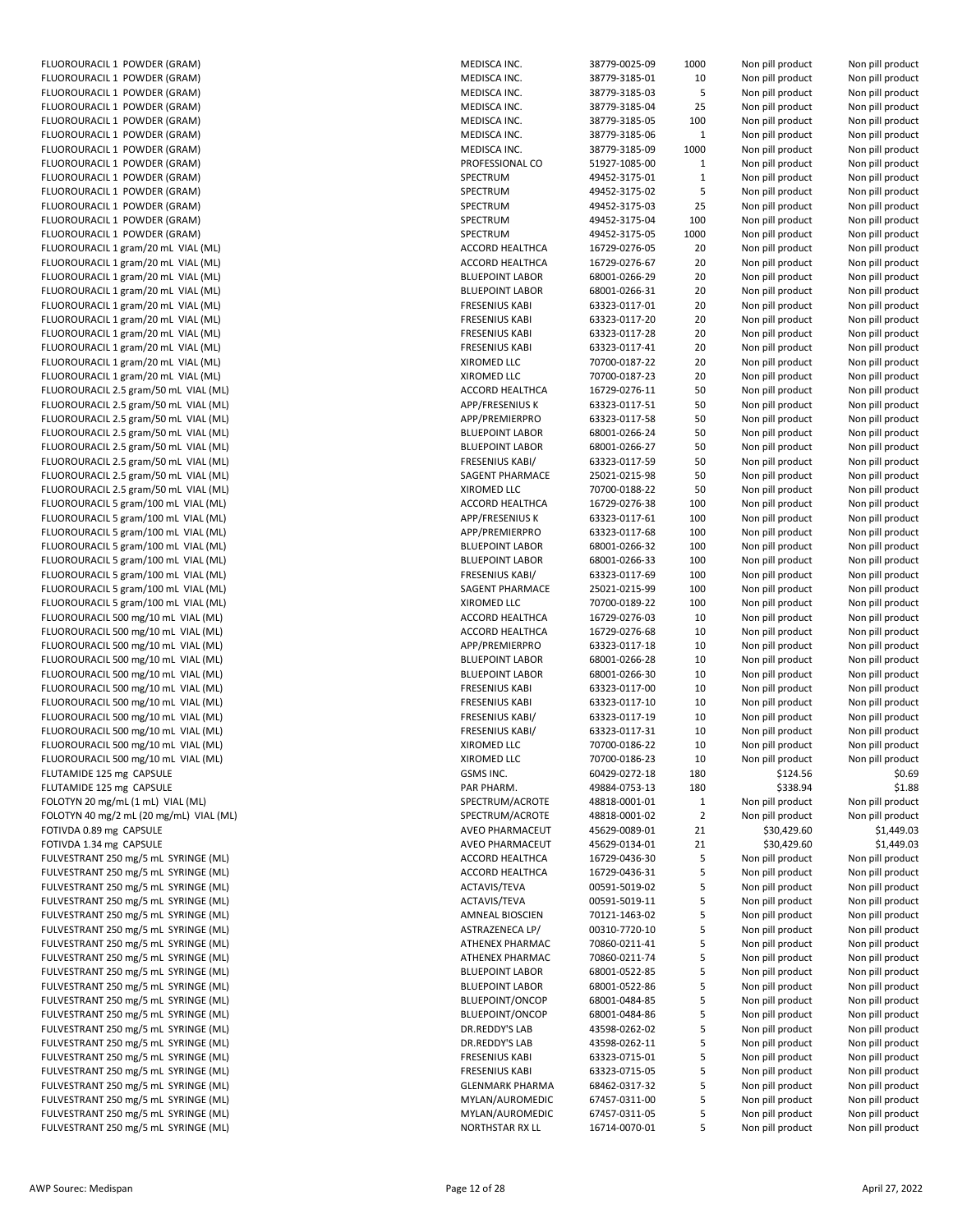| FULVESTRANT 250 mg/5 mL SYRINGE (ML)                | <b>NOR</b>       |
|-----------------------------------------------------|------------------|
| FULVESTRANT 250 mg/5 mL SYRINGE (ML)                | <b>NOR</b>       |
|                                                     |                  |
| FULVESTRANT 250 mg/5 mL SYRINGE (ML)                | <b>NOR</b>       |
| FULVESTRANT 250 mg/5 mL SYRINGE (ML)                | SAGI             |
| FULVESTRANT 250 mg/5 mL SYRINGE (ML)                | SANI             |
| FULVESTRANT 250 mg/5 mL SYRINGE (ML)                | SANI             |
| FULVESTRANT 250 mg/5 mL SYRINGE (ML)                | SANI             |
| FULVESTRANT 250 mg/5 mL SYRINGE (ML)                | SANI             |
|                                                     |                  |
| GAVRETO 100 mg CAPSULE                              | <b>GEN</b>       |
| GAVRETO 100 mg CAPSULE                              | <b>GEN</b>       |
| GAZYVA 1000 mg/40 mL VIAL (ML)                      | GEN              |
| GEMCITABINE HCL 1 gram VIAL (EA)                    | APP/             |
| GEMCITABINE HCL 1 gram VIAL (EA)                    | APP/             |
|                                                     |                  |
| GEMCITABINE HCL 1 gram VIAL (EA)                    | <b>ATHI</b>      |
| GEMCITABINE HCL 1 gram VIAL (EA)                    | AVE <sup>-</sup> |
| GEMCITABINE HCL 1 gram VIAL (EA)                    | AVE <sup>-</sup> |
| GEMCITABINE HCL 1 gram VIAL (EA)                    | AVE <sup>-</sup> |
| GEMCITABINE HCL 1 gram VIAL (EA)                    | <b>BLUE</b>      |
| GEMCITABINE HCL 1 gram VIAL (EA)                    | <b>BLUE</b>      |
|                                                     |                  |
| GEMCITABINE HCL 1 gram VIAL (EA)                    | DR.R             |
| GEMCITABINE HCL 1 gram VIAL (EA)                    | HOS              |
| GEMCITABINE HCL 1 gram VIAL (EA)                    | <b>NOR</b>       |
| GEMCITABINE HCL 1 gram VIAL (EA)                    | SAGI             |
| GEMCITABINE HCL 1 gram VIAL (EA)                    | <b>SUN</b>       |
|                                                     |                  |
| <b>GEMCITABINE HCL 1 gram Vial</b>                  | <b>MEI</b>       |
| GEMCITABINE HCL 1 gram/26.3 mL (38 mg/mL) VIAL (ML) | APO <sup>®</sup> |
| GEMCITABINE HCL 1 gram/26.3 mL (38 mg/mL) VIAL (ML) | HOS              |
| GEMCITABINE HCL 1 gram/26.3 mL (38 mg/mL) VIAL (ML) | HOS              |
| GEMCITABINE HCL 1 gram/26.3 mL (38 mg/mL) VIAL (ML) | MYL              |
| GEMCITABINE HCL 1 gram/26.3 mL (38 mg/mL) VIAL (ML) | SAGI             |
|                                                     |                  |
| GEMCITABINE HCL 1 gram/26.3 mL (38 mg/mL) VIAL (ML) | MEI <sub>1</sub> |
| GEMCITABINE HCL 100 mg/mL VIAL (ML)                 | <b>ACC</b>       |
| GEMCITABINE HCL 100 mg/mL VIAL (ML)                 | <b>ACC</b>       |
| GEMCITABINE HCL 100 mg/mL VIAL (ML)                 | <b>ACC</b>       |
| GEMCITABINE HCL 100 mg/mL VIAL (ML)                 | <b>ACC</b>       |
|                                                     |                  |
| GEMCITABINE HCL 100 mg/mL VIAL (ML)                 | <b>BLUE</b>      |
| GEMCITABINE HCL 100 mg/mL VIAL (ML)                 | <b>BLUE</b>      |
| GEMCITABINE HCL 100 mg/mL VIAL (ML)                 | <b>BLUE</b>      |
| GEMCITABINE HCL 2 gram VIAL (EA)                    | <b>ACC</b>       |
| GEMCITABINE HCL 2 gram VIAL (EA)                    | <b>FRES</b>      |
| GEMCITABINE HCL 2 gram VIAL (EA)                    | HOS              |
|                                                     | APO <sup>®</sup> |
| GEMCITABINE HCL 2 gram/52.6 mL (38 mg/mL) VIAL (ML) |                  |
| GEMCITABINE HCL 2 gram/52.6 mL (38 mg/mL) VIAL (ML) | HOS              |
| GEMCITABINE HCL 2 gram/52.6 mL (38 mg/mL) VIAL (ML) | <b>HOS</b>       |
| GEMCITABINE HCL 2 gram/52.6 mL (38 mg/mL) VIAL (ML) | MYL              |
| GEMCITABINE HCL 2 gram/52.6 mL (38 mg/mL) VIAL (ML) | SAGI             |
| GEMCITABINE HCL 2 gram/52.6 mL (38 mg/mL) VIAL (ML) | <b>MEI</b>       |
|                                                     |                  |
| GEMCITABINE HCL 200 mg VIAL (EA)                    | <b>ACC</b>       |
| GEMCITABINE HCL 200 mg VIAL (EA)                    | APP,             |
| GEMCITABINE HCL 200 mg VIAL (EA)                    | APP/             |
| GEMCITABINE HCL 200 mg VIAL (EA)                    | AVE <sup>-</sup> |
| GEMCITABINE HCL 200 mg VIAL (EA)                    | AVE <sup>-</sup> |
|                                                     | AVE <sup>-</sup> |
| GEMCITABINE HCL 200 mg VIAL (EA)                    |                  |
| GEMCITABINE HCL 200 mg VIAL (EA)                    | DR.F             |
| GEMCITABINE HCL 200 mg VIAL (EA)                    | HOS              |
| GEMCITABINE HCL 200 mg VIAL (EA)                    | MYL              |
| GEMCITABINE HCL 200 mg VIAL (EA)                    | <b>NOR</b>       |
| GEMCITABINE HCL 200 mg VIAL (EA)                    | SAGI             |
|                                                     |                  |
| GEMCITABINE HCL 200 mg VIAL (EA)                    | SUN              |
| GEMCITABINE HCL 200 mg Vial                         | <b>MEI</b>       |
| GEMCITABINE HCL 200 mg/5.26 mL (38 mg/mL) VIAL (ML) | APO <sup>®</sup> |
| GEMCITABINE HCL 200 mg/5.26 mL (38 mg/mL) VIAL (ML) | <b>HOS</b>       |
| GEMCITABINE HCL 200 mg/5.26 mL (38 mg/mL) VIAL (ML) | <b>HOS</b>       |
| GEMCITABINE HCL 200 mg/5.26 mL (38 mg/mL) VIAL (ML) | MYL              |
|                                                     |                  |
| GEMCITABINE HCL 200 mg/5.26 mL (38 mg/mL) VIAL (ML) | SAGI             |
| GEMCITABINE HCL 200 mg/5.26 mL (38 mg/mL) VIAL (ML) | <b>MEI</b>       |
| GILOTRIF 20 mg TABLET                               | <b>BOEI</b>      |
| GILOTRIF 30 mg TABLET                               | <b>BOE</b>       |
| GILOTRIF 40 mg TABLET                               | <b>BOEI</b>      |
|                                                     | <b>NOV</b>       |
| GLEEVEC 100 mg TABLET                               |                  |
| GLEEVEC 400 mg TABLET                               | <b>NOV</b>       |
| GLEOSTINE 10 mg CAPSULE                             | NEX <sup>-</sup> |
| GLEOSTINE 100 mg CAPSULE                            | NEX <sup>-</sup> |
| GLEOSTINE 40 mg CAPSULE                             | NEX <sup>-</sup> |
| GLIADEL 7.7 mg-192.3 mg WAFER                       | ARB              |
|                                                     |                  |
| HALAVEN 1 mg/2 mL (0.5 mg/mL) VIAL (ML)             | EISA             |

| FULVESTRANT 250 mg/5 mL SYRINGE (ML)                | NORTHSTAR RX LL        | 16714-0070-02 | 5              | Non pill product | Non pill product                     |
|-----------------------------------------------------|------------------------|---------------|----------------|------------------|--------------------------------------|
| FULVESTRANT 250 mg/5 mL SYRINGE (ML)                | NORTHSTAR RX LL        | 16714-0118-01 | 5              | Non pill product | Non pill product                     |
| FULVESTRANT 250 mg/5 mL SYRINGE (ML)                | NORTHSTAR RX LL        | 16714-0118-02 | 5              | Non pill product | Non pill product                     |
| FULVESTRANT 250 mg/5 mL SYRINGE (ML)                | SAGENT PHARMACE        | 25021-0462-74 | 5              | Non pill product | Non pill product                     |
| FULVESTRANT 250 mg/5 mL SYRINGE (ML)                | SANDOZ                 | 00781-3079-01 | 5              | Non pill product | Non pill product                     |
| FULVESTRANT 250 mg/5 mL SYRINGE (ML)                | SANDOZ                 | 00781-3079-12 | 5              | Non pill product | Non pill product                     |
| FULVESTRANT 250 mg/5 mL SYRINGE (ML)                | SANDOZ/NOVAPLUS        | 00781-3492-01 | 5              | Non pill product | Non pill product                     |
| FULVESTRANT 250 mg/5 mL SYRINGE (ML)                | SANDOZ/NOVAPLUS        | 00781-3492-12 | 5              | Non pill product | Non pill product                     |
| GAVRETO 100 mg CAPSULE                              | <b>GENENTECH INC.</b>  | 50242-0210-60 | 60             | \$12,130.16      | \$202.17                             |
| GAVRETO 100 mg CAPSULE                              | <b>GENENTECH INC.</b>  | 50242-0210-90 | 90             | \$18,195.22      | \$202.17                             |
| GAZYVA 1000 mg/40 mL VIAL (ML)                      | <b>GENENTECH INC.</b>  | 50242-0070-01 | 40             | Non pill product | Non pill product                     |
| GEMCITABINE HCL 1 gram VIAL (EA)                    | <b>APP/FRESENIUS K</b> | 63323-0125-53 | $\mathbf{1}$   | Non pill product | Non pill product                     |
| GEMCITABINE HCL 1 gram VIAL (EA)                    | APP/PREMIERPRO         | 63323-0125-94 | $\mathbf{1}$   | Non pill product | Non pill product                     |
| GEMCITABINE HCL 1 gram VIAL (EA)                    | ATHENEX PHARMAC        | 70860-0205-50 | $\mathbf{1}$   | Non pill product | Non pill product                     |
| GEMCITABINE HCL 1 gram VIAL (EA)                    | <b>AVET PHARMACEUT</b> | 23155-0214-31 | $\mathbf{1}$   | Non pill product | Non pill product                     |
| GEMCITABINE HCL 1 gram VIAL (EA)                    | AVET/NOVAPLUS          | 23155-0529-31 | $\mathbf{1}$   | Non pill product | Non pill product                     |
| GEMCITABINE HCL 1 gram VIAL (EA)                    | AVET/PREMIERPRO        | 23155-0484-31 | $\mathbf{1}$   | Non pill product | Non pill product                     |
| GEMCITABINE HCL 1 gram VIAL (EA)                    | <b>BLUEPOINT LABOR</b> | 68001-0282-23 | $\mathbf{1}$   | Non pill product | Non pill product                     |
| GEMCITABINE HCL 1 gram VIAL (EA)                    | <b>BLUEPOINT LABOR</b> | 68001-0282-26 | $\mathbf{1}$   | Non pill product | Non pill product                     |
| GEMCITABINE HCL 1 gram VIAL (EA)                    | DR.REDDY'S LAB         | 55111-0687-25 | $\mathbf{1}$   | Non pill product | Non pill product                     |
| GEMCITABINE HCL 1 gram VIAL (EA)                    | HOSPIRA/PFIZER         | 00409-0186-01 | $\mathbf{1}$   | Non pill product | Non pill product                     |
| GEMCITABINE HCL 1 gram VIAL (EA)                    | NORTHSTAR RX LL        | 16714-0930-01 | $\mathbf{1}$   | Non pill product | Non pill product                     |
| GEMCITABINE HCL 1 gram VIAL (EA)                    | SAGENT PHARMACE        | 25021-0235-50 | $\mathbf{1}$   | Non pill product | Non pill product                     |
| GEMCITABINE HCL 1 gram VIAL (EA)                    | <b>SUN PHARMA GLOB</b> | 47335-0154-40 | $\mathbf{1}$   | Non pill product | Non pill product                     |
|                                                     |                        | 71288-0114-50 |                |                  |                                      |
| <b>GEMCITABINE HCL 1 gram Vial</b>                  | MEITHEAL PHARMA        |               | $\mathbf{1}$   | Non pill product | Non pill product                     |
| GEMCITABINE HCL 1 gram/26.3 mL (38 mg/mL) VIAL (ML) | <b>APOTEX CORP</b>     | 60505-6114-00 | 26.3           | Non pill product | Non pill product                     |
| GEMCITABINE HCL 1 gram/26.3 mL (38 mg/mL) VIAL (ML) | HOSPIRA/PFIZER         | 00409-0181-01 | 26.3           | Non pill product | Non pill product                     |
| GEMCITABINE HCL 1 gram/26.3 mL (38 mg/mL) VIAL (ML) | HOSPIRA-NOVAPLU        | 00409-0181-25 | 26.3           | Non pill product | Non pill product                     |
| GEMCITABINE HCL 1 gram/26.3 mL (38 mg/mL) VIAL (ML) | <b>MYLAN INSTITUTI</b> | 67457-0617-30 | 26.3           | Non pill product | Non pill product                     |
| GEMCITABINE HCL 1 gram/26.3 mL (38 mg/mL) VIAL (ML) | SAGENT PHARMACE        | 25021-0239-26 | 26.3           | Non pill product | Non pill product                     |
| GEMCITABINE HCL 1 gram/26.3 mL (38 mg/mL) VIAL (ML) | <b>MEITHEAL PHARMA</b> | 71288-0117-28 | 30             | Non pill product | Non pill product                     |
| GEMCITABINE HCL 100 mg/mL VIAL (ML)                 | ACCORD HEALTHCA        | 16729-0391-30 | 2              | Non pill product | Non pill product                     |
| GEMCITABINE HCL 100 mg/mL VIAL (ML)                 | ACCORD HEALTHCA        | 16729-0419-03 | 10             | Non pill product | Non pill product                     |
| GEMCITABINE HCL 100 mg/mL VIAL (ML)                 | ACCORD HEALTHCA        | 16729-0423-33 | 15             | Non pill product | Non pill product                     |
| GEMCITABINE HCL 100 mg/mL VIAL (ML)                 | ACCORD HEALTHCA        | 16729-0426-05 | 20             | Non pill product | Non pill product                     |
| GEMCITABINE HCL 100 mg/mL VIAL (ML)                 | <b>BLUEPOINT LABOR</b> | 68001-0342-34 | $\overline{2}$ | Non pill product | Non pill product                     |
| GEMCITABINE HCL 100 mg/mL VIAL (ML)                 | <b>BLUEPOINT LABOR</b> | 68001-0348-36 | 10             | Non pill product | Non pill product                     |
| GEMCITABINE HCL 100 mg/mL VIAL (ML)                 | <b>BLUEPOINT LABOR</b> | 68001-0359-37 | 20             | Non pill product | Non pill product                     |
| GEMCITABINE HCL 2 gram VIAL (EA)                    | ACCORD HEALTHCA        | 16729-0118-38 | $\mathbf{1}$   | Non pill product | Non pill product                     |
| GEMCITABINE HCL 2 gram VIAL (EA)                    | <b>FRESENIUS KABI</b>  | 63323-0126-03 | $\mathbf{1}$   | Non pill product | Non pill product                     |
| GEMCITABINE HCL 2 gram VIAL (EA)                    | HOSPIRA/PFIZER         | 00409-0187-01 | 1              | Non pill product | Non pill product                     |
| GEMCITABINE HCL 2 gram/52.6 mL (38 mg/mL) VIAL (ML) | <b>APOTEX CORP</b>     | 60505-6115-02 | 52.6           | Non pill product | Non pill product                     |
| GEMCITABINE HCL 2 gram/52.6 mL (38 mg/mL) VIAL (ML) | HOSPIRA/PFIZER         | 00409-0182-01 | 52.6           | Non pill product | Non pill product                     |
| GEMCITABINE HCL 2 gram/52.6 mL (38 mg/mL) VIAL (ML) | HOSPIRA-NOVAPLU        | 00409-0182-25 | 52.6           | Non pill product | Non pill product                     |
| GEMCITABINE HCL 2 gram/52.6 mL (38 mg/mL) VIAL (ML) | <b>MYLAN INSTITUTI</b> | 67457-0618-10 | 52.6           | Non pill product | Non pill product                     |
| GEMCITABINE HCL 2 gram/52.6 mL (38 mg/mL) VIAL (ML) | SAGENT PHARMACE        | 25021-0239-52 | 52.6           | Non pill product | Non pill product                     |
| GEMCITABINE HCL 2 gram/52.6 mL (38 mg/mL) VIAL (ML) | <b>MEITHEAL PHARMA</b> | 71288-0117-54 | 30             | Non pill product | Non pill product                     |
| GEMCITABINE HCL 200 mg VIAL (EA)                    | ACCORD HEALTHCA        | 16729-0092-03 | $\mathbf{1}$   | Non pill product | Non pill product                     |
| GEMCITABINE HCL 200 mg VIAL (EA)                    | <b>APP/FRESENIUS K</b> | 63323-0102-13 | $\mathbf{1}$   | Non pill product | Non pill product                     |
| GEMCITABINE HCL 200 mg VIAL (EA)                    | APP/PREMIERPRO         | 63323-0102-94 | $\mathbf{1}$   | Non pill product | Non pill product                     |
| GEMCITABINE HCL 200 mg VIAL (EA)                    | AVET PHARMACEUT        | 23155-0213-31 | 1              | Non pill product | Non pill product                     |
| GEMCITABINE HCL 200 mg VIAL (EA)                    | <b>AVET/NOVAPLUS</b>   | 23155-0528-31 | 1              | Non pill product | Non pill product                     |
| GEMCITABINE HCL 200 mg VIAL (EA)                    | AVET/PREMIERPRO        | 23155-0483-31 | 1              | Non pill product | Non pill product                     |
| GEMCITABINE HCL 200 mg VIAL (EA)                    | DR.REDDY'S LAB         | 55111-0686-07 | 1              | Non pill product | Non pill product                     |
| GEMCITABINE HCL 200 mg VIAL (EA)                    | HOSPIRA/PFIZER         | 00409-0185-01 | $\mathbf{1}$   | Non pill product | Non pill product                     |
| GEMCITABINE HCL 200 mg VIAL (EA)                    | <b>MYLAN INSTITUTI</b> | 67457-0464-20 | 1              | Non pill product | Non pill product                     |
| GEMCITABINE HCL 200 mg VIAL (EA)                    | NORTHSTAR RX LL        | 16714-0909-01 | 1              | Non pill product | Non pill product                     |
| GEMCITABINE HCL 200 mg VIAL (EA)                    | SAGENT PHARMACE        | 25021-0234-10 | 1              | Non pill product | Non pill product                     |
|                                                     |                        |               |                | Non pill product |                                      |
| GEMCITABINE HCL 200 mg VIAL (EA)                    | <b>SUN PHARMA GLOB</b> | 47335-0153-40 | $\mathbf{1}$   |                  | Non pill product<br>Non pill product |
| <b>GEMCITABINE HCL 200 mg Vial</b>                  | MEITHEAL PHARMA        | 71288-0113-10 | $\mathbf{1}$   | Non pill product |                                      |
| GEMCITABINE HCL 200 mg/5.26 mL (38 mg/mL) VIAL (ML) | <b>APOTEX CORP</b>     | 60505-6113-06 | 5.26           | Non pill product | Non pill product                     |
| GEMCITABINE HCL 200 mg/5.26 mL (38 mg/mL) VIAL (ML) | HOSPIRA/PFIZER         | 00409-0183-01 | 5.26           | Non pill product | Non pill product                     |
| GEMCITABINE HCL 200 mg/5.26 mL (38 mg/mL) VIAL (ML) | HOSPIRA-NOVAPLU        | 00409-0183-25 | 5.26           | Non pill product | Non pill product                     |
| GEMCITABINE HCL 200 mg/5.26 mL (38 mg/mL) VIAL (ML) | <b>MYLAN INSTITUTI</b> | 67457-0616-10 | 5.26           | Non pill product | Non pill product                     |
| GEMCITABINE HCL 200 mg/5.26 mL (38 mg/mL) VIAL (ML) | SAGENT PHARMACE        | 25021-0239-05 | 5.26           | Non pill product | Non pill product                     |
| GEMCITABINE HCL 200 mg/5.26 mL (38 mg/mL) VIAL (ML) | MEITHEAL PHARMA        | 71288-0117-06 | 30             | Non pill product | Non pill product                     |
| GILOTRIF 20 mg TABLET                               | <b>BOEHRINGER ING.</b> | 00597-0141-30 | 30             | \$12,582.86      | \$419.43                             |
| GILOTRIF 30 mg TABLET                               | <b>BOEHRINGER ING.</b> | 00597-0137-30 | 30             | \$12,582.86      | \$419.43                             |
| GILOTRIF 40 mg TABLET                               | <b>BOEHRINGER ING.</b> | 00597-0138-30 | 30             | \$12,582.86      | \$419.43                             |
| GLEEVEC 100 mg TABLET                               | <b>NOVARTIS</b>        | 00078-0401-34 | 90             | \$10,112.93      | \$112.37                             |
| GLEEVEC 400 mg TABLET                               | <b>NOVARTIS</b>        | 00078-0649-30 | 30             | \$12,146.92      | \$404.90                             |
| GLEOSTINE 10 mg CAPSULE                             | NEXTSOURCE BIOT        | 58181-3040-05 | 5              | \$545.82         | \$109.16                             |
| GLEOSTINE 100 mg CAPSULE                            | NEXTSOURCE BIOT        | 58181-3042-05 | 5              | \$6,027.12       | \$1,205.42                           |
| GLEOSTINE 40 mg CAPSULE                             | NEXTSOURCE BIOT        | 58181-3041-05 | 5              | \$2,183.34       | \$436.67                             |
| GLIADEL 7.7 mg-192.3 mg WAFER                       | ARBOR PHARMACEU        | 24338-0050-08 | 8              | Non pill product | Non pill product                     |
| HALAVEN 1 mg/2 mL (0.5 mg/mL) VIAL (ML)             | EISAI INC.             | 62856-0389-01 | $\overline{2}$ | Non pill product | Non pill product                     |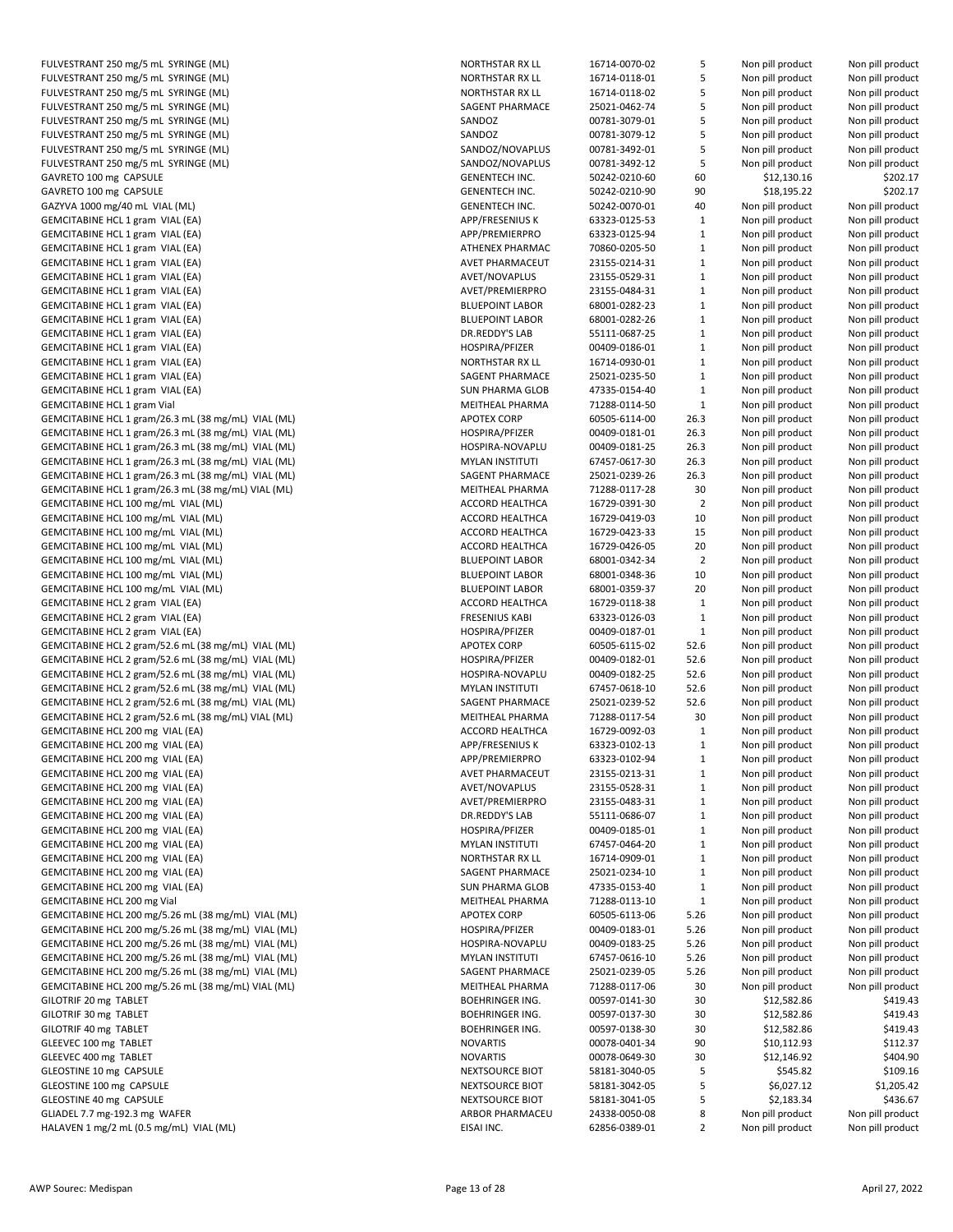| HERCEPTIN 150 mg VIAL (EA)                                           |
|----------------------------------------------------------------------|
| HERCEPTIN 150 mg VIAL (EA)                                           |
| HERCEPTIN HYLECTA 600 mg-10000 unit/5 mL VIA                         |
| HERZUMA 150 mg VIAL (EA)                                             |
| HERZUMA 420 mg VIAL (EA)                                             |
| HERZUMA 420 mg VIAL (EA)                                             |
| HYCAMTIN 0.25 mg CAPSULE<br>HYCAMTIN 1 mg CAPSULE                    |
| HYCAMTIN 4 mg VIAL (EA)                                              |
| HYDREA 500 mg CAPSULE                                                |
| HYDROXYUREA 1 POWDER (GRAM)                                          |
| HYDROXYUREA 1 POWDER (GRAM)                                          |
| HYDROXYUREA 1 POWDER (GRAM)                                          |
| HYDROXYUREA 1 POWDER (GRAM)                                          |
| HYDROXYUREA 1 POWDER (GRAM)                                          |
| HYDROXYUREA 1 POWDER (GRAM)                                          |
| HYDROXYUREA 1 POWDER (GRAM)                                          |
| HYDROXYUREA 1 POWDER (GRAM)<br>HYDROXYUREA 1 POWDER (GRAM)           |
| HYDROXYUREA 1 POWDER (GRAM)                                          |
| HYDROXYUREA 1 POWDER (GRAM)                                          |
| HYDROXYUREA 1 POWDER (GRAM)                                          |
| HYDROXYUREA 500 mg CAPSULE                                           |
| HYDROXYUREA 500 mg CAPSULE                                           |
| HYDROXYUREA 500 mg CAPSULE                                           |
| HYDROXYUREA 500 mg CAPSULE                                           |
| HYDROXYUREA 500 mg CAPSULE                                           |
| HYDROXYUREA 500 mg CAPSULE<br>HYDROXYUREA 500 mg CAPSULE             |
| HYDROXYUREA 500 mg CAPSULE                                           |
| HYDROXYUREA 500 mg CAPSULE                                           |
| Hydroxyurea Powder 1 gm                                              |
| Hydroxyurea Powder 1 gm                                              |
| IBRANCE 100 mg CAPSULE                                               |
| <b>IBRANCE 100 mg TABLET</b>                                         |
| IBRANCE 100 mg TABLET                                                |
| IBRANCE 125 mg CAPSULE                                               |
| <b>IBRANCE 125 mg TABLET</b><br>IBRANCE 125 mg TABLET                |
| <b>IBRANCE 75 mg CAPSULE</b>                                         |
| <b>IBRANCE 75 mg TABLET</b>                                          |
| <b>IBRANCE 75 mg TABLET</b>                                          |
| ICLUSIG 10 mg TABLET                                                 |
| ICLUSIG 15 mg TABLET                                                 |
| ICLUSIG 30 mg TABLET                                                 |
| ICLUSIG 45 mg TABLET<br>IDAMYCIN PFS 1 mg/mL VIAL (ML)               |
| IDAMYCIN PFS 1 mg/mL VIAL (ML)                                       |
| IDAMYCIN PFS 1 mg/mL VIAL (ML)                                       |
| IDARUBICIN HCL 1 mg/mL VIAL (ML)                                     |
| IDARUBICIN HCL 1 mg/mL VIAL (ML)                                     |
| IDARUBICIN HCL 1 mg/mL VIAL (ML)                                     |
| IDARUBICIN HCL 1 mg/mL VIAL (ML)                                     |
| IDARUBICIN HCL 1 mg/mL VIAL (ML)<br>IDARUBICIN HCL 1 mg/mL VIAL (ML) |
| IDARUBICIN HCL 1 mg/mL VIAL (ML)                                     |
| IDARUBICIN HCL 1 mg/mL VIAL (ML)                                     |
| IDARUBICIN HCL 1 mg/mL VIAL (ML)                                     |
| IDARUBICIN HCL 1 mg/mL VIAL (ML)                                     |
| IDARUBICIN HCL 1 mg/mL VIAL (ML)                                     |
| IDARUBICIN HCL 1 mg/mL VIAL (ML)                                     |
| IDHIFA 100 mg TABLET                                                 |
| IDHIFA 50 mg TABLET                                                  |
| IFEX 1 gram VIAL (EA)<br>IFEX 3 gram VIAL (EA)                       |
| IFOSFAMIDE 1 gram VIAL (EA)                                          |
| IFOSFAMIDE 1 gram VIAL (EA)                                          |
| IFOSFAMIDE 1 gram VIAL (EA)                                          |
| IFOSFAMIDE 1 gram VIAL (EA)                                          |
| IFOSFAMIDE 1 gram/20 mL VIAL (ML)                                    |
| IFOSFAMIDE 1 gram/20 mL VIAL (ML)                                    |
| IFOSFAMIDE 1 gram/20 mL VIAL (ML)<br>IFOSFAMIDE 3 gram VIAL (EA)     |
| IFOSFAMIDE 3 gram VIAL (EA)                                          |
| IFOSFAMIDE 3 gram/60 mL VIAL (ML)                                    |
| IFOSFAMIDE 3 gram/60 mL VIAL (ML)                                    |

| HERCEPTIN 150 mg VIAL (EA)                                                                      | <b>GENENTECH INC.</b>  | 50242-0132-01 | 1            | Non pill product     | Non pill product     |
|-------------------------------------------------------------------------------------------------|------------------------|---------------|--------------|----------------------|----------------------|
| HERCEPTIN 150 mg VIAL (EA)                                                                      | <b>GENENTECH INC.</b>  | 50242-0132-10 | $\mathbf{1}$ | Non pill product     | Non pill product     |
| HERCEPTIN HYLECTA 600 mg-10000 unit/5 mL VIAL (ML)                                              | <b>GENENTECH INC.</b>  | 50242-0077-01 | 5            | Non pill product     |                      |
|                                                                                                 |                        |               |              |                      | Non pill product     |
| HERZUMA 150 mg VIAL (EA)                                                                        | <b>TEVA USA</b>        | 63459-0303-43 | $\mathbf 1$  | Non pill product     | Non pill product     |
| HERZUMA 420 mg VIAL (EA)                                                                        | <b>TEVA USA</b>        | 63459-0305-47 | $\mathbf{1}$ | Non pill product     | Non pill product     |
|                                                                                                 |                        |               |              |                      |                      |
| HERZUMA 420 mg VIAL (EA)                                                                        | <b>TEVA USA</b>        | 63459-0307-41 | $\mathbf 1$  | Non pill product     | Non pill product     |
| HYCAMTIN 0.25 mg CAPSULE                                                                        | <b>NOVARTIS</b>        | 00078-0672-01 | 10           | \$1,205.92           | \$120.59             |
| HYCAMTIN 1 mg CAPSULE                                                                           | <b>NOVARTIS</b>        | 00078-0673-01 | 10           | \$4,823.58           | \$482.36             |
|                                                                                                 |                        |               |              |                      |                      |
| HYCAMTIN 4 mg VIAL (EA)                                                                         | <b>NOVARTIS</b>        | 00078-0674-61 | $\mathbf 1$  | Non pill product     | Non pill product     |
| HYDREA 500 mg CAPSULE                                                                           | <b>BMS ONCO/IMMUN</b>  | 00003-0830-50 | 100          | \$163.81             | \$1.64               |
| HYDROXYUREA 1 POWDER (GRAM)                                                                     | <b>FAGRON INC</b>      | 51552-0851-04 | 250          |                      |                      |
|                                                                                                 |                        |               |              | Non pill product     | Non pill product     |
| HYDROXYUREA 1 POWDER (GRAM)                                                                     | <b>FAGRON INC</b>      | 51552-0851-06 | 500          | Non pill product     | Non pill product     |
| HYDROXYUREA 1 POWDER (GRAM)                                                                     | <b>FAGRON INC</b>      | 51552-0851-09 | 50           | Non pill product     | Non pill product     |
|                                                                                                 |                        |               |              |                      |                      |
| HYDROXYUREA 1 POWDER (GRAM)                                                                     | MEDISCA INC.           | 38779-1354-04 | 25           | Non pill product     | Non pill product     |
| HYDROXYUREA 1 POWDER (GRAM)                                                                     | MEDISCA INC.           | 38779-1354-05 | 100          | Non pill product     | Non pill product     |
| HYDROXYUREA 1 POWDER (GRAM)                                                                     | MEDISCA INC.           | 38779-1354-08 | 500          | Non pill product     | Non pill product     |
|                                                                                                 |                        |               |              |                      |                      |
| HYDROXYUREA 1 POWDER (GRAM)                                                                     | PROFESSIONAL CO        | 51927-2655-00 | 1            | Non pill product     | Non pill product     |
| HYDROXYUREA 1 POWDER (GRAM)                                                                     | SPECTRUM               | 49452-3650-01 | 25           | Non pill product     | Non pill product     |
| HYDROXYUREA 1 POWDER (GRAM)                                                                     | SPECTRUM               | 49452-3650-02 | 100          | Non pill product     | Non pill product     |
|                                                                                                 |                        |               |              |                      |                      |
| HYDROXYUREA 1 POWDER (GRAM)                                                                     | SPECTRUM               | 49452-3650-03 | 500          | Non pill product     | Non pill product     |
| HYDROXYUREA 1 POWDER (GRAM)                                                                     | SPECTRUM               | 49452-3650-04 | 5            | Non pill product     | Non pill product     |
| HYDROXYUREA 1 POWDER (GRAM)                                                                     | SPECTRUM               | 49452-3650-07 | 50           | Non pill product     | Non pill product     |
|                                                                                                 |                        |               |              |                      |                      |
| HYDROXYUREA 500 mg CAPSULE                                                                      | AHP                    | 68084-0284-01 | 100          | \$110.40             | \$1.10               |
| HYDROXYUREA 500 mg CAPSULE                                                                      | AHP                    | 68084-0284-11 | 1            | No pricing available | No pricing available |
|                                                                                                 |                        |               |              |                      |                      |
| HYDROXYUREA 500 mg CAPSULE                                                                      | AVKARE                 | 42291-0321-01 | 100          | \$98.09              | \$0.98               |
| HYDROXYUREA 500 mg CAPSULE                                                                      | GSMS INC.              | 60429-0265-01 | 100          | \$90.86              | \$0.91               |
| HYDROXYUREA 500 mg CAPSULE                                                                      | LEADING PHARMA         | 69315-0164-01 | 100          | \$67.20              | \$0.67               |
|                                                                                                 |                        |               |              |                      |                      |
| HYDROXYUREA 500 mg CAPSULE                                                                      | MAJOR PHARMACEU        | 00904-6939-61 | 100          | \$115.80             | \$1.16               |
| HYDROXYUREA 500 mg CAPSULE                                                                      | MARLEX PHARM.          | 10135-0702-01 | 100          | \$47.98              | \$0.48               |
|                                                                                                 | PAR PHARM.             |               | 100          | \$67.20              | \$0.67               |
| HYDROXYUREA 500 mg CAPSULE                                                                      |                        | 49884-0724-01 |              |                      |                      |
| HYDROXYUREA 500 mg CAPSULE                                                                      | <b>TEVA USA</b>        | 00555-0882-02 | 100          | \$141.53             | \$1.42               |
| Hydroxyurea Powder 1 gm                                                                         | <b>DARMERICA</b>       | 71052-0323-01 | 1000         | No pricing available | No pricing available |
|                                                                                                 |                        |               |              |                      |                      |
| Hydroxyurea Powder 1 gm                                                                         | DARMERICA              | 71052-0323-50 | 500          | No pricing available | No pricing available |
| BRANCE 100 mg CAPSULE                                                                           | PFIZER US PHARM        | 00069-0188-21 | 21           | \$16,768.56          | \$798.50             |
| <b>IBRANCE 100 mg TABLET</b>                                                                    | PFIZER US PHARM        | 00069-0486-03 | 21           | \$16,768.56          | \$798.50             |
|                                                                                                 |                        |               |              |                      |                      |
| <b>IBRANCE 100 mg TABLET</b>                                                                    | PFIZER US PHARM        | 00069-0486-07 | 7            | No pricing available | No pricing available |
| BRANCE 125 mg CAPSULE                                                                           | PFIZER US PHARM        | 00069-0189-21 | 21           | \$16,768.56          | \$798.50             |
| IBRANCE 125 mg TABLET                                                                           | PFIZER US PHARM        | 00069-0688-03 | 21           | \$16,768.56          | \$798.50             |
|                                                                                                 |                        |               |              |                      |                      |
| <b>IBRANCE 125 mg TABLET</b>                                                                    | PFIZER US PHARM        | 00069-0688-07 | 7            | No pricing available | No pricing available |
| <b>BRANCE 75 mg CAPSULE</b>                                                                     | PFIZER US PHARM        | 00069-0187-21 | 21           | \$16,768.56          | \$798.50             |
|                                                                                                 | PFIZER US PHARM        | 00069-0284-03 | 21           | \$16,768.56          | \$798.50             |
| <b>IBRANCE 75 mg TABLET</b>                                                                     |                        |               |              |                      |                      |
| <b>IBRANCE 75 mg TABLET</b>                                                                     | PFIZER US PHARM        | 00069-0284-07 | 7            | No pricing available | No pricing available |
| ICLUSIG 10 mg TABLET                                                                            | MILLENNIUM PHAR        | 63020-0536-30 | 30           | \$22,570.80          | \$752.36             |
|                                                                                                 |                        |               |              |                      |                      |
| ICLUSIG 15 mg TABLET                                                                            | MILLENNIUM PHAR        | 63020-0535-30 | 30           | \$22,570.80          | \$752.36             |
| ICLUSIG 30 mg TABLET                                                                            | MILLENNIUM PHAR        | 63020-0533-30 | 30           | \$22,570.80          | \$752.36             |
| ICLUSIG 45 mg TABLET                                                                            | MILLENNIUM PHAR        | 63020-0534-30 | 30           | \$22,570.80          | \$752.36             |
|                                                                                                 |                        |               |              |                      |                      |
| IDAMYCIN PFS 1 mg/mL VIAL (ML)                                                                  | PFIZER US PHARM        | 00013-2586-91 | 10           | Non pill product     | Non pill product     |
| IDAMYCIN PFS 1 mg/mL VIAL (ML)                                                                  | PHARMACI/PFIZER        | 00013-2576-91 | 5            | Non pill product     | Non pill product     |
| IDAMYCIN PFS 1 mg/mL VIAL (ML)                                                                  | PHARMACI/PFIZER        | 00013-2596-91 | 20           | Non pill product     | Non pill product     |
|                                                                                                 |                        |               |              |                      |                      |
| IDARUBICIN HCL 1 mg/mL VIAL (ML)                                                                | APP/FRESENIUS K        | 63323-0194-05 | 5            | Non pill product     | Non pill product     |
| IDARUBICIN HCL 1 mg/mL VIAL (ML)                                                                | APP/FRESENIUS K        | 63323-0194-10 | 10           | Non pill product     | Non pill product     |
| IDARUBICIN HCL 1 mg/mL VIAL (ML)                                                                | APP/FRESENIUS K        | 63323-0194-20 | 20           | Non pill product     | Non pill product     |
|                                                                                                 |                        |               |              |                      |                      |
| IDARUBICIN HCL 1 mg/mL VIAL (ML)                                                                | <b>TEVA PARENTERAL</b> | 00703-4154-11 | 5            | Non pill product     | Non pill product     |
| IDARUBICIN HCL 1 mg/mL VIAL (ML)                                                                | <b>TEVA PARENTERAL</b> | 00703-4155-11 | 10           | Non pill product     | Non pill product     |
| IDARUBICIN HCL 1 mg/mL VIAL (ML)                                                                | <b>TEVA PARENTERAL</b> |               | 20           | Non pill product     | Non pill product     |
|                                                                                                 |                        | 00703-4156-11 |              |                      |                      |
| IDARUBICIN HCL 1 mg/mL VIAL (ML)                                                                | WEST-WARD/HIKMA        | 00143-9217-01 | 5            | Non pill product     | Non pill product     |
| IDARUBICIN HCL 1 mg/mL VIAL (ML)                                                                | WEST-WARD/HIKMA        | 00143-9218-01 | 10           | Non pill product     | Non pill product     |
|                                                                                                 | WEST-WARD/HIKMA        | 00143-9219-01 |              |                      | Non pill product     |
| IDARUBICIN HCL 1 mg/mL VIAL (ML)                                                                |                        |               | 20           | Non pill product     |                      |
| IDARUBICIN HCL 1 mg/mL VIAL (ML)                                                                | WEST-WARDINC./         | 00143-9306-01 | 5            | Non pill product     | Non pill product     |
| IDARUBICIN HCL 1 mg/mL VIAL (ML)                                                                | WEST-WARDINC./         | 00143-9307-01 | 10           | Non pill product     | Non pill product     |
|                                                                                                 |                        |               |              |                      |                      |
| IDARUBICIN HCL 1 mg/mL VIAL (ML)                                                                | WEST-WARDINC./         | 00143-9308-01 | 20           | Non pill product     | Non pill product     |
| IDHIFA 100 mg TABLET                                                                            | CELGENE/BMS            | 59572-0710-30 | 30           | \$35,420.46          | \$1,180.68           |
| IDHIFA 50 mg TABLET                                                                             | CELGENE/BMS            | 59572-0705-30 | 30           | \$35,420.46          | \$1,180.68           |
|                                                                                                 |                        |               |              |                      |                      |
| IFEX 1 gram VIAL (EA)                                                                           | <b>BAXTER HEALTHCA</b> | 00338-3991-01 | $\mathbf{1}$ | Non pill product     | Non pill product     |
| IFEX 3 gram VIAL (EA)                                                                           | <b>BAXTER HEALTHCA</b> | 00338-3993-01 | $\mathbf{1}$ | Non pill product     | Non pill product     |
| IFOSFAMIDE 1 gram VIAL (EA)                                                                     | APP/FRESENIUS K        | 63323-0142-10 | $\mathbf{1}$ | Non pill product     | Non pill product     |
|                                                                                                 |                        |               |              |                      |                      |
| IFOSFAMIDE 1 gram VIAL (EA)                                                                     |                        | 10019-0925-01 | $\mathbf{1}$ | Non pill product     | Non pill product     |
|                                                                                                 | <b>BAXTER HEALTHCA</b> |               |              | Non pill product     | Non pill product     |
| IFOSFAMIDE 1 gram VIAL (EA)                                                                     | <b>BAXTER HEALTHCA</b> | 10019-0925-82 | $\mathbf{1}$ |                      |                      |
|                                                                                                 |                        |               |              |                      |                      |
|                                                                                                 | <b>FRESENIUS KABI/</b> | 63323-0142-12 | $\mathbf{1}$ | Non pill product     | Non pill product     |
| IFOSFAMIDE 1 gram VIAL (EA)<br>IFOSFAMIDE 1 gram/20 mL VIAL (ML)                                | APP/FRESENIUS K        | 63323-0174-20 | 20           | Non pill product     | Non pill product     |
|                                                                                                 | <b>TEVA PARENTERAL</b> | 00703-3427-11 | 20           | Non pill product     | Non pill product     |
| IFOSFAMIDE 1 gram/20 mL VIAL (ML)                                                               |                        |               |              |                      |                      |
|                                                                                                 | WEST-WARD/HIKMA        | 00143-9531-01 | 20           | Non pill product     | Non pill product     |
|                                                                                                 | <b>BAXTER HEALTHCA</b> | 10019-0926-02 | $1\,$        | Non pill product     | Non pill product     |
| IFOSFAMIDE 1 gram/20 mL VIAL (ML)<br>IFOSFAMIDE 3 gram VIAL (EA)<br>IFOSFAMIDE 3 gram VIAL (EA) | <b>BAXTER HEALTHCA</b> | 10019-0926-16 | $1\,$        | Non pill product     | Non pill product     |
|                                                                                                 |                        |               |              |                      |                      |
| IFOSFAMIDE 3 gram/60 mL VIAL (ML)                                                               | APP/FRESENIUS K        | 63323-0174-60 | 60           | Non pill product     | Non pill product     |
| IFOSFAMIDE 3 gram/60 mL VIAL (ML)                                                               | <b>TEVA PARENTERAL</b> | 00703-3429-11 | 60           | Non pill product     | Non pill product     |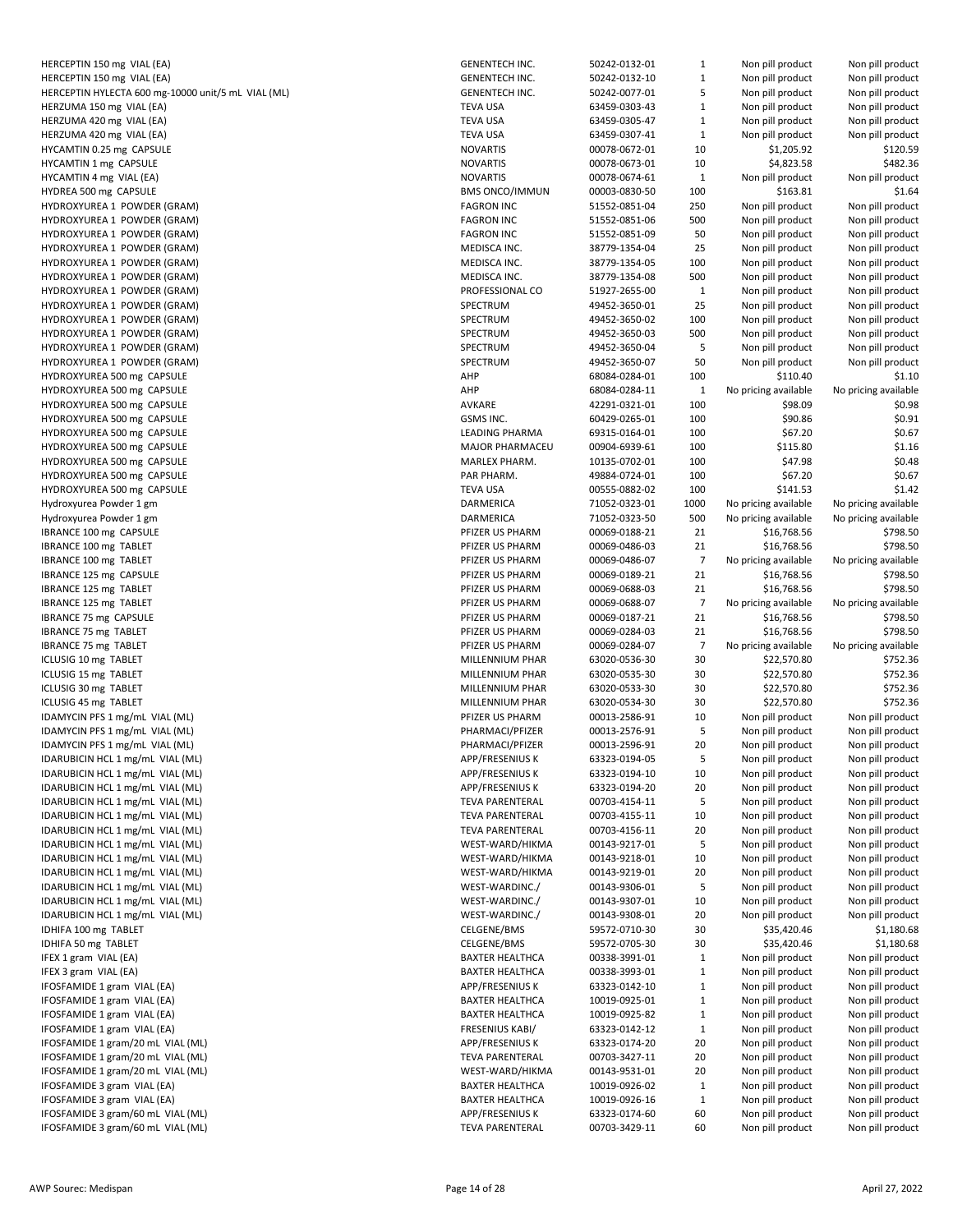| IFOSFAMIDE 3 gram/60 mL VIAL (ML)                                                                                                              |
|------------------------------------------------------------------------------------------------------------------------------------------------|
| IMATINIB MESYLATE 100 mg TABLET                                                                                                                |
| IMATINIB MESYLATE 100 mg TABLET                                                                                                                |
| IMATINIB MESYLATE 100 mg TABLET                                                                                                                |
| IMATINIB MESYLATE 100 mg TABLET                                                                                                                |
| IMATINIB MESYLATE 100 mg TABLET                                                                                                                |
| IMATINIB MESYLATE 100 mg TABLET                                                                                                                |
| IMATINIB MESYLATE 100 mg TABLET                                                                                                                |
| IMATINIB MESYLATE 100 mg TABLET                                                                                                                |
| IMATINIB MESYLATE 100 mg TABLET                                                                                                                |
| IMATINIB MESYLATE 100 mg TABLET                                                                                                                |
| IMATINIB MESYLATE 100 mg TABLET                                                                                                                |
| IMATINIB MESYLATE 100 mg TABLET                                                                                                                |
| IMATINIB MESYLATE 100 mg TABLET                                                                                                                |
| IMATINIB MESYLATE 100 mg TABLET                                                                                                                |
| IMATINIB MESYLATE 100 mg TABLET                                                                                                                |
| IMATINIB MESYLATE 100 mg TABLET                                                                                                                |
| IMATINIB MESYLATE 100 mg TABLET                                                                                                                |
| IMATINIB MESYLATE 100 mg TABLET<br>IMATINIB MESYLATE 100 mg TABLET                                                                             |
| IMATINIB MESYLATE 100 mg TABLET                                                                                                                |
| IMATINIB MESYLATE 100 mg TABLET                                                                                                                |
| IMATINIB MESYLATE 100 mg TABLET                                                                                                                |
| IMATINIB MESYLATE 100 mg TABLET                                                                                                                |
| IMATINIB MESYLATE 100 mg Bottle                                                                                                                |
| IMATINIB MESYLATE 400 mg TABLET                                                                                                                |
| IMATINIB MESYLATE 400 mg TABLET                                                                                                                |
| IMATINIB MESYLATE 400 mg TABLET                                                                                                                |
| IMATINIB MESYLATE 400 mg TABLET                                                                                                                |
| IMATINIB MESYLATE 400 mg TABLET                                                                                                                |
| IMATINIB MESYLATE 400 mg TABLET                                                                                                                |
| IMATINIB MESYLATE 400 mg TABLET                                                                                                                |
| IMATINIB MESYLATE 400 mg TABLET                                                                                                                |
| IMATINIB MESYLATE 400 mg TABLET                                                                                                                |
| IMATINIB MESYLATE 400 mg TABLET                                                                                                                |
| IMATINIB MESYLATE 400 mg TABLET                                                                                                                |
| IMATINIB MESYLATE 400 mg TABLET                                                                                                                |
| IMATINIB MESYLATE 400 mg TABLET                                                                                                                |
| IMATINIB MESYLATE 400 mg TABLET                                                                                                                |
| IMATINIB MESYLATE 400 mg TABLET                                                                                                                |
| IMATINIB MESYLATE 400 mg TABLET                                                                                                                |
| IMATINIB MESYLATE 400 mg TABLET<br>IMATINIB MESYLATE 400 mg TABLET                                                                             |
| IMATINIB MESYLATE 400 mg TABLET                                                                                                                |
| IMATINIB MESYLATE 400 mg TABLET                                                                                                                |
| IMATINIB MESYLATE 400 mg TABLET                                                                                                                |
| IMATINIB MESYLATE 400 mg TABLET                                                                                                                |
| IMATINIB MESYLATE 400 mg TABLET                                                                                                                |
| IMATINIB MESYLATE 400 mg Bottle                                                                                                                |
| IMBRUVICA 140 mg CAPSULE                                                                                                                       |
| IMBRUVICA 140 mg CAPSULE                                                                                                                       |
| IMBRUVICA 140 mg TABLET                                                                                                                        |
| IMBRUVICA 280 mg TABLET                                                                                                                        |
| IMBRUVICA 420 mg TABLET                                                                                                                        |
| IMBRUVICA 560 mg TABLET                                                                                                                        |
| IMBRUVICA 70 mg CAPSULE                                                                                                                        |
| IMFINZI 120 mg/2.4 mL (50 mg/mL) VIAL (ML)                                                                                                     |
| IMFINZI 500 mg/10 mL (50 mg/mL) VIAL (ML)                                                                                                      |
| IMLYGIC 10exp6 (1 million) PFU/mL VIAL (ML)                                                                                                    |
| IMLYGIC 10exp8 (100 million) PFU/mL VIAL (ML)                                                                                                  |
| INFUGEM 1200 mg/120 mL (10 mg/mL) INTRAVENOUS SOLUTION PIGGYBACK (ML)                                                                          |
| INFUGEM 1300 mg/130 mL (10 mg/mL) INTRAVENOUS SOLUTION PIGGYBACK (ML)                                                                          |
| INFUGEM 1400 mg/140 mL (10 mg/mL) INTRAVENOUS SOLUTION PIGGYBACK (ML)                                                                          |
| INFUGEM 1500 mg/150 mL (10 mg/mL) INTRAVENOUS SOLUTION PIGGYBACK (ML)                                                                          |
| INFUGEM 1600 mg/160 mL (10 mg/mL) INTRAVENOUS SOLUTION PIGGYBACK (ML)                                                                          |
| INFUGEM 1700 mg/170 mL (10 mg/mL) INTRAVENOUS SOLUTION PIGGYBACK (ML)<br>INFUGEM 1800 mg/180 mL (10 mg/mL) INTRAVENOUS SOLUTION PIGGYBACK (ML) |
| INFUGEM 1900 mg/190 mL (10 mg/mL) INTRAVENOUS SOLUTION PIGGYBACK (ML)                                                                          |
| INFUGEM 2000 mg/200 mL (10 mg/mL) INTRAVENOUS SOLUTION PIGGYBACK (ML)                                                                          |
| INFUGEM 2200 mg/220 mL (10 mg/mL) INTRAVENOUS SOLUTION PIGGYBACK (ML)                                                                          |
| <b>INLYTA 1 mg TABLET</b>                                                                                                                      |
| <b>INLYTA 5 mg TABLET</b>                                                                                                                      |
| INQOVI 35 mg-100 mg TABLET                                                                                                                     |
| INREBIC 100 mg CAPSULE                                                                                                                         |
| INTRON A 10 million unit (1 mL) VIAL (EA)                                                                                                      |
| INTRON A 18 million unit (1 mL) VIAL (EA)                                                                                                      |

| IFOSFAMIDE 3 gram/60 mL VIAL (ML)                                                      | WEST-WARD/HIKMA                                          | 00143-9530-01                  | 60                           | Non pill product                     | Non pill product                     |
|----------------------------------------------------------------------------------------|----------------------------------------------------------|--------------------------------|------------------------------|--------------------------------------|--------------------------------------|
| IMATINIB MESYLATE 100 mg TABLET                                                        | AHP                                                      | 60687-0192-11                  | 1                            | No pricing available                 | No pricing available                 |
| IMATINIB MESYLATE 100 mg TABLET                                                        | AHP                                                      | 60687-0192-21                  | 30                           | \$1,608.00                           | \$53.60                              |
|                                                                                        |                                                          |                                |                              |                                      |                                      |
| IMATINIB MESYLATE 100 mg TABLET                                                        | <b>APOTEX CORP</b>                                       | 60505-2900-09                  | 90                           | \$574.84                             | \$6.39                               |
| IMATINIB MESYLATE 100 mg TABLET                                                        | AREVA PHARMACEU                                          | 59923-0723-90                  | 90                           | \$354.00                             | \$3.93                               |
| IMATINIB MESYLATE 100 mg TABLET                                                        | <b>ASCEND LABORATO</b>                                   | 67877-0633-90                  | 90                           | \$354.00                             | \$3.93                               |
| IMATINIB MESYLATE 100 mg TABLET                                                        | <b>AUROBINDO PHARM</b>                                   | 59651-0240-90                  | 90                           | \$132.00                             | \$1.47                               |
| IMATINIB MESYLATE 100 mg TABLET                                                        | <b>AVPAK</b>                                             | 50268-0426-11                  | $\mathbf{1}$                 | No pricing available                 | No pricing available                 |
| IMATINIB MESYLATE 100 mg TABLET                                                        | <b>AVPAK</b>                                             | 50268-0426-12                  | 20                           | \$1,600.00                           | \$80.00                              |
|                                                                                        |                                                          |                                |                              |                                      |                                      |
| IMATINIB MESYLATE 100 mg TABLET                                                        | <b>BLUEPOINT LABOR</b>                                   | 68001-0490-05                  | 90                           | \$177.00                             | \$1.97                               |
| IMATINIB MESYLATE 100 mg TABLET                                                        | <b>BRECKENRIDGE</b>                                      | 51991-0376-90                  | 90                           | \$129.36                             | \$1.44                               |
| IMATINIB MESYLATE 100 mg TABLET                                                        | <b>BRYANT RANCH PR</b>                                   | 63629-2067-01                  | 90                           | \$382.92                             | \$4.25                               |
| IMATINIB MESYLATE 100 mg TABLET                                                        | DR.REDDY'S LAB                                           | 43598-0344-31                  | 30                           | \$1,050.00                           | \$35.00                              |
| IMATINIB MESYLATE 100 mg TABLET                                                        | DR.REDDY'S LAB                                           | 43598-0344-79                  | 1                            | No pricing available                 | No pricing available                 |
|                                                                                        |                                                          |                                |                              |                                      |                                      |
| IMATINIB MESYLATE 100 mg TABLET                                                        | DR.REDDY'S LAB                                           | 43598-0344-90                  | 90                           | \$409.12                             | \$4.55                               |
| IMATINIB MESYLATE 100 mg TABLET                                                        | GSMS INC.                                                | 51407-0269-90                  | 90                           | \$84.91                              | \$0.94                               |
| IMATINIB MESYLATE 100 mg TABLET                                                        | <b>MAJOR PHARMACEU</b>                                   | 00904-6901-04                  | 30                           | \$1,602.80                           | \$53.43                              |
| IMATINIB MESYLATE 100 mg TABLET                                                        | <b>MYLAN</b>                                             | 00378-2245-77                  | 90                           | \$368.21                             | \$4.09                               |
| IMATINIB MESYLATE 100 mg TABLET                                                        | <b>MYLAN INSTITUTI</b>                                   | 42292-0043-01                  | 1                            | No pricing available                 | No pricing available                 |
| IMATINIB MESYLATE 100 mg TABLET                                                        | <b>MYLAN INSTITUTI</b>                                   | 42292-0043-03                  | 30                           | \$1,200.00                           | \$40.00                              |
|                                                                                        |                                                          |                                |                              |                                      |                                      |
| IMATINIB MESYLATE 100 mg TABLET                                                        | NORTHSTAR RX LL                                          | 16714-0704-01                  | 90                           | \$4,731.37                           | \$52.57                              |
| IMATINIB MESYLATE 100 mg TABLET                                                        | <b>SUN PHARMA GLOB</b>                                   | 47335-0472-81                  | 90                           | \$177.00                             | \$1.97                               |
| IMATINIB MESYLATE 100 mg TABLET                                                        | <b>TEVA USA</b>                                          | 00093-7629-98                  | 90                           | \$131.04                             | \$1.46                               |
| IMATINIB MESYLATE 100 mg TABLET                                                        | WEST-WARD/HIKMA                                          | 00054-0248-22                  | 90                           | \$1,336.98                           | \$14.86                              |
| IMATINIB MESYLATE 100 mg Bottle                                                        | GSMS INC.                                                | 60429-0925-90                  | 90                           | \$460.44                             | \$5.12                               |
|                                                                                        |                                                          |                                |                              |                                      |                                      |
| IMATINIB MESYLATE 400 mg TABLET                                                        | AHP                                                      | 60687-0203-25                  | 30                           | \$5,568.00                           | \$185.60                             |
| IMATINIB MESYLATE 400 mg TABLET                                                        | AHP                                                      | 60687-0203-95                  | 1                            | No pricing available                 | No pricing available                 |
| IMATINIB MESYLATE 400 mg TABLET                                                        | <b>APOTEX CORP</b>                                       | 60505-2901-03                  | 30                           | \$690.46                             | \$23.02                              |
| IMATINIB MESYLATE 400 mg TABLET                                                        | AREVA PHARMACEU                                          | 59923-0724-30                  | 30                           | \$362.88                             | \$12.10                              |
| IMATINIB MESYLATE 400 mg TABLET                                                        | <b>ASCEND LABORATO</b>                                   | 67877-0634-30                  | 30                           | \$362.88                             | \$12.10                              |
|                                                                                        |                                                          |                                |                              |                                      |                                      |
| IMATINIB MESYLATE 400 mg TABLET                                                        | <b>AUROBINDO PHARM</b>                                   | 59651-0241-30                  | 30                           | \$156.00                             | \$5.20                               |
| IMATINIB MESYLATE 400 mg TABLET                                                        | AVPAK                                                    | 50268-0427-11                  | $\mathbf{1}$                 | No pricing available                 | No pricing available                 |
| IMATINIB MESYLATE 400 mg TABLET                                                        | <b>AVPAK</b>                                             | 50268-0427-12                  | 20                           | \$5,508.56                           | \$275.43                             |
| IMATINIB MESYLATE 400 mg TABLET                                                        | <b>BLUEPOINT LABOR</b>                                   | 68001-0491-04                  | 30                           | \$181.44                             | \$6.05                               |
| IMATINIB MESYLATE 400 mg TABLET                                                        | BRECKENRIDGE                                             | 51991-0377-33                  | 30                           | \$152.88                             | \$5.10                               |
| IMATINIB MESYLATE 400 mg TABLET                                                        | <b>BRYANT RANCH PR</b>                                   | 63629-2068-01                  | 30                           | \$460.12                             | \$15.34                              |
|                                                                                        |                                                          |                                |                              |                                      |                                      |
| IMATINIB MESYLATE 400 mg TABLET                                                        | DR.REDDY'S LAB                                           | 43598-0345-30                  | 30                           | \$491.40                             | \$16.38                              |
| IMATINIB MESYLATE 400 mg TABLET                                                        | DR.REDDY'S LAB                                           | 43598-0345-31                  | 30                           | \$3,240.00                           | \$108.00                             |
| IMATINIB MESYLATE 400 mg TABLET                                                        | DR.REDDY'S LAB                                           | 43598-0345-79                  | $\mathbf{1}$                 | No pricing available                 | No pricing available                 |
| IMATINIB MESYLATE 400 mg TABLET                                                        | GSMS INC.                                                | 51407-0270-30                  | 30                           | \$110.26                             | \$3.68                               |
| IMATINIB MESYLATE 400 mg TABLET                                                        | MAJOR PHARMACEU                                          | 00904-6621-04                  | 30                           | \$5,557.75                           | \$185.26                             |
|                                                                                        |                                                          |                                |                              |                                      | \$14.74                              |
| IMATINIB MESYLATE 400 mg TABLET                                                        | <b>MYLAN</b>                                             | 00378-2246-93                  | 30                           | \$442.26                             |                                      |
| IMATINIB MESYLATE 400 mg TABLET                                                        | <b>MYLAN INSTITUTI</b>                                   | 42292-0044-01                  | $\mathbf{1}$                 | No pricing available                 | No pricing available                 |
| IMATINIB MESYLATE 400 mg TABLET                                                        | <b>MYLAN INSTITUTI</b>                                   | 42292-0044-03                  | 30                           | \$4,560.00                           | \$152.00                             |
| IMATINIB MESYLATE 400 mg TABLET                                                        | NORTHSTAR RX LL                                          | 16714-0705-01                  | 30                           | \$2,826.77                           | \$94.23                              |
| IMATINIB MESYLATE 400 mg TABLET                                                        | <b>SUN PHARMA GLOB</b>                                   | 47335-0475-83                  | 30                           | \$181.44                             | \$6.05                               |
| IMATINIB MESYLATE 400 mg TABLET                                                        | <b>TEVA USA</b>                                          | 00093-7630-56                  | 30                           | \$157.39                             | \$5.25                               |
|                                                                                        |                                                          |                                |                              |                                      |                                      |
| IMATINIB MESYLATE 400 mg TABLET                                                        | WEST-WARD/HIKMA                                          | 00054-0249-13                  | 30                           | \$1,641.91                           | \$54.73                              |
| IMATINIB MESYLATE 400 mg Bottle                                                        | GSMS INC.                                                | 60429-0926-30                  | 30                           | \$553.01                             | \$18.43                              |
| IMBRUVICA 140 mg CAPSULE                                                               | PHARMACYCLICS                                            | 57962-0140-09                  | 90                           | \$19,229.24                          | \$213.66                             |
| IMBRUVICA 140 mg CAPSULE                                                               | PHARMACYCLICS                                            | 57962-0140-12                  | 120                          | \$25,638.98                          | \$213.66                             |
| IMBRUVICA 140 mg TABLET                                                                | PHARMACYCLICS                                            | 57962-0014-28                  | 28                           | \$17,947.30                          | \$640.97                             |
|                                                                                        |                                                          |                                |                              |                                      |                                      |
| IMBRUVICA 280 mg TABLET                                                                | PHARMACYCLICS                                            | 57962-0280-28                  | 28                           | \$17,947.30                          | \$640.97                             |
| IMBRUVICA 420 mg TABLET                                                                | PHARMACYCLICS                                            | 57962-0420-28                  | 28                           | \$17,947.30                          | \$640.97                             |
| IMBRUVICA 560 mg TABLET                                                                | PHARMACYCLICS                                            | 57962-0560-28                  | 28                           | \$17,947.30                          | \$640.97                             |
| IMBRUVICA 70 mg CAPSULE                                                                | PHARMACYCLICS                                            | 57962-0070-28                  | 28                           | \$17,947.30                          | \$640.97                             |
| IMFINZI 120 mg/2.4 mL (50 mg/mL) VIAL (ML)                                             | ASTRAZENECA                                              | 00310-4500-12                  | 2.4                          | Non pill product                     | Non pill product                     |
| IMFINZI 500 mg/10 mL (50 mg/mL) VIAL (ML)                                              | ASTRAZENECA                                              | 00310-4611-50                  | 10                           | Non pill product                     | Non pill product                     |
|                                                                                        |                                                          |                                |                              |                                      |                                      |
| IMLYGIC 10exp6 (1 million) PFU/mL VIAL (ML)                                            | AMGEN                                                    | 55513-0078-01                  | 1                            | Non pill product                     | Non pill product                     |
| IMLYGIC 10exp8 (100 million) PFU/mL VIAL (ML)                                          | AMGEN                                                    | 55513-0079-01                  | $\mathbf{1}$                 | Non pill product                     | Non pill product                     |
| INFUGEM 1200 mg/120 mL (10 mg/mL) INTRAVENOUS SOLUTION PIGGYBACK (ML)                  | <b>SUN PHARMACEUTI</b>                                   | 62756-0073-60                  | 120                          | Non pill product                     | Non pill product                     |
| INFUGEM 1300 mg/130 mL (10 mg/mL) INTRAVENOUS SOLUTION PIGGYBACK (ML)                  | <b>SUN PHARMACEUTI</b>                                   | 62756-0008-60                  | 130                          | Non pill product                     | Non pill product                     |
| INFUGEM 1400 mg/140 mL (10 mg/mL) INTRAVENOUS SOLUTION PIGGYBACK (ML)                  | <b>SUN PHARMACEUTI</b>                                   | 62756-0102-60                  | 140                          | Non pill product                     | Non pill product                     |
|                                                                                        |                                                          |                                |                              |                                      |                                      |
| INFUGEM 1500 mg/150 mL (10 mg/mL) INTRAVENOUS SOLUTION PIGGYBACK (ML)                  | SUN PHARMACEUTI                                          | 62756-0219-60                  | 150                          | Non pill product                     | Non pill product                     |
| INFUGEM 1600 mg/160 mL (10 mg/mL) INTRAVENOUS SOLUTION PIGGYBACK (ML)                  | <b>SUN PHARMACEUTI</b>                                   | 62756-0321-60                  | 160                          | Non pill product                     | Non pill product                     |
| INFUGEM 1700 mg/170 mL (10 mg/mL) INTRAVENOUS SOLUTION PIGGYBACK (ML)                  | <b>SUN PHARMACEUTI</b>                                   | 62756-0438-60                  | 170                          | Non pill product                     | Non pill product                     |
| INFUGEM 1800 mg/180 mL (10 mg/mL) INTRAVENOUS SOLUTION PIGGYBACK (ML)                  | <b>SUN PHARMACEUTI</b>                                   | 62756-0533-60                  | 180                          | Non pill product                     | Non pill product                     |
| INFUGEM 1900 mg/190 mL (10 mg/mL) INTRAVENOUS SOLUTION PIGGYBACK (ML)                  | SUN PHARMACEUTI                                          | 62756-0614-60                  | 190                          | Non pill product                     | Non pill product                     |
| INFUGEM 2000 mg/200 mL (10 mg/mL) INTRAVENOUS SOLUTION PIGGYBACK (ML)                  |                                                          |                                |                              |                                      |                                      |
|                                                                                        |                                                          |                                |                              |                                      |                                      |
|                                                                                        | <b>SUN PHARMACEUTI</b>                                   | 62756-0746-60                  | 200                          | Non pill product                     | Non pill product                     |
| INFUGEM 2200 mg/220 mL (10 mg/mL) INTRAVENOUS SOLUTION PIGGYBACK (ML)                  | <b>SUN PHARMACEUTI</b>                                   | 62756-0974-60                  | 220                          | Non pill product                     | Non pill product                     |
| <b>INLYTA 1 mg TABLET</b>                                                              | PFIZER US PHARM                                          | 00069-0145-01                  | 180                          | \$21,330.91                          | \$118.51                             |
| INLYTA 5 mg TABLET                                                                     | PFIZER US PHARM                                          | 00069-0151-11                  | 60                           | \$21,330.91                          | \$355.52                             |
| INQOVI 35 mg-100 mg TABLET                                                             | TAIHO ONCOLOGY                                           | 64842-0727-09                  | 5                            | \$9,173.88                           | \$1,834.78                           |
|                                                                                        |                                                          |                                |                              |                                      |                                      |
| INREBIC 100 mg CAPSULE                                                                 | CELGENE/BMS                                              | 59572-0720-12                  | 120                          | \$27,519.04                          | \$229.33                             |
| INTRON A 10 million unit (1 mL) VIAL (EA)<br>INTRON A 18 million unit (1 mL) VIAL (EA) | <b>MERCK SHARP &amp; D</b><br><b>MERCK SHARP &amp; D</b> | 00085-4350-01<br>00085-4351-01 | $\mathbf{1}$<br>$\mathbf{1}$ | Non pill product<br>Non pill product | Non pill product<br>Non pill product |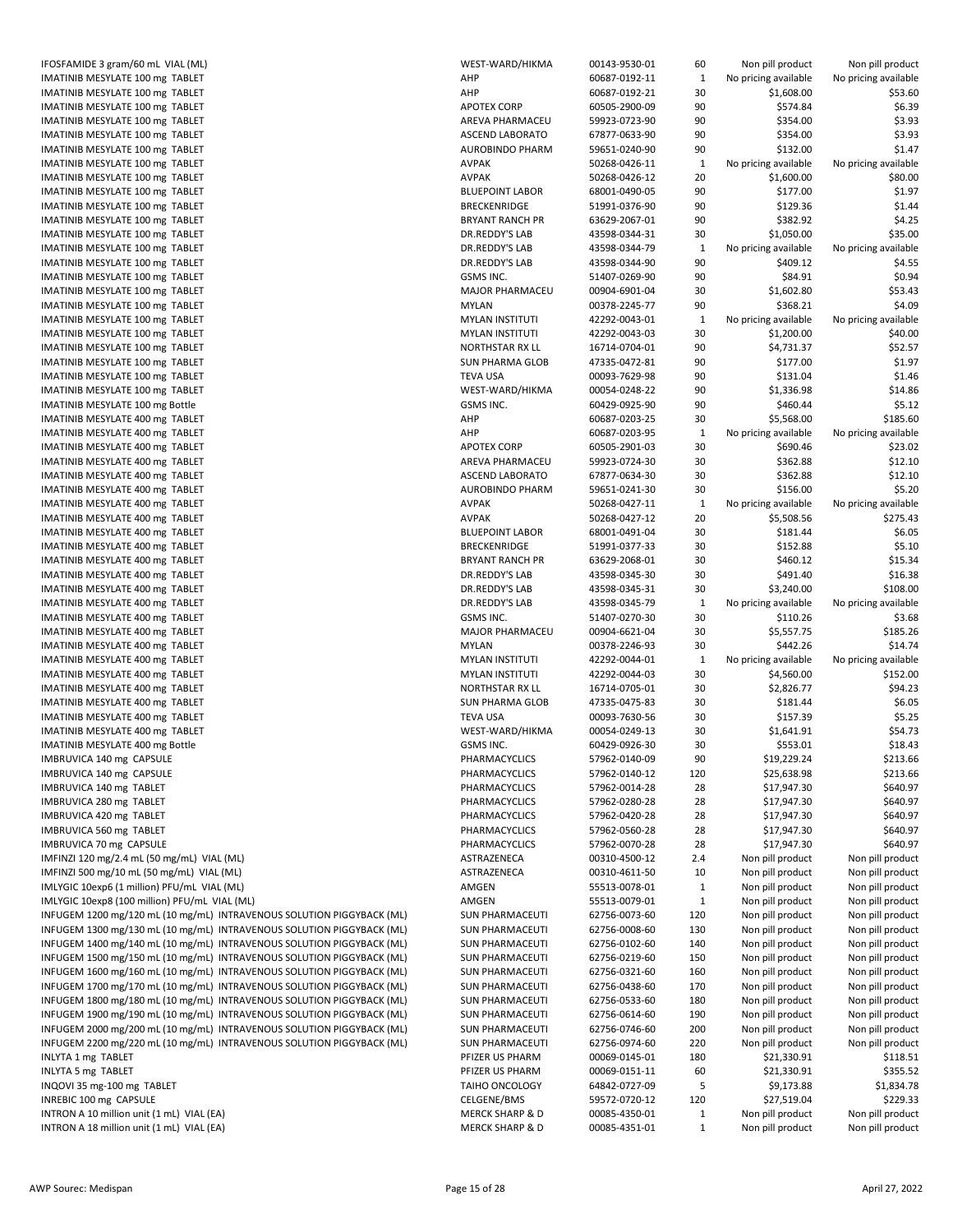| IRESSA 250 mg TABLET<br>IRINOTECAN HCL 100 mg/5 mL VIAL (ML)<br>IRINOTECAN HCL 100 mg/5 mL VIAL (ML)<br>IRINOTECAN HCL 100 mg/5 mL VIAL (ML)<br>IRINOTECAN HCL 100 mg/5 mL VIAL (ML)<br>IRINOTECAN HCL 100 mg/5 mL VIAL (ML)<br>IRINOTECAN HCL 100 mg/5 mL VIAL (ML)<br>IRINOTECAN HCL 100 mg/5 mL VIAL (ML)<br>IRINOTECAN HCL 100 mg/5 mL VIAL (ML)<br>IRINOTECAN HCL 100 mg/5 mL VIAL (ML)<br>IRINOTECAN HCL 100 mg/5 mL VIAL (ML)<br>IRINOTECAN HCL 100 mg/5 mL VIAL (ML)<br>IRINOTECAN HCL 100 mg/5 mL VIAL (ML)<br>IRINOTECAN HCL 100 mg/5 mL VIAL (ML)<br>IRINOTECAN HCL 100 mg/5 mL VIAL (ML)<br>IRINOTECAN HCL 100 mg/5 mL VIAL (ML)<br>IRINOTECAN HCL 100 mg/5 mL VIAL (ML)<br>IRINOTECAN HCL 100 mg/5 mL VIAL (ML)<br>IRINOTECAN HCL 300 mg/15 mL VIAL (ML)<br>IRINOTECAN HCL 300 mg/15 mL VIAL (ML)<br>IRINOTECAN HCL 40 mg/2 mL VIAL (ML)<br>IRINOTECAN HCL 40 mg/2 mL VIAL (ML)<br>IRINOTECAN HCL 40 mg/2 mL VIAL (ML)<br>IRINOTECAN HCL 40 mg/2 mL VIAL (ML)<br>IRINOTECAN HCL 40 mg/2 mL VIAL (ML)<br>IRINOTECAN HCL 40 mg/2 mL VIAL (ML)<br>IRINOTECAN HCL 40 mg/2 mL VIAL (ML)<br>IRINOTECAN HCL 40 mg/2 mL VIAL (ML)<br>IRINOTECAN HCL 40 mg/2 mL VIAL (ML)<br>IRINOTECAN HCL 40 mg/2 mL VIAL (ML)<br>IRINOTECAN HCL 40 mg/2 mL VIAL (ML)<br>IRINOTECAN HCL 40 mg/2 mL VIAL (ML)<br>IRINOTECAN HCL 40 mg/2 mL VIAL (ML)<br>IRINOTECAN HCL 40 mg/2 mL VIAL (ML)<br>IRINOTECAN HCL 40 mg/2 mL VIAL (ML)<br>IRINOTECAN HCL 40 mg/2 mL VIAL (ML)<br>IRINOTECAN HCL 500 mg/25 mL VIAL (ML)<br>ISTODAX 10 mg/2 mL VIAL (EA)<br>ISTODAX 10 mg/2 mL VIAL (EA)<br>IXEMPRA 15 mg VIAL (EA)<br>IXEMPRA 15 mg VIAL (EA)<br>IXEMPRA 45 mg VIAL (EA)<br>IXEMPRA 45 mg VIAL (EA)<br>JAKAFI 10 mg TABLET<br>JAKAFI 15 mg TABLET<br>JAKAFI 20 mg TABLET<br>JAKAFI 25 mg TABLET<br>JAKAFI 5 mg TABLET<br>JEMPERLI 500 mg/10 mL (50 mg/mL) VIAL (ML)<br>JEVTANA 10 mg/mL (first dilution) VIAL (ML)<br>JEVTANA 10 mg/mL (first dilution) VIAL (ML)<br>KADCYLA 100 mg VIAL (EA)<br>KADCYLA 160 mg VIAL (EA)<br>KANJINTI 150 mg VIAL (EA)<br>KANJINTI 420 mg VIAL (EA)<br>KEYTRUDA 100 mg/4 mL (25 mg/mL) VIAL (ML)<br>KEYTRUDA 100 mg/4 mL (25 mg/mL) VIAL (ML)<br>KEYTRUDA 100 mg/4 mL (25 mg/mL) VIAL (ML)<br>KISQALI 200 mg/day (200 mg x 1) TABLET<br>KISQALI 200 mg/day (200 mg x 1) TABLET<br>KISQALI 400 mg/day (200 mg x 2) TABLET<br>KISQALI 400 mg/day (200 mg x 2) TABLET<br>KISQALI 400 mg/day (200 mg x 2) TABLET<br>KISQALI 600 mg/day (200 mg x 3) TABLET<br>KISQALI 600 mg/day (200 mg x 3) TABLET<br>KISQALI 600 mg/day (200 mg x 3) TABLET<br>KISQALI FEMARA CO-PACK 200 mg/day (200 mg x 1)-2.5 mg T/<br>KISQALI FEMARA CO-PACK 400 mg/day (200 mg x 2)-2.5 mg T/<br>KISQALI FEMARA CO-PACK 600 mg/day (200 mg x 3)-2.5 mg TA<br>KOSELUGO 10 mg CAPSULE<br>KOSELUGO 10 mg CAPSULE<br>KOSELUGO 25 mg CAPSULE<br>KOSELUGO 25 mg CAPSULE<br>KYMRIAH 0.2 x 10exp6 to 2.5 x 10exp8 cell PLASTIC BAG INJEC |  |
|-----------------------------------------------------------------------------------------------------------------------------------------------------------------------------------------------------------------------------------------------------------------------------------------------------------------------------------------------------------------------------------------------------------------------------------------------------------------------------------------------------------------------------------------------------------------------------------------------------------------------------------------------------------------------------------------------------------------------------------------------------------------------------------------------------------------------------------------------------------------------------------------------------------------------------------------------------------------------------------------------------------------------------------------------------------------------------------------------------------------------------------------------------------------------------------------------------------------------------------------------------------------------------------------------------------------------------------------------------------------------------------------------------------------------------------------------------------------------------------------------------------------------------------------------------------------------------------------------------------------------------------------------------------------------------------------------------------------------------------------------------------------------------------------------------------------------------------------------------------------------------------------------------------------------------------------------------------------------------------------------------------------------------------------------------------------------------------------------------------------------------------------------------------------------------------------------------------------------------------------------------------------------------------------------------------------------------------------------------------------------------------------------------------------------------------------------------------------------------------------------------------------------------------------------------------------------------------------------------------------------------------------------------------------------------------------------------------------------------------------------------------------------------------------------------------------------------------------------------------------------------------------------------------------------|--|
|                                                                                                                                                                                                                                                                                                                                                                                                                                                                                                                                                                                                                                                                                                                                                                                                                                                                                                                                                                                                                                                                                                                                                                                                                                                                                                                                                                                                                                                                                                                                                                                                                                                                                                                                                                                                                                                                                                                                                                                                                                                                                                                                                                                                                                                                                                                                                                                                                                                                                                                                                                                                                                                                                                                                                                                                                                                                                                                       |  |
|                                                                                                                                                                                                                                                                                                                                                                                                                                                                                                                                                                                                                                                                                                                                                                                                                                                                                                                                                                                                                                                                                                                                                                                                                                                                                                                                                                                                                                                                                                                                                                                                                                                                                                                                                                                                                                                                                                                                                                                                                                                                                                                                                                                                                                                                                                                                                                                                                                                                                                                                                                                                                                                                                                                                                                                                                                                                                                                       |  |
|                                                                                                                                                                                                                                                                                                                                                                                                                                                                                                                                                                                                                                                                                                                                                                                                                                                                                                                                                                                                                                                                                                                                                                                                                                                                                                                                                                                                                                                                                                                                                                                                                                                                                                                                                                                                                                                                                                                                                                                                                                                                                                                                                                                                                                                                                                                                                                                                                                                                                                                                                                                                                                                                                                                                                                                                                                                                                                                       |  |
|                                                                                                                                                                                                                                                                                                                                                                                                                                                                                                                                                                                                                                                                                                                                                                                                                                                                                                                                                                                                                                                                                                                                                                                                                                                                                                                                                                                                                                                                                                                                                                                                                                                                                                                                                                                                                                                                                                                                                                                                                                                                                                                                                                                                                                                                                                                                                                                                                                                                                                                                                                                                                                                                                                                                                                                                                                                                                                                       |  |
|                                                                                                                                                                                                                                                                                                                                                                                                                                                                                                                                                                                                                                                                                                                                                                                                                                                                                                                                                                                                                                                                                                                                                                                                                                                                                                                                                                                                                                                                                                                                                                                                                                                                                                                                                                                                                                                                                                                                                                                                                                                                                                                                                                                                                                                                                                                                                                                                                                                                                                                                                                                                                                                                                                                                                                                                                                                                                                                       |  |
|                                                                                                                                                                                                                                                                                                                                                                                                                                                                                                                                                                                                                                                                                                                                                                                                                                                                                                                                                                                                                                                                                                                                                                                                                                                                                                                                                                                                                                                                                                                                                                                                                                                                                                                                                                                                                                                                                                                                                                                                                                                                                                                                                                                                                                                                                                                                                                                                                                                                                                                                                                                                                                                                                                                                                                                                                                                                                                                       |  |
|                                                                                                                                                                                                                                                                                                                                                                                                                                                                                                                                                                                                                                                                                                                                                                                                                                                                                                                                                                                                                                                                                                                                                                                                                                                                                                                                                                                                                                                                                                                                                                                                                                                                                                                                                                                                                                                                                                                                                                                                                                                                                                                                                                                                                                                                                                                                                                                                                                                                                                                                                                                                                                                                                                                                                                                                                                                                                                                       |  |
|                                                                                                                                                                                                                                                                                                                                                                                                                                                                                                                                                                                                                                                                                                                                                                                                                                                                                                                                                                                                                                                                                                                                                                                                                                                                                                                                                                                                                                                                                                                                                                                                                                                                                                                                                                                                                                                                                                                                                                                                                                                                                                                                                                                                                                                                                                                                                                                                                                                                                                                                                                                                                                                                                                                                                                                                                                                                                                                       |  |
|                                                                                                                                                                                                                                                                                                                                                                                                                                                                                                                                                                                                                                                                                                                                                                                                                                                                                                                                                                                                                                                                                                                                                                                                                                                                                                                                                                                                                                                                                                                                                                                                                                                                                                                                                                                                                                                                                                                                                                                                                                                                                                                                                                                                                                                                                                                                                                                                                                                                                                                                                                                                                                                                                                                                                                                                                                                                                                                       |  |
|                                                                                                                                                                                                                                                                                                                                                                                                                                                                                                                                                                                                                                                                                                                                                                                                                                                                                                                                                                                                                                                                                                                                                                                                                                                                                                                                                                                                                                                                                                                                                                                                                                                                                                                                                                                                                                                                                                                                                                                                                                                                                                                                                                                                                                                                                                                                                                                                                                                                                                                                                                                                                                                                                                                                                                                                                                                                                                                       |  |
|                                                                                                                                                                                                                                                                                                                                                                                                                                                                                                                                                                                                                                                                                                                                                                                                                                                                                                                                                                                                                                                                                                                                                                                                                                                                                                                                                                                                                                                                                                                                                                                                                                                                                                                                                                                                                                                                                                                                                                                                                                                                                                                                                                                                                                                                                                                                                                                                                                                                                                                                                                                                                                                                                                                                                                                                                                                                                                                       |  |
|                                                                                                                                                                                                                                                                                                                                                                                                                                                                                                                                                                                                                                                                                                                                                                                                                                                                                                                                                                                                                                                                                                                                                                                                                                                                                                                                                                                                                                                                                                                                                                                                                                                                                                                                                                                                                                                                                                                                                                                                                                                                                                                                                                                                                                                                                                                                                                                                                                                                                                                                                                                                                                                                                                                                                                                                                                                                                                                       |  |
|                                                                                                                                                                                                                                                                                                                                                                                                                                                                                                                                                                                                                                                                                                                                                                                                                                                                                                                                                                                                                                                                                                                                                                                                                                                                                                                                                                                                                                                                                                                                                                                                                                                                                                                                                                                                                                                                                                                                                                                                                                                                                                                                                                                                                                                                                                                                                                                                                                                                                                                                                                                                                                                                                                                                                                                                                                                                                                                       |  |
|                                                                                                                                                                                                                                                                                                                                                                                                                                                                                                                                                                                                                                                                                                                                                                                                                                                                                                                                                                                                                                                                                                                                                                                                                                                                                                                                                                                                                                                                                                                                                                                                                                                                                                                                                                                                                                                                                                                                                                                                                                                                                                                                                                                                                                                                                                                                                                                                                                                                                                                                                                                                                                                                                                                                                                                                                                                                                                                       |  |
|                                                                                                                                                                                                                                                                                                                                                                                                                                                                                                                                                                                                                                                                                                                                                                                                                                                                                                                                                                                                                                                                                                                                                                                                                                                                                                                                                                                                                                                                                                                                                                                                                                                                                                                                                                                                                                                                                                                                                                                                                                                                                                                                                                                                                                                                                                                                                                                                                                                                                                                                                                                                                                                                                                                                                                                                                                                                                                                       |  |
|                                                                                                                                                                                                                                                                                                                                                                                                                                                                                                                                                                                                                                                                                                                                                                                                                                                                                                                                                                                                                                                                                                                                                                                                                                                                                                                                                                                                                                                                                                                                                                                                                                                                                                                                                                                                                                                                                                                                                                                                                                                                                                                                                                                                                                                                                                                                                                                                                                                                                                                                                                                                                                                                                                                                                                                                                                                                                                                       |  |
|                                                                                                                                                                                                                                                                                                                                                                                                                                                                                                                                                                                                                                                                                                                                                                                                                                                                                                                                                                                                                                                                                                                                                                                                                                                                                                                                                                                                                                                                                                                                                                                                                                                                                                                                                                                                                                                                                                                                                                                                                                                                                                                                                                                                                                                                                                                                                                                                                                                                                                                                                                                                                                                                                                                                                                                                                                                                                                                       |  |
|                                                                                                                                                                                                                                                                                                                                                                                                                                                                                                                                                                                                                                                                                                                                                                                                                                                                                                                                                                                                                                                                                                                                                                                                                                                                                                                                                                                                                                                                                                                                                                                                                                                                                                                                                                                                                                                                                                                                                                                                                                                                                                                                                                                                                                                                                                                                                                                                                                                                                                                                                                                                                                                                                                                                                                                                                                                                                                                       |  |
|                                                                                                                                                                                                                                                                                                                                                                                                                                                                                                                                                                                                                                                                                                                                                                                                                                                                                                                                                                                                                                                                                                                                                                                                                                                                                                                                                                                                                                                                                                                                                                                                                                                                                                                                                                                                                                                                                                                                                                                                                                                                                                                                                                                                                                                                                                                                                                                                                                                                                                                                                                                                                                                                                                                                                                                                                                                                                                                       |  |
|                                                                                                                                                                                                                                                                                                                                                                                                                                                                                                                                                                                                                                                                                                                                                                                                                                                                                                                                                                                                                                                                                                                                                                                                                                                                                                                                                                                                                                                                                                                                                                                                                                                                                                                                                                                                                                                                                                                                                                                                                                                                                                                                                                                                                                                                                                                                                                                                                                                                                                                                                                                                                                                                                                                                                                                                                                                                                                                       |  |
|                                                                                                                                                                                                                                                                                                                                                                                                                                                                                                                                                                                                                                                                                                                                                                                                                                                                                                                                                                                                                                                                                                                                                                                                                                                                                                                                                                                                                                                                                                                                                                                                                                                                                                                                                                                                                                                                                                                                                                                                                                                                                                                                                                                                                                                                                                                                                                                                                                                                                                                                                                                                                                                                                                                                                                                                                                                                                                                       |  |
|                                                                                                                                                                                                                                                                                                                                                                                                                                                                                                                                                                                                                                                                                                                                                                                                                                                                                                                                                                                                                                                                                                                                                                                                                                                                                                                                                                                                                                                                                                                                                                                                                                                                                                                                                                                                                                                                                                                                                                                                                                                                                                                                                                                                                                                                                                                                                                                                                                                                                                                                                                                                                                                                                                                                                                                                                                                                                                                       |  |
|                                                                                                                                                                                                                                                                                                                                                                                                                                                                                                                                                                                                                                                                                                                                                                                                                                                                                                                                                                                                                                                                                                                                                                                                                                                                                                                                                                                                                                                                                                                                                                                                                                                                                                                                                                                                                                                                                                                                                                                                                                                                                                                                                                                                                                                                                                                                                                                                                                                                                                                                                                                                                                                                                                                                                                                                                                                                                                                       |  |
|                                                                                                                                                                                                                                                                                                                                                                                                                                                                                                                                                                                                                                                                                                                                                                                                                                                                                                                                                                                                                                                                                                                                                                                                                                                                                                                                                                                                                                                                                                                                                                                                                                                                                                                                                                                                                                                                                                                                                                                                                                                                                                                                                                                                                                                                                                                                                                                                                                                                                                                                                                                                                                                                                                                                                                                                                                                                                                                       |  |
|                                                                                                                                                                                                                                                                                                                                                                                                                                                                                                                                                                                                                                                                                                                                                                                                                                                                                                                                                                                                                                                                                                                                                                                                                                                                                                                                                                                                                                                                                                                                                                                                                                                                                                                                                                                                                                                                                                                                                                                                                                                                                                                                                                                                                                                                                                                                                                                                                                                                                                                                                                                                                                                                                                                                                                                                                                                                                                                       |  |
|                                                                                                                                                                                                                                                                                                                                                                                                                                                                                                                                                                                                                                                                                                                                                                                                                                                                                                                                                                                                                                                                                                                                                                                                                                                                                                                                                                                                                                                                                                                                                                                                                                                                                                                                                                                                                                                                                                                                                                                                                                                                                                                                                                                                                                                                                                                                                                                                                                                                                                                                                                                                                                                                                                                                                                                                                                                                                                                       |  |
|                                                                                                                                                                                                                                                                                                                                                                                                                                                                                                                                                                                                                                                                                                                                                                                                                                                                                                                                                                                                                                                                                                                                                                                                                                                                                                                                                                                                                                                                                                                                                                                                                                                                                                                                                                                                                                                                                                                                                                                                                                                                                                                                                                                                                                                                                                                                                                                                                                                                                                                                                                                                                                                                                                                                                                                                                                                                                                                       |  |
|                                                                                                                                                                                                                                                                                                                                                                                                                                                                                                                                                                                                                                                                                                                                                                                                                                                                                                                                                                                                                                                                                                                                                                                                                                                                                                                                                                                                                                                                                                                                                                                                                                                                                                                                                                                                                                                                                                                                                                                                                                                                                                                                                                                                                                                                                                                                                                                                                                                                                                                                                                                                                                                                                                                                                                                                                                                                                                                       |  |
|                                                                                                                                                                                                                                                                                                                                                                                                                                                                                                                                                                                                                                                                                                                                                                                                                                                                                                                                                                                                                                                                                                                                                                                                                                                                                                                                                                                                                                                                                                                                                                                                                                                                                                                                                                                                                                                                                                                                                                                                                                                                                                                                                                                                                                                                                                                                                                                                                                                                                                                                                                                                                                                                                                                                                                                                                                                                                                                       |  |
|                                                                                                                                                                                                                                                                                                                                                                                                                                                                                                                                                                                                                                                                                                                                                                                                                                                                                                                                                                                                                                                                                                                                                                                                                                                                                                                                                                                                                                                                                                                                                                                                                                                                                                                                                                                                                                                                                                                                                                                                                                                                                                                                                                                                                                                                                                                                                                                                                                                                                                                                                                                                                                                                                                                                                                                                                                                                                                                       |  |
|                                                                                                                                                                                                                                                                                                                                                                                                                                                                                                                                                                                                                                                                                                                                                                                                                                                                                                                                                                                                                                                                                                                                                                                                                                                                                                                                                                                                                                                                                                                                                                                                                                                                                                                                                                                                                                                                                                                                                                                                                                                                                                                                                                                                                                                                                                                                                                                                                                                                                                                                                                                                                                                                                                                                                                                                                                                                                                                       |  |
|                                                                                                                                                                                                                                                                                                                                                                                                                                                                                                                                                                                                                                                                                                                                                                                                                                                                                                                                                                                                                                                                                                                                                                                                                                                                                                                                                                                                                                                                                                                                                                                                                                                                                                                                                                                                                                                                                                                                                                                                                                                                                                                                                                                                                                                                                                                                                                                                                                                                                                                                                                                                                                                                                                                                                                                                                                                                                                                       |  |
|                                                                                                                                                                                                                                                                                                                                                                                                                                                                                                                                                                                                                                                                                                                                                                                                                                                                                                                                                                                                                                                                                                                                                                                                                                                                                                                                                                                                                                                                                                                                                                                                                                                                                                                                                                                                                                                                                                                                                                                                                                                                                                                                                                                                                                                                                                                                                                                                                                                                                                                                                                                                                                                                                                                                                                                                                                                                                                                       |  |
|                                                                                                                                                                                                                                                                                                                                                                                                                                                                                                                                                                                                                                                                                                                                                                                                                                                                                                                                                                                                                                                                                                                                                                                                                                                                                                                                                                                                                                                                                                                                                                                                                                                                                                                                                                                                                                                                                                                                                                                                                                                                                                                                                                                                                                                                                                                                                                                                                                                                                                                                                                                                                                                                                                                                                                                                                                                                                                                       |  |
|                                                                                                                                                                                                                                                                                                                                                                                                                                                                                                                                                                                                                                                                                                                                                                                                                                                                                                                                                                                                                                                                                                                                                                                                                                                                                                                                                                                                                                                                                                                                                                                                                                                                                                                                                                                                                                                                                                                                                                                                                                                                                                                                                                                                                                                                                                                                                                                                                                                                                                                                                                                                                                                                                                                                                                                                                                                                                                                       |  |
|                                                                                                                                                                                                                                                                                                                                                                                                                                                                                                                                                                                                                                                                                                                                                                                                                                                                                                                                                                                                                                                                                                                                                                                                                                                                                                                                                                                                                                                                                                                                                                                                                                                                                                                                                                                                                                                                                                                                                                                                                                                                                                                                                                                                                                                                                                                                                                                                                                                                                                                                                                                                                                                                                                                                                                                                                                                                                                                       |  |
|                                                                                                                                                                                                                                                                                                                                                                                                                                                                                                                                                                                                                                                                                                                                                                                                                                                                                                                                                                                                                                                                                                                                                                                                                                                                                                                                                                                                                                                                                                                                                                                                                                                                                                                                                                                                                                                                                                                                                                                                                                                                                                                                                                                                                                                                                                                                                                                                                                                                                                                                                                                                                                                                                                                                                                                                                                                                                                                       |  |
|                                                                                                                                                                                                                                                                                                                                                                                                                                                                                                                                                                                                                                                                                                                                                                                                                                                                                                                                                                                                                                                                                                                                                                                                                                                                                                                                                                                                                                                                                                                                                                                                                                                                                                                                                                                                                                                                                                                                                                                                                                                                                                                                                                                                                                                                                                                                                                                                                                                                                                                                                                                                                                                                                                                                                                                                                                                                                                                       |  |
|                                                                                                                                                                                                                                                                                                                                                                                                                                                                                                                                                                                                                                                                                                                                                                                                                                                                                                                                                                                                                                                                                                                                                                                                                                                                                                                                                                                                                                                                                                                                                                                                                                                                                                                                                                                                                                                                                                                                                                                                                                                                                                                                                                                                                                                                                                                                                                                                                                                                                                                                                                                                                                                                                                                                                                                                                                                                                                                       |  |
|                                                                                                                                                                                                                                                                                                                                                                                                                                                                                                                                                                                                                                                                                                                                                                                                                                                                                                                                                                                                                                                                                                                                                                                                                                                                                                                                                                                                                                                                                                                                                                                                                                                                                                                                                                                                                                                                                                                                                                                                                                                                                                                                                                                                                                                                                                                                                                                                                                                                                                                                                                                                                                                                                                                                                                                                                                                                                                                       |  |
|                                                                                                                                                                                                                                                                                                                                                                                                                                                                                                                                                                                                                                                                                                                                                                                                                                                                                                                                                                                                                                                                                                                                                                                                                                                                                                                                                                                                                                                                                                                                                                                                                                                                                                                                                                                                                                                                                                                                                                                                                                                                                                                                                                                                                                                                                                                                                                                                                                                                                                                                                                                                                                                                                                                                                                                                                                                                                                                       |  |
|                                                                                                                                                                                                                                                                                                                                                                                                                                                                                                                                                                                                                                                                                                                                                                                                                                                                                                                                                                                                                                                                                                                                                                                                                                                                                                                                                                                                                                                                                                                                                                                                                                                                                                                                                                                                                                                                                                                                                                                                                                                                                                                                                                                                                                                                                                                                                                                                                                                                                                                                                                                                                                                                                                                                                                                                                                                                                                                       |  |
|                                                                                                                                                                                                                                                                                                                                                                                                                                                                                                                                                                                                                                                                                                                                                                                                                                                                                                                                                                                                                                                                                                                                                                                                                                                                                                                                                                                                                                                                                                                                                                                                                                                                                                                                                                                                                                                                                                                                                                                                                                                                                                                                                                                                                                                                                                                                                                                                                                                                                                                                                                                                                                                                                                                                                                                                                                                                                                                       |  |
|                                                                                                                                                                                                                                                                                                                                                                                                                                                                                                                                                                                                                                                                                                                                                                                                                                                                                                                                                                                                                                                                                                                                                                                                                                                                                                                                                                                                                                                                                                                                                                                                                                                                                                                                                                                                                                                                                                                                                                                                                                                                                                                                                                                                                                                                                                                                                                                                                                                                                                                                                                                                                                                                                                                                                                                                                                                                                                                       |  |
|                                                                                                                                                                                                                                                                                                                                                                                                                                                                                                                                                                                                                                                                                                                                                                                                                                                                                                                                                                                                                                                                                                                                                                                                                                                                                                                                                                                                                                                                                                                                                                                                                                                                                                                                                                                                                                                                                                                                                                                                                                                                                                                                                                                                                                                                                                                                                                                                                                                                                                                                                                                                                                                                                                                                                                                                                                                                                                                       |  |
|                                                                                                                                                                                                                                                                                                                                                                                                                                                                                                                                                                                                                                                                                                                                                                                                                                                                                                                                                                                                                                                                                                                                                                                                                                                                                                                                                                                                                                                                                                                                                                                                                                                                                                                                                                                                                                                                                                                                                                                                                                                                                                                                                                                                                                                                                                                                                                                                                                                                                                                                                                                                                                                                                                                                                                                                                                                                                                                       |  |
|                                                                                                                                                                                                                                                                                                                                                                                                                                                                                                                                                                                                                                                                                                                                                                                                                                                                                                                                                                                                                                                                                                                                                                                                                                                                                                                                                                                                                                                                                                                                                                                                                                                                                                                                                                                                                                                                                                                                                                                                                                                                                                                                                                                                                                                                                                                                                                                                                                                                                                                                                                                                                                                                                                                                                                                                                                                                                                                       |  |
|                                                                                                                                                                                                                                                                                                                                                                                                                                                                                                                                                                                                                                                                                                                                                                                                                                                                                                                                                                                                                                                                                                                                                                                                                                                                                                                                                                                                                                                                                                                                                                                                                                                                                                                                                                                                                                                                                                                                                                                                                                                                                                                                                                                                                                                                                                                                                                                                                                                                                                                                                                                                                                                                                                                                                                                                                                                                                                                       |  |
|                                                                                                                                                                                                                                                                                                                                                                                                                                                                                                                                                                                                                                                                                                                                                                                                                                                                                                                                                                                                                                                                                                                                                                                                                                                                                                                                                                                                                                                                                                                                                                                                                                                                                                                                                                                                                                                                                                                                                                                                                                                                                                                                                                                                                                                                                                                                                                                                                                                                                                                                                                                                                                                                                                                                                                                                                                                                                                                       |  |
|                                                                                                                                                                                                                                                                                                                                                                                                                                                                                                                                                                                                                                                                                                                                                                                                                                                                                                                                                                                                                                                                                                                                                                                                                                                                                                                                                                                                                                                                                                                                                                                                                                                                                                                                                                                                                                                                                                                                                                                                                                                                                                                                                                                                                                                                                                                                                                                                                                                                                                                                                                                                                                                                                                                                                                                                                                                                                                                       |  |
|                                                                                                                                                                                                                                                                                                                                                                                                                                                                                                                                                                                                                                                                                                                                                                                                                                                                                                                                                                                                                                                                                                                                                                                                                                                                                                                                                                                                                                                                                                                                                                                                                                                                                                                                                                                                                                                                                                                                                                                                                                                                                                                                                                                                                                                                                                                                                                                                                                                                                                                                                                                                                                                                                                                                                                                                                                                                                                                       |  |
|                                                                                                                                                                                                                                                                                                                                                                                                                                                                                                                                                                                                                                                                                                                                                                                                                                                                                                                                                                                                                                                                                                                                                                                                                                                                                                                                                                                                                                                                                                                                                                                                                                                                                                                                                                                                                                                                                                                                                                                                                                                                                                                                                                                                                                                                                                                                                                                                                                                                                                                                                                                                                                                                                                                                                                                                                                                                                                                       |  |
|                                                                                                                                                                                                                                                                                                                                                                                                                                                                                                                                                                                                                                                                                                                                                                                                                                                                                                                                                                                                                                                                                                                                                                                                                                                                                                                                                                                                                                                                                                                                                                                                                                                                                                                                                                                                                                                                                                                                                                                                                                                                                                                                                                                                                                                                                                                                                                                                                                                                                                                                                                                                                                                                                                                                                                                                                                                                                                                       |  |
|                                                                                                                                                                                                                                                                                                                                                                                                                                                                                                                                                                                                                                                                                                                                                                                                                                                                                                                                                                                                                                                                                                                                                                                                                                                                                                                                                                                                                                                                                                                                                                                                                                                                                                                                                                                                                                                                                                                                                                                                                                                                                                                                                                                                                                                                                                                                                                                                                                                                                                                                                                                                                                                                                                                                                                                                                                                                                                                       |  |
|                                                                                                                                                                                                                                                                                                                                                                                                                                                                                                                                                                                                                                                                                                                                                                                                                                                                                                                                                                                                                                                                                                                                                                                                                                                                                                                                                                                                                                                                                                                                                                                                                                                                                                                                                                                                                                                                                                                                                                                                                                                                                                                                                                                                                                                                                                                                                                                                                                                                                                                                                                                                                                                                                                                                                                                                                                                                                                                       |  |
|                                                                                                                                                                                                                                                                                                                                                                                                                                                                                                                                                                                                                                                                                                                                                                                                                                                                                                                                                                                                                                                                                                                                                                                                                                                                                                                                                                                                                                                                                                                                                                                                                                                                                                                                                                                                                                                                                                                                                                                                                                                                                                                                                                                                                                                                                                                                                                                                                                                                                                                                                                                                                                                                                                                                                                                                                                                                                                                       |  |
|                                                                                                                                                                                                                                                                                                                                                                                                                                                                                                                                                                                                                                                                                                                                                                                                                                                                                                                                                                                                                                                                                                                                                                                                                                                                                                                                                                                                                                                                                                                                                                                                                                                                                                                                                                                                                                                                                                                                                                                                                                                                                                                                                                                                                                                                                                                                                                                                                                                                                                                                                                                                                                                                                                                                                                                                                                                                                                                       |  |
|                                                                                                                                                                                                                                                                                                                                                                                                                                                                                                                                                                                                                                                                                                                                                                                                                                                                                                                                                                                                                                                                                                                                                                                                                                                                                                                                                                                                                                                                                                                                                                                                                                                                                                                                                                                                                                                                                                                                                                                                                                                                                                                                                                                                                                                                                                                                                                                                                                                                                                                                                                                                                                                                                                                                                                                                                                                                                                                       |  |
|                                                                                                                                                                                                                                                                                                                                                                                                                                                                                                                                                                                                                                                                                                                                                                                                                                                                                                                                                                                                                                                                                                                                                                                                                                                                                                                                                                                                                                                                                                                                                                                                                                                                                                                                                                                                                                                                                                                                                                                                                                                                                                                                                                                                                                                                                                                                                                                                                                                                                                                                                                                                                                                                                                                                                                                                                                                                                                                       |  |
|                                                                                                                                                                                                                                                                                                                                                                                                                                                                                                                                                                                                                                                                                                                                                                                                                                                                                                                                                                                                                                                                                                                                                                                                                                                                                                                                                                                                                                                                                                                                                                                                                                                                                                                                                                                                                                                                                                                                                                                                                                                                                                                                                                                                                                                                                                                                                                                                                                                                                                                                                                                                                                                                                                                                                                                                                                                                                                                       |  |
|                                                                                                                                                                                                                                                                                                                                                                                                                                                                                                                                                                                                                                                                                                                                                                                                                                                                                                                                                                                                                                                                                                                                                                                                                                                                                                                                                                                                                                                                                                                                                                                                                                                                                                                                                                                                                                                                                                                                                                                                                                                                                                                                                                                                                                                                                                                                                                                                                                                                                                                                                                                                                                                                                                                                                                                                                                                                                                                       |  |
|                                                                                                                                                                                                                                                                                                                                                                                                                                                                                                                                                                                                                                                                                                                                                                                                                                                                                                                                                                                                                                                                                                                                                                                                                                                                                                                                                                                                                                                                                                                                                                                                                                                                                                                                                                                                                                                                                                                                                                                                                                                                                                                                                                                                                                                                                                                                                                                                                                                                                                                                                                                                                                                                                                                                                                                                                                                                                                                       |  |
|                                                                                                                                                                                                                                                                                                                                                                                                                                                                                                                                                                                                                                                                                                                                                                                                                                                                                                                                                                                                                                                                                                                                                                                                                                                                                                                                                                                                                                                                                                                                                                                                                                                                                                                                                                                                                                                                                                                                                                                                                                                                                                                                                                                                                                                                                                                                                                                                                                                                                                                                                                                                                                                                                                                                                                                                                                                                                                                       |  |
|                                                                                                                                                                                                                                                                                                                                                                                                                                                                                                                                                                                                                                                                                                                                                                                                                                                                                                                                                                                                                                                                                                                                                                                                                                                                                                                                                                                                                                                                                                                                                                                                                                                                                                                                                                                                                                                                                                                                                                                                                                                                                                                                                                                                                                                                                                                                                                                                                                                                                                                                                                                                                                                                                                                                                                                                                                                                                                                       |  |
|                                                                                                                                                                                                                                                                                                                                                                                                                                                                                                                                                                                                                                                                                                                                                                                                                                                                                                                                                                                                                                                                                                                                                                                                                                                                                                                                                                                                                                                                                                                                                                                                                                                                                                                                                                                                                                                                                                                                                                                                                                                                                                                                                                                                                                                                                                                                                                                                                                                                                                                                                                                                                                                                                                                                                                                                                                                                                                                       |  |
|                                                                                                                                                                                                                                                                                                                                                                                                                                                                                                                                                                                                                                                                                                                                                                                                                                                                                                                                                                                                                                                                                                                                                                                                                                                                                                                                                                                                                                                                                                                                                                                                                                                                                                                                                                                                                                                                                                                                                                                                                                                                                                                                                                                                                                                                                                                                                                                                                                                                                                                                                                                                                                                                                                                                                                                                                                                                                                                       |  |
|                                                                                                                                                                                                                                                                                                                                                                                                                                                                                                                                                                                                                                                                                                                                                                                                                                                                                                                                                                                                                                                                                                                                                                                                                                                                                                                                                                                                                                                                                                                                                                                                                                                                                                                                                                                                                                                                                                                                                                                                                                                                                                                                                                                                                                                                                                                                                                                                                                                                                                                                                                                                                                                                                                                                                                                                                                                                                                                       |  |
|                                                                                                                                                                                                                                                                                                                                                                                                                                                                                                                                                                                                                                                                                                                                                                                                                                                                                                                                                                                                                                                                                                                                                                                                                                                                                                                                                                                                                                                                                                                                                                                                                                                                                                                                                                                                                                                                                                                                                                                                                                                                                                                                                                                                                                                                                                                                                                                                                                                                                                                                                                                                                                                                                                                                                                                                                                                                                                                       |  |
| KYMRIAH 0.6 x 10exp8 to 6 x 10exp8 cell PLASTIC BAG INJECTI                                                                                                                                                                                                                                                                                                                                                                                                                                                                                                                                                                                                                                                                                                                                                                                                                                                                                                                                                                                                                                                                                                                                                                                                                                                                                                                                                                                                                                                                                                                                                                                                                                                                                                                                                                                                                                                                                                                                                                                                                                                                                                                                                                                                                                                                                                                                                                                                                                                                                                                                                                                                                                                                                                                                                                                                                                                           |  |

|                                    |                                                                                                                                                                                                                                                                                                                                                                                                                                                                                                                                                                                                                                                                                                                                                                                                                                                                                                                                                                                                                                                                                                                                                       |                                                                                                                                                                                                                                                                                                                                                                                                                                                                                                                                                                                                                                                                                                                                                                                                                                                                                                                                                    |                                                                                                                                                                                                                                                                                                                                                                                                                                                                                                                                                          | Non pill product                                                                                                                                                                                                                                                                                                                                                                                                                                                                                                                                                                                                                                                                                                                                                                                                                                                                                                                                                                                                                                  |
|------------------------------------|-------------------------------------------------------------------------------------------------------------------------------------------------------------------------------------------------------------------------------------------------------------------------------------------------------------------------------------------------------------------------------------------------------------------------------------------------------------------------------------------------------------------------------------------------------------------------------------------------------------------------------------------------------------------------------------------------------------------------------------------------------------------------------------------------------------------------------------------------------------------------------------------------------------------------------------------------------------------------------------------------------------------------------------------------------------------------------------------------------------------------------------------------------|----------------------------------------------------------------------------------------------------------------------------------------------------------------------------------------------------------------------------------------------------------------------------------------------------------------------------------------------------------------------------------------------------------------------------------------------------------------------------------------------------------------------------------------------------------------------------------------------------------------------------------------------------------------------------------------------------------------------------------------------------------------------------------------------------------------------------------------------------------------------------------------------------------------------------------------------------|----------------------------------------------------------------------------------------------------------------------------------------------------------------------------------------------------------------------------------------------------------------------------------------------------------------------------------------------------------------------------------------------------------------------------------------------------------------------------------------------------------------------------------------------------------|---------------------------------------------------------------------------------------------------------------------------------------------------------------------------------------------------------------------------------------------------------------------------------------------------------------------------------------------------------------------------------------------------------------------------------------------------------------------------------------------------------------------------------------------------------------------------------------------------------------------------------------------------------------------------------------------------------------------------------------------------------------------------------------------------------------------------------------------------------------------------------------------------------------------------------------------------------------------------------------------------------------------------------------------------|
| ASTRAZENECA                        | 00310-0482-30                                                                                                                                                                                                                                                                                                                                                                                                                                                                                                                                                                                                                                                                                                                                                                                                                                                                                                                                                                                                                                                                                                                                         |                                                                                                                                                                                                                                                                                                                                                                                                                                                                                                                                                                                                                                                                                                                                                                                                                                                                                                                                                    | \$9,346.66                                                                                                                                                                                                                                                                                                                                                                                                                                                                                                                                               | \$311.56                                                                                                                                                                                                                                                                                                                                                                                                                                                                                                                                                                                                                                                                                                                                                                                                                                                                                                                                                                                                                                          |
|                                    |                                                                                                                                                                                                                                                                                                                                                                                                                                                                                                                                                                                                                                                                                                                                                                                                                                                                                                                                                                                                                                                                                                                                                       |                                                                                                                                                                                                                                                                                                                                                                                                                                                                                                                                                                                                                                                                                                                                                                                                                                                                                                                                                    |                                                                                                                                                                                                                                                                                                                                                                                                                                                                                                                                                          | Non pill product                                                                                                                                                                                                                                                                                                                                                                                                                                                                                                                                                                                                                                                                                                                                                                                                                                                                                                                                                                                                                                  |
|                                    |                                                                                                                                                                                                                                                                                                                                                                                                                                                                                                                                                                                                                                                                                                                                                                                                                                                                                                                                                                                                                                                                                                                                                       |                                                                                                                                                                                                                                                                                                                                                                                                                                                                                                                                                                                                                                                                                                                                                                                                                                                                                                                                                    |                                                                                                                                                                                                                                                                                                                                                                                                                                                                                                                                                          | Non pill product                                                                                                                                                                                                                                                                                                                                                                                                                                                                                                                                                                                                                                                                                                                                                                                                                                                                                                                                                                                                                                  |
|                                    |                                                                                                                                                                                                                                                                                                                                                                                                                                                                                                                                                                                                                                                                                                                                                                                                                                                                                                                                                                                                                                                                                                                                                       |                                                                                                                                                                                                                                                                                                                                                                                                                                                                                                                                                                                                                                                                                                                                                                                                                                                                                                                                                    |                                                                                                                                                                                                                                                                                                                                                                                                                                                                                                                                                          | Non pill product                                                                                                                                                                                                                                                                                                                                                                                                                                                                                                                                                                                                                                                                                                                                                                                                                                                                                                                                                                                                                                  |
|                                    |                                                                                                                                                                                                                                                                                                                                                                                                                                                                                                                                                                                                                                                                                                                                                                                                                                                                                                                                                                                                                                                                                                                                                       |                                                                                                                                                                                                                                                                                                                                                                                                                                                                                                                                                                                                                                                                                                                                                                                                                                                                                                                                                    |                                                                                                                                                                                                                                                                                                                                                                                                                                                                                                                                                          |                                                                                                                                                                                                                                                                                                                                                                                                                                                                                                                                                                                                                                                                                                                                                                                                                                                                                                                                                                                                                                                   |
|                                    |                                                                                                                                                                                                                                                                                                                                                                                                                                                                                                                                                                                                                                                                                                                                                                                                                                                                                                                                                                                                                                                                                                                                                       |                                                                                                                                                                                                                                                                                                                                                                                                                                                                                                                                                                                                                                                                                                                                                                                                                                                                                                                                                    |                                                                                                                                                                                                                                                                                                                                                                                                                                                                                                                                                          | Non pill product                                                                                                                                                                                                                                                                                                                                                                                                                                                                                                                                                                                                                                                                                                                                                                                                                                                                                                                                                                                                                                  |
|                                    |                                                                                                                                                                                                                                                                                                                                                                                                                                                                                                                                                                                                                                                                                                                                                                                                                                                                                                                                                                                                                                                                                                                                                       |                                                                                                                                                                                                                                                                                                                                                                                                                                                                                                                                                                                                                                                                                                                                                                                                                                                                                                                                                    |                                                                                                                                                                                                                                                                                                                                                                                                                                                                                                                                                          | Non pill product                                                                                                                                                                                                                                                                                                                                                                                                                                                                                                                                                                                                                                                                                                                                                                                                                                                                                                                                                                                                                                  |
| <b>AUROMEDICS PHAR</b>             | 55150-0353-01                                                                                                                                                                                                                                                                                                                                                                                                                                                                                                                                                                                                                                                                                                                                                                                                                                                                                                                                                                                                                                                                                                                                         |                                                                                                                                                                                                                                                                                                                                                                                                                                                                                                                                                                                                                                                                                                                                                                                                                                                                                                                                                    | Non pill product                                                                                                                                                                                                                                                                                                                                                                                                                                                                                                                                         | Non pill product                                                                                                                                                                                                                                                                                                                                                                                                                                                                                                                                                                                                                                                                                                                                                                                                                                                                                                                                                                                                                                  |
| <b>AVET PHARMACEUT</b>             | 23155-0179-32                                                                                                                                                                                                                                                                                                                                                                                                                                                                                                                                                                                                                                                                                                                                                                                                                                                                                                                                                                                                                                                                                                                                         | 5                                                                                                                                                                                                                                                                                                                                                                                                                                                                                                                                                                                                                                                                                                                                                                                                                                                                                                                                                  | Non pill product                                                                                                                                                                                                                                                                                                                                                                                                                                                                                                                                         | Non pill product                                                                                                                                                                                                                                                                                                                                                                                                                                                                                                                                                                                                                                                                                                                                                                                                                                                                                                                                                                                                                                  |
|                                    |                                                                                                                                                                                                                                                                                                                                                                                                                                                                                                                                                                                                                                                                                                                                                                                                                                                                                                                                                                                                                                                                                                                                                       |                                                                                                                                                                                                                                                                                                                                                                                                                                                                                                                                                                                                                                                                                                                                                                                                                                                                                                                                                    |                                                                                                                                                                                                                                                                                                                                                                                                                                                                                                                                                          | Non pill product                                                                                                                                                                                                                                                                                                                                                                                                                                                                                                                                                                                                                                                                                                                                                                                                                                                                                                                                                                                                                                  |
|                                    |                                                                                                                                                                                                                                                                                                                                                                                                                                                                                                                                                                                                                                                                                                                                                                                                                                                                                                                                                                                                                                                                                                                                                       |                                                                                                                                                                                                                                                                                                                                                                                                                                                                                                                                                                                                                                                                                                                                                                                                                                                                                                                                                    |                                                                                                                                                                                                                                                                                                                                                                                                                                                                                                                                                          | Non pill product                                                                                                                                                                                                                                                                                                                                                                                                                                                                                                                                                                                                                                                                                                                                                                                                                                                                                                                                                                                                                                  |
|                                    |                                                                                                                                                                                                                                                                                                                                                                                                                                                                                                                                                                                                                                                                                                                                                                                                                                                                                                                                                                                                                                                                                                                                                       |                                                                                                                                                                                                                                                                                                                                                                                                                                                                                                                                                                                                                                                                                                                                                                                                                                                                                                                                                    |                                                                                                                                                                                                                                                                                                                                                                                                                                                                                                                                                          |                                                                                                                                                                                                                                                                                                                                                                                                                                                                                                                                                                                                                                                                                                                                                                                                                                                                                                                                                                                                                                                   |
|                                    |                                                                                                                                                                                                                                                                                                                                                                                                                                                                                                                                                                                                                                                                                                                                                                                                                                                                                                                                                                                                                                                                                                                                                       |                                                                                                                                                                                                                                                                                                                                                                                                                                                                                                                                                                                                                                                                                                                                                                                                                                                                                                                                                    |                                                                                                                                                                                                                                                                                                                                                                                                                                                                                                                                                          | Non pill product                                                                                                                                                                                                                                                                                                                                                                                                                                                                                                                                                                                                                                                                                                                                                                                                                                                                                                                                                                                                                                  |
|                                    |                                                                                                                                                                                                                                                                                                                                                                                                                                                                                                                                                                                                                                                                                                                                                                                                                                                                                                                                                                                                                                                                                                                                                       |                                                                                                                                                                                                                                                                                                                                                                                                                                                                                                                                                                                                                                                                                                                                                                                                                                                                                                                                                    |                                                                                                                                                                                                                                                                                                                                                                                                                                                                                                                                                          | Non pill product                                                                                                                                                                                                                                                                                                                                                                                                                                                                                                                                                                                                                                                                                                                                                                                                                                                                                                                                                                                                                                  |
|                                    |                                                                                                                                                                                                                                                                                                                                                                                                                                                                                                                                                                                                                                                                                                                                                                                                                                                                                                                                                                                                                                                                                                                                                       |                                                                                                                                                                                                                                                                                                                                                                                                                                                                                                                                                                                                                                                                                                                                                                                                                                                                                                                                                    | Non pill product                                                                                                                                                                                                                                                                                                                                                                                                                                                                                                                                         | Non pill product                                                                                                                                                                                                                                                                                                                                                                                                                                                                                                                                                                                                                                                                                                                                                                                                                                                                                                                                                                                                                                  |
| <b>SAGENT PHARMACE</b>             | 25021-0230-05                                                                                                                                                                                                                                                                                                                                                                                                                                                                                                                                                                                                                                                                                                                                                                                                                                                                                                                                                                                                                                                                                                                                         | 5                                                                                                                                                                                                                                                                                                                                                                                                                                                                                                                                                                                                                                                                                                                                                                                                                                                                                                                                                  | Non pill product                                                                                                                                                                                                                                                                                                                                                                                                                                                                                                                                         | Non pill product                                                                                                                                                                                                                                                                                                                                                                                                                                                                                                                                                                                                                                                                                                                                                                                                                                                                                                                                                                                                                                  |
|                                    |                                                                                                                                                                                                                                                                                                                                                                                                                                                                                                                                                                                                                                                                                                                                                                                                                                                                                                                                                                                                                                                                                                                                                       |                                                                                                                                                                                                                                                                                                                                                                                                                                                                                                                                                                                                                                                                                                                                                                                                                                                                                                                                                    |                                                                                                                                                                                                                                                                                                                                                                                                                                                                                                                                                          | Non pill product                                                                                                                                                                                                                                                                                                                                                                                                                                                                                                                                                                                                                                                                                                                                                                                                                                                                                                                                                                                                                                  |
|                                    |                                                                                                                                                                                                                                                                                                                                                                                                                                                                                                                                                                                                                                                                                                                                                                                                                                                                                                                                                                                                                                                                                                                                                       |                                                                                                                                                                                                                                                                                                                                                                                                                                                                                                                                                                                                                                                                                                                                                                                                                                                                                                                                                    |                                                                                                                                                                                                                                                                                                                                                                                                                                                                                                                                                          | Non pill product                                                                                                                                                                                                                                                                                                                                                                                                                                                                                                                                                                                                                                                                                                                                                                                                                                                                                                                                                                                                                                  |
|                                    |                                                                                                                                                                                                                                                                                                                                                                                                                                                                                                                                                                                                                                                                                                                                                                                                                                                                                                                                                                                                                                                                                                                                                       |                                                                                                                                                                                                                                                                                                                                                                                                                                                                                                                                                                                                                                                                                                                                                                                                                                                                                                                                                    |                                                                                                                                                                                                                                                                                                                                                                                                                                                                                                                                                          | Non pill product                                                                                                                                                                                                                                                                                                                                                                                                                                                                                                                                                                                                                                                                                                                                                                                                                                                                                                                                                                                                                                  |
|                                    |                                                                                                                                                                                                                                                                                                                                                                                                                                                                                                                                                                                                                                                                                                                                                                                                                                                                                                                                                                                                                                                                                                                                                       |                                                                                                                                                                                                                                                                                                                                                                                                                                                                                                                                                                                                                                                                                                                                                                                                                                                                                                                                                    |                                                                                                                                                                                                                                                                                                                                                                                                                                                                                                                                                          |                                                                                                                                                                                                                                                                                                                                                                                                                                                                                                                                                                                                                                                                                                                                                                                                                                                                                                                                                                                                                                                   |
|                                    |                                                                                                                                                                                                                                                                                                                                                                                                                                                                                                                                                                                                                                                                                                                                                                                                                                                                                                                                                                                                                                                                                                                                                       |                                                                                                                                                                                                                                                                                                                                                                                                                                                                                                                                                                                                                                                                                                                                                                                                                                                                                                                                                    |                                                                                                                                                                                                                                                                                                                                                                                                                                                                                                                                                          | Non pill product                                                                                                                                                                                                                                                                                                                                                                                                                                                                                                                                                                                                                                                                                                                                                                                                                                                                                                                                                                                                                                  |
|                                    |                                                                                                                                                                                                                                                                                                                                                                                                                                                                                                                                                                                                                                                                                                                                                                                                                                                                                                                                                                                                                                                                                                                                                       |                                                                                                                                                                                                                                                                                                                                                                                                                                                                                                                                                                                                                                                                                                                                                                                                                                                                                                                                                    |                                                                                                                                                                                                                                                                                                                                                                                                                                                                                                                                                          | Non pill product                                                                                                                                                                                                                                                                                                                                                                                                                                                                                                                                                                                                                                                                                                                                                                                                                                                                                                                                                                                                                                  |
| <b>AUROMEDICS PHAR</b>             | 55150-0354-01                                                                                                                                                                                                                                                                                                                                                                                                                                                                                                                                                                                                                                                                                                                                                                                                                                                                                                                                                                                                                                                                                                                                         | 15                                                                                                                                                                                                                                                                                                                                                                                                                                                                                                                                                                                                                                                                                                                                                                                                                                                                                                                                                 | Non pill product                                                                                                                                                                                                                                                                                                                                                                                                                                                                                                                                         | Non pill product                                                                                                                                                                                                                                                                                                                                                                                                                                                                                                                                                                                                                                                                                                                                                                                                                                                                                                                                                                                                                                  |
|                                    |                                                                                                                                                                                                                                                                                                                                                                                                                                                                                                                                                                                                                                                                                                                                                                                                                                                                                                                                                                                                                                                                                                                                                       |                                                                                                                                                                                                                                                                                                                                                                                                                                                                                                                                                                                                                                                                                                                                                                                                                                                                                                                                                    |                                                                                                                                                                                                                                                                                                                                                                                                                                                                                                                                                          | Non pill product                                                                                                                                                                                                                                                                                                                                                                                                                                                                                                                                                                                                                                                                                                                                                                                                                                                                                                                                                                                                                                  |
|                                    |                                                                                                                                                                                                                                                                                                                                                                                                                                                                                                                                                                                                                                                                                                                                                                                                                                                                                                                                                                                                                                                                                                                                                       |                                                                                                                                                                                                                                                                                                                                                                                                                                                                                                                                                                                                                                                                                                                                                                                                                                                                                                                                                    |                                                                                                                                                                                                                                                                                                                                                                                                                                                                                                                                                          | Non pill product                                                                                                                                                                                                                                                                                                                                                                                                                                                                                                                                                                                                                                                                                                                                                                                                                                                                                                                                                                                                                                  |
|                                    |                                                                                                                                                                                                                                                                                                                                                                                                                                                                                                                                                                                                                                                                                                                                                                                                                                                                                                                                                                                                                                                                                                                                                       |                                                                                                                                                                                                                                                                                                                                                                                                                                                                                                                                                                                                                                                                                                                                                                                                                                                                                                                                                    |                                                                                                                                                                                                                                                                                                                                                                                                                                                                                                                                                          | Non pill product                                                                                                                                                                                                                                                                                                                                                                                                                                                                                                                                                                                                                                                                                                                                                                                                                                                                                                                                                                                                                                  |
|                                    |                                                                                                                                                                                                                                                                                                                                                                                                                                                                                                                                                                                                                                                                                                                                                                                                                                                                                                                                                                                                                                                                                                                                                       |                                                                                                                                                                                                                                                                                                                                                                                                                                                                                                                                                                                                                                                                                                                                                                                                                                                                                                                                                    |                                                                                                                                                                                                                                                                                                                                                                                                                                                                                                                                                          |                                                                                                                                                                                                                                                                                                                                                                                                                                                                                                                                                                                                                                                                                                                                                                                                                                                                                                                                                                                                                                                   |
|                                    |                                                                                                                                                                                                                                                                                                                                                                                                                                                                                                                                                                                                                                                                                                                                                                                                                                                                                                                                                                                                                                                                                                                                                       |                                                                                                                                                                                                                                                                                                                                                                                                                                                                                                                                                                                                                                                                                                                                                                                                                                                                                                                                                    |                                                                                                                                                                                                                                                                                                                                                                                                                                                                                                                                                          | Non pill product                                                                                                                                                                                                                                                                                                                                                                                                                                                                                                                                                                                                                                                                                                                                                                                                                                                                                                                                                                                                                                  |
|                                    |                                                                                                                                                                                                                                                                                                                                                                                                                                                                                                                                                                                                                                                                                                                                                                                                                                                                                                                                                                                                                                                                                                                                                       |                                                                                                                                                                                                                                                                                                                                                                                                                                                                                                                                                                                                                                                                                                                                                                                                                                                                                                                                                    |                                                                                                                                                                                                                                                                                                                                                                                                                                                                                                                                                          | Non pill product                                                                                                                                                                                                                                                                                                                                                                                                                                                                                                                                                                                                                                                                                                                                                                                                                                                                                                                                                                                                                                  |
| AREVA PHARMACEU                    | 59923-0714-02                                                                                                                                                                                                                                                                                                                                                                                                                                                                                                                                                                                                                                                                                                                                                                                                                                                                                                                                                                                                                                                                                                                                         | $\overline{2}$                                                                                                                                                                                                                                                                                                                                                                                                                                                                                                                                                                                                                                                                                                                                                                                                                                                                                                                                     | Non pill product                                                                                                                                                                                                                                                                                                                                                                                                                                                                                                                                         | Non pill product                                                                                                                                                                                                                                                                                                                                                                                                                                                                                                                                                                                                                                                                                                                                                                                                                                                                                                                                                                                                                                  |
|                                    |                                                                                                                                                                                                                                                                                                                                                                                                                                                                                                                                                                                                                                                                                                                                                                                                                                                                                                                                                                                                                                                                                                                                                       |                                                                                                                                                                                                                                                                                                                                                                                                                                                                                                                                                                                                                                                                                                                                                                                                                                                                                                                                                    |                                                                                                                                                                                                                                                                                                                                                                                                                                                                                                                                                          | Non pill product                                                                                                                                                                                                                                                                                                                                                                                                                                                                                                                                                                                                                                                                                                                                                                                                                                                                                                                                                                                                                                  |
|                                    |                                                                                                                                                                                                                                                                                                                                                                                                                                                                                                                                                                                                                                                                                                                                                                                                                                                                                                                                                                                                                                                                                                                                                       |                                                                                                                                                                                                                                                                                                                                                                                                                                                                                                                                                                                                                                                                                                                                                                                                                                                                                                                                                    |                                                                                                                                                                                                                                                                                                                                                                                                                                                                                                                                                          | Non pill product                                                                                                                                                                                                                                                                                                                                                                                                                                                                                                                                                                                                                                                                                                                                                                                                                                                                                                                                                                                                                                  |
|                                    |                                                                                                                                                                                                                                                                                                                                                                                                                                                                                                                                                                                                                                                                                                                                                                                                                                                                                                                                                                                                                                                                                                                                                       |                                                                                                                                                                                                                                                                                                                                                                                                                                                                                                                                                                                                                                                                                                                                                                                                                                                                                                                                                    |                                                                                                                                                                                                                                                                                                                                                                                                                                                                                                                                                          | Non pill product                                                                                                                                                                                                                                                                                                                                                                                                                                                                                                                                                                                                                                                                                                                                                                                                                                                                                                                                                                                                                                  |
|                                    |                                                                                                                                                                                                                                                                                                                                                                                                                                                                                                                                                                                                                                                                                                                                                                                                                                                                                                                                                                                                                                                                                                                                                       |                                                                                                                                                                                                                                                                                                                                                                                                                                                                                                                                                                                                                                                                                                                                                                                                                                                                                                                                                    |                                                                                                                                                                                                                                                                                                                                                                                                                                                                                                                                                          |                                                                                                                                                                                                                                                                                                                                                                                                                                                                                                                                                                                                                                                                                                                                                                                                                                                                                                                                                                                                                                                   |
|                                    |                                                                                                                                                                                                                                                                                                                                                                                                                                                                                                                                                                                                                                                                                                                                                                                                                                                                                                                                                                                                                                                                                                                                                       |                                                                                                                                                                                                                                                                                                                                                                                                                                                                                                                                                                                                                                                                                                                                                                                                                                                                                                                                                    |                                                                                                                                                                                                                                                                                                                                                                                                                                                                                                                                                          | Non pill product                                                                                                                                                                                                                                                                                                                                                                                                                                                                                                                                                                                                                                                                                                                                                                                                                                                                                                                                                                                                                                  |
|                                    |                                                                                                                                                                                                                                                                                                                                                                                                                                                                                                                                                                                                                                                                                                                                                                                                                                                                                                                                                                                                                                                                                                                                                       |                                                                                                                                                                                                                                                                                                                                                                                                                                                                                                                                                                                                                                                                                                                                                                                                                                                                                                                                                    |                                                                                                                                                                                                                                                                                                                                                                                                                                                                                                                                                          | Non pill product                                                                                                                                                                                                                                                                                                                                                                                                                                                                                                                                                                                                                                                                                                                                                                                                                                                                                                                                                                                                                                  |
| <b>INGENUS PHARMAC</b>             | 50742-0401-02                                                                                                                                                                                                                                                                                                                                                                                                                                                                                                                                                                                                                                                                                                                                                                                                                                                                                                                                                                                                                                                                                                                                         | $\overline{2}$                                                                                                                                                                                                                                                                                                                                                                                                                                                                                                                                                                                                                                                                                                                                                                                                                                                                                                                                     | Non pill product                                                                                                                                                                                                                                                                                                                                                                                                                                                                                                                                         | Non pill product                                                                                                                                                                                                                                                                                                                                                                                                                                                                                                                                                                                                                                                                                                                                                                                                                                                                                                                                                                                                                                  |
|                                    |                                                                                                                                                                                                                                                                                                                                                                                                                                                                                                                                                                                                                                                                                                                                                                                                                                                                                                                                                                                                                                                                                                                                                       |                                                                                                                                                                                                                                                                                                                                                                                                                                                                                                                                                                                                                                                                                                                                                                                                                                                                                                                                                    |                                                                                                                                                                                                                                                                                                                                                                                                                                                                                                                                                          | Non pill product                                                                                                                                                                                                                                                                                                                                                                                                                                                                                                                                                                                                                                                                                                                                                                                                                                                                                                                                                                                                                                  |
|                                    |                                                                                                                                                                                                                                                                                                                                                                                                                                                                                                                                                                                                                                                                                                                                                                                                                                                                                                                                                                                                                                                                                                                                                       |                                                                                                                                                                                                                                                                                                                                                                                                                                                                                                                                                                                                                                                                                                                                                                                                                                                                                                                                                    |                                                                                                                                                                                                                                                                                                                                                                                                                                                                                                                                                          | Non pill product                                                                                                                                                                                                                                                                                                                                                                                                                                                                                                                                                                                                                                                                                                                                                                                                                                                                                                                                                                                                                                  |
|                                    |                                                                                                                                                                                                                                                                                                                                                                                                                                                                                                                                                                                                                                                                                                                                                                                                                                                                                                                                                                                                                                                                                                                                                       |                                                                                                                                                                                                                                                                                                                                                                                                                                                                                                                                                                                                                                                                                                                                                                                                                                                                                                                                                    |                                                                                                                                                                                                                                                                                                                                                                                                                                                                                                                                                          | Non pill product                                                                                                                                                                                                                                                                                                                                                                                                                                                                                                                                                                                                                                                                                                                                                                                                                                                                                                                                                                                                                                  |
|                                    |                                                                                                                                                                                                                                                                                                                                                                                                                                                                                                                                                                                                                                                                                                                                                                                                                                                                                                                                                                                                                                                                                                                                                       |                                                                                                                                                                                                                                                                                                                                                                                                                                                                                                                                                                                                                                                                                                                                                                                                                                                                                                                                                    |                                                                                                                                                                                                                                                                                                                                                                                                                                                                                                                                                          |                                                                                                                                                                                                                                                                                                                                                                                                                                                                                                                                                                                                                                                                                                                                                                                                                                                                                                                                                                                                                                                   |
|                                    |                                                                                                                                                                                                                                                                                                                                                                                                                                                                                                                                                                                                                                                                                                                                                                                                                                                                                                                                                                                                                                                                                                                                                       |                                                                                                                                                                                                                                                                                                                                                                                                                                                                                                                                                                                                                                                                                                                                                                                                                                                                                                                                                    |                                                                                                                                                                                                                                                                                                                                                                                                                                                                                                                                                          | Non pill product                                                                                                                                                                                                                                                                                                                                                                                                                                                                                                                                                                                                                                                                                                                                                                                                                                                                                                                                                                                                                                  |
|                                    |                                                                                                                                                                                                                                                                                                                                                                                                                                                                                                                                                                                                                                                                                                                                                                                                                                                                                                                                                                                                                                                                                                                                                       |                                                                                                                                                                                                                                                                                                                                                                                                                                                                                                                                                                                                                                                                                                                                                                                                                                                                                                                                                    |                                                                                                                                                                                                                                                                                                                                                                                                                                                                                                                                                          | Non pill product                                                                                                                                                                                                                                                                                                                                                                                                                                                                                                                                                                                                                                                                                                                                                                                                                                                                                                                                                                                                                                  |
|                                    | 59572-0962-10                                                                                                                                                                                                                                                                                                                                                                                                                                                                                                                                                                                                                                                                                                                                                                                                                                                                                                                                                                                                                                                                                                                                         |                                                                                                                                                                                                                                                                                                                                                                                                                                                                                                                                                                                                                                                                                                                                                                                                                                                                                                                                                    | Non pill product                                                                                                                                                                                                                                                                                                                                                                                                                                                                                                                                         | Non pill product                                                                                                                                                                                                                                                                                                                                                                                                                                                                                                                                                                                                                                                                                                                                                                                                                                                                                                                                                                                                                                  |
| CELGENE/BMS                        | 59572-0984-01                                                                                                                                                                                                                                                                                                                                                                                                                                                                                                                                                                                                                                                                                                                                                                                                                                                                                                                                                                                                                                                                                                                                         | $\mathbf{1}$                                                                                                                                                                                                                                                                                                                                                                                                                                                                                                                                                                                                                                                                                                                                                                                                                                                                                                                                       | Non pill product                                                                                                                                                                                                                                                                                                                                                                                                                                                                                                                                         | Non pill product                                                                                                                                                                                                                                                                                                                                                                                                                                                                                                                                                                                                                                                                                                                                                                                                                                                                                                                                                                                                                                  |
|                                    |                                                                                                                                                                                                                                                                                                                                                                                                                                                                                                                                                                                                                                                                                                                                                                                                                                                                                                                                                                                                                                                                                                                                                       |                                                                                                                                                                                                                                                                                                                                                                                                                                                                                                                                                                                                                                                                                                                                                                                                                                                                                                                                                    |                                                                                                                                                                                                                                                                                                                                                                                                                                                                                                                                                          | Non pill product                                                                                                                                                                                                                                                                                                                                                                                                                                                                                                                                                                                                                                                                                                                                                                                                                                                                                                                                                                                                                                  |
|                                    |                                                                                                                                                                                                                                                                                                                                                                                                                                                                                                                                                                                                                                                                                                                                                                                                                                                                                                                                                                                                                                                                                                                                                       |                                                                                                                                                                                                                                                                                                                                                                                                                                                                                                                                                                                                                                                                                                                                                                                                                                                                                                                                                    |                                                                                                                                                                                                                                                                                                                                                                                                                                                                                                                                                          | Non pill product                                                                                                                                                                                                                                                                                                                                                                                                                                                                                                                                                                                                                                                                                                                                                                                                                                                                                                                                                                                                                                  |
|                                    |                                                                                                                                                                                                                                                                                                                                                                                                                                                                                                                                                                                                                                                                                                                                                                                                                                                                                                                                                                                                                                                                                                                                                       |                                                                                                                                                                                                                                                                                                                                                                                                                                                                                                                                                                                                                                                                                                                                                                                                                                                                                                                                                    |                                                                                                                                                                                                                                                                                                                                                                                                                                                                                                                                                          | Non pill product                                                                                                                                                                                                                                                                                                                                                                                                                                                                                                                                                                                                                                                                                                                                                                                                                                                                                                                                                                                                                                  |
|                                    |                                                                                                                                                                                                                                                                                                                                                                                                                                                                                                                                                                                                                                                                                                                                                                                                                                                                                                                                                                                                                                                                                                                                                       |                                                                                                                                                                                                                                                                                                                                                                                                                                                                                                                                                                                                                                                                                                                                                                                                                                                                                                                                                    |                                                                                                                                                                                                                                                                                                                                                                                                                                                                                                                                                          |                                                                                                                                                                                                                                                                                                                                                                                                                                                                                                                                                                                                                                                                                                                                                                                                                                                                                                                                                                                                                                                   |
|                                    |                                                                                                                                                                                                                                                                                                                                                                                                                                                                                                                                                                                                                                                                                                                                                                                                                                                                                                                                                                                                                                                                                                                                                       |                                                                                                                                                                                                                                                                                                                                                                                                                                                                                                                                                                                                                                                                                                                                                                                                                                                                                                                                                    |                                                                                                                                                                                                                                                                                                                                                                                                                                                                                                                                                          | Non pill product                                                                                                                                                                                                                                                                                                                                                                                                                                                                                                                                                                                                                                                                                                                                                                                                                                                                                                                                                                                                                                  |
|                                    |                                                                                                                                                                                                                                                                                                                                                                                                                                                                                                                                                                                                                                                                                                                                                                                                                                                                                                                                                                                                                                                                                                                                                       |                                                                                                                                                                                                                                                                                                                                                                                                                                                                                                                                                                                                                                                                                                                                                                                                                                                                                                                                                    |                                                                                                                                                                                                                                                                                                                                                                                                                                                                                                                                                          | \$311.54                                                                                                                                                                                                                                                                                                                                                                                                                                                                                                                                                                                                                                                                                                                                                                                                                                                                                                                                                                                                                                          |
| <b>INCYTE CORPORAT</b>             | 50881-0015-60                                                                                                                                                                                                                                                                                                                                                                                                                                                                                                                                                                                                                                                                                                                                                                                                                                                                                                                                                                                                                                                                                                                                         | 60                                                                                                                                                                                                                                                                                                                                                                                                                                                                                                                                                                                                                                                                                                                                                                                                                                                                                                                                                 | \$18,692.40                                                                                                                                                                                                                                                                                                                                                                                                                                                                                                                                              | \$311.54                                                                                                                                                                                                                                                                                                                                                                                                                                                                                                                                                                                                                                                                                                                                                                                                                                                                                                                                                                                                                                          |
|                                    |                                                                                                                                                                                                                                                                                                                                                                                                                                                                                                                                                                                                                                                                                                                                                                                                                                                                                                                                                                                                                                                                                                                                                       |                                                                                                                                                                                                                                                                                                                                                                                                                                                                                                                                                                                                                                                                                                                                                                                                                                                                                                                                                    |                                                                                                                                                                                                                                                                                                                                                                                                                                                                                                                                                          | \$311.54                                                                                                                                                                                                                                                                                                                                                                                                                                                                                                                                                                                                                                                                                                                                                                                                                                                                                                                                                                                                                                          |
|                                    |                                                                                                                                                                                                                                                                                                                                                                                                                                                                                                                                                                                                                                                                                                                                                                                                                                                                                                                                                                                                                                                                                                                                                       |                                                                                                                                                                                                                                                                                                                                                                                                                                                                                                                                                                                                                                                                                                                                                                                                                                                                                                                                                    |                                                                                                                                                                                                                                                                                                                                                                                                                                                                                                                                                          | \$311.54                                                                                                                                                                                                                                                                                                                                                                                                                                                                                                                                                                                                                                                                                                                                                                                                                                                                                                                                                                                                                                          |
|                                    |                                                                                                                                                                                                                                                                                                                                                                                                                                                                                                                                                                                                                                                                                                                                                                                                                                                                                                                                                                                                                                                                                                                                                       |                                                                                                                                                                                                                                                                                                                                                                                                                                                                                                                                                                                                                                                                                                                                                                                                                                                                                                                                                    |                                                                                                                                                                                                                                                                                                                                                                                                                                                                                                                                                          | \$311.54                                                                                                                                                                                                                                                                                                                                                                                                                                                                                                                                                                                                                                                                                                                                                                                                                                                                                                                                                                                                                                          |
|                                    |                                                                                                                                                                                                                                                                                                                                                                                                                                                                                                                                                                                                                                                                                                                                                                                                                                                                                                                                                                                                                                                                                                                                                       |                                                                                                                                                                                                                                                                                                                                                                                                                                                                                                                                                                                                                                                                                                                                                                                                                                                                                                                                                    |                                                                                                                                                                                                                                                                                                                                                                                                                                                                                                                                                          |                                                                                                                                                                                                                                                                                                                                                                                                                                                                                                                                                                                                                                                                                                                                                                                                                                                                                                                                                                                                                                                   |
|                                    |                                                                                                                                                                                                                                                                                                                                                                                                                                                                                                                                                                                                                                                                                                                                                                                                                                                                                                                                                                                                                                                                                                                                                       |                                                                                                                                                                                                                                                                                                                                                                                                                                                                                                                                                                                                                                                                                                                                                                                                                                                                                                                                                    |                                                                                                                                                                                                                                                                                                                                                                                                                                                                                                                                                          | Non pill product                                                                                                                                                                                                                                                                                                                                                                                                                                                                                                                                                                                                                                                                                                                                                                                                                                                                                                                                                                                                                                  |
|                                    |                                                                                                                                                                                                                                                                                                                                                                                                                                                                                                                                                                                                                                                                                                                                                                                                                                                                                                                                                                                                                                                                                                                                                       |                                                                                                                                                                                                                                                                                                                                                                                                                                                                                                                                                                                                                                                                                                                                                                                                                                                                                                                                                    |                                                                                                                                                                                                                                                                                                                                                                                                                                                                                                                                                          | Non pill product                                                                                                                                                                                                                                                                                                                                                                                                                                                                                                                                                                                                                                                                                                                                                                                                                                                                                                                                                                                                                                  |
| SANOFI-AVENTIS                     |                                                                                                                                                                                                                                                                                                                                                                                                                                                                                                                                                                                                                                                                                                                                                                                                                                                                                                                                                                                                                                                                                                                                                       | 1.5                                                                                                                                                                                                                                                                                                                                                                                                                                                                                                                                                                                                                                                                                                                                                                                                                                                                                                                                                | Non pill product                                                                                                                                                                                                                                                                                                                                                                                                                                                                                                                                         | Non pill product                                                                                                                                                                                                                                                                                                                                                                                                                                                                                                                                                                                                                                                                                                                                                                                                                                                                                                                                                                                                                                  |
| <b>GENENTECH INC.</b>              | 50242-0088-01                                                                                                                                                                                                                                                                                                                                                                                                                                                                                                                                                                                                                                                                                                                                                                                                                                                                                                                                                                                                                                                                                                                                         | $\mathbf 1$                                                                                                                                                                                                                                                                                                                                                                                                                                                                                                                                                                                                                                                                                                                                                                                                                                                                                                                                        | Non pill product                                                                                                                                                                                                                                                                                                                                                                                                                                                                                                                                         | Non pill product                                                                                                                                                                                                                                                                                                                                                                                                                                                                                                                                                                                                                                                                                                                                                                                                                                                                                                                                                                                                                                  |
|                                    |                                                                                                                                                                                                                                                                                                                                                                                                                                                                                                                                                                                                                                                                                                                                                                                                                                                                                                                                                                                                                                                                                                                                                       |                                                                                                                                                                                                                                                                                                                                                                                                                                                                                                                                                                                                                                                                                                                                                                                                                                                                                                                                                    |                                                                                                                                                                                                                                                                                                                                                                                                                                                                                                                                                          | Non pill product                                                                                                                                                                                                                                                                                                                                                                                                                                                                                                                                                                                                                                                                                                                                                                                                                                                                                                                                                                                                                                  |
|                                    |                                                                                                                                                                                                                                                                                                                                                                                                                                                                                                                                                                                                                                                                                                                                                                                                                                                                                                                                                                                                                                                                                                                                                       |                                                                                                                                                                                                                                                                                                                                                                                                                                                                                                                                                                                                                                                                                                                                                                                                                                                                                                                                                    |                                                                                                                                                                                                                                                                                                                                                                                                                                                                                                                                                          | Non pill product                                                                                                                                                                                                                                                                                                                                                                                                                                                                                                                                                                                                                                                                                                                                                                                                                                                                                                                                                                                                                                  |
|                                    |                                                                                                                                                                                                                                                                                                                                                                                                                                                                                                                                                                                                                                                                                                                                                                                                                                                                                                                                                                                                                                                                                                                                                       |                                                                                                                                                                                                                                                                                                                                                                                                                                                                                                                                                                                                                                                                                                                                                                                                                                                                                                                                                    |                                                                                                                                                                                                                                                                                                                                                                                                                                                                                                                                                          |                                                                                                                                                                                                                                                                                                                                                                                                                                                                                                                                                                                                                                                                                                                                                                                                                                                                                                                                                                                                                                                   |
|                                    |                                                                                                                                                                                                                                                                                                                                                                                                                                                                                                                                                                                                                                                                                                                                                                                                                                                                                                                                                                                                                                                                                                                                                       |                                                                                                                                                                                                                                                                                                                                                                                                                                                                                                                                                                                                                                                                                                                                                                                                                                                                                                                                                    |                                                                                                                                                                                                                                                                                                                                                                                                                                                                                                                                                          | Non pill product                                                                                                                                                                                                                                                                                                                                                                                                                                                                                                                                                                                                                                                                                                                                                                                                                                                                                                                                                                                                                                  |
|                                    |                                                                                                                                                                                                                                                                                                                                                                                                                                                                                                                                                                                                                                                                                                                                                                                                                                                                                                                                                                                                                                                                                                                                                       |                                                                                                                                                                                                                                                                                                                                                                                                                                                                                                                                                                                                                                                                                                                                                                                                                                                                                                                                                    |                                                                                                                                                                                                                                                                                                                                                                                                                                                                                                                                                          | Non pill product                                                                                                                                                                                                                                                                                                                                                                                                                                                                                                                                                                                                                                                                                                                                                                                                                                                                                                                                                                                                                                  |
| <b>MERCK SHARP &amp; D</b>         | 00006-3026-02                                                                                                                                                                                                                                                                                                                                                                                                                                                                                                                                                                                                                                                                                                                                                                                                                                                                                                                                                                                                                                                                                                                                         | 4                                                                                                                                                                                                                                                                                                                                                                                                                                                                                                                                                                                                                                                                                                                                                                                                                                                                                                                                                  | Non pill product                                                                                                                                                                                                                                                                                                                                                                                                                                                                                                                                         | Non pill product                                                                                                                                                                                                                                                                                                                                                                                                                                                                                                                                                                                                                                                                                                                                                                                                                                                                                                                                                                                                                                  |
| <b>MERCK SHARP &amp; D</b>         | 00006-3026-04                                                                                                                                                                                                                                                                                                                                                                                                                                                                                                                                                                                                                                                                                                                                                                                                                                                                                                                                                                                                                                                                                                                                         | 4                                                                                                                                                                                                                                                                                                                                                                                                                                                                                                                                                                                                                                                                                                                                                                                                                                                                                                                                                  | Non pill product                                                                                                                                                                                                                                                                                                                                                                                                                                                                                                                                         | Non pill product                                                                                                                                                                                                                                                                                                                                                                                                                                                                                                                                                                                                                                                                                                                                                                                                                                                                                                                                                                                                                                  |
|                                    |                                                                                                                                                                                                                                                                                                                                                                                                                                                                                                                                                                                                                                                                                                                                                                                                                                                                                                                                                                                                                                                                                                                                                       |                                                                                                                                                                                                                                                                                                                                                                                                                                                                                                                                                                                                                                                                                                                                                                                                                                                                                                                                                    |                                                                                                                                                                                                                                                                                                                                                                                                                                                                                                                                                          | \$346.57                                                                                                                                                                                                                                                                                                                                                                                                                                                                                                                                                                                                                                                                                                                                                                                                                                                                                                                                                                                                                                          |
|                                    |                                                                                                                                                                                                                                                                                                                                                                                                                                                                                                                                                                                                                                                                                                                                                                                                                                                                                                                                                                                                                                                                                                                                                       |                                                                                                                                                                                                                                                                                                                                                                                                                                                                                                                                                                                                                                                                                                                                                                                                                                                                                                                                                    |                                                                                                                                                                                                                                                                                                                                                                                                                                                                                                                                                          | \$346.57                                                                                                                                                                                                                                                                                                                                                                                                                                                                                                                                                                                                                                                                                                                                                                                                                                                                                                                                                                                                                                          |
|                                    |                                                                                                                                                                                                                                                                                                                                                                                                                                                                                                                                                                                                                                                                                                                                                                                                                                                                                                                                                                                                                                                                                                                                                       |                                                                                                                                                                                                                                                                                                                                                                                                                                                                                                                                                                                                                                                                                                                                                                                                                                                                                                                                                    |                                                                                                                                                                                                                                                                                                                                                                                                                                                                                                                                                          |                                                                                                                                                                                                                                                                                                                                                                                                                                                                                                                                                                                                                                                                                                                                                                                                                                                                                                                                                                                                                                                   |
|                                    |                                                                                                                                                                                                                                                                                                                                                                                                                                                                                                                                                                                                                                                                                                                                                                                                                                                                                                                                                                                                                                                                                                                                                       |                                                                                                                                                                                                                                                                                                                                                                                                                                                                                                                                                                                                                                                                                                                                                                                                                                                                                                                                                    |                                                                                                                                                                                                                                                                                                                                                                                                                                                                                                                                                          | \$346.57                                                                                                                                                                                                                                                                                                                                                                                                                                                                                                                                                                                                                                                                                                                                                                                                                                                                                                                                                                                                                                          |
|                                    |                                                                                                                                                                                                                                                                                                                                                                                                                                                                                                                                                                                                                                                                                                                                                                                                                                                                                                                                                                                                                                                                                                                                                       |                                                                                                                                                                                                                                                                                                                                                                                                                                                                                                                                                                                                                                                                                                                                                                                                                                                                                                                                                    |                                                                                                                                                                                                                                                                                                                                                                                                                                                                                                                                                          | \$346.57                                                                                                                                                                                                                                                                                                                                                                                                                                                                                                                                                                                                                                                                                                                                                                                                                                                                                                                                                                                                                                          |
| <b>NOVARTIS</b>                    | 00078-0895-14                                                                                                                                                                                                                                                                                                                                                                                                                                                                                                                                                                                                                                                                                                                                                                                                                                                                                                                                                                                                                                                                                                                                         | 14                                                                                                                                                                                                                                                                                                                                                                                                                                                                                                                                                                                                                                                                                                                                                                                                                                                                                                                                                 | \$4,851.95                                                                                                                                                                                                                                                                                                                                                                                                                                                                                                                                               | \$346.57                                                                                                                                                                                                                                                                                                                                                                                                                                                                                                                                                                                                                                                                                                                                                                                                                                                                                                                                                                                                                                          |
| <b>NOVARTIS</b>                    | 00078-0874-21                                                                                                                                                                                                                                                                                                                                                                                                                                                                                                                                                                                                                                                                                                                                                                                                                                                                                                                                                                                                                                                                                                                                         | 21                                                                                                                                                                                                                                                                                                                                                                                                                                                                                                                                                                                                                                                                                                                                                                                                                                                                                                                                                 | \$6,064.93                                                                                                                                                                                                                                                                                                                                                                                                                                                                                                                                               | \$288.81                                                                                                                                                                                                                                                                                                                                                                                                                                                                                                                                                                                                                                                                                                                                                                                                                                                                                                                                                                                                                                          |
|                                    |                                                                                                                                                                                                                                                                                                                                                                                                                                                                                                                                                                                                                                                                                                                                                                                                                                                                                                                                                                                                                                                                                                                                                       |                                                                                                                                                                                                                                                                                                                                                                                                                                                                                                                                                                                                                                                                                                                                                                                                                                                                                                                                                    |                                                                                                                                                                                                                                                                                                                                                                                                                                                                                                                                                          | \$288.81                                                                                                                                                                                                                                                                                                                                                                                                                                                                                                                                                                                                                                                                                                                                                                                                                                                                                                                                                                                                                                          |
|                                    |                                                                                                                                                                                                                                                                                                                                                                                                                                                                                                                                                                                                                                                                                                                                                                                                                                                                                                                                                                                                                                                                                                                                                       |                                                                                                                                                                                                                                                                                                                                                                                                                                                                                                                                                                                                                                                                                                                                                                                                                                                                                                                                                    |                                                                                                                                                                                                                                                                                                                                                                                                                                                                                                                                                          | \$288.81                                                                                                                                                                                                                                                                                                                                                                                                                                                                                                                                                                                                                                                                                                                                                                                                                                                                                                                                                                                                                                          |
|                                    |                                                                                                                                                                                                                                                                                                                                                                                                                                                                                                                                                                                                                                                                                                                                                                                                                                                                                                                                                                                                                                                                                                                                                       |                                                                                                                                                                                                                                                                                                                                                                                                                                                                                                                                                                                                                                                                                                                                                                                                                                                                                                                                                    |                                                                                                                                                                                                                                                                                                                                                                                                                                                                                                                                                          |                                                                                                                                                                                                                                                                                                                                                                                                                                                                                                                                                                                                                                                                                                                                                                                                                                                                                                                                                                                                                                                   |
|                                    |                                                                                                                                                                                                                                                                                                                                                                                                                                                                                                                                                                                                                                                                                                                                                                                                                                                                                                                                                                                                                                                                                                                                                       |                                                                                                                                                                                                                                                                                                                                                                                                                                                                                                                                                                                                                                                                                                                                                                                                                                                                                                                                                    |                                                                                                                                                                                                                                                                                                                                                                                                                                                                                                                                                          | \$148.53                                                                                                                                                                                                                                                                                                                                                                                                                                                                                                                                                                                                                                                                                                                                                                                                                                                                                                                                                                                                                                          |
|                                    |                                                                                                                                                                                                                                                                                                                                                                                                                                                                                                                                                                                                                                                                                                                                                                                                                                                                                                                                                                                                                                                                                                                                                       |                                                                                                                                                                                                                                                                                                                                                                                                                                                                                                                                                                                                                                                                                                                                                                                                                                                                                                                                                    |                                                                                                                                                                                                                                                                                                                                                                                                                                                                                                                                                          | \$207.94                                                                                                                                                                                                                                                                                                                                                                                                                                                                                                                                                                                                                                                                                                                                                                                                                                                                                                                                                                                                                                          |
|                                    |                                                                                                                                                                                                                                                                                                                                                                                                                                                                                                                                                                                                                                                                                                                                                                                                                                                                                                                                                                                                                                                                                                                                                       |                                                                                                                                                                                                                                                                                                                                                                                                                                                                                                                                                                                                                                                                                                                                                                                                                                                                                                                                                    |                                                                                                                                                                                                                                                                                                                                                                                                                                                                                                                                                          | \$199.94                                                                                                                                                                                                                                                                                                                                                                                                                                                                                                                                                                                                                                                                                                                                                                                                                                                                                                                                                                                                                                          |
| <b>NOVARTIS</b>                    |                                                                                                                                                                                                                                                                                                                                                                                                                                                                                                                                                                                                                                                                                                                                                                                                                                                                                                                                                                                                                                                                                                                                                       |                                                                                                                                                                                                                                                                                                                                                                                                                                                                                                                                                                                                                                                                                                                                                                                                                                                                                                                                                    |                                                                                                                                                                                                                                                                                                                                                                                                                                                                                                                                                          |                                                                                                                                                                                                                                                                                                                                                                                                                                                                                                                                                                                                                                                                                                                                                                                                                                                                                                                                                                                                                                                   |
| ASTRAZENECA                        | 00310-0610-28                                                                                                                                                                                                                                                                                                                                                                                                                                                                                                                                                                                                                                                                                                                                                                                                                                                                                                                                                                                                                                                                                                                                         | 28                                                                                                                                                                                                                                                                                                                                                                                                                                                                                                                                                                                                                                                                                                                                                                                                                                                                                                                                                 | \$2,747.80                                                                                                                                                                                                                                                                                                                                                                                                                                                                                                                                               | \$98.14                                                                                                                                                                                                                                                                                                                                                                                                                                                                                                                                                                                                                                                                                                                                                                                                                                                                                                                                                                                                                                           |
| ASTRAZENECA                        | 00310-0610-60                                                                                                                                                                                                                                                                                                                                                                                                                                                                                                                                                                                                                                                                                                                                                                                                                                                                                                                                                                                                                                                                                                                                         | 60                                                                                                                                                                                                                                                                                                                                                                                                                                                                                                                                                                                                                                                                                                                                                                                                                                                                                                                                                 | \$5,887.99                                                                                                                                                                                                                                                                                                                                                                                                                                                                                                                                               | \$98.13                                                                                                                                                                                                                                                                                                                                                                                                                                                                                                                                                                                                                                                                                                                                                                                                                                                                                                                                                                                                                                           |
|                                    |                                                                                                                                                                                                                                                                                                                                                                                                                                                                                                                                                                                                                                                                                                                                                                                                                                                                                                                                                                                                                                                                                                                                                       |                                                                                                                                                                                                                                                                                                                                                                                                                                                                                                                                                                                                                                                                                                                                                                                                                                                                                                                                                    |                                                                                                                                                                                                                                                                                                                                                                                                                                                                                                                                                          |                                                                                                                                                                                                                                                                                                                                                                                                                                                                                                                                                                                                                                                                                                                                                                                                                                                                                                                                                                                                                                                   |
| ASTRAZENECA                        | 00310-0625-28                                                                                                                                                                                                                                                                                                                                                                                                                                                                                                                                                                                                                                                                                                                                                                                                                                                                                                                                                                                                                                                                                                                                         | 28                                                                                                                                                                                                                                                                                                                                                                                                                                                                                                                                                                                                                                                                                                                                                                                                                                                                                                                                                 | \$6,869.32                                                                                                                                                                                                                                                                                                                                                                                                                                                                                                                                               | \$245.33                                                                                                                                                                                                                                                                                                                                                                                                                                                                                                                                                                                                                                                                                                                                                                                                                                                                                                                                                                                                                                          |
| ASTRAZENECA                        | 00310-0625-60                                                                                                                                                                                                                                                                                                                                                                                                                                                                                                                                                                                                                                                                                                                                                                                                                                                                                                                                                                                                                                                                                                                                         | 60                                                                                                                                                                                                                                                                                                                                                                                                                                                                                                                                                                                                                                                                                                                                                                                                                                                                                                                                                 | \$14,719.97                                                                                                                                                                                                                                                                                                                                                                                                                                                                                                                                              | \$245.33                                                                                                                                                                                                                                                                                                                                                                                                                                                                                                                                                                                                                                                                                                                                                                                                                                                                                                                                                                                                                                          |
| <b>NOVARTIS</b><br><b>NOVARTIS</b> | 00078-0846-19<br>00078-0958-19                                                                                                                                                                                                                                                                                                                                                                                                                                                                                                                                                                                                                                                                                                                                                                                                                                                                                                                                                                                                                                                                                                                        | 1<br>$\mathbf{1}$                                                                                                                                                                                                                                                                                                                                                                                                                                                                                                                                                                                                                                                                                                                                                                                                                                                                                                                                  | Non pill product<br>Non pill product                                                                                                                                                                                                                                                                                                                                                                                                                                                                                                                     | Non pill product<br>Non pill product                                                                                                                                                                                                                                                                                                                                                                                                                                                                                                                                                                                                                                                                                                                                                                                                                                                                                                                                                                                                              |
|                                    | <b>MERCK SHARP &amp; D</b><br>ACTAVIS/TEVA<br><b>APOTEX CORP</b><br>APP/FRESENIUS K<br>APP/FRESENIUS K<br>AREVA PHARMACEU<br><b>BLUEPOINT LABOR</b><br><b>BLUEPOINT LABOR</b><br>HOSPIRA/PFIZER<br><b>INGENUS PHARMAC</b><br>NORTHSTAR RX LL<br><b>TEVA PARENTERAL</b><br>WEST-WARD/HIKMA<br>WEST-WARDINC./<br>XIROMED LLC<br>AREVA PHARMACEU<br>ACTAVIS/TEVA<br>ACTAVIS/TEVA<br><b>APOTEX CORP</b><br>APP/FRESENIUS K<br>APP/FRESENIUS K<br><b>AUROMEDICS PHAR</b><br><b>AVET PHARMACEUT</b><br><b>BLUEPOINT LABOR</b><br><b>BLUEPOINT LABOR</b><br>HOSPIRA/PFIZER<br>NORTHSTAR RX LL<br>SAGENT PHARMACE<br>WEST-WARD/HIKMA<br>XIROMED LLC<br>HOSPIRA/PFIZER<br>CELGENE/BMS<br><b>R-PHARM US</b><br><b>R-PHARM US</b><br><b>R-PHARM US</b><br><b>R-PHARM US</b><br><b>INCYTE CORPORAT</b><br><b>INCYTE CORPORAT</b><br><b>INCYTE CORPORAT</b><br><b>INCYTE CORPORAT</b><br><b>GLAXOSMITHKLINE</b><br>SANOFI-AVENTIS<br><b>GENENTECH INC.</b><br>AMGEN<br>AMGEN<br><b>MERCK SHARP &amp; D</b><br><b>NOVARTIS</b><br><b>NOVARTIS</b><br><b>NOVARTIS</b><br><b>NOVARTIS</b><br><b>NOVARTIS</b><br><b>NOVARTIS</b><br><b>NOVARTIS</b><br><b>NOVARTIS</b> | 00085-4352-01<br>45963-0614-55<br>60505-6128-01<br>63323-0193-05<br>63323-0193-55<br>59923-0715-05<br>68001-0284-22<br>68001-0480-22<br>61703-0349-09<br>50742-0402-05<br>16714-0131-01<br>45963-0614-85<br>00143-9701-01<br>00143-9583-01<br>70700-0170-22<br>59923-0716-15<br>45963-0614-51<br>45963-0614-81<br>60505-6128-00<br>63323-0193-02<br>63323-0193-52<br>55150-0352-01<br>23155-0179-31<br>68001-0284-35<br>68001-0480-35<br>61703-0349-16<br>16714-0027-01<br>25021-0230-02<br>00143-9702-01<br>70700-0169-22<br>61703-0349-36<br>70020-1910-01<br>70020-1910-02<br>70020-1911-01<br>70020-1911-02<br>50881-0010-60<br>50881-0020-60<br>50881-0025-60<br>50881-0005-60<br>00173-0898-03<br>00024-5823-15<br>00024-5824-11<br>50242-0087-01<br>55513-0141-01<br>55513-0132-01<br>00006-3026-01<br>00078-0860-01<br>00078-0888-21<br>00078-0867-14<br>00078-0867-42<br>00078-0874-63<br>00078-0902-21<br>00078-0909-61<br>00078-0916-61 | $\mathbf{1}$<br>30<br>5<br>5<br>5<br>5<br>5<br>5<br>5<br>5<br>5<br>5<br>5<br>5<br>5<br>5<br>5<br>15<br>$\mathbf 2$<br>$\overline{2}$<br>$\overline{2}$<br>$\overline{2}$<br>$\overline{2}$<br>$\mathbf 2$<br>$\overline{2}$<br>$\overline{2}$<br>$\overline{2}$<br>$\overline{2}$<br>$\overline{2}$<br>$\overline{2}$<br>$\overline{2}$<br>$\overline{2}$<br>25<br>$\mathbf{1}$<br>$\mathbf{1}$<br>$\mathbf{1}$<br>$\mathbf{1}$<br>$\mathbf{1}$<br>60<br>60<br>60<br>60<br>10<br>1.5<br>1<br>1<br>1<br>4<br>21<br>21<br>14<br>42<br>63<br>21<br>49<br>70 | Non pill product<br>Non pill product<br>Non pill product<br>Non pill product<br>Non pill product<br>Non pill product<br>Non pill product<br>Non pill product<br>Non pill product<br>Non pill product<br>Non pill product<br>Non pill product<br>Non pill product<br>Non pill product<br>Non pill product<br>Non pill product<br>Non pill product<br>Non pill product<br>Non pill product<br>Non pill product<br>Non pill product<br>Non pill product<br>Non pill product<br>Non pill product<br>Non pill product<br>Non pill product<br>Non pill product<br>Non pill product<br>Non pill product<br>Non pill product<br>Non pill product<br>Non pill product<br>Non pill product<br>Non pill product<br>\$18,692.40<br>\$18,692.40<br>\$18,692.40<br>\$18,692.40<br>Non pill product<br>Non pill product<br>Non pill product<br>Non pill product<br>Non pill product<br>Non pill product<br>\$7,277.90<br>\$7,277.90<br>\$4,851.95<br>\$14,555.86<br>\$18,194.82<br>\$6,064.93<br>\$7,277.90<br>\$14,555.86<br>00078-0923-61<br>91<br>\$18,194.82 |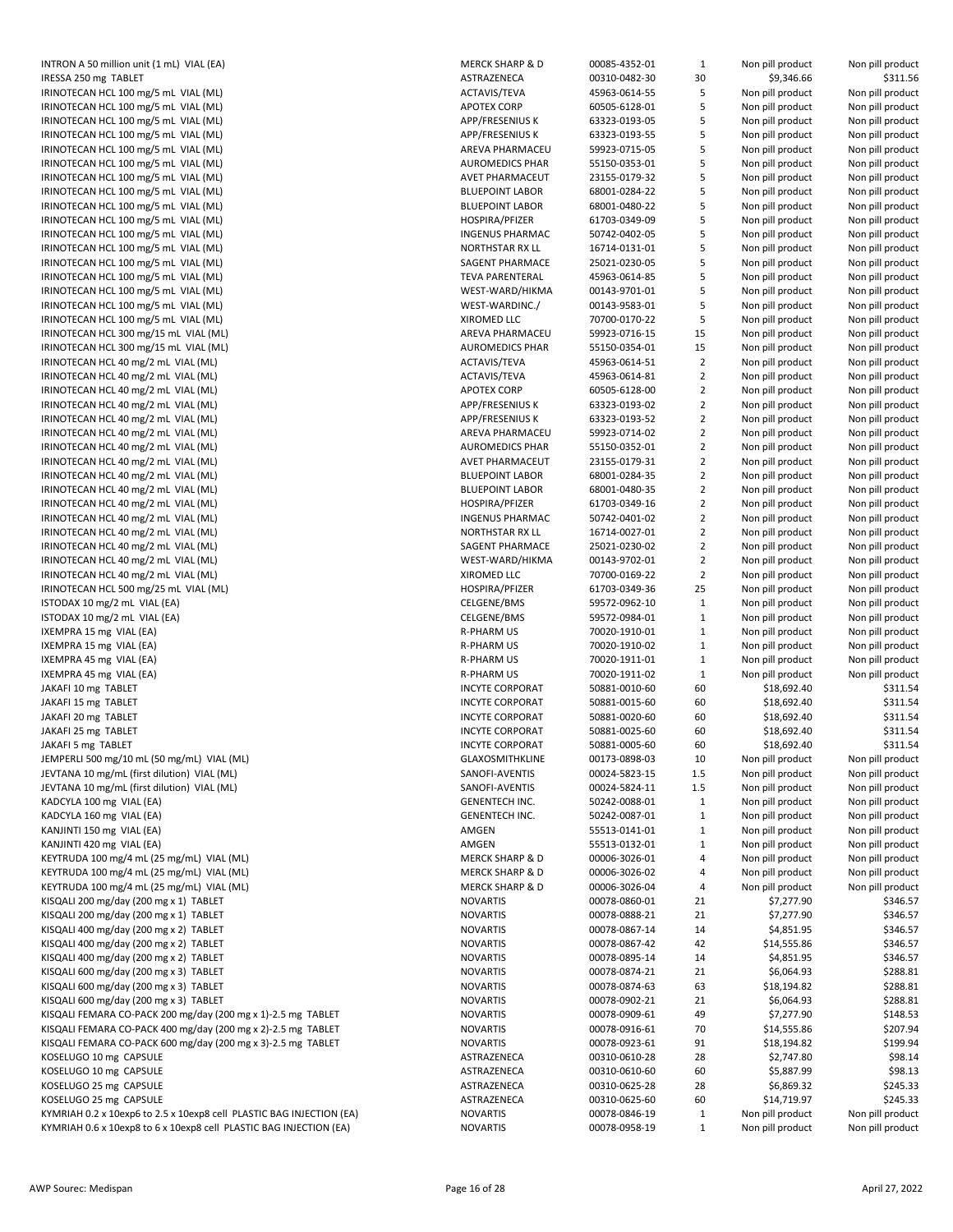| LAPATINIB 250 mg TABLET                                                        | <b>LUPINP</b>                      |  |
|--------------------------------------------------------------------------------|------------------------------------|--|
| LENALIDOMIDE 10 mg CAPSULE                                                     | TEVA US                            |  |
| LENALIDOMIDE 15 mg CAPSULE                                                     | <b>TEVAUS</b>                      |  |
| LENALIDOMIDE 25 mg CAPSULE                                                     | TEVA US                            |  |
| LENALIDOMIDE 5 mg CAPSULE                                                      | TEVA US                            |  |
| LENVIMA 10 mg/day (10 mg x 1) CAPSULE                                          | <b>EISAI IN</b>                    |  |
| LENVIMA 10 mg/day (10 mg x 1) CAPSULE                                          | <b>EISAI IN</b>                    |  |
| LENVIMA 12 mg/day (4 mg x 3) CAPSULE                                           | EISAI IN                           |  |
| LENVIMA 12 mg/day (4 mg x 3) CAPSULE                                           | <b>EISAI IN</b>                    |  |
| LENVIMA 14 mg/day (10 mg x 1 and 4 mg x 1) CAPSULE                             | <b>EISAI IN</b>                    |  |
| LENVIMA 14 mg/day (10 mg x 1 and 4 mg x 1) CAPSULE                             | <b>EISAI IN</b>                    |  |
| LENVIMA 18 mg/day (10 mg x 1 and 4 mg x 2) CAPSULE                             | <b>EISAI IN</b>                    |  |
| LENVIMA 18 mg/day (10 mg x 1 and 4 mg x 2) CAPSULE                             | <b>EISAI IN</b>                    |  |
| LENVIMA 20 mg/day (10 mg x 2) CAPSULE                                          | <b>EISAI IN</b>                    |  |
| LENVIMA 20 mg/day (10 mg x 2) CAPSULE                                          | <b>EISAI IN</b>                    |  |
| LENVIMA 24 mg per day (10 mg x 2 and 4 mg x 1) CAPSULE                         | <b>EISAI IN</b><br><b>EISAI IN</b> |  |
| LENVIMA 24 mg per day (10 mg x 2 and 4 mg x 1) CAPSULE<br>LENVIMA 4 mg CAPSULE | <b>EISAI IN</b>                    |  |
| LENVIMA 4 mg CAPSULE                                                           | <b>EISAI IN</b>                    |  |
| LENVIMA 8 mg/day (4 mg x 2) CAPSULE                                            | <b>EISAI IN</b>                    |  |
| LENVIMA 8 mg/day (4 mg x 2) CAPSULE                                            | <b>EISAI IN</b>                    |  |
| LETROZOLE 1 POWDER (GRAM)                                                      | A.P.I. SC                          |  |
| LETROZOLE 2.5 mg TABLET                                                        | <b>ACCORD</b>                      |  |
| LETROZOLE 2.5 mg TABLET                                                        | <b>ACCORD</b>                      |  |
| LETROZOLE 2.5 mg TABLET                                                        | <b>APOTEX</b>                      |  |
| LETROZOLE 2.5 mg TABLET                                                        | APP/FRI                            |  |
| LETROZOLE 2.5 mg TABLET                                                        | <b>AUROBI</b>                      |  |
| LETROZOLE 2.5 mg TABLET                                                        | <b>AUROBI</b>                      |  |
| LETROZOLE 2.5 mg TABLET                                                        | <b>AVKARE</b>                      |  |
| LETROZOLE 2.5 mg TABLET                                                        | AVPAK                              |  |
| LETROZOLE 2.5 mg TABLET                                                        | AVPAK                              |  |
| LETROZOLE 2.5 mg TABLET                                                        | <b>BRECKEI</b>                     |  |
| LETROZOLE 2.5 mg TABLET                                                        | <b>BRECKE</b>                      |  |
| LETROZOLE 2.5 mg TABLET<br>LETROZOLE 2.5 mg TABLET                             | <b>CHARTV</b><br><b>CHARTV</b>     |  |
| LETROZOLE 2.5 mg TABLET                                                        | <b>SUN PH</b>                      |  |
| LETROZOLE 2.5 mg TABLET                                                        | TEVA US                            |  |
| LETROZOLE 2.5 mg TABLET                                                        | YILING F                           |  |
| LEUPROLIDE ACETATE 1 POWDER (GRAM)                                             | A.P.I. SC                          |  |
| LEUPROLIDE ACETATE 1 POWDER (GRAM)                                             | A.P.I. SC                          |  |
| LEUPROLIDE ACETATE 1 POWDER (GRAM)                                             | DAP PH                             |  |
| LEUPROLIDE ACETATE 1 POWDER (GRAM)                                             | <b>MEDISC</b>                      |  |
| LEUPROLIDE ACETATE 1 POWDER (GRAM)                                             | <b>MEDISC</b>                      |  |
| LEUPROLIDE ACETATE 1 POWDER (GRAM)                                             | <b>MEDISC</b>                      |  |
| LEUPROLIDE ACETATE 1 POWDER (GRAM)                                             | PROFES:                            |  |
| LEUPROLIDE ACETATE 1 mg/0.2 mL KIT                                             | <b>BRYANT</b>                      |  |
| LEUPROLIDE ACETATE 1 mg/0.2 mL KIT                                             | SANDOZ                             |  |
| LEUPROLIDE ACETATE 1 mg/0.2 mL KIT                                             | <b>SUN PH</b>                      |  |
| LEUPROLIDE ACETATE 1 mg/0.2 mL VIAL (ML)                                       | SANDOZ                             |  |
| LIBTAYO 350 mg/7 mL (50 mg/mL) VIAL (ML)                                       | <b>REGENE</b>                      |  |
| LONSURF 15 mg-6.14 mg TABLET                                                   | <b>TAIHO C</b>                     |  |
| LONSURF 15 mg-6.14 mg TABLET                                                   | TAIHO C                            |  |
| LONSURF 15 mg-6.14 mg TABLET                                                   | <b>TAIHO C</b>                     |  |
| LONSURF 20 mg-8.19 mg TABLET                                                   | <b>TAIHO C</b>                     |  |
| LONSURF 20 mg-8.19 mg TABLET<br>LONSURF 20 mg-8.19 mg TABLET                   | <b>TAIHO C</b>                     |  |
| LORBRENA 100 mg TABLET                                                         | TAIHO C<br><b>PFIZER U</b>         |  |
| LORBRENA 25 mg TABLET                                                          | <b>PFIZER U</b>                    |  |
| LUMAKRAS 120 mg TABLET                                                         | AMGEN                              |  |
| LUMAKRAS 120 mg TABLET                                                         | AMGEN                              |  |
| LUPANETA PACK 3.75 mg-5 mg (30) KIT SYRINGE AND TABLET                         | ABBVIE                             |  |
| LUPRON DEPOT (LUPANETA) 3.75 mg SYRINGE KIT (EA)                               | ABBVIE                             |  |
| LUPRON DEPOT 11.25 mg SYRINGE KIT (EA)                                         | ABBVIE                             |  |
| LUPRON DEPOT 22.5 mg (3 month) SYRINGE KIT (EA)                                | ABBVIE                             |  |
| LUPRON DEPOT 3.75 mg SYRINGE KIT (EA)                                          | ABBVIE                             |  |
| LUPRON DEPOT 30 mg (4 month) SYRINGE KIT (EA)                                  | ABBVIE                             |  |
| LUPRON DEPOT 45 mg (6 month) SYRINGE KIT (EA)                                  | ABBVIE                             |  |
| LUPRON DEPOT 7.5 mg (1 month) SYRINGE KIT (EA)                                 | ABBVIE                             |  |
| LUPRON DEPOT-PED 11.25 mg KIT                                                  | ABBVIE                             |  |
| LUPRON DEPOT-PED 11.25 mg SYRINGE KIT (EA)                                     | ABBVIE                             |  |
| LUPRON DEPOT-PED 15 mg KIT                                                     | ABBVIE                             |  |
| LUPRON DEPOT-PED 30 mg (pediatric 3 month) SYRINGE KIT (EA)                    | ABBVIE                             |  |
| LUPRON DEPOT-PED 7.5 mg (pediatric 1 month) KIT                                | ABBVIE                             |  |
| LUTATHERA 10 mCi/mL (370 mBq/mL) VIAL (EA)                                     | <b>ADVAN</b>                       |  |
| LUTATHERA 10 mCi/mL (370 mBq/mL) VIAL (EA)                                     | <b>ADVAN</b>                       |  |
| LYNPARZA 100 mg TABLET                                                         | <b>ASTRAZ</b>                      |  |

| LAPATINIB 250 mg TABLET                                     | LUPIN PHARMACEU        | 68180-0801-36 | 150          | \$8,660.62           | \$57.74              |
|-------------------------------------------------------------|------------------------|---------------|--------------|----------------------|----------------------|
| LENALIDOMIDE 10 mg CAPSULE                                  | <b>TEVA USA</b>        | 00480-1243-28 | 28           | \$24,188.83          | \$863.89             |
| LENALIDOMIDE 15 mg CAPSULE                                  | <b>TEVA USA</b>        | 00480-1244-21 | 21           | \$18,141.65          | \$863.89             |
|                                                             | <b>TEVA USA</b>        |               |              | \$18,141.65          |                      |
| LENALIDOMIDE 25 mg CAPSULE                                  |                        | 00480-1246-21 | 21           |                      | \$863.89             |
| LENALIDOMIDE 5 mg CAPSULE                                   | <b>TEVA USA</b>        | 00480-1242-28 | 28           | \$24,188.83          | \$863.89             |
| LENVIMA 10 mg/day (10 mg x 1) CAPSULE                       | EISAI INC.             | 62856-0710-05 | 5            | \$4,184.40           | \$836.88             |
| LENVIMA 10 mg/day (10 mg x 1) CAPSULE                       | EISAI INC.             | 62856-0710-30 | 30           | \$25,106.40          | \$836.88             |
| LENVIMA 12 mg/day (4 mg x 3) CAPSULE                        | EISAI INC.             | 62856-0712-05 | 15           | \$4,184.40           | \$278.96             |
| LENVIMA 12 mg/day (4 mg x 3) CAPSULE                        | EISAI INC.             | 62856-0712-30 | 90           | \$25,106.40          | \$278.96             |
| LENVIMA 14 mg/day (10 mg x 1 and 4 mg x 1) CAPSULE          | EISAI INC.             | 62856-0714-05 | 10           | \$4,184.40           | \$418.44             |
| LENVIMA 14 mg/day (10 mg x 1 and 4 mg x 1) CAPSULE          | EISAI INC.             | 62856-0714-30 | 60           | \$25,106.40          | \$418.44             |
| LENVIMA 18 mg/day (10 mg x 1 and 4 mg x 2) CAPSULE          | EISAI INC.             | 62856-0718-05 | 15           | \$4,184.40           | \$278.96             |
| LENVIMA 18 mg/day (10 mg x 1 and 4 mg x 2) CAPSULE          | EISAI INC.             | 62856-0718-30 | 90           | \$25,106.40          | \$278.96             |
| LENVIMA 20 mg/day (10 mg x 2) CAPSULE                       | EISAI INC.             | 62856-0720-05 | 10           | \$4,184.40           | \$418.44             |
| LENVIMA 20 mg/day (10 mg x 2) CAPSULE                       | EISAI INC.             | 62856-0720-30 | 60           | \$25,106.40          | \$418.44             |
| LENVIMA 24 mg per day (10 mg x 2 and 4 mg x 1) CAPSULE      | EISAI INC.             | 62856-0724-05 | 15           | \$4,184.40           | \$278.96             |
| LENVIMA 24 mg per day (10 mg x 2 and 4 mg x 1) CAPSULE      | EISAI INC.             | 62856-0724-30 | 90           | \$25,106.40          | \$278.96             |
| LENVIMA 4 mg CAPSULE                                        | EISAI INC.             | 62856-0704-05 | 5            | \$4,072.60           | \$814.52             |
| LENVIMA 4 mg CAPSULE                                        | EISAI INC.             | 62856-0704-30 | 30           | \$25,106.40          | \$836.88             |
|                                                             |                        |               |              |                      |                      |
| LENVIMA 8 mg/day (4 mg x 2) CAPSULE                         | EISAI INC.             | 62856-0708-05 | 10           | \$4,184.40           | \$418.44             |
| LENVIMA 8 mg/day (4 mg x 2) CAPSULE                         | EISAI INC.             | 62856-0708-30 | 60           | \$25,106.40          | \$418.44             |
| LETROZOLE 1 POWDER (GRAM)                                   | A.P.I. SOLUTION        | 46144-0701-01 | 5            | Non pill product     | Non pill product     |
| LETROZOLE 2.5 mg TABLET                                     | <b>ACCORD HEALTHCA</b> | 16729-0034-10 | 30           | \$10.80              | \$0.36               |
| LETROZOLE 2.5 mg TABLET                                     | <b>ACCORD HEALTHCA</b> | 16729-0034-15 | 90           | \$32.40              | \$0.36               |
| LETROZOLE 2.5 mg TABLET                                     | <b>APOTEX CORP</b>     | 60505-3255-08 | 1000         | \$439.99             | \$0.44               |
| LETROZOLE 2.5 mg TABLET                                     | APP/FRESENIUS K        | 63323-0772-30 | 30           | \$60.44              | \$2.01               |
| LETROZOLE 2.5 mg TABLET                                     | AUROBINDO PHARM        | 59651-0180-30 | 30           | \$10.80              | \$0.36               |
| LETROZOLE 2.5 mg TABLET                                     | <b>AUROBINDO PHARM</b> | 59651-0180-90 | 90           | \$32.40              | \$0.36               |
| LETROZOLE 2.5 mg TABLET                                     | AVKARE                 | 42291-0374-90 | 90           | \$36.14              | \$0.40               |
| LETROZOLE 2.5 mg TABLET                                     | <b>AVPAK</b>           | 50268-0476-11 | $\mathbf{1}$ | No pricing available | No pricing available |
| LETROZOLE 2.5 mg TABLET                                     | <b>AVPAK</b>           | 50268-0476-15 | 50           | \$50.60              | \$1.01               |
| LETROZOLE 2.5 mg TABLET                                     | BRECKENRIDGE           | 51991-0759-10 | 1000         | \$352.44             | \$0.35               |
| LETROZOLE 2.5 mg TABLET                                     | BRECKENRIDGE           |               | 30           | \$10.80              | \$0.36               |
|                                                             |                        | 51991-0759-33 |              |                      |                      |
| LETROZOLE 2.5 mg TABLET                                     | <b>CHARTWELL RX LL</b> | 62135-0491-30 | 30           | \$90.00              | \$3.00               |
| LETROZOLE 2.5 mg TABLET                                     | <b>CHARTWELL RX LL</b> | 62135-0491-90 | 90           | \$270.00             | \$3.00               |
| LETROZOLE 2.5 mg TABLET                                     | <b>SUN PHARMACEUTI</b> | 62756-0511-83 | 30           | \$9.00               | \$0.30               |
| LETROZOLE 2.5 mg TABLET                                     | <b>TEVA USA</b>        | 00093-7620-56 | 30           | \$13.20              | \$0.44               |
| LETROZOLE 2.5 mg TABLET                                     | YILING PHARMACE        | 69117-0004-01 | 30           | \$25.14              | \$0.84               |
| LEUPROLIDE ACETATE 1  POWDER (GRAM)                         | A.P.I. SOLUTION        | 46144-0800-01 | $\mathbf{1}$ | Non pill product     | Non pill product     |
| LEUPROLIDE ACETATE 1 POWDER (GRAM)                          | A.P.I. SOLUTION        | 46144-0800-05 | 5            | Non pill product     | Non pill product     |
| LEUPROLIDE ACETATE 1 POWDER (GRAM)                          | DAP PHARMACEUTI        | 57246-0001-05 | 0.5          | Non pill product     | Non pill product     |
| LEUPROLIDE ACETATE 1 POWDER (GRAM)                          | MEDISCA INC.           | 38779-2629-01 | 10           | Non pill product     | Non pill product     |
| LEUPROLIDE ACETATE 1  POWDER (GRAM)                         | MEDISCA INC.           | 38779-2629-05 | 100          | Non pill product     | Non pill product     |
| LEUPROLIDE ACETATE 1 POWDER (GRAM)                          | MEDISCA INC.           | 38779-2629-06 | $\mathbf{1}$ | Non pill product     | Non pill product     |
| LEUPROLIDE ACETATE 1 POWDER (GRAM)                          | PROFESSIONAL CO        | 51927-4535-00 | $\mathbf{1}$ | Non pill product     | Non pill product     |
| LEUPROLIDE ACETATE 1 mg/0.2 mL KIT                          | <b>BRYANT RANCH PR</b> | 63629-8821-01 | $\mathbf{1}$ | Non pill product     | Non pill product     |
| LEUPROLIDE ACETATE 1 mg/0.2 mL KIT                          | SANDOZ                 | 00781-4003-32 | $\mathbf{1}$ |                      |                      |
|                                                             |                        |               |              | Non pill product     | Non pill product     |
| LEUPROLIDE ACETATE 1 mg/0.2 mL KIT                          | <b>SUN PHARMA GLOB</b> | 47335-0936-40 | $\mathbf{1}$ | Non pill product     | Non pill product     |
| LEUPROLIDE ACETATE 1 mg/0.2 mL VIAL (ML)                    | SANDOZ                 | 00781-3006-42 | 2.8          | Non pill product     | Non pill product     |
| LIBTAYO 350 mg/7 mL (50 mg/mL) VIAL (ML)                    | REGENERON PHARM        | 61755-0008-01 | 7            | Non pill product     | Non pill product     |
| LONSURF 15 mg-6.14 mg TABLET                                | TAIHO ONCOLOGY         | 64842-1025-01 | 20           | \$4,512.11           | \$225.61             |
| LONSURF 15 mg-6.14 mg TABLET                                | TAIHO ONCOLOGY         | 64842-1025-02 | 40           | \$9,024.20           | \$225.61             |
| LONSURF 15 mg-6.14 mg TABLET                                | TAIHO ONCOLOGY         | 64842-1025-03 | 60           | \$13,536.31          | \$225.61             |
| LONSURF 20 mg-8.19 mg TABLET                                | TAIHO ONCOLOGY         | 64842-1020-01 | 20           | \$6,016.15           | \$300.81             |
| LONSURF 20 mg-8.19 mg TABLET                                | TAIHO ONCOLOGY         | 64842-1020-02 | 40           | \$12,032.29          | \$300.81             |
| LONSURF 20 mg-8.19 mg TABLET                                | TAIHO ONCOLOGY         | 64842-1020-03 | 60           | \$18,048.40          | \$300.81             |
| LORBRENA 100 mg TABLET                                      | PFIZER US PHARM        | 00069-0231-01 | 30           | \$22,410.13          | \$747.00             |
| LORBRENA 25 mg TABLET                                       | PFIZER US PHARM        | 00069-0227-01 | 30           | \$7,470.06           | \$249.00             |
| LUMAKRAS 120 mg TABLET                                      | AMGEN                  | 55513-0488-24 | 240          | \$22,124.40          | \$92.18              |
| LUMAKRAS 120 mg TABLET                                      | AMGEN                  | 55513-0488-40 | 240          | \$22,124.40          | \$92.18              |
| LUPANETA PACK 3.75 mg-5 mg (30) KIT SYRINGE AND TABLET      | ABBVIE US LLC          | 00074-1052-10 | $\mathbf{1}$ | Non pill product     | Non pill product     |
| LUPRON DEPOT (LUPANETA) 3.75 mg SYRINGE KIT (EA)            | ABBVIE US LLC          | 00074-3641-07 | $\mathbf{1}$ | Non pill product     | Non pill product     |
|                                                             | ABBVIE US LLC          |               |              |                      |                      |
| LUPRON DEPOT 11.25 mg SYRINGE KIT (EA)                      |                        | 00074-3663-03 | $\mathbf{1}$ | Non pill product     | Non pill product     |
| LUPRON DEPOT 22.5 mg (3 month) SYRINGE KIT (EA)             | ABBVIE US LLC          | 00074-3346-03 | $\mathbf{1}$ | Non pill product     | Non pill product     |
| LUPRON DEPOT 3.75 mg SYRINGE KIT (EA)                       | ABBVIE US LLC          | 00074-3641-03 | $\mathbf{1}$ | Non pill product     | Non pill product     |
| LUPRON DEPOT 30 mg (4 month) SYRINGE KIT (EA)               | ABBVIE US LLC          | 00074-3683-03 | $\mathbf{1}$ | Non pill product     | Non pill product     |
| LUPRON DEPOT 45 mg (6 month) SYRINGE KIT (EA)               | ABBVIE US LLC          | 00074-3473-03 | $\mathbf{1}$ | Non pill product     | Non pill product     |
| LUPRON DEPOT 7.5 mg (1 month) SYRINGE KIT (EA)              | ABBVIE US LLC          | 00074-3642-03 | $\mathbf{1}$ | Non pill product     | Non pill product     |
| LUPRON DEPOT-PED 11.25 mg KIT                               | ABBVIE US LLC          | 00074-2282-03 | $\mathbf{1}$ | Non pill product     | Non pill product     |
| LUPRON DEPOT-PED 11.25 mg SYRINGE KIT (EA)                  | ABBVIE US LLC          | 00074-3779-03 | $\mathbf{1}$ | Non pill product     | Non pill product     |
| LUPRON DEPOT-PED 15 mg KIT                                  | ABBVIE US LLC          | 00074-2440-03 | $\mathbf{1}$ | Non pill product     | Non pill product     |
| LUPRON DEPOT-PED 30 mg (pediatric 3 month) SYRINGE KIT (EA) | ABBVIE US LLC          | 00074-9694-03 | $\mathbf{1}$ | Non pill product     | Non pill product     |
| LUPRON DEPOT-PED 7.5 mg (pediatric 1 month) KIT             | ABBVIE US LLC          | 00074-2108-03 | $\mathbf{1}$ | Non pill product     | Non pill product     |
| LUTATHERA 10 mCi/mL (370 mBq/mL) VIAL (EA)                  | ADVANCED ACCELE        | 69488-0003-01 | $\mathbf{1}$ | Non pill product     | Non pill product     |
| LUTATHERA 10 mCi/mL (370 mBq/mL) VIAL (EA)                  | ADVANCED ACCELE        | 69488-0003-70 | $\mathbf{1}$ | Non pill product     | Non pill product     |
| LYNPARZA 100 mg TABLET                                      | ASTRAZENECA            | 00310-0668-12 | 120          | \$17,858.83          | \$148.82             |
|                                                             |                        |               |              |                      |                      |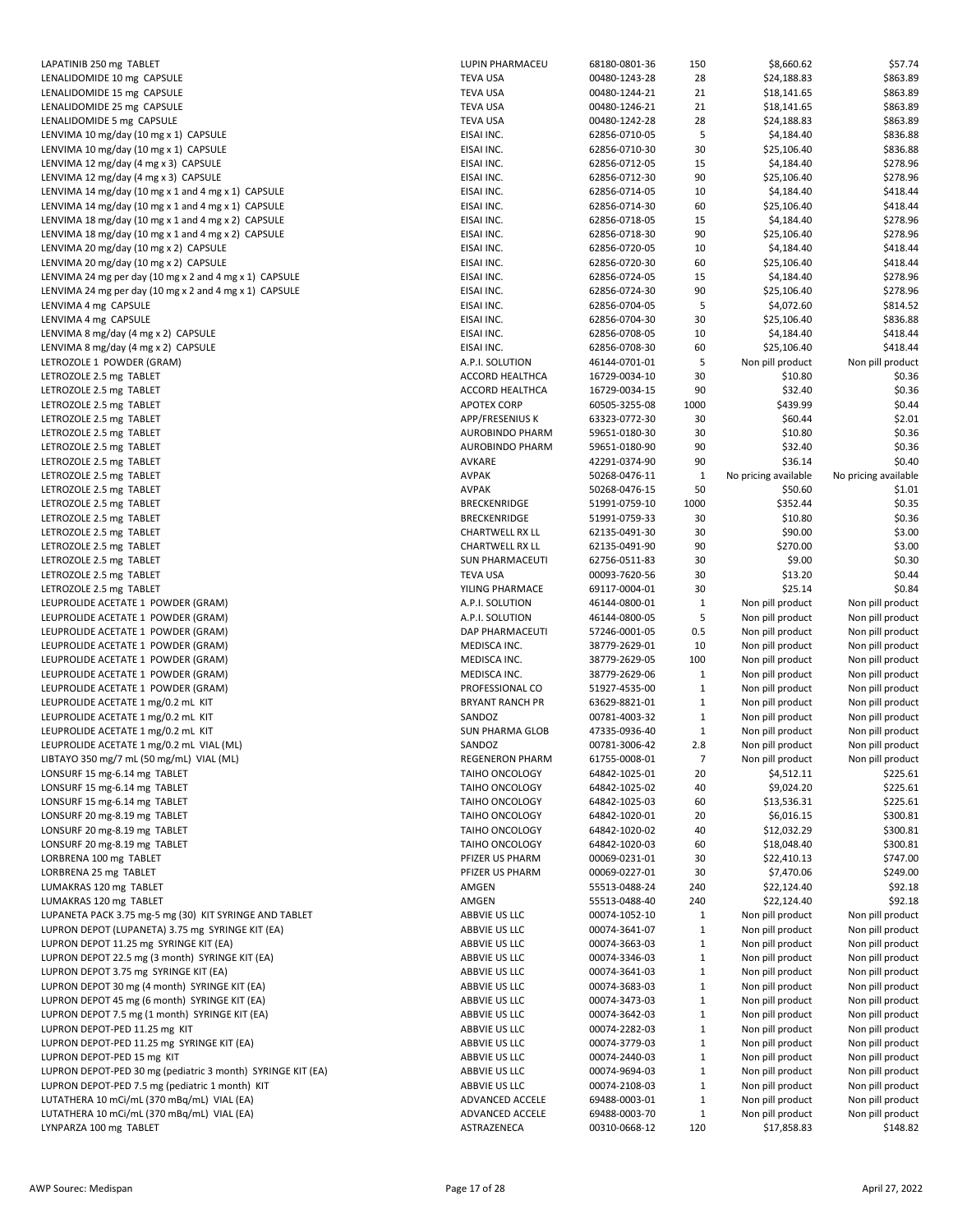| LYNPARZA 100 mg TABLET                                                       | ASTRAZENECA            | 00310-0668-60 | 60           | \$8,929.42       | \$148.82         |
|------------------------------------------------------------------------------|------------------------|---------------|--------------|------------------|------------------|
|                                                                              | ASTRAZENECA            |               | 120          |                  | \$148.82         |
| LYNPARZA 150 mg TABLET                                                       |                        | 00310-0679-12 |              | \$17,858.83      |                  |
| LYNPARZA 150 mg TABLET                                                       | ASTRAZENECA            | 00310-0679-60 | 60           | \$8,929.42       | \$148.82         |
| LYSODREN 500 mg Bottle                                                       | <b>BMS/LABORATOIRE</b> | 00015-3080-60 | 100          | \$575.94         | \$5.76           |
| MATULANE 50 mg CAPSULE                                                       | <b>LEADIANT BIOSCI</b> | 54482-0054-01 | 100          | \$14,362.93      | \$143.63         |
| MECHLORETHAMINE HCL 0.98 POWDER (GRAM)                                       | PROFESSIONAL CO        | 51927-3824-00 | 1            | Non pill product | Non pill product |
| MEGESTROL ACETATE 1 POWDER (GRAM)                                            | <b>FAGRON INC</b>      | 51552-0667-02 | 5            | Non pill product | Non pill product |
| MEGESTROL ACETATE 1 POWDER (GRAM)                                            | <b>FAGRON INC</b>      | 51552-0667-04 | 25           | Non pill product | Non pill product |
| MEGESTROL ACETATE 1 POWDER (GRAM)                                            | <b>FAGRON INC</b>      | 51552-0667-05 | 100          | Non pill product | Non pill product |
|                                                                              |                        |               |              |                  |                  |
| MEGESTROL ACETATE 1 POWDER (GRAM)                                            | MEDISCA INC.           | 38779-0140-03 | 5            | Non pill product | Non pill product |
| MEGESTROL ACETATE 1 POWDER (GRAM)                                            | MEDISCA INC.           | 38779-0140-04 | 25           | Non pill product | Non pill product |
| MEGESTROL ACETATE 1 POWDER (GRAM)                                            | MEDISCA INC.           | 38779-0140-05 | 100          | Non pill product | Non pill product |
| MEGESTROL ACETATE 1 POWDER (GRAM)                                            | MEDISCA INC.           | 38779-0140-08 | 500          | Non pill product | Non pill product |
| MEGESTROL ACETATE 1 POWDER (GRAM)                                            | MEDISCA INC.           | 38779-0140-09 | 1000         | Non pill product | Non pill product |
| MEGESTROL ACETATE 1 POWDER (GRAM)                                            | PROFESSIONAL CO        | 51927-1670-00 | $\mathbf{1}$ | Non pill product | Non pill product |
| MEGESTROL ACETATE 20 mg TABLET                                               | PAR PHARM.             | 49884-0289-01 | 100          | \$22.80          | \$0.23           |
|                                                                              |                        |               |              |                  |                  |
| MEGESTROL ACETATE 20 mg TABLET                                               | <b>STRIDES PHARMA</b>  | 64380-0158-01 | 100          | \$22.80          | \$0.23           |
| MEGESTROL ACETATE 20 mg TABLET                                               | <b>TEVA USA</b>        | 00555-0606-02 | 100          | \$43.26          | \$0.43           |
| MEGESTROL ACETATE 40 mg TABLET                                               | <b>BRYANT RANCH PR</b> | 63629-2219-01 | 250          | \$59.09          | \$0.24           |
| MEGESTROL ACETATE 40 mg TABLET                                               | <b>BRYANT RANCH PR</b> | 63629-2220-01 | 500          | \$118.20         | \$0.24           |
| MEGESTROL ACETATE 40 mg TABLET                                               | GSMS INC.              | 60429-0433-01 | 100          | \$35.65          | \$0.36           |
| MEGESTROL ACETATE 40 mg TABLET                                               | GSMS INC.              | 60429-0433-05 | 500          | \$178.24         | \$0.36           |
| MEGESTROL ACETATE 40 mg TABLET                                               | <b>MAJOR PHARMACEU</b> | 00904-3571-61 | 100          | \$27.97          | \$0.28           |
|                                                                              |                        |               |              |                  |                  |
| MEGESTROL ACETATE 40 mg TABLET                                               | PAR PHARM.             | 49884-0290-01 | 100          | \$38.40          | \$0.38           |
| MEGESTROL ACETATE 40 mg TABLET                                               | PAR PHARM.             | 49884-0290-04 | 250          | \$86.40          | \$0.35           |
| MEGESTROL ACETATE 40 mg TABLET                                               | PAR PHARM.             | 49884-0290-05 | 500          | \$163.20         | \$0.33           |
| MEGESTROL ACETATE 40 mg TABLET                                               | <b>STRIDES PHARMA</b>  | 64380-0159-01 | 100          | \$38.40          | \$0.38           |
| MEGESTROL ACETATE 40 mg TABLET                                               | <b>STRIDES PHARMA</b>  | 64380-0159-02 | 250          | \$86.40          | \$0.35           |
| MEGESTROL ACETATE 40 mg TABLET                                               | <b>STRIDES PHARMA</b>  | 64380-0159-03 | 500          | \$163.20         | \$0.33           |
| MEGESTROL ACETATE 40 mg TABLET                                               | <b>TEVA USA</b>        | 00555-0607-02 | 100          | \$83.76          | \$0.84           |
| MEGESTROL ACETATE 400 mg/10 mL (10 mL) SUSPENSION ORAL (FINAL DOSE FORM)     | ATLANTIC BIOLOG        | 17856-0907-03 |              | Non pill product | Non pill product |
|                                                                              |                        |               | 10           |                  |                  |
| MEGESTROL ACETATE 400 mg/10 mL (10 mL) SUSPENSION ORAL (FINAL DOSE FORM)     | HI-TECH/AKORN C        | 50383-0859-11 | 10           | Non pill product | Non pill product |
| MEGESTROL ACETATE 400 mg/10 mL (10 mL) SUSPENSION ORAL (FINAL DOSE FORM)     | <b>MCKESSON PACKAG</b> | 63739-0549-51 | 10           | Non pill product | Non pill product |
| MEGESTROL ACETATE 400 mg/10 mL (10 mL) SUSPENSION ORAL (FINAL DOSE FORM)     | PHARM ASSOC INC        | 00121-0945-00 | 10           | Non pill product | Non pill product |
| MEGESTROL ACETATE 400 mg/10 mL (10 mL) SUSPENSION ORAL (FINAL DOSE FORM)     | PHARM ASSOC INC        | 00121-0945-10 | 10           | Non pill product | Non pill product |
| MEGESTROL ACETATE 400 mg/10 mL (10 mL) SUSPENSION ORAL (FINAL DOSE FORM)     | PHARM ASSOC INC        | 00121-0945-40 | 10           | Non pill product | Non pill product |
| MEGESTROL ACETATE 400 mg/10 mL (10 mL) SUSPENSION ORAL (FINAL DOSE FORM)     | PHARM ASSOC INC        | 00121-4776-00 | 10           | Non pill product | Non pill product |
| MEGESTROL ACETATE 400 mg/10 mL (10 mL) SUSPENSION ORAL (FINAL DOSE FORM)     | PHARM ASSOC INC        | 00121-4776-10 | 10           | Non pill product | Non pill product |
| MEGESTROL ACETATE 400 mg/10 mL (10 mL) SUSPENSION ORAL (FINAL DOSE FORM)     | PHARM ASSOC INC        | 00121-4776-40 | 10           | Non pill product | Non pill product |
|                                                                              |                        |               |              |                  |                  |
| MEGESTROL ACETATE 400 mg/10 mL (10 mL) SUSPENSION ORAL (FINAL DOSE FORM)     | PRECISION DOSE         | 68094-0250-59 | 10           | Non pill product | Non pill product |
| MEGESTROL ACETATE 400 mg/10 mL (10 mL) SUSPENSION ORAL (FINAL DOSE FORM)     | PRECISION DOSE         | 68094-0250-61 | 10           | Non pill product | Non pill product |
| MEGESTROL ACETATE 400 mg/10 mL (10 mL) SUSPENSION ORAL (FINAL DOSE FORM)     | PRECISION DOSE         | 68094-0250-62 | 10           | Non pill product | Non pill product |
| MEGESTROL ACETATE 400 mg/10 mL (10 mL) SUSPENSION ORAL (FINAL DOSE FORM)     | <b>SKY PHARMACEUTI</b> | 63739-0549-72 | 10           | Non pill product | Non pill product |
| MEGESTROL ACETATE 400 mg/10 mL (10 mL) SUSPENSION ORAL (FINAL DOSE FORM)     | <b>SKY PHARMACEUTI</b> | 63739-0549-73 | 10           | Non pill product | Non pill product |
| MEGESTROL ACETATE 400 mg/10 mL (10 mL) SUSPENSION ORAL (FINAL DOSE FORM)     | VISTAPHARM             | 66689-0020-01 | 10           | Non pill product | Non pill product |
| MEGESTROL ACETATE 400 mg/10 mL (10 mL) SUSPENSION ORAL (FINAL DOSE FORM)     | VISTAPHARM             | 66689-0020-50 | 10           | Non pill product | Non pill product |
| MEGESTROL ACETATE 400 mg/10 mL (40 mg/mL) SUSPENSION ORAL (FINAL DOSE FORM)  | HI-TECH/AKORN C        | 50383-0859-24 | 240          | Non pill product | Non pill product |
| MEGESTROL ACETATE 400 mg/10 mL (40 mg/mL) SUSPENSION ORAL (FINAL DOSE FORM)  |                        |               |              |                  |                  |
|                                                                              | <b>MORTON GROVE PH</b> | 60432-0126-08 | 240          | Non pill product | Non pill product |
| MEGESTROL ACETATE 400 mg/10 mL (40 mg/mL) SUSPENSION ORAL (FINAL DOSE FORM)  | <b>MORTON GROVE PH</b> | 60432-0126-16 | 480          | Non pill product | Non pill product |
| MEGESTROL ACETATE 400 mg/10 mL (40 mg/mL)  SUSPENSION ORAL (FINAL DOSE FORM) | PAR PHARM.             | 49884-0907-38 | 240          | Non pill product | Non pill product |
| MEGESTROL ACETATE 400 mg/10 mL (40 mg/mL) SUSPENSION ORAL (FINAL DOSE FORM)  | PAR PHARM.             | 49884-0907-61 | 480          | Non pill product | Non pill product |
| MEGESTROL ACETATE 400 mg/10 mL (40 mg/mL) SUSPENSION ORAL (FINAL DOSE FORM)  | <b>STRIDES PHARMA</b>  | 64380-0160-01 | 240          | Non pill product | Non pill product |
| MEGESTROL ACETATE 400 mg/10 mL (40 mg/mL) SUSPENSION ORAL (FINAL DOSE FORM)  | STRIDES PHARMA         | 64380-0160-02 | 480          | Non pill product | Non pill product |
| MEGESTROL ACETATE 625 mg/5 mL (125 mg/mL) SUSPENSION ORAL (FINAL DOSE FORM)  | <b>BRECKENRIDGE</b>    | 51991-0313-59 | 150          | Non pill product | Non pill product |
| MEGESTROL ACETATE 625 mg/5 mL (125 mg/mL) SUSPENSION ORAL (FINAL DOSE FORM)  | <b>BRYANT RANCH PR</b> | 63629-2221-01 | 150          | Non pill product | Non pill product |
| MEGESTROL ACETATE 625 mg/5 mL (125 mg/mL) SUSPENSION ORAL (FINAL DOSE FORM)  |                        |               |              |                  |                  |
|                                                                              | PAR PHARM.             | 49884-0230-69 | 150          | Non pill product | Non pill product |
| MEGESTROL ACETATE 625 mg/5 mL (125 mg/mL) SUSPENSION ORAL (FINAL DOSE FORM)  | PHARM ASSOC INC        | 00121-0887-05 | 5            | Non pill product | Non pill product |
| MEGESTROL ACETATE 625 mg/5 mL (125 mg/mL) SUSPENSION ORAL (FINAL DOSE FORM)  | PHARM ASSOC INC        | 00121-0887-20 | 5            | Non pill product | Non pill product |
| MEGESTROL ACETATE 625 mg/5 mL (125 mg/mL) SUSPENSION ORAL (FINAL DOSE FORM)  | TWI PHARMACEUTI        | 24979-0041-13 | 150          | Non pill product | Non pill product |
| MEGESTROL ACETATE 800 mg/20 mL (20 mL) SUSPENSION ORAL (FINAL DOSE FORM)     | ATLANTIC BIOLOG        | 17856-0907-02 | 20           | Non pill product | Non pill product |
| MEGESTROL ACETATE 800 mg/20 mL (20 mL) SUSPENSION ORAL (FINAL DOSE FORM)     | PRECISION DOSE         | 68094-0361-59 | 20           | Non pill product | Non pill product |
| MEGESTROL ACETATE 800 mg/20 mL (20 mL) SUSPENSION ORAL (FINAL DOSE FORM)     | PRECISION DOSE         | 68094-0361-62 | 20           | Non pill product | Non pill product |
| Megestrol Acetate Oral Suspension 625 MG/5ML                                 | PROFICIENT RX          | 71205-0943-15 | 150          | \$477.28         | \$3.18           |
| MEKINIST 0.5 mg TABLET                                                       | <b>NOVARTIS</b>        | 00078-0666-15 | 30           | \$4,687.10       | \$156.24         |
|                                                                              |                        |               |              |                  |                  |
| MEKINIST 2 mg TABLET                                                         | <b>NOVARTIS</b>        | 00078-0668-15 | 30           | \$15,952.60      | \$531.75         |
| MEKTOVI 15 mg TABLET                                                         | ARRAY/PFIZER           | 70255-0010-02 | 180          | \$15,745.64      | \$87.48          |
| MELPHALAN 2 mg TABLET                                                        | ALVOGEN INC            | 47781-0200-50 | 50           | \$549.56         | \$10.99          |
| MELPHALAN HCL 50 mg VIAL (EA)                                                | ACTAVIS/TEVA           | 45963-0686-02 | $\mathbf{1}$ | Non pill product | Non pill product |
| MELPHALAN HCL 50 mg VIAL (EA)                                                | ACTAVIS/TEVA           | 45963-0687-49 | $\mathbf{1}$ | Non pill product | Non pill product |
| MELPHALAN HCL 50 mg VIAL (EA)                                                | ATHENEX PHARMAC        | 70860-0212-10 | $\mathbf{1}$ | Non pill product | Non pill product |
| MELPHALAN HCL 50 mg VIAL (EA)                                                | ATHENEX PHARMAC        | 70860-0214-61 | $\mathbf 1$  | Non pill product | Non pill product |
| MELPHALAN HCL 50 mg VIAL (EA)                                                | <b>BPI LABS LLC</b>    | 54288-0106-01 |              | Non pill product | Non pill product |
|                                                                              |                        |               | $\mathbf{1}$ |                  |                  |
| MELPHALAN HCL 50 mg VIAL (EA)                                                | <b>BPI LABS LLC</b>    | 54288-0109-02 | $\mathbf 1$  | Non pill product | Non pill product |
| MELPHALAN HCL 50 mg VIAL (EA)                                                | DR. REDDY'S/PRE        | 43598-0027-48 | $\mathbf{1}$ | Non pill product | Non pill product |
| MELPHALAN HCL 50 mg VIAL (EA)                                                | DR. REDDY'S/PRE        | 43598-0029-50 | $\mathbf{1}$ | Non pill product | Non pill product |
| MELPHALAN HCL 50 mg VIAL (EA)                                                | DR.REDDY'S LAB         | 43598-0391-50 | $\mathbf 1$  | Non pill product | Non pill product |
|                                                                              |                        |               |              |                  |                  |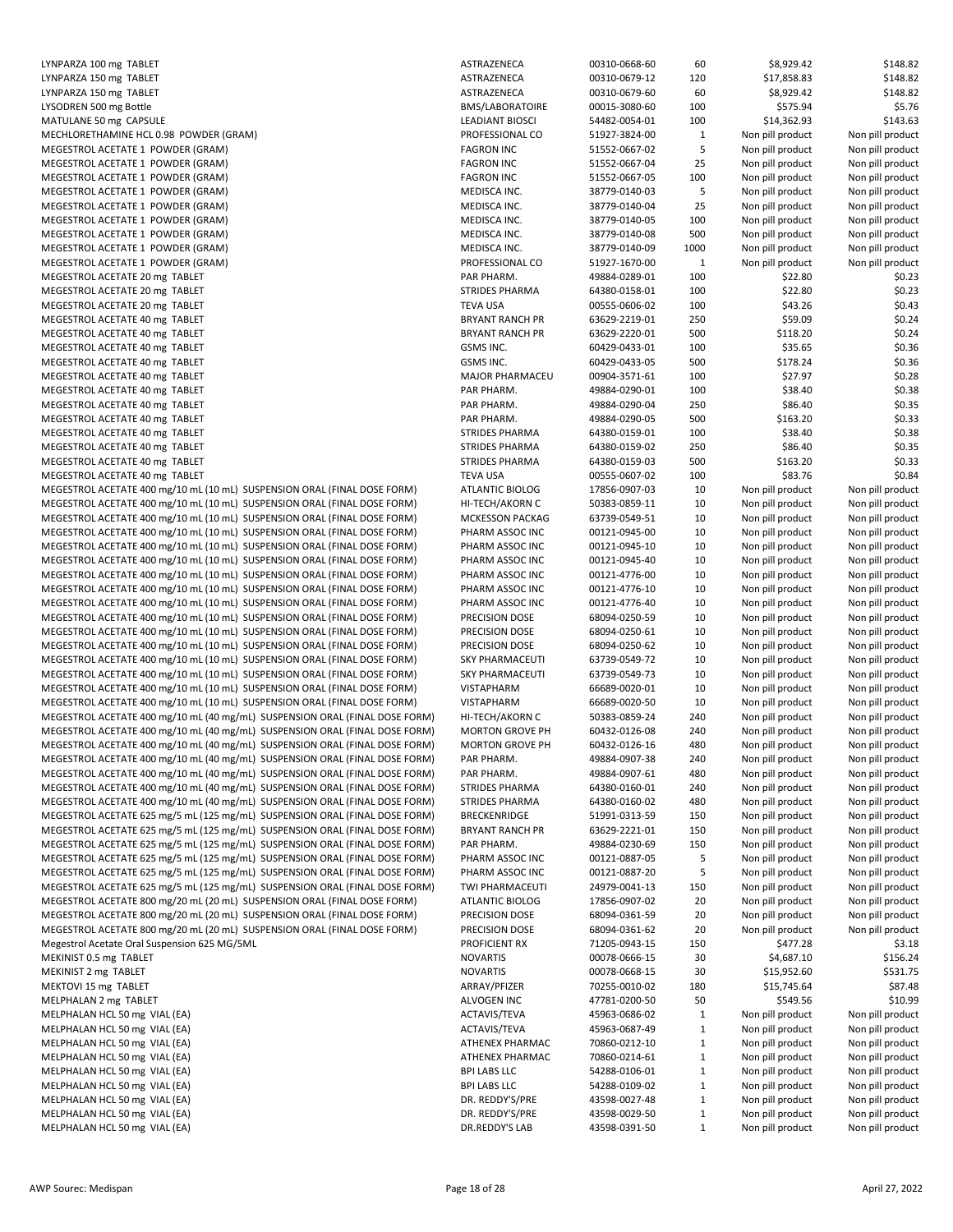| MELPHALAN HCL 50 mg VIAL (EA)                          | DF |
|--------------------------------------------------------|----|
| MELPHALAN HCL 50 mg VIAL (EA)                          | FF |
| MELPHALAN HCL 50 mg VIAL (EA)                          | FF |
| MELPHALAN HCL 50 mg VIAL (EA)                          | M  |
| MELPHALAN HCL 50 mg VIAL (EA)                          | M  |
| MELPHALAN HCL 50 mg VIAL (EA)                          | M  |
| MELPHALAN HCL 50 mg VIAL (EA)                          | M  |
| MELPHALAN HCL 50 mg VIAL (EA)                          | M  |
| MELPHALAN HCL 50 mg VIAL (EA)                          | ΧI |
| MELPHALAN HCL 50 mg VIAL (EA)                          | ΧI |
| MELPHALAN HCL 50 mg Vial                               | M  |
| Melphalan HCl Intravenous Solution Reconstituted 50 MG | M  |
| MERCAPTOPURINE 1 POWDER (GRAM)                         | LE |
| MERCAPTOPURINE 1 POWDER (GRAM)                         | LE |
| MERCAPTOPURINE 1 POWDER (GRAM)                         | LE |
|                                                        |    |
| MERCAPTOPURINE 1 POWDER (GRAM)                         | M  |
| MERCAPTOPURINE 1 POWDER (GRAM)                         | M  |
| MERCAPTOPURINE 1 POWDER (GRAM)                         | PF |
| MERCAPTOPURINE 50 mg TABLET                            | M  |
| MERCAPTOPURINE 50 mg TABLET                            | M  |
| MERCAPTOPURINE 50 mg TABLET                            | Q١ |
| MERCAPTOPURINE 50 mg TABLET                            | Q١ |
| MERCAPTOPURINE 50 mg TABLET                            | R0 |
| MERCAPTOPURINE 50 mg TABLET                            | R( |
| METHOTREXATE 1 POWDER (GRAM)                           | PF |
| METHOTREXATE 1 gram VIAL (EA)                          | AF |
| METHOTREXATE 1 gram VIAL (EA)                          | FR |
| METHOTREXATE 1 gram VIAL (EA)                          | W  |
| METHOTREXATE 1 gram VIAL (EA)                          | W  |
| METHOTREXATE 2.5 mg TABLET                             | A  |
| METHOTREXATE 2.5 mg TABLET                             | A١ |
| METHOTREXATE 2.5 mg TABLET                             | Al |
| METHOTREXATE 2.5 mg TABLET                             | Α١ |
| METHOTREXATE 2.5 mg TABLET                             | Α١ |
| METHOTREXATE 2.5 mg TABLET                             | Α١ |
| METHOTREXATE 2.5 mg TABLET                             | BF |
| METHOTREXATE 2.5 mg TABLET                             | BF |
| METHOTREXATE 2.5 mg TABLET                             | GS |
| METHOTREXATE 2.5 mg TABLET                             | Η. |
| METHOTREXATE 2.5 mg TABLET                             | M  |
| METHOTREXATE 2.5 mg TABLET                             | M  |
| METHOTREXATE 2.5 mg TABLET                             | M  |
| METHOTREXATE 2.5 mg TABLET                             | M  |
| METHOTREXATE 2.5 mg TABLET                             | R( |
| METHOTREXATE 2.5 mg TABLET                             | R( |
| METHOTREXATE 2.5 mg TABLET                             | R  |
| METHOTREXATE 2.5 mg TABLET                             | SL |
| METHOTREXATE 2.5 mg TABLET                             | SL |
| METHOTREXATE 2.5 mg TABLET                             | TE |
| METHOTREXATE 2.5 mg TABLET                             | TE |
| METHOTREXATE 2.5 mg TABLET                             | ZY |
| METHOTREXATE 25 mg/mL VIAL (ML)                        | AF |
| METHOTREXATE 25 mg/mL VIAL (ML)                        | AF |
| METHOTREXATE 25 mg/mL VIAL (ML)                        | H  |
| METHOTREXATE 25 mg/mL VIAL (ML)                        | H  |
|                                                        |    |
| METHOTREXATE 25 mg/mL VIAL (ML)                        | H  |
| METHOTREXATE 25 mg/mL VIAL (ML)                        | H  |
| METHOTREXATE SODIUM 25 mg/mL VIAL (ML)                 | A  |
| METHOTREXATE SODIUM 25 mg/mL VIAL (ML)                 | A  |
| METHOTREXATE SODIUM 25 mg/mL VIAL (ML)                 | A  |
| METHOTREXATE SODIUM 25 mg/mL VIAL (ML)                 | AF |
| METHOTREXATE SODIUM 25 mg/mL VIAL (ML)                 | AF |
| METHOTREXATE SODIUM 25 mg/mL VIAL (ML)                 | H  |
| METHOTREXATE SODIUM 25 mg/mL VIAL (ML)                 | H  |
| METHOTREXATE SODIUM 25 mg/mL VIAL (ML)                 | M  |
| METHOTREXATE SODIUM 25 mg/mL VIAL (ML)                 | TE |
| METHOTREXATE SODIUM 25 mg/mL VIAL (ML)                 | TE |
| METHOTREXATE SODIUM 25 mg/mL VIAL (ML)                 | TE |
| METHOTREXATE SODIUM 25 mg/mL VIAL (ML)                 | TE |
| METHOTREXATE SODIUM 25 mg/mL VIAL (ML)                 | W  |
| METHOTREXATE SODIUM 25 mg/mL VIAL (ML)                 | W  |
| MITOMYCIN POWDER (GRAM)                                | А. |
| MITOMYCIN POWDER (GRAM)                                | M  |
| MITOMYCIN POWDER (GRAM)                                | M  |
| MITOMYCIN POWDER (GRAM)                                | M  |
| MITOMYCIN POWDER (GRAM)                                | M  |

| MELPHALAN HCL 50 mg VIAL (EA)                                                      | DR.REDDY'S LAB                                          | 43598-0392-48                  | $\mathbf{1}$                     | Non pill product                     | Non pill product                     |
|------------------------------------------------------------------------------------|---------------------------------------------------------|--------------------------------|----------------------------------|--------------------------------------|--------------------------------------|
| MELPHALAN HCL 50 mg VIAL (EA)                                                      | <b>FRESENIUS KABI</b>                                   | 63323-0760-20                  | $\mathbf{1}$                     | Non pill product                     | Non pill product                     |
| MELPHALAN HCL 50 mg VIAL (EA)                                                      | <b>FRESENIUS KABI</b>                                   | 63323-0761-20                  | $\mathbf{1}$                     | Non pill product                     | Non pill product                     |
| MELPHALAN HCL 50 mg VIAL (EA)                                                      | <b>MYLAN INSTITUTI</b>                                  | 67457-0193-50                  | $\mathbf{1}$                     | Non pill product                     | Non pill product                     |
| MELPHALAN HCL 50 mg VIAL (EA)                                                      | <b>MYLAN INSTITUTI</b>                                  | 67457-0195-01                  | $\mathbf{1}$                     | Non pill product                     | Non pill product                     |
| MELPHALAN HCL 50 mg VIAL (EA)                                                      | <b>MYLAN INSTITUTI</b>                                  | 67457-0577-50                  | $\mathbf{1}$                     | Non pill product                     | Non pill product                     |
| MELPHALAN HCL 50 mg VIAL (EA)                                                      | <b>MYLAN INSTITUTI</b>                                  | 67457-0579-01                  | $\mathbf{1}$                     | Non pill product                     | Non pill product                     |
| MELPHALAN HCL 50 mg VIAL (EA)                                                      | MYLAN INST-NOVA                                         | 67457-0215-01                  | $\mathbf{1}$                     | Non pill product                     | Non pill product                     |
| MELPHALAN HCL 50 mg VIAL (EA)                                                      | XIROMED LLC                                             | 70700-0277-22                  | $\mathbf{1}$                     | Non pill product                     | Non pill product                     |
| MELPHALAN HCL 50 mg VIAL (EA)                                                      | XIROMED LLC                                             | 70700-0278-97                  | $\mathbf{1}$                     | Non pill product                     | Non pill product                     |
| MELPHALAN HCL 50 mg Vial<br>Melphalan HCl Intravenous Solution Reconstituted 50 MG | MEITHEAL PHARMA<br>MEITHEAL PHARMACEUTICA 71288-0111-10 | 71288-0112-90                  | $\mathbf{1}$<br>$\mathbf{1}$     | Non pill product                     | Non pill product                     |
| MERCAPTOPURINE 1 POWDER (GRAM)                                                     | LETCO MEDICAL                                           | 62991-2899-01                  | 5                                | Non pill product<br>Non pill product | Non pill product<br>Non pill product |
| MERCAPTOPURINE 1 POWDER (GRAM)                                                     | LETCO MEDICAL                                           | 62991-2899-02                  | 25                               | Non pill product                     | Non pill product                     |
| MERCAPTOPURINE 1 POWDER (GRAM)                                                     | LETCO MEDICAL                                           | 62991-2899-03                  | 100                              | Non pill product                     | Non pill product                     |
| MERCAPTOPURINE 1 POWDER (GRAM)                                                     | MEDISCA INC.                                            | 38779-1427-03                  | 5                                | Non pill product                     | Non pill product                     |
| MERCAPTOPURINE 1 POWDER (GRAM)                                                     | MEDISCA INC.                                            | 38779-1427-04                  | 25                               | Non pill product                     | Non pill product                     |
| MERCAPTOPURINE 1 POWDER (GRAM)                                                     | PROFESSIONAL CO                                         | 51927-2000-00                  | $\mathbf{1}$                     | Non pill product                     | Non pill product                     |
| MERCAPTOPURINE 50 mg TABLET                                                        | <b>MYLAN</b>                                            | 00378-3547-25                  | 250                              | \$855.90                             | \$3.42                               |
| MERCAPTOPURINE 50 mg TABLET                                                        | <b>MYLAN</b>                                            | 00378-3547-52                  | 25                               | \$95.10                              | \$3.80                               |
| MERCAPTOPURINE 50 mg TABLET                                                        | <b>QUINN PHARMACEU</b>                                  | 69076-0913-02                  | 25                               | \$95.10                              | \$3.80                               |
| MERCAPTOPURINE 50 mg TABLET                                                        | <b>QUINN PHARMACEU</b>                                  | 69076-0913-25                  | 250                              | \$855.90                             | \$3.42                               |
| MERCAPTOPURINE 50 mg TABLET                                                        | ROXANE/WEST-WAR                                         | 00054-4581-11                  | 25                               | \$95.10                              | \$3.80                               |
| MERCAPTOPURINE 50 mg TABLET                                                        | ROXANE/WEST-WAR                                         | 00054-4581-27                  | 250                              | \$855.90                             | \$3.42                               |
| METHOTREXATE 1 POWDER (GRAM)                                                       | PROFESSIONAL CO                                         | 51927-1565-00                  | $\mathbf{1}$                     | Non pill product                     | Non pill product                     |
| METHOTREXATE 1 gram VIAL (EA)                                                      | <b>APP/FRESENIUS K</b>                                  | 63323-0122-50                  | $\mathbf{1}$                     | Non pill product                     | Non pill product                     |
| METHOTREXATE 1 gram VIAL (EA)                                                      | <b>FRESENIUS KABI/</b>                                  | 63323-0122-59                  | $\mathbf{1}$                     | Non pill product                     | Non pill product                     |
| METHOTREXATE 1 gram VIAL (EA)                                                      | WEST-WARD/HIKMA                                         | 00143-9367-01                  | $\mathbf{1}$                     | Non pill product                     | Non pill product                     |
| METHOTREXATE 1 gram VIAL (EA)                                                      | WEST-WARD/HIKMA                                         | 00143-9830-01                  | $\mathbf{1}$                     | Non pill product                     | Non pill product                     |
| METHOTREXATE 2.5 mg TABLET                                                         | ACCORD HEALTHCA                                         | 16729-0486-01                  | 100                              | \$37.20                              | \$0.37                               |
| METHOTREXATE 2.5 mg TABLET                                                         | AMNEAL PHARMACE                                         | 69238-1423-01                  | 100                              | \$37.20                              | \$0.37                               |
| METHOTREXATE 2.5 mg TABLET                                                         | <b>AUROBINDO PHARM</b>                                  | 59651-0182-01                  | 100                              | \$66.00                              | \$0.66                               |
| METHOTREXATE 2.5 mg TABLET                                                         | AVKARE                                                  | 42291-0505-01                  | 100                              | \$43.22                              | \$0.43                               |
| METHOTREXATE 2.5 mg TABLET                                                         | <b>AVPAK</b>                                            | 50268-0527-11                  | $\mathbf{1}$                     | No pricing available                 | No pricing available                 |
| METHOTREXATE 2.5 mg TABLET                                                         | <b>AVPAK</b>                                            | 50268-0527-15                  | 50                               | \$69.19                              | \$1.38                               |
| METHOTREXATE 2.5 mg TABLET                                                         | <b>BRYANT RANCH PR</b>                                  | 63629-1472-01                  | 30                               | No pricing available                 | No pricing available                 |
| METHOTREXATE 2.5 mg TABLET                                                         | <b>BRYANT RANCH PR</b>                                  | 63629-1472-02                  | 12                               | No pricing available                 | No pricing available                 |
| METHOTREXATE 2.5 mg TABLET                                                         | GSMS INC.                                               | 51407-0121-01                  | 100                              | \$37.13                              | \$0.37                               |
| METHOTREXATE 2.5 mg TABLET                                                         | H.J. HARKINS/PH                                         | 52959-0244-00                  | 100                              | No pricing available                 | No pricing available                 |
| METHOTREXATE 2.5 mg TABLET                                                         | MAJOR PHARMACEU                                         | 00904-7141-10                  | 20                               | \$71.58                              | \$3.58                               |
| METHOTREXATE 2.5 mg TABLET                                                         | <b>MYLAN</b>                                            | 00378-0014-01                  | 100                              | \$282.54                             | \$2.83                               |
| METHOTREXATE 2.5 mg TABLET                                                         | <b>MYLAN INSTITUTI</b>                                  | 51079-0670-01                  | $\mathbf{1}$                     | No pricing available                 | No pricing available                 |
| METHOTREXATE 2.5 mg TABLET                                                         | <b>MYLAN INSTITUTI</b>                                  | 51079-0670-05                  | 20                               | \$66.48                              | \$3.32                               |
| METHOTREXATE 2.5 mg TABLET                                                         | ROXANE/WEST-WAR                                         | 00054-4550-15                  | 36                               | \$78.00                              | \$2.17                               |
| METHOTREXATE 2.5 mg TABLET                                                         | ROXANE/WEST-WAR                                         | 00054-4550-25                  | 100                              | \$211.91                             | \$2.12                               |
| METHOTREXATE 2.5 mg TABLET                                                         | ROXANE/WEST-WAR                                         | 00054-8550-25                  | 100                              | \$365.64                             | \$3.66                               |
| METHOTREXATE 2.5 mg TABLET                                                         | <b>SUN PHARMA GLOB</b>                                  | 47335-0235-83                  | 100                              | \$87.00                              | \$0.87                               |
| METHOTREXATE 2.5 mg TABLET                                                         | <b>SUN PHARMA GLOB</b>                                  | 47335-0235-96                  | 36                               | \$31.32                              | \$0.87                               |
| METHOTREXATE 2.5 mg TABLET                                                         | TEVA USA                                                | 00555-0572-02                  | 100                              | \$282.54                             | \$2.83                               |
| METHOTREXATE 2.5 mg TABLET                                                         | <b>TEVA USA</b>                                         | 00555-0572-35                  | 36                               | \$120.36                             | \$3.34                               |
| METHOTREXATE 2.5 mg TABLET                                                         | ZYDUS PHARMACEU                                         | 68382-0775-01                  | 100                              | \$66.74                              | \$0.67                               |
| METHOTREXATE 25 mg/mL VIAL (ML)                                                    | APP/FRESENIUS K                                         | 63323-0123-02<br>63323-0123-10 | 2                                | Non pill product                     | Non pill product                     |
| METHOTREXATE 25 mg/mL VIAL (ML)                                                    | APP/FRESENIUS K<br>HOSPIRA/PFIZER                       | 61703-0350-37                  | 10                               | Non pill product<br>Non pill product | Non pill product<br>Non pill product |
| METHOTREXATE 25 mg/mL VIAL (ML)<br>METHOTREXATE 25 mg/mL VIAL (ML)                 | HOSPIRA/PFIZER                                          | 61703-0350-38                  | $\overline{2}$<br>$\overline{2}$ | Non pill product                     | Non pill product                     |
| METHOTREXATE 25 mg/mL VIAL (ML)                                                    | HOSPIRA-NOVAPLU                                         | 61703-0350-09                  | $\overline{2}$                   | Non pill product                     | Non pill product                     |
| METHOTREXATE 25 mg/mL VIAL (ML)                                                    | HOSPIRA-NOVAPLU                                         | 61703-0350-10                  | $\overline{2}$                   | Non pill product                     | Non pill product                     |
| METHOTREXATE SODIUM 25 mg/mL VIAL (ML)                                             | ACCORD HEALTHCA                                         | 16729-0277-03                  | 10                               | Non pill product                     | Non pill product                     |
| METHOTREXATE SODIUM 25 mg/mL VIAL (ML)                                             | ACCORD HEALTHCA                                         | 16729-0277-30                  | 2                                | Non pill product                     | Non pill product                     |
| METHOTREXATE SODIUM 25 mg/mL VIAL (ML)                                             | ACCORD HEALTHCA                                         | 16729-0277-35                  | 40                               | Non pill product                     | Non pill product                     |
| METHOTREXATE SODIUM 25 mg/mL VIAL (ML)                                             | <b>APP/FRESENIUS K</b>                                  | 63323-0121-08                  | 8                                | Non pill product                     | Non pill product                     |
| METHOTREXATE SODIUM 25 mg/mL VIAL (ML)                                             | APP/FRESENIUS K                                         | 63323-0121-10                  | 10                               | Non pill product                     | Non pill product                     |
| METHOTREXATE SODIUM 25 mg/mL VIAL (ML)                                             | HOSPIRA/PFIZER                                          | 61703-0408-41                  | 40                               | Non pill product                     | Non pill product                     |
| METHOTREXATE SODIUM 25 mg/mL VIAL (ML)                                             | HOSPIRA-NOVAPLU                                         | 61703-0408-25                  | 40                               | Non pill product                     | Non pill product                     |
| METHOTREXATE SODIUM 25 mg/mL VIAL (ML)                                             | <b>MYLAN INSTITUTI</b>                                  | 67457-0480-40                  | 40                               | Non pill product                     | Non pill product                     |
| METHOTREXATE SODIUM 25 mg/mL VIAL (ML)                                             | <b>TEVA PARENTERAL</b>                                  | 00703-3671-01                  | 2                                | Non pill product                     | Non pill product                     |
| METHOTREXATE SODIUM 25 mg/mL VIAL (ML)                                             | <b>TEVA PARENTERAL</b>                                  | 00703-3675-01                  | 10                               | Non pill product                     | Non pill product                     |
| METHOTREXATE SODIUM 25 mg/mL VIAL (ML)                                             | <b>TEVA PARENTERAL</b>                                  | 00703-3678-01                  | 40                               | Non pill product                     | Non pill product                     |
| METHOTREXATE SODIUM 25 mg/mL VIAL (ML)                                             | <b>TEVA PARENTERAL</b>                                  | 00703-3678-81                  | 40                               | Non pill product                     | Non pill product                     |
| METHOTREXATE SODIUM 25 mg/mL VIAL (ML)                                             | WEST-WARD/HIKMA                                         | 00143-9519-01                  | $\overline{2}$                   | Non pill product                     | Non pill product                     |
| METHOTREXATE SODIUM 25 mg/mL VIAL (ML)                                             | WEST-WARD/HIKMA                                         | 00143-9519-10                  | $\overline{2}$                   | Non pill product                     | Non pill product                     |
| MITOMYCIN POWDER (GRAM)                                                            | A.P.I. SOLUTION                                         | 46144-0157-05                  | 5                                | Non pill product                     | Non pill product                     |
| MITOMYCIN POWDER (GRAM)                                                            | MEDISCA INC.                                            | 38779-0553-03                  | 5                                | Non pill product                     | Non pill product                     |
| MITOMYCIN POWDER (GRAM)                                                            | MEDISCA INC.                                            | 38779-0553-06                  | $\mathbf{1}$                     | Non pill product                     | Non pill product                     |
| MITOMYCIN POWDER (GRAM)                                                            | MEDISCA INC.                                            | 38779-0553-07                  | 0.01                             | Non pill product                     | Non pill product                     |
| MITOMYCIN POWDER (GRAM)                                                            | MEDISCA INC.                                            | 38779-0553-09                  | 0.1                              | Non pill product                     | Non pill product                     |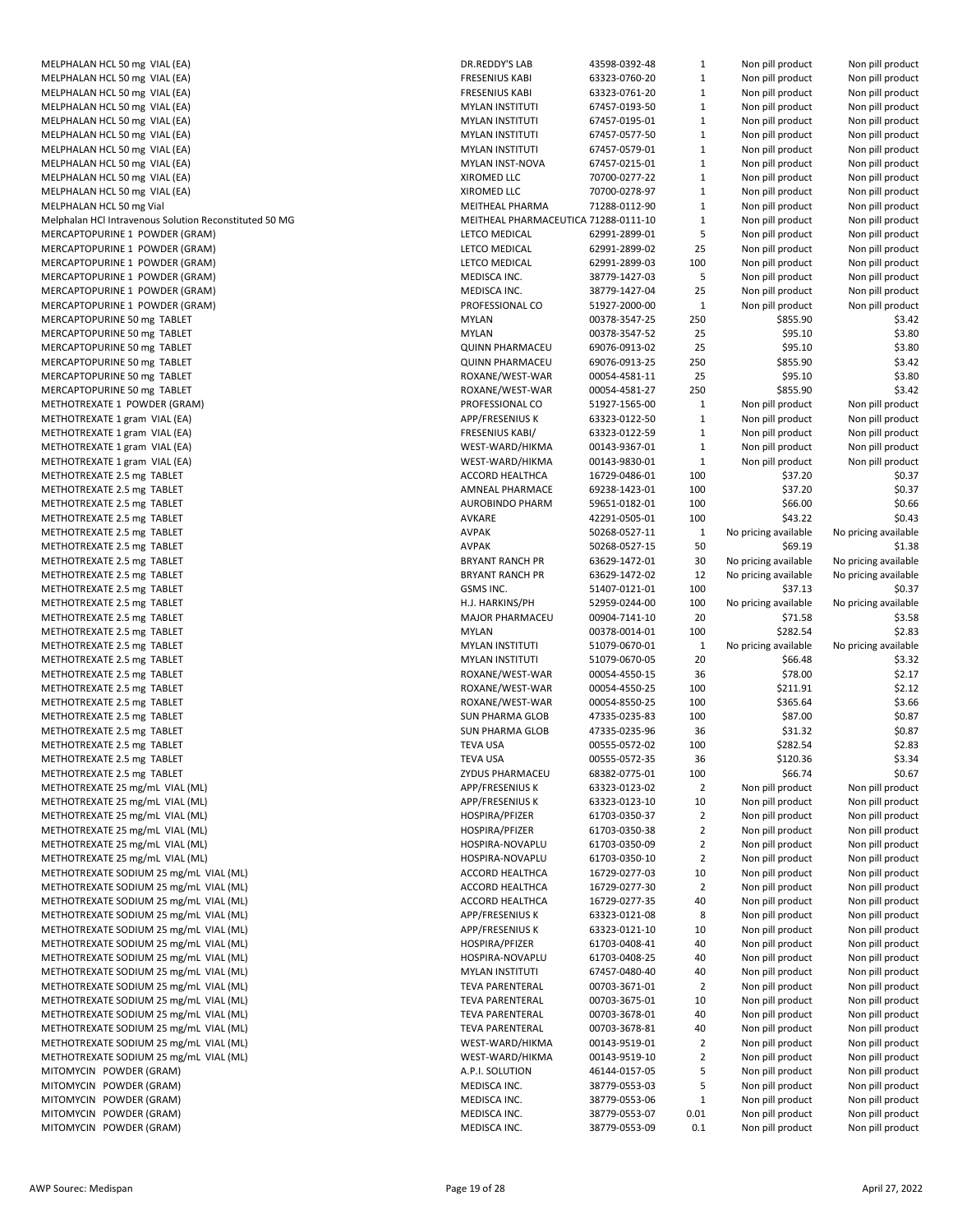| MITOMYCIN POWDER (GRAM)                                                                   | <b>PROFI</b>                      |
|-------------------------------------------------------------------------------------------|-----------------------------------|
| MITOMYCIN 20 mg VIAL (EA)                                                                 | ACCO                              |
| MITOMYCIN 20 mg VIAL (EA)                                                                 | <b>ACCO</b>                       |
| MITOMYCIN 20 mg VIAL (EA)<br>MITOMYCIN 20 mg VIAL (EA)                                    | BEDF <sub>0</sub><br><b>BLUEF</b> |
| MITOMYCIN 20 mg VIAL (EA)                                                                 | <b>BLUEF</b>                      |
| MITOMYCIN 20 mg VIAL (EA)                                                                 | <b>MYLA</b>                       |
| MITOMYCIN 20 mg VIAL (EA)                                                                 | <b>MYLA</b>                       |
| MITOMYCIN 20 mg VIAL (EA)<br>MITOMYCIN 40 mg VIAL (EA)                                    | WEST<br>ACCO                      |
| MITOMYCIN 40 mg VIAL (EA)                                                                 | ACCO                              |
| MITOMYCIN 40 mg VIAL (EA)                                                                 | BEDF <sub>0</sub>                 |
| MITOMYCIN 40 mg VIAL (EA)                                                                 | <b>BLUEF</b>                      |
| MITOMYCIN 40 mg VIAL (EA)                                                                 | <b>BLUEF</b>                      |
| MITOMYCIN 40 mg VIAL (EA)<br>MITOMYCIN 40 mg VIAL (EA)                                    | MYLA<br>MYLA                      |
| MITOMYCIN 40 mg VIAL (EA)                                                                 | WEST                              |
| MITOMYCIN 5 mg VIAL (EA)                                                                  | ACCO                              |
| MITOMYCIN 5 mg VIAL (EA)                                                                  | ACCO                              |
| MITOMYCIN 5 mg VIAL (EA)                                                                  | BEDF <sub>0</sub>                 |
| MITOMYCIN 5 mg VIAL (EA)<br>MITOMYCIN 5 mg VIAL (EA)                                      | <b>BLUEF</b><br><b>BLUEF</b>      |
| MITOMYCIN 5 mg VIAL (EA)                                                                  | <b>MYLA</b>                       |
| Mitomycin Powder 1 gm                                                                     | <b>DARN</b>                       |
| Mitomycin Powder 1 gm                                                                     | <b>DARN</b>                       |
| MITOMYCIN-STERILE WATER 20 mg/40 mL (0.5 mg/mL) Syringe                                   | <b>FAGR</b>                       |
| MITOTANE 1 POWDER (GRAM)                                                                  | LETCC<br>LETCC                    |
| MITOTANE 1 POWDER (GRAM)<br>MITOTANE 1 POWDER (GRAM)                                      | LETCC                             |
| MITOTANE 1 POWDER (GRAM)                                                                  | LETCC                             |
| MITOTANE 1 POWDER (GRAM)                                                                  | MEDI:                             |
| MITOTANE 1 POWDER (GRAM)                                                                  | MEDI:                             |
| MITOTANE 1 POWDER (GRAM)                                                                  | MEDI:                             |
| MITOTANE 1 POWDER (GRAM)<br>MITOTANE 1 POWDER (GRAM)                                      | MEDI:<br><b>PROFI</b>             |
| MITOTANE 1 POWDER (GRAM)                                                                  | <b>SPECT</b>                      |
| Mitotane Powder 1 gm                                                                      | DARN                              |
| MITOXANTRONE HCL 2 mg/mL VIAL (ML)                                                        | APP/F                             |
| MITOXANTRONE HCL 2 mg/mL VIAL (ML)                                                        | APP/F                             |
| MITOXANTRONE HCL 2 mg/mL VIAL (ML)<br>MITOXANTRONE HCL 2 mg/mL VIAL (ML)                  | APP/F<br><b>HOSP</b>              |
| MITOXANTRONE HCL 2 mg/mL VIAL (ML)                                                        | <b>HOSP</b>                       |
| MITOXANTRONE HCL 2 mg/mL VIAL (ML)                                                        | <b>HOSP</b>                       |
| MITOXANTRONE HCL 2 mg/mL VIAL (ML)                                                        | <b>TEVA</b>                       |
| MITOXANTRONE HCL 2 mg/mL VIAL (ML)                                                        | <b>TEVA</b>                       |
| MITOXANTRONE HCL 2 mg/mL VIAL (ML)<br>MUTAMYCIN 20 mg VIAL (EA)                           | TEVA<br>ACCO                      |
| MUTAMYCIN 40 mg VIAL (EA)                                                                 | ACCO                              |
| MUTAMYCIN 5 mg VIAL (EA)                                                                  | <b>ACCO</b>                       |
| MVASI 25 mg/mL VIAL (ML)                                                                  | AMGE                              |
| MVASI 25 mg/mL VIAL (ML)                                                                  | AMGE                              |
| MYLOTARG 4.5 mg (1 mg/mL initial concentration) VIAL (EA)<br>NAVELBINE 10 mg/mL VIAL (ML) | <b>WYET</b><br>PIERR              |
| NAVELBINE 50 mg/5 mL VIAL (ML)                                                            | PIERR                             |
| NELARABINE 250 mg/50 mL VIAL (ML)                                                         | ZYDU:                             |
| NELARABINE 250 mg/50 mL VIAL (ML)                                                         | ZYDU:                             |
| NERLYNX 40 mg TABLET                                                                      | <b>PUMA</b>                       |
| NERLYNX 40 mg TABLET<br>NEXAVAR 200 mg TABLET                                             | <b>PUMA</b><br><b>BAYER</b>       |
| NILANDRON 150 mg TABLET                                                                   | CONC                              |
| NILUTAMIDE 150 mg TABLET                                                                  | ANI PI                            |
| NILUTAMIDE 150 mg TABLET                                                                  | PRAS <sup>(</sup>                 |
| NINLARO 2.3 mg CAPSULE                                                                    | <b>MILLE</b>                      |
| NINLARO 2.3 mg CAPSULE                                                                    | <b>MILLE</b>                      |
| NINLARO 3 mg CAPSULE<br>NINLARO 3 mg CAPSULE                                              | MILLE<br>MILLE                    |
| NINLARO 4 mg CAPSULE                                                                      | <b>MILLE</b>                      |
| NINLARO 4 mg CAPSULE                                                                      | <b>MILLE</b>                      |
| NIPENT 10 mg VIAL (EA)                                                                    | <b>HOSP</b>                       |
| NUBEQA 300 mg TABLET                                                                      | <b>BAYER</b>                      |
| ODOMZO 200 mg CAPSULE<br>ODOMZO 200 mg CAPSULE                                            | <b>NOVA</b><br><b>SUN P</b>       |
| OGIVRI 150 mg VIAL (EA)                                                                   | MYLA                              |
| OGIVRI 420 mg VIAL (EA)                                                                   | <b>MYLA</b>                       |
| OGIVRI 420 mg VIAL (EA)                                                                   | <b>MYLA</b>                       |
| ONIVYDE 43 mg/10 mL (4.3 mg/mL) VIAL (ML)                                                 | <b>IPSEN</b>                      |

| MITOMYCIN POWDER (GRAM)                                   | PROFESSIONAL CO        | 51927-3642-00 | $\mathbf{1}$ | Non pill product     | Non pill product     |
|-----------------------------------------------------------|------------------------|---------------|--------------|----------------------|----------------------|
| MITOMYCIN 20 mg VIAL (EA)                                 | ACCORD HEALTHCA        | 16729-0108-11 | $\mathbf{1}$ | Non pill product     | Non pill product     |
| MITOMYCIN 20 mg VIAL (EA)                                 | ACCORD/NOVAPLUS        | 16729-0247-11 | 1            | Non pill product     | Non pill product     |
| MITOMYCIN 20 mg VIAL (EA)                                 | <b>BEDFORD LABS</b>    | 55390-0252-01 | $\mathbf{1}$ | Non pill product     | Non pill product     |
| MITOMYCIN 20 mg VIAL (EA)                                 | <b>BLUEPOINT LABOR</b> | 68001-0390-77 | 1            | Non pill product     | Non pill product     |
| MITOMYCIN 20 mg VIAL (EA)                                 | <b>BLUEPOINT LABOR</b> | 68001-0390-78 | $\mathbf{1}$ | Non pill product     | Non pill product     |
| MITOMYCIN 20 mg VIAL (EA)                                 | <b>MYLAN INSTITUTI</b> | 67457-0996-20 | $\mathbf{1}$ | Non pill product     | Non pill product     |
| MITOMYCIN 20 mg VIAL (EA)                                 | MYLAN/ARCHIS PH        | 67457-0519-20 | $\mathbf{1}$ | Non pill product     | Non pill product     |
| MITOMYCIN 20 mg VIAL (EA)                                 | WEST-WARD/HIKMA        | 00143-9279-01 | $\mathbf{1}$ | Non pill product     | Non pill product     |
| MITOMYCIN 40 mg VIAL (EA)                                 | ACCORD HEALTHCA        | 16729-0116-38 | $\mathbf{1}$ | Non pill product     | Non pill product     |
| MITOMYCIN 40 mg VIAL (EA)                                 | ACCORD/NOVAPLUS        | 16729-0248-38 | $\mathbf{1}$ | Non pill product     | Non pill product     |
|                                                           |                        |               |              |                      |                      |
| MITOMYCIN 40 mg VIAL (EA)                                 | <b>BEDFORD LABS</b>    | 55390-0253-01 | $\mathbf{1}$ | Non pill product     | Non pill product     |
| MITOMYCIN 40 mg VIAL (EA)                                 | <b>BLUEPOINT LABOR</b> | 68001-0391-79 | $\mathbf{1}$ | Non pill product     | Non pill product     |
| MITOMYCIN 40 mg VIAL (EA)                                 | <b>BLUEPOINT LABOR</b> | 68001-0391-80 | $\mathbf{1}$ | Non pill product     | Non pill product     |
| MITOMYCIN 40 mg VIAL (EA)                                 | <b>MYLAN INSTITUTI</b> | 67457-0997-40 | $\mathbf{1}$ | Non pill product     | Non pill product     |
| MITOMYCIN 40 mg VIAL (EA)                                 | MYLAN/ARCHIS PH        | 67457-0520-40 | $\mathbf{1}$ | Non pill product     | Non pill product     |
| MITOMYCIN 40 mg VIAL (EA)                                 | WEST-WARD/HIKMA        | 00143-9280-01 | 1            | Non pill product     | Non pill product     |
| MITOMYCIN 5 mg VIAL (EA)                                  | ACCORD HEALTHCA        | 16729-0115-05 | $\mathbf{1}$ | Non pill product     | Non pill product     |
| MITOMYCIN 5 mg VIAL (EA)                                  | ACCORD/NOVAPLUS        | 16729-0246-05 | $\mathbf{1}$ | Non pill product     | Non pill product     |
| MITOMYCIN 5 mg VIAL (EA)                                  | <b>BEDFORD LABS</b>    | 55390-0251-01 | $\mathbf{1}$ | Non pill product     | Non pill product     |
| MITOMYCIN 5 mg VIAL (EA)                                  | <b>BLUEPOINT LABOR</b> | 68001-0389-28 | $\mathbf{1}$ | Non pill product     | Non pill product     |
| MITOMYCIN 5 mg VIAL (EA)                                  | <b>BLUEPOINT LABOR</b> | 68001-0389-36 | $\mathbf{1}$ | Non pill product     | Non pill product     |
| MITOMYCIN 5 mg VIAL (EA)                                  | MYLAN/ARCHIS PH        | 67457-0518-05 | $\mathbf{1}$ | Non pill product     | Non pill product     |
| Mitomycin Powder 1 gm                                     | DARMERICA              | 71052-0644-01 | $\mathbf{1}$ | No pricing available | No pricing available |
|                                                           |                        |               | 5            |                      |                      |
| Mitomycin Powder 1 gm                                     | DARMERICA              | 71052-0644-05 |              | No pricing available | No pricing available |
| MITOMYCIN-STERILE WATER 20 mg/40 mL (0.5 mg/mL) Syringe   | <b>FAGRON STERILE</b>  | 71266-6412-02 | 40           | Non-pill Product     | Non-pill Product     |
| MITOTANE 1 POWDER (GRAM)                                  | LETCO MEDICAL          | 62991-2604-01 | 5            | Non pill product     | Non pill product     |
| MITOTANE 1 POWDER (GRAM)                                  | LETCO MEDICAL          | 62991-2604-02 | 25           | Non pill product     | Non pill product     |
| MITOTANE 1 POWDER (GRAM)                                  | LETCO MEDICAL          | 62991-2604-03 | 100          | Non pill product     | Non pill product     |
| MITOTANE 1 POWDER (GRAM)                                  | LETCO MEDICAL          | 62991-2604-05 | 1000         | Non pill product     | Non pill product     |
| MITOTANE 1 POWDER (GRAM)                                  | MEDISCA INC.           | 38779-2263-03 | 5            | Non pill product     | Non pill product     |
| MITOTANE 1 POWDER (GRAM)                                  | MEDISCA INC.           | 38779-2263-04 | 25           | Non pill product     | Non pill product     |
| MITOTANE 1 POWDER (GRAM)                                  | MEDISCA INC.           | 38779-2263-05 | 100          | Non pill product     | Non pill product     |
| MITOTANE 1 POWDER (GRAM)                                  | MEDISCA INC.           | 38779-2263-08 | 500          | Non pill product     | Non pill product     |
| MITOTANE 1 POWDER (GRAM)                                  | PROFESSIONAL CO        | 51927-3826-00 | $\mathbf{1}$ | Non pill product     | Non pill product     |
| MITOTANE 1 POWDER (GRAM)                                  | SPECTRUM               | 49452-4786-04 | 100          | Non pill product     | Non pill product     |
| Mitotane Powder 1 gm                                      | DARMERICA              | 71052-0048-10 | 100          | No pricing available | No pricing available |
| MITOXANTRONE HCL 2 mg/mL VIAL (ML)                        | APP/FRESENIUS K        | 63323-0132-10 | 10           |                      |                      |
|                                                           |                        |               |              | Non pill product     | Non pill product     |
| MITOXANTRONE HCL 2 mg/mL VIAL (ML)                        | APP/FRESENIUS K        | 63323-0132-12 | 12.5         | Non pill product     | Non pill product     |
| MITOXANTRONE HCL 2 mg/mL VIAL (ML)                        | APP/FRESENIUS K        | 63323-0132-15 | 15           | Non pill product     | Non pill product     |
| MITOXANTRONE HCL 2 mg/mL VIAL (ML)                        | HOSPIRA/PFIZER         | 61703-0343-18 | 10           | Non pill product     | Non pill product     |
| MITOXANTRONE HCL 2 mg/mL VIAL (ML)                        | HOSPIRA/PFIZER         | 61703-0343-65 | 12.5         | Non pill product     | Non pill product     |
| MITOXANTRONE HCL 2 mg/mL VIAL (ML)                        | HOSPIRA/PFIZER         | 61703-0343-66 | 15           | Non pill product     | Non pill product     |
| MITOXANTRONE HCL 2 mg/mL VIAL (ML)                        | <b>TEVA PARENTERAL</b> | 00703-4680-01 | 12.5         | Non pill product     | Non pill product     |
| MITOXANTRONE HCL 2 mg/mL VIAL (ML)                        | <b>TEVA PARENTERAL</b> | 00703-4685-01 | 10           | Non pill product     | Non pill product     |
| MITOXANTRONE HCL 2 mg/mL VIAL (ML)                        | <b>TEVA PARENTERAL</b> | 00703-4686-01 | 15           | Non pill product     | Non pill product     |
| MUTAMYCIN 20 mg VIAL (EA)                                 | ACCORD BIOPHARM        | 69448-0002-11 | $\mathbf{1}$ | Non pill product     | Non pill product     |
| MUTAMYCIN 40 mg VIAL (EA)                                 | ACCORD BIOPHARM        | 69448-0003-38 | $\mathbf 1$  | Non pill product     | Non pill product     |
| MUTAMYCIN 5 mg VIAL (EA)                                  | ACCORD BIOPHARM        | 69448-0001-05 | $\mathbf{1}$ | Non pill product     | Non pill product     |
| MVASI 25 mg/mL VIAL (ML)                                  | AMGEN                  | 55513-0206-01 | 4            | Non pill product     | Non pill product     |
| MVASI 25 mg/mL VIAL (ML)                                  | AMGEN                  | 55513-0207-01 | 16           | Non pill product     | Non pill product     |
| MYLOTARG 4.5 mg (1 mg/mL initial concentration) VIAL (EA) | WYETH/PFIZER           | 00008-4510-01 | $\mathbf{1}$ | Non pill product     | Non pill product     |
| NAVELBINE 10 mg/mL VIAL (ML)                              |                        |               |              | Non pill product     |                      |
|                                                           | PIERRE FABRE PH        | 64370-0532-01 | 1            |                      | Non pill product     |
| NAVELBINE 50 mg/5 mL VIAL (ML)                            | PIERRE FABRE PH        | 64370-0532-02 | 5            | Non pill product     | Non pill product     |
| NELARABINE 250 mg/50 mL VIAL (ML)                         | ZYDUS PHARMACEU        | 70710-1726-01 | 50           | Non pill product     | Non pill product     |
| NELARABINE 250 mg/50 mL VIAL (ML)                         | ZYDUS PHARMACEU        | 70710-1726-08 | 50           | Non pill product     | Non pill product     |
| NERLYNX 40 mg TABLET                                      | PUMA BIOTECHNOL        | 70437-0240-18 | 180          | \$23,130.00          | \$128.50             |
| NERLYNX 40 mg TABLET                                      | PUMA BIOTECHNOL        | 70437-0240-33 | 133          | \$17,088.00          | \$128.48             |
| NEXAVAR 200 mg TABLET                                     | BAYERPHARM DIV         | 50419-0488-58 | 120          | \$26,631.36          | \$221.93             |
| NILANDRON 150 mg TABLET                                   | <b>CONCORDIA PHARM</b> | 59212-0111-14 | 30           | \$3,720.00           | \$124.00             |
| NILUTAMIDE 150 mg TABLET                                  | ANI PHARMACEUTI        | 62559-0173-31 | 30           | \$5,551.09           | \$185.04             |
| NILUTAMIDE 150 mg TABLET                                  | PRASCO LABS            | 66993-0212-38 | 30           | \$5,239.98           | \$174.67             |
| NINLARO 2.3 mg CAPSULE                                    | MILLENNIUM PHAR        | 63020-0230-01 | $\mathbf{1}$ | \$4,578.00           | \$4,578.00           |
| NINLARO 2.3 mg CAPSULE                                    | MILLENNIUM PHAR        | 63020-0230-02 | 3            | \$13,726.80          | \$4,575.60           |
| NINLARO 3 mg CAPSULE                                      | MILLENNIUM PHAR        | 63020-0390-01 | $1\,$        | \$4,578.00           | \$4,578.00           |
| NINLARO 3 mg CAPSULE                                      |                        |               | 3            |                      | \$4,575.60           |
|                                                           | MILLENNIUM PHAR        | 63020-0390-02 |              | \$13,726.80          |                      |
| NINLARO 4 mg CAPSULE                                      | MILLENNIUM PHAR        | 63020-0400-01 | 1            | \$4,578.00           | \$4,578.00           |
| NINLARO 4 mg CAPSULE                                      | MILLENNIUM PHAR        | 63020-0400-02 | 3            | \$13,726.80          | \$4,575.60           |
| NIPENT 10 mg VIAL (EA)                                    | HOSPIRA/PFIZER         | 00409-0801-01 | 1            | Non pill product     | Non pill product     |
| NUBEQA 300 mg TABLET                                      | <b>BAYERPHARM DIV</b>  | 50419-0395-01 | 120          | \$14,703.84          | \$122.53             |
| ODOMZO 200 mg CAPSULE                                     | NOVARTIS/SUN PH        | 00078-0645-15 | 30           | \$12,072.00          | \$402.40             |
| ODOMZO 200 mg CAPSULE                                     | <b>SUN PHARMA GLOB</b> | 47335-0303-83 | 30           | \$14,954.42          | \$498.48             |
| OGIVRI 150 mg VIAL (EA)                                   | <b>MYLAN INSTITUTI</b> | 67457-0991-15 | $\mathbf{1}$ | Non pill product     | Non pill product     |
| OGIVRI 420 mg VIAL (EA)                                   | <b>MYLAN INSTITUTI</b> | 67457-0845-50 | 1            | Non pill product     | Non pill product     |
| OGIVRI 420 mg VIAL (EA)                                   | <b>MYLAN INSTITUTI</b> | 67457-0847-44 | $\mathbf{1}$ | Non pill product     | Non pill product     |
| ONIVYDE 43 mg/10 mL (4.3 mg/mL) VIAL (ML)                 | <b>IPSEN BIOPHARMA</b> | 15054-0043-01 | 10           | Non pill product     | Non pill product     |
|                                                           |                        |               |              |                      |                      |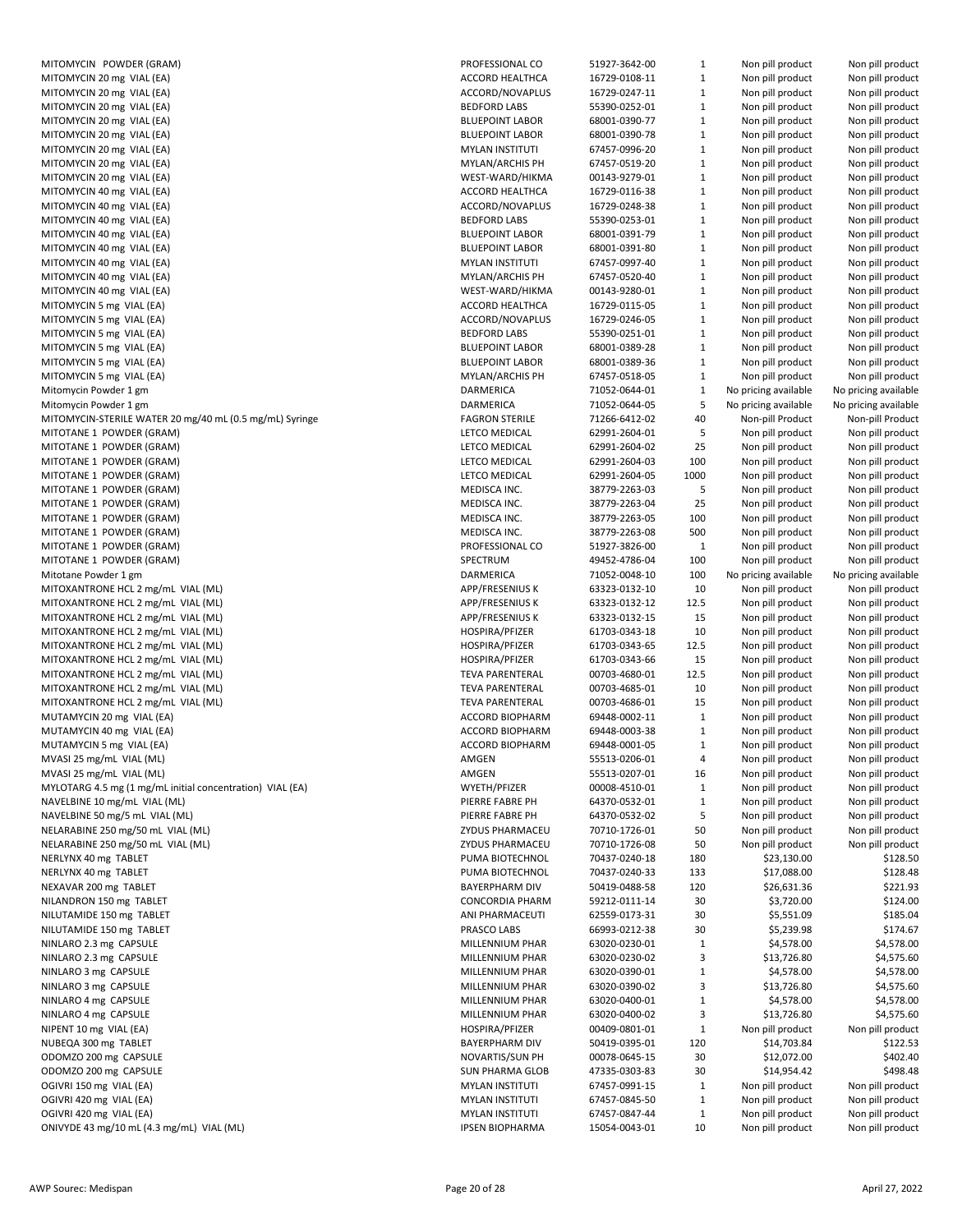| ONTRUZANT 150 mg VIAL (EA)                                  | <b>MERCK SHARP &amp; D</b> | 00006-5033-01        |
|-------------------------------------------------------------|----------------------------|----------------------|
| ONTRUZANT 150 mg VIAL (EA)                                  | <b>MERCK SHARP &amp; D</b> | 00006-5033-02        |
| ONTRUZANT 420 mg VIAL (EA)                                  | <b>MERCK SHARP &amp; D</b> | 00006-5034-01        |
| ONTRUZANT 420 mg VIAL (EA)                                  | <b>MERCK SHARP &amp; D</b> | 00006-5034-02        |
| ONUREG 200 mg TABLET                                        | CELGENE/BMS                | 59572-0730-07        |
| ONUREG 200 mg TABLET                                        | CELGENE/BMS                | 59572-0730-14        |
| ONUREG 300 mg TABLET                                        | CELGENE/BMS                | 59572-0740-07        |
| ONUREG 300 mg TABLET                                        | CELGENE/BMS                | 59572-0740-14        |
| OPDIVO 100 mg/10 mL VIAL (ML)                               | <b>BMS PRIMARYCARE</b>     | 00003-3774-12        |
| OPDIVO 120 mg/12 mL VIAL (ML)                               | <b>BMS PRIMARYCARE</b>     | 00003-3756-14        |
| OPDIVO 240 mg/24 mL VIAL (ML)                               | <b>BMS PRIMARYCARE</b>     | 00003-3734-13        |
| OPDIVO 40 mg/4 mL VIAL (ML)                                 | <b>BMS PRIMARYCARE</b>     | 00003-3772-11        |
| OPDUALAG 240 mg-80 mg/20 mL VIAL (ML)                       | <b>BMS PRIMARYCARE</b>     | 00003-7125-11        |
| OTREXUP 10 mg/0.4 mL AUTO-INJECTOR (ML)                     | ANTARES/OTTER              | 54436-0010-02        |
|                                                             | ANTARES/OTTER              | 54436-0010-04        |
| OTREXUP 10 mg/0.4 mL AUTO-INJECTOR (ML)                     |                            |                      |
| OTREXUP 12.5 mg/0.4 mL AUTO-INJECTOR (ML)                   | ANTARES/OTTER              | 54436-0012-02        |
| OTREXUP 12.5 mg/0.4 mL AUTO-INJECTOR (ML)                   | ANTARES/OTTER              | 54436-0012-04        |
| OTREXUP 15 mg/0.4 mL AUTO-INJECTOR (ML)                     | ANTARES/OTTER              | 54436-0015-02        |
| OTREXUP 15 mg/0.4 mL AUTO-INJECTOR (ML)                     | ANTARES/OTTER              | 54436-0015-04        |
| OTREXUP 17.5 mg/0.4 mL AUTO-INJECTOR (ML)                   | ANTARES/OTTER              | 54436-0017-02        |
| OTREXUP 17.5 mg/0.4 mL AUTO-INJECTOR (ML)                   | ANTARES/OTTER              | 54436-0017-04        |
| OTREXUP 20 mg/0.4 mL AUTO-INJECTOR (ML)                     | ANTARES/OTTER              | 54436-0020-02        |
| OTREXUP 20 mg/0.4 mL AUTO-INJECTOR (ML)                     | ANTARES/OTTER              | 54436-0020-04        |
| OTREXUP 22.5 mg/0.4 mL AUTO-INJECTOR (ML)                   | ANTARES/OTTER              | 54436-0022-02        |
| OTREXUP 22.5 mg/0.4 mL AUTO-INJECTOR (ML)                   | ANTARES/OTTER              | 54436-0022-04        |
| OTREXUP 25 mg/0.4 mL AUTO-INJECTOR (ML)                     | ANTARES/OTTER              | 54436-0025-02        |
| OTREXUP 25 mg/0.4 mL AUTO-INJECTOR (ML)                     | ANTARES/OTTER              | 54436-0025-04        |
| OXALIPLATIN 100 mg VIAL (EA)                                | <b>ACTAVIS/TEVA</b>        | 45963-0611-59        |
| OXALIPLATIN 100 mg VIAL (EA)                                | APP/FRESENIUS K            | 63323-0176-50        |
| OXALIPLATIN 100 mg VIAL (EA)                                | HOSPIRA/PFIZER             | 61703-0362-50        |
| OXALIPLATIN 100 mg VIAL (EA)                                | <b>SUN PHARMA GLOB</b>     | 47335-0178-40        |
| OXALIPLATIN 100 mg/20 mL (5 mg/mL) VIAL (ML)                | ACCORD HEALTHCA            | 16729-0332-05        |
| OXALIPLATIN 100 mg/20 mL (5 mg/mL) VIAL (ML)                | <b>APOTEX CORP</b>         | 60505-6132-07        |
| OXALIPLATIN 100 mg/20 mL (5 mg/mL) VIAL (ML)                | APP/FRESENIUS K            | 63323-0212-20        |
| OXALIPLATIN 100 mg/20 mL (5 mg/mL) VIAL (ML)                | APP/FRESENIUS K            | 63323-0650-20        |
| OXALIPLATIN 100 mg/20 mL (5 mg/mL) VIAL (ML)                | APP/FRESENIUS K            | 63323-0650-27        |
| OXALIPLATIN 100 mg/20 mL (5 mg/mL) VIAL (ML)                | ATHENEX PHARMAC            | 70860-0201-20        |
| OXALIPLATIN 100 mg/20 mL (5 mg/mL) VIAL (ML)                | <b>AUROMEDICS PHAR</b>     | 55150-0332-01        |
| OXALIPLATIN 100 mg/20 mL (5 mg/mL) VIAL (ML)                | <b>BAXTER HEALTHCA</b>     | 43066-0018-01        |
|                                                             | <b>BLUEPOINT LABOR</b>     | 68001-0341-29        |
| OXALIPLATIN 100 mg/20 mL (5 mg/mL) VIAL (ML)                |                            |                      |
| OXALIPLATIN 100 mg/20 mL (5 mg/mL) VIAL (ML)                | <b>BLUEPOINT LABOR</b>     | 68001-0468-37        |
| OXALIPLATIN 100 mg/20 mL (5 mg/mL) VIAL (ML)                | <b>FRESENIUS KABI</b>      | 63323-0750-20        |
| OXALIPLATIN 100 mg/20 mL (5 mg/mL) VIAL (ML)                | HOSPIRA/PFIZER             | 61703-0363-22        |
| OXALIPLATIN 100 mg/20 mL (5 mg/mL) VIAL (ML)                | <b>INGENUS PHARMAC</b>     | 50742-0406-20        |
| OXALIPLATIN 100 mg/20 mL (5 mg/mL) VIAL (ML)                | <b>MYLAN INSTITUTI</b>     | 67457-0442-20        |
| OXALIPLATIN 100 mg/20 mL (5 mg/mL) VIAL (ML)                | SAGENT PHARMACE            | 25021-0233-20        |
| OXALIPLATIN 100 mg/20 mL (5 mg/mL) VIAL (ML)                | SANDOZ                     | 00781-3317-80        |
| OXALIPLATIN 100 mg/20 mL (5 mg/mL) VIAL (ML)                | SANDOZ/NOVAPLUS            | 00781-9317-80        |
| OXALIPLATIN 100 mg/20 mL (5 mg/mL) VIAL (ML)                | <b>SUN PHARMA GLOB</b>     | 47335-0047-40        |
| OXALIPLATIN 100 mg/20 mL (5 mg/mL) VIAL (ML)                | <b>TEVA PARENTERAL</b>     | 00703-3986-01        |
| OXALIPLATIN 100 mg/20 mL (5 mg/mL) VIAL (ML)                | WINTHROP US                | 00955-1727-20        |
| OXALIPLATIN 100 mg/20 mL (5 mg/mL) VIAL (ML)                | <b>WINTHROP US-PRE</b>     | 00955-1733-20        |
| OXALIPLATIN 100 mg/20 mL (5 mg/mL) Vial                     | MEITHEAL PHARMA            | 71288-0101-20        |
| OXALIPLATIN 200 mg/40 mL VIAL (ML)                          | <b>APOTEX CORP</b>         | 60505-6132-08        |
| OXALIPLATIN 50 mg VIAL (EA)                                 | ACTAVIS/TEVA               | 45963-0611-53        |
| OXALIPLATIN 50 mg VIAL (EA)                                 | APP/FRESENIUS K            | 63323-0175-30        |
| OXALIPLATIN 50 mg VIAL (EA)                                 | HOSPIRA/PFIZER             | 61703-0361-35        |
| OXALIPLATIN 50 mg VIAL (EA)                                 | <b>SUN PHARMA GLOB</b>     | 47335-0176-40        |
| OXALIPLATIN 50 mg/10 mL (5 mg/mL) VIAL (ML)                 | ACCORD HEALTHCA            | 16729-0332-03        |
| OXALIPLATIN 50 mg/10 mL (5 mg/mL) VIAL (ML)                 | <b>APOTEX CORP</b>         | 60505-6132-06        |
|                                                             |                            |                      |
| OXALIPLATIN 50 mg/10 mL (5 mg/mL) VIAL (ML)                 | APP/FRESENIUS K            | 63323-0211-10        |
| OXALIPLATIN 50 mg/10 mL (5 mg/mL) VIAL (ML)                 | APP/FRESENIUS K            | 63323-0650-17        |
| OXALIPLATIN 50 mg/10 mL (5 mg/mL) VIAL (ML)                 | APP/FRESENIUS K            | 63323-0750-10        |
| OXALIPLATIN 50 mg/10 mL (5 mg/mL) VIAL (ML)                 | ATHENEX PHARMAC            | 70860-0201-10        |
| OXALIPLATIN 50 mg/10 mL (5 mg/mL) VIAL (ML)                 | <b>AUROMEDICS PHAR</b>     | 55150-0331-01        |
| OXALIPLATIN 50 mg/10 mL (5 mg/mL) VIAL (ML)                 | <b>BAXTER HEALTHCA</b>     | 43066-0014-01        |
| OXALIPLATIN 50 mg/10 mL (5 mg/mL) VIAL (ML)                 | <b>BLUEPOINT LABOR</b>     | 68001-0341-28        |
| OXALIPLATIN 50 mg/10 mL (5 mg/mL) VIAL (ML)                 | <b>BLUEPOINT LABOR</b>     | 68001-0468-36        |
| OXALIPLATIN 50 mg/10 mL (5 mg/mL) VIAL (ML)                 | HOSPIRA/PFIZER             | 61703-0363-18        |
| OXALIPLATIN 50 mg/10 mL (5 mg/mL) VIAL (ML)                 | <b>INGENUS PHARMAC</b>     | 50742-0405-10        |
| OXALIPLATIN 50 mg/10 mL (5 mg/mL) VIAL (ML)                 | <b>MYLAN INSTITUTI</b>     | 67457-0469-10        |
| OXALIPLATIN 50 mg/10 mL (5 mg/mL) VIAL (ML)                 | SAGENT PHARMACE            | 25021-0233-10        |
| OXALIPLATIN 50 mg/10 mL (5 mg/mL) VIAL (ML)                 | SANDOZ                     | 00781-3315-70        |
| OXALIPLATIN 50 mg/10 mL (5 mg/mL) VIAL (ML)                 | SANDOZ/NOVAPLUS            | 00781-9315-70        |
| OXALIPLATIN 50 mg/10 mL (5 mg/mL) VIAL (ML)                 | <b>SUN PHARMA GLOB</b>     | 47335-0046-40        |
| $QV$ <sub>ALI</sub> DI ATIN EQ mg/10 mL (E mg/mL) VIAL (ML) | TEVA DADENTEDAL            | <b>00702 2095 01</b> |

| ONTRUZANT 150 mg VIAL (EA)<br>ONTRUZANT 150 mg VIAL (EA)                                   | <b>MERCK SHARP &amp; D</b>                       | 00006-5033-01                  | 1              | Non pill product                     | Non pill product                     |
|--------------------------------------------------------------------------------------------|--------------------------------------------------|--------------------------------|----------------|--------------------------------------|--------------------------------------|
|                                                                                            | <b>MERCK SHARP &amp; D</b>                       | 00006-5033-02                  | $\mathbf{1}$   |                                      |                                      |
|                                                                                            |                                                  |                                |                | Non pill product                     | Non pill product                     |
| ONTRUZANT 420 mg VIAL (EA)                                                                 | <b>MERCK SHARP &amp; D</b>                       | 00006-5034-01                  | $\mathbf{1}$   | Non pill product                     | Non pill product                     |
| ONTRUZANT 420 mg VIAL (EA)                                                                 | <b>MERCK SHARP &amp; D</b>                       | 00006-5034-02                  | $\mathbf 1$    | Non pill product                     | Non pill product                     |
| ONUREG 200 mg TABLET                                                                       | CELGENE/BMS                                      | 59572-0730-07                  | $\overline{7}$ | \$13,266.14                          | \$1,895.16                           |
| ONUREG 200 mg TABLET                                                                       | <b>CELGENE/BMS</b>                               | 59572-0730-14                  | 14             | \$25,389.73                          | \$1,813.55                           |
| ONUREG 300 mg TABLET                                                                       | CELGENE/BMS                                      | 59572-0740-07                  | $\overline{7}$ | \$13,266.14                          | \$1,895.16                           |
| ONUREG 300 mg TABLET                                                                       | CELGENE/BMS                                      | 59572-0740-14                  | 14             | \$25,389.73                          | \$1,813.55                           |
| OPDIVO 100 mg/10 mL VIAL (ML)                                                              | <b>BMS PRIMARYCARE</b>                           | 00003-3774-12                  | 10             | Non pill product                     | Non pill product                     |
| OPDIVO 120 mg/12 mL VIAL (ML)                                                              | <b>BMS PRIMARYCARE</b>                           | 00003-3756-14                  | 12             | Non pill product                     | Non pill product                     |
| OPDIVO 240 mg/24 mL VIAL (ML)                                                              | <b>BMS PRIMARYCARE</b>                           | 00003-3734-13                  | 24             | Non pill product                     | Non pill product                     |
| OPDIVO 40 mg/4 mL VIAL (ML)                                                                | <b>BMS PRIMARYCARE</b>                           | 00003-3772-11                  | 4              | Non pill product                     | Non pill product                     |
|                                                                                            |                                                  |                                |                |                                      |                                      |
| OPDUALAG 240 mg-80 mg/20 mL VIAL (ML)                                                      | <b>BMS PRIMARYCARE</b>                           | 00003-7125-11                  | 20             | Non pill product                     | Non pill product                     |
| OTREXUP 10 mg/0.4 mL AUTO-INJECTOR (ML)                                                    | ANTARES/OTTER                                    | 54436-0010-02                  | 0.4            | Non pill product                     | Non pill product                     |
| OTREXUP 10 mg/0.4 mL AUTO-INJECTOR (ML)                                                    | ANTARES/OTTER                                    | 54436-0010-04                  | 0.4            | Non pill product                     | Non pill product                     |
| OTREXUP 12.5 mg/0.4 mL AUTO-INJECTOR (ML)                                                  | ANTARES/OTTER                                    | 54436-0012-02                  | 0.4            | Non pill product                     | Non pill product                     |
| OTREXUP 12.5 mg/0.4 mL AUTO-INJECTOR (ML)                                                  | ANTARES/OTTER                                    | 54436-0012-04                  | 0.4            | Non pill product                     | Non pill product                     |
| OTREXUP 15 mg/0.4 mL AUTO-INJECTOR (ML)                                                    | ANTARES/OTTER                                    | 54436-0015-02                  | 0.4            | Non pill product                     | Non pill product                     |
| OTREXUP 15 mg/0.4 mL AUTO-INJECTOR (ML)                                                    | ANTARES/OTTER                                    | 54436-0015-04                  | 0.4            | Non pill product                     | Non pill product                     |
| OTREXUP 17.5 mg/0.4 mL AUTO-INJECTOR (ML)                                                  | ANTARES/OTTER                                    | 54436-0017-02                  | 0.4            | Non pill product                     | Non pill product                     |
| OTREXUP 17.5 mg/0.4 mL AUTO-INJECTOR (ML)                                                  | ANTARES/OTTER                                    | 54436-0017-04                  | 0.4            | Non pill product                     | Non pill product                     |
| OTREXUP 20 mg/0.4 mL AUTO-INJECTOR (ML)                                                    | ANTARES/OTTER                                    | 54436-0020-02                  | 0.4            | Non pill product                     | Non pill product                     |
|                                                                                            |                                                  |                                |                |                                      |                                      |
| OTREXUP 20 mg/0.4 mL AUTO-INJECTOR (ML)                                                    | ANTARES/OTTER                                    | 54436-0020-04                  | 0.4            | Non pill product                     | Non pill product                     |
| OTREXUP 22.5 mg/0.4 mL AUTO-INJECTOR (ML)                                                  | ANTARES/OTTER                                    | 54436-0022-02                  | 0.4            | Non pill product                     | Non pill product                     |
| OTREXUP 22.5 mg/0.4 mL AUTO-INJECTOR (ML)                                                  | ANTARES/OTTER                                    | 54436-0022-04                  | 0.4            | Non pill product                     | Non pill product                     |
| OTREXUP 25 mg/0.4 mL AUTO-INJECTOR (ML)                                                    | ANTARES/OTTER                                    | 54436-0025-02                  | 0.4            | Non pill product                     | Non pill product                     |
| OTREXUP 25 mg/0.4 mL AUTO-INJECTOR (ML)                                                    | ANTARES/OTTER                                    | 54436-0025-04                  | 0.4            | Non pill product                     | Non pill product                     |
| OXALIPLATIN 100 mg VIAL (EA)                                                               | <b>ACTAVIS/TEVA</b>                              | 45963-0611-59                  | $\mathbf{1}$   | Non pill product                     | Non pill product                     |
| OXALIPLATIN 100 mg VIAL (EA)                                                               | APP/FRESENIUS K                                  | 63323-0176-50                  | $\mathbf 1$    | Non pill product                     | Non pill product                     |
| OXALIPLATIN 100 mg VIAL (EA)                                                               | HOSPIRA/PFIZER                                   | 61703-0362-50                  | $\mathbf{1}$   | Non pill product                     | Non pill product                     |
| OXALIPLATIN 100 mg VIAL (EA)                                                               | <b>SUN PHARMA GLOB</b>                           | 47335-0178-40                  | $\mathbf{1}$   | Non pill product                     | Non pill product                     |
|                                                                                            |                                                  |                                |                |                                      |                                      |
| OXALIPLATIN 100 mg/20 mL (5 mg/mL) VIAL (ML)                                               | ACCORD HEALTHCA                                  | 16729-0332-05                  | 20             | Non pill product                     | Non pill product                     |
| OXALIPLATIN 100 mg/20 mL (5 mg/mL) VIAL (ML)                                               | <b>APOTEX CORP</b>                               | 60505-6132-07                  | 20             | Non pill product                     | Non pill product                     |
| OXALIPLATIN 100 mg/20 mL (5 mg/mL) VIAL (ML)                                               | APP/FRESENIUS K                                  | 63323-0212-20                  | 20             | Non pill product                     | Non pill product                     |
| OXALIPLATIN 100 mg/20 mL (5 mg/mL) VIAL (ML)                                               | APP/FRESENIUS K                                  | 63323-0650-20                  | 20             | Non pill product                     | Non pill product                     |
| OXALIPLATIN 100 mg/20 mL (5 mg/mL) VIAL (ML)                                               | APP/FRESENIUS K                                  | 63323-0650-27                  | 20             | Non pill product                     | Non pill product                     |
| OXALIPLATIN 100 mg/20 mL (5 mg/mL) VIAL (ML)                                               | ATHENEX PHARMAC                                  | 70860-0201-20                  | 20             | Non pill product                     | Non pill product                     |
| OXALIPLATIN 100 mg/20 mL (5 mg/mL) VIAL (ML)                                               | <b>AUROMEDICS PHAR</b>                           | 55150-0332-01                  | 20             | Non pill product                     | Non pill product                     |
| OXALIPLATIN 100 mg/20 mL (5 mg/mL) VIAL (ML)                                               | <b>BAXTER HEALTHCA</b>                           | 43066-0018-01                  | 20             | Non pill product                     | Non pill product                     |
| OXALIPLATIN 100 mg/20 mL (5 mg/mL) VIAL (ML)                                               | <b>BLUEPOINT LABOR</b>                           | 68001-0341-29                  | 20             | Non pill product                     | Non pill product                     |
| OXALIPLATIN 100 mg/20 mL (5 mg/mL) VIAL (ML)                                               | <b>BLUEPOINT LABOR</b>                           | 68001-0468-37                  | 20             | Non pill product                     | Non pill product                     |
| OXALIPLATIN 100 mg/20 mL (5 mg/mL) VIAL (ML)                                               | <b>FRESENIUS KABI</b>                            | 63323-0750-20                  | 20             | Non pill product                     | Non pill product                     |
|                                                                                            |                                                  |                                |                |                                      |                                      |
| OXALIPLATIN 100 mg/20 mL (5 mg/mL) VIAL (ML)                                               | HOSPIRA/PFIZER                                   | 61703-0363-22                  | 20             | Non pill product                     | Non pill product                     |
| OXALIPLATIN 100 mg/20 mL (5 mg/mL) VIAL (ML)                                               | <b>INGENUS PHARMAC</b>                           | 50742-0406-20                  | 20             | Non pill product                     | Non pill product                     |
| OXALIPLATIN 100 mg/20 mL (5 mg/mL) VIAL (ML)                                               | <b>MYLAN INSTITUTI</b>                           | 67457-0442-20                  | 20             | Non pill product                     | Non pill product                     |
| OXALIPLATIN 100 mg/20 mL (5 mg/mL) VIAL (ML)                                               | SAGENT PHARMACE                                  | 25021-0233-20                  |                |                                      |                                      |
|                                                                                            |                                                  |                                | 20             | Non pill product                     | Non pill product                     |
| OXALIPLATIN 100 mg/20 mL (5 mg/mL) VIAL (ML)                                               | SANDOZ                                           | 00781-3317-80                  | 20             | Non pill product                     | Non pill product                     |
| OXALIPLATIN 100 mg/20 mL (5 mg/mL) VIAL (ML)                                               | SANDOZ/NOVAPLUS                                  | 00781-9317-80                  | 20             | Non pill product                     | Non pill product                     |
|                                                                                            |                                                  |                                |                |                                      |                                      |
| OXALIPLATIN 100 mg/20 mL (5 mg/mL) VIAL (ML)                                               | <b>SUN PHARMA GLOB</b>                           | 47335-0047-40                  | 20             | Non pill product                     | Non pill product                     |
| OXALIPLATIN 100 mg/20 mL (5 mg/mL) VIAL (ML)                                               | <b>TEVA PARENTERAL</b>                           | 00703-3986-01                  | 20             | Non pill product                     | Non pill product                     |
| OXALIPLATIN 100 mg/20 mL (5 mg/mL) VIAL (ML)                                               | <b>WINTHROP US</b>                               | 00955-1727-20                  | 20             | Non pill product                     | Non pill product                     |
| OXALIPLATIN 100 mg/20 mL (5 mg/mL) VIAL (ML)                                               | <b>WINTHROP US-PRE</b>                           | 00955-1733-20                  | 20             | Non pill product                     | Non pill product                     |
| OXALIPLATIN 100 mg/20 mL (5 mg/mL) Vial                                                    | MEITHEAL PHARMA                                  | 71288-0101-20                  | 20             | Non pill product                     | Non pill product                     |
| OXALIPLATIN 200 mg/40 mL VIAL (ML)                                                         | <b>APOTEX CORP</b>                               | 60505-6132-08                  | 40             | Non pill product                     | Non pill product                     |
| OXALIPLATIN 50 mg VIAL (EA)                                                                | ACTAVIS/TEVA                                     | 45963-0611-53                  | $\mathbf{1}$   | Non pill product                     | Non pill product                     |
| OXALIPLATIN 50 mg VIAL (EA)                                                                | APP/FRESENIUS K                                  | 63323-0175-30                  | $\mathbf{1}$   | Non pill product                     | Non pill product                     |
| OXALIPLATIN 50 mg VIAL (EA)                                                                | HOSPIRA/PFIZER                                   | 61703-0361-35                  | $\mathbf{1}$   | Non pill product                     | Non pill product                     |
|                                                                                            |                                                  |                                |                |                                      |                                      |
| OXALIPLATIN 50 mg VIAL (EA)                                                                | <b>SUN PHARMA GLOB</b>                           | 47335-0176-40                  | $\mathbf{1}$   | Non pill product                     | Non pill product                     |
| OXALIPLATIN 50 mg/10 mL (5 mg/mL) VIAL (ML)                                                | ACCORD HEALTHCA                                  | 16729-0332-03                  | 10             | Non pill product                     | Non pill product                     |
| OXALIPLATIN 50 mg/10 mL (5 mg/mL) VIAL (ML)                                                | <b>APOTEX CORP</b>                               | 60505-6132-06                  | 10             | Non pill product                     | Non pill product                     |
| OXALIPLATIN 50 mg/10 mL (5 mg/mL) VIAL (ML)                                                | APP/FRESENIUS K                                  | 63323-0211-10                  | 10             | Non pill product                     | Non pill product                     |
| OXALIPLATIN 50 mg/10 mL (5 mg/mL) VIAL (ML)                                                | APP/FRESENIUS K                                  | 63323-0650-17                  | 10             | Non pill product                     | Non pill product                     |
| OXALIPLATIN 50 mg/10 mL (5 mg/mL) VIAL (ML)                                                | APP/FRESENIUS K                                  | 63323-0750-10                  | 10             | Non pill product                     | Non pill product                     |
| OXALIPLATIN 50 mg/10 mL (5 mg/mL) VIAL (ML)                                                | ATHENEX PHARMAC                                  | 70860-0201-10                  | 10             | Non pill product                     | Non pill product                     |
| OXALIPLATIN 50 mg/10 mL (5 mg/mL) VIAL (ML)                                                | <b>AUROMEDICS PHAR</b>                           | 55150-0331-01                  | 10             | Non pill product                     | Non pill product                     |
| OXALIPLATIN 50 mg/10 mL (5 mg/mL) VIAL (ML)                                                | <b>BAXTER HEALTHCA</b>                           | 43066-0014-01                  | 10             | Non pill product                     | Non pill product                     |
| OXALIPLATIN 50 mg/10 mL (5 mg/mL) VIAL (ML)                                                | <b>BLUEPOINT LABOR</b>                           | 68001-0341-28                  | 10             | Non pill product                     | Non pill product                     |
| OXALIPLATIN 50 mg/10 mL (5 mg/mL) VIAL (ML)                                                | <b>BLUEPOINT LABOR</b>                           | 68001-0468-36                  | 10             | Non pill product                     | Non pill product                     |
|                                                                                            |                                                  |                                |                |                                      |                                      |
| OXALIPLATIN 50 mg/10 mL (5 mg/mL) VIAL (ML)                                                | HOSPIRA/PFIZER                                   | 61703-0363-18                  | 10             | Non pill product                     | Non pill product                     |
| OXALIPLATIN 50 mg/10 mL (5 mg/mL) VIAL (ML)                                                | <b>INGENUS PHARMAC</b>                           | 50742-0405-10                  | 10             | Non pill product                     | Non pill product                     |
| OXALIPLATIN 50 mg/10 mL (5 mg/mL) VIAL (ML)                                                | <b>MYLAN INSTITUTI</b>                           | 67457-0469-10                  | 10             | Non pill product                     | Non pill product                     |
| OXALIPLATIN 50 mg/10 mL (5 mg/mL) VIAL (ML)                                                | SAGENT PHARMACE                                  | 25021-0233-10                  | 10             | Non pill product                     | Non pill product                     |
| OXALIPLATIN 50 mg/10 mL (5 mg/mL) VIAL (ML)                                                | SANDOZ                                           | 00781-3315-70                  | 10             | Non pill product                     | Non pill product                     |
| OXALIPLATIN 50 mg/10 mL (5 mg/mL) VIAL (ML)                                                | SANDOZ/NOVAPLUS                                  | 00781-9315-70                  | 10             | Non pill product                     | Non pill product                     |
| OXALIPLATIN 50 mg/10 mL (5 mg/mL) VIAL (ML)<br>OXALIPLATIN 50 mg/10 mL (5 mg/mL) VIAL (ML) | <b>SUN PHARMA GLOB</b><br><b>TEVA PARENTERAL</b> | 47335-0046-40<br>00703-3985-01 | 10<br>10       | Non pill product<br>Non pill product | Non pill product<br>Non pill product |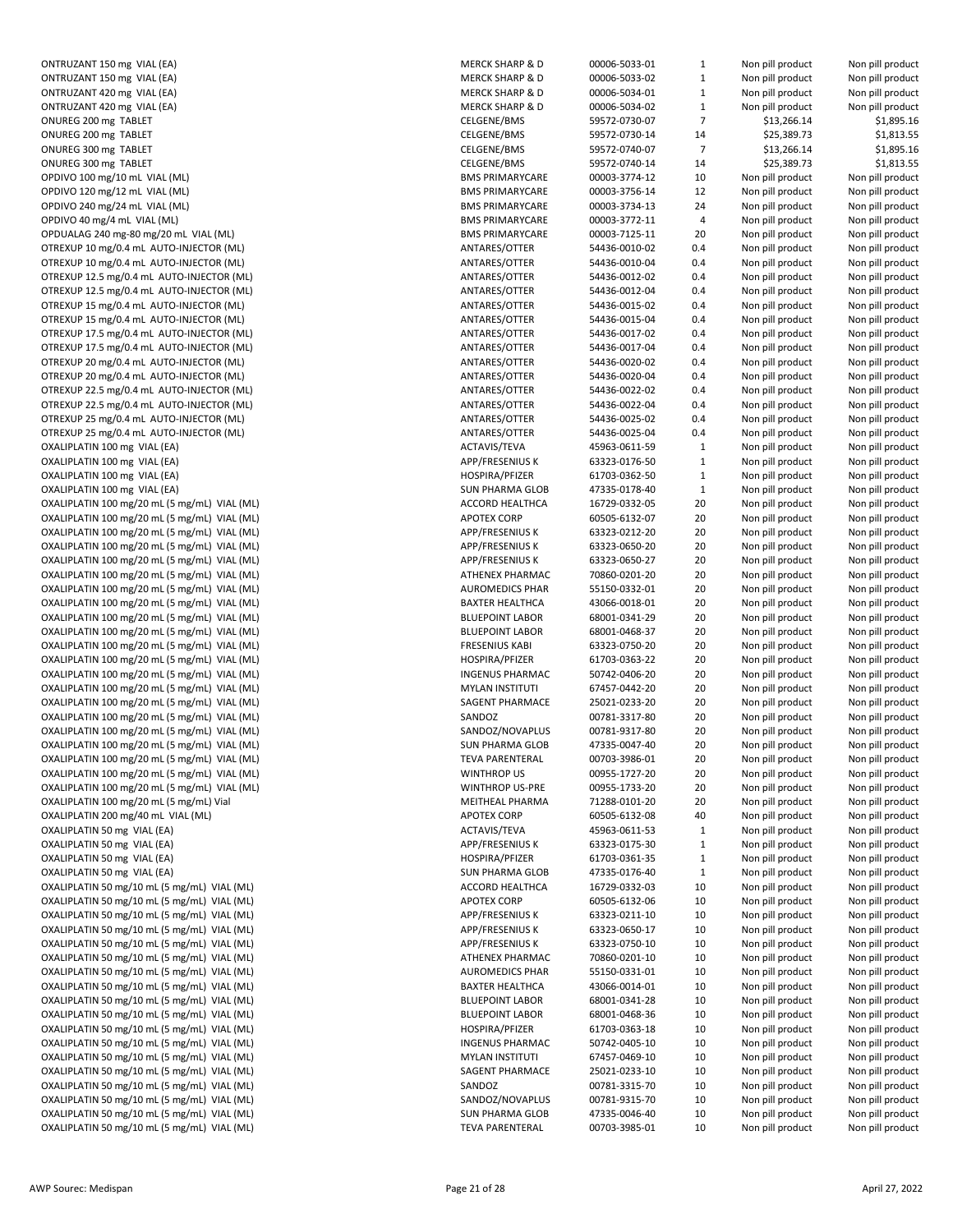| OXALIPLATIN 50 mg/10 mL (5 mg/mL) VIAL (ML)         | WII        |
|-----------------------------------------------------|------------|
|                                                     |            |
| OXALIPLATIN 50 mg/10 mL (5 mg/mL) VIAL (ML)         | WII        |
| OXALIPLATIN 50 mg/10 mL (5 mg/mL) Vial              | ME         |
| PACLITAXEL 6 mg/mL VIAL (ML)                        | AL۱        |
| PACLITAXEL 6 mg/mL VIAL (ML)                        | API        |
| PACLITAXEL 6 mg/mL VIAL (ML)                        | API        |
| PACLITAXEL 6 mg/mL VIAL (ML)                        | API        |
| PACLITAXEL 6 mg/mL VIAL (ML)                        | API        |
| PACLITAXEL 6 mg/mL VIAL (ML)                        | API        |
| PACLITAXEL 6 mg/mL VIAL (ML)                        | API        |
| PACLITAXEL 6 mg/mL VIAL (ML)                        | ATI        |
| PACLITAXEL 6 mg/mL VIAL (ML)                        | ATI        |
|                                                     | <b>ATI</b> |
| PACLITAXEL 6 mg/mL VIAL (ML)                        |            |
| PACLITAXEL 6 mg/mL VIAL (ML)                        | ATI        |
| PACLITAXEL 6 mg/mL VIAL (ML)                        | ATI        |
| PACLITAXEL 6 mg/mL VIAL (ML)                        | ATI        |
| PACLITAXEL 6 mg/mL VIAL (ML)                        | <b>BLL</b> |
| PACLITAXEL 6 mg/mL VIAL (ML)                        | HO         |
| PACLITAXEL 6 mg/mL VIAL (ML)                        | HO         |
| PACLITAXEL 6 mg/mL VIAL (ML)                        | HO         |
| PACLITAXEL 6 mg/mL VIAL (ML)                        | MY         |
| PACLITAXEL 6 mg/mL VIAL (ML)                        | NO         |
| PACLITAXEL 6 mg/mL VIAL (ML)                        | TE۱        |
|                                                     |            |
| PACLITAXEL 6 mg/mL VIAL (ML)                        | TE۱        |
| PACLITAXEL 6 mg/mL VIAL (ML)                        | TE۱        |
| PACLITAXEL 6 mg/mL VIAL (ML)                        | TE۱        |
| PACLITAXEL 6 mg/mL VIAL (ML)                        | TE۱        |
| PACLITAXEL 6 mg/mL VIAL (ML)                        | TE۱        |
| PACLITAXEL 6 mg/mL VIAL (ML)                        | TE۱        |
| PACLITAXEL 6 mg/mL VIAL (ML)                        | W          |
| PACLITAXEL 6 mg/mL VIAL (ML)                        | WG         |
| PACLITAXEL PROTEIN-BOUND 100 mg VIAL (EA)           | AP(        |
|                                                     |            |
| PACLITAXEL PROTEIN-BOUND 100 mg VIAL (EA)           | TW         |
| PADCEV 20 mg VIAL (EA)                              | SE/        |
| PADCEV 30 mg VIAL (EA)                              | SE/        |
| PANRETIN 0.001 GEL (GRAM)                           | CO         |
| PARAPLATIN 10 mg/mL VIAL (ML)                       | AC         |
| PARAPLATIN 10 mg/mL VIAL (ML)                       | AC         |
| PARAPLATIN 10 mg/mL VIAL (ML)                       | AC         |
| PARAPLATIN 10 mg/mL VIAL (ML)                       | AC         |
| PARAPLATIN 10 mg/mL VIAL (ML)                       | AC         |
| PEMAZYRE 13.5 mg TABLET                             | INC        |
| PEMAZYRE 4.5 mg TABLET                              | INC        |
|                                                     |            |
| PEMAZYRE 9 mg TABLET                                | INC        |
| PEMFEXY 25 mg/mL VIAL (ML)                          | EA         |
| PERJETA 420 mg/14 mL (30 mg/mL) VIAL (ML)           | GEI        |
| PHESGO 1200 mg-600 mg-30000 unit/15 mL VIAL (ML)    | GEI        |
| PHESGO 600 mg-600 mg-20000 unit/10 mL VIAL (ML)     | GEI        |
| PIQRAY 200 mg/day (200 mg x 1) TABLET               | <b>NO</b>  |
| PIQRAY 200 mg/day (200 mg x 1) TABLET               | NO         |
| PIQRAY 250 mg/day (200 mg x 1 and 50 mg x 1) TABLET | NO         |
|                                                     | NO         |
| PIQRAY 250 mg/day (200 mg x 1 and 50 mg x 1) TABLET |            |
| PIQRAY 250 mg/day (200 mg x 1 and 50 mg x 1) TABLET | NO         |
| PIQRAY 250 mg/day (200 mg x 1 and 50 mg x 1) TABLET | NO         |
| PIQRAY 300 mg/day (150 mg x 2) TABLET               | NO         |
| PIQRAY 300 mg/day (150 mg x 2) TABLET               | NO         |
| PIQRAY 300 mg/day (150 mg x 2) TABLET               | NO         |
| PIQRAY 300 mg/day (150 mg x 2) TABLET               | NO         |
| PLUVICTO 27 mCi/mL (1000 MBq/mL) VIAL (EA)          | AD'        |
| POLIVY 140 mg VIAL (EA)                             | GEI        |
| POLIVY 30 mg VIAL (EA)                              | GEI        |
| POMALYST 1 mg CAPSULE                               | <b>CEL</b> |
|                                                     |            |
| POMALYST 1 mg CAPSULE                               | <b>CEL</b> |
| POMALYST 2 mg CAPSULE                               | <b>CEL</b> |
| POMALYST 2 mg CAPSULE                               | <b>CEL</b> |
| POMALYST 3 mg CAPSULE                               | <b>CEL</b> |
| POMALYST 3 mg CAPSULE                               | <b>CEL</b> |
| POMALYST 4 mg CAPSULE                               | <b>CEL</b> |
| POMALYST 4 mg CAPSULE                               | <b>CEL</b> |
| PORTRAZZA 800 mg/50 mL (16 mg/mL) VIAL (ML)         | ELI        |
|                                                     |            |
| POTELIGEO 20 mg/5 mL (4 mg/mL) VIAL (ML)            | KY0        |
| PROCARBAZINE HCL 1 POWDER (GRAM)                    | A.P        |
| PURIXAN 20 mg/mL SUSPENSION ORAL (FINAL DOSE FORM)  | NO         |
| PURIXAN 20 mg/mL SUSPENSION ORAL (FINAL DOSE FORM)  | NO         |
| RASUVO 10 mg/0.2 mL AUTO-INJECTOR (ML)              | ME         |
| RASUVO 10 mg/0.2 mL AUTO-INJECTOR (ML)              | ME         |
|                                                     |            |

| OXALIPLATIN 50 mg/10 mL (5 mg/mL) VIAL (ML)         | <b>WINTHROP US</b>     | 00955-1725-10 | 10           | Non pill product     | Non pill product     |
|-----------------------------------------------------|------------------------|---------------|--------------|----------------------|----------------------|
| OXALIPLATIN 50 mg/10 mL (5 mg/mL) VIAL (ML)         | <b>WINTHROP US-PRE</b> | 00955-1731-10 | 10           | Non pill product     | Non pill product     |
| OXALIPLATIN 50 mg/10 mL (5 mg/mL) Vial              | MEITHEAL PHARMA        | 71288-0101-10 | 10           | Non pill product     | Non pill product     |
| PACLITAXEL 6 mg/mL VIAL (ML)                        | <b>ALVOGEN INC</b>     | 47781-0595-07 | 50           | Non pill product     | Non pill product     |
| PACLITAXEL 6 mg/mL VIAL (ML)                        | APP/FRESENIUS K        | 63323-0763-05 | 5            | Non pill product     | Non pill product     |
| PACLITAXEL 6 mg/mL VIAL (ML)                        | APP/FRESENIUS K        | 63323-0763-06 | 5            | Non pill product     | Non pill product     |
| PACLITAXEL 6 mg/mL VIAL (ML)                        | APP/FRESENIUS K        | 63323-0763-16 | 16.7         | Non pill product     | Non pill product     |
| PACLITAXEL 6 mg/mL VIAL (ML)                        | APP/FRESENIUS K        | 63323-0763-17 | 16.7         | Non pill product     | Non pill product     |
|                                                     |                        |               |              |                      |                      |
| PACLITAXEL 6 mg/mL VIAL (ML)                        | APP/FRESENIUS K        | 63323-0763-50 | 50           | Non pill product     | Non pill product     |
| PACLITAXEL 6 mg/mL VIAL (ML)                        | APP/FRESENIUS K        | 63323-0763-52 | 50           | Non pill product     | Non pill product     |
| PACLITAXEL 6 mg/mL VIAL (ML)                        | ATHENEX PHARMAC        | 70860-0200-05 | 5            | Non pill product     | Non pill product     |
| PACLITAXEL 6 mg/mL VIAL (ML)                        | ATHENEX PHARMAC        | 70860-0200-17 | 16.7         | Non pill product     | Non pill product     |
| PACLITAXEL 6 mg/mL VIAL (ML)                        | ATHENEX PHARMAC        | 70860-0200-50 | 50           | Non pill product     | Non pill product     |
| PACLITAXEL 6 mg/mL VIAL (ML)                        | ATHENEX-NOVAPLU        | 70860-0215-66 | 5            | Non pill product     | Non pill product     |
| PACLITAXEL 6 mg/mL VIAL (ML)                        | ATHENEX-NOVAPLU        | 70860-0215-67 | 16.7         | Non pill product     | Non pill product     |
| PACLITAXEL 6 mg/mL VIAL (ML)                        | ATHENEX-NOVAPLU        | 70860-0215-68 | 50           | Non pill product     | Non pill product     |
| PACLITAXEL 6 mg/mL VIAL (ML)                        | <b>BLUEPOINT LABOR</b> | 68001-0516-27 | 50           | Non pill product     | Non pill product     |
| PACLITAXEL 6 mg/mL VIAL (ML)                        | HOSPIRA/PFIZER         | 61703-0342-09 | 5            | Non pill product     | Non pill product     |
|                                                     |                        |               |              |                      |                      |
| PACLITAXEL 6 mg/mL VIAL (ML)                        | HOSPIRA/PFIZER         | 61703-0342-22 | 16.7         | Non pill product     | Non pill product     |
| PACLITAXEL 6 mg/mL VIAL (ML)                        | HOSPIRA/PFIZER         | 61703-0342-50 | 50           | Non pill product     | Non pill product     |
| PACLITAXEL 6 mg/mL VIAL (ML)                        | <b>MYLAN INSTITUTI</b> | 67457-0471-52 | 5            | Non pill product     | Non pill product     |
| PACLITAXEL 6 mg/mL VIAL (ML)                        | NORTHSTAR RX LL        | 16714-0137-01 | 50           | Non pill product     | Non pill product     |
| PACLITAXEL 6 mg/mL VIAL (ML)                        | <b>TEVA PARENTERAL</b> | 00703-3213-01 | 5            | Non pill product     | Non pill product     |
| PACLITAXEL 6 mg/mL VIAL (ML)                        | <b>TEVA PARENTERAL</b> | 00703-3213-81 | 5            | Non pill product     | Non pill product     |
| PACLITAXEL 6 mg/mL VIAL (ML)                        | <b>TEVA PARENTERAL</b> | 00703-3216-01 | 16.7         | Non pill product     | Non pill product     |
| PACLITAXEL 6 mg/mL VIAL (ML)                        | <b>TEVA PARENTERAL</b> | 00703-3216-81 | 16.7         | Non pill product     | Non pill product     |
| PACLITAXEL 6 mg/mL VIAL (ML)                        | <b>TEVA PARENTERAL</b> | 00703-3217-01 | 25           | Non pill product     |                      |
|                                                     |                        |               |              |                      | Non pill product     |
| PACLITAXEL 6 mg/mL VIAL (ML)                        | <b>TEVA PARENTERAL</b> | 00703-3218-01 | 50           | Non pill product     | Non pill product     |
| PACLITAXEL 6 mg/mL VIAL (ML)                        | <b>TEVA PARENTERAL</b> | 00703-3218-81 | 50           | Non pill product     | Non pill product     |
| PACLITAXEL 6 mg/mL VIAL (ML)                        | WG CRITICAL CAR        | 44567-0505-01 | 16.7         | Non pill product     | Non pill product     |
| PACLITAXEL 6 mg/mL VIAL (ML)                        | WG CRITICAL CAR        | 44567-0506-01 | 50           | Non pill product     | Non pill product     |
| PACLITAXEL PROTEIN-BOUND 100 mg VIAL (EA)           | <b>APOTEX CORP</b>     | 60505-6230-04 | $\mathbf{1}$ | Non pill product     | Non pill product     |
| PACLITAXEL PROTEIN-BOUND 100 mg VIAL (EA)           | <b>TWI PHARMACEUTI</b> | 24979-0710-51 | $\mathbf{1}$ | Non pill product     | Non pill product     |
| PADCEV 20 mg VIAL (EA)                              | SEAGEN INC.            | 51144-0020-01 | $\mathbf{1}$ | Non pill product     | Non pill product     |
| PADCEV 30 mg VIAL (EA)                              | SEAGEN INC.            | 51144-0030-01 | $\mathbf{1}$ | Non pill product     | Non pill product     |
|                                                     |                        |               |              |                      |                      |
| PANRETIN 0.001 GEL (GRAM)                           | <b>CONCORDIA PHARM</b> | 59212-0601-22 | 60           | Non pill product     | Non pill product     |
| PARAPLATIN 10 mg/mL VIAL (ML)                       | ACCORD BIOPHARM        | 69448-0005-12 | 60           | Non pill product     | Non pill product     |
| PARAPLATIN 10 mg/mL VIAL (ML)                       | ACCORD BIOPHARM        | 69448-0005-31 | 5            | Non pill product     | Non pill product     |
| PARAPLATIN 10 mg/mL VIAL (ML)                       | ACCORD BIOPHARM        | 69448-0005-33 | 15           | Non pill product     | Non pill product     |
| PARAPLATIN 10 mg/mL VIAL (ML)                       | ACCORD BIOPHARM        | 69448-0005-34 | 45           | Non pill product     | Non pill product     |
| PARAPLATIN 10 mg/mL VIAL (ML)                       | ACCORD BIOPHARM        | 69448-0005-38 | 100          | Non pill product     | Non pill product     |
| PEMAZYRE 13.5 mg TABLET                             | <b>INCYTE CORPORAT</b> | 50881-0028-01 | 14           | \$21,012.00          | \$1,500.86           |
| PEMAZYRE 4.5 mg TABLET                              | <b>INCYTE CORPORAT</b> | 50881-0026-01 | 14           | \$21,012.00          | \$1,500.86           |
| PEMAZYRE 9 mg TABLET                                | <b>INCYTE CORPORAT</b> | 50881-0027-01 | 14           | \$21,012.00          | \$1,500.86           |
| PEMFEXY 25 mg/mL VIAL (ML)                          |                        |               |              |                      |                      |
|                                                     | <b>EAGLE PHARMACEU</b> | 42367-0531-33 | 20           | Non pill product     | Non pill product     |
| PERJETA 420 mg/14 mL (30 mg/mL) VIAL (ML)           | <b>GENENTECH INC.</b>  | 50242-0145-01 | 14           | Non pill product     | Non pill product     |
| PHESGO 1200 mg-600 mg-30000 unit/15 mL VIAL (ML)    | <b>GENENTECH INC.</b>  | 50242-0245-01 | 15           | Non pill product     | Non pill product     |
| PHESGO 600 mg-600 mg-20000 unit/10 mL VIAL (ML)     | <b>GENENTECH INC.</b>  | 50242-0260-01 | 10           | Non pill product     | Non pill product     |
| PIQRAY 200 mg/day (200 mg x 1) TABLET               | <b>NOVARTIS</b>        | 00078-0701-51 | 28           | \$22,466.38          | \$802.37             |
| PIQRAY 200 mg/day (200 mg x 1) TABLET               | <b>NOVARTIS</b>        | 00078-0701-84 | 28           | \$22,466.38          | \$802.37             |
| PIQRAY 250 mg/day (200 mg x 1 and 50 mg x 1) TABLET | <b>NOVARTIS</b>        | 00078-0715-02 | 56           | \$22,466.38          | \$401.19             |
| PIQRAY 250 mg/day (200 mg x 1 and 50 mg x 1) TABLET | <b>NOVARTIS</b>        | 00078-0715-61 | 28           | \$11,233.19          | \$401.19             |
| PIQRAY 250 mg/day (200 mg x 1 and 50 mg x 1) TABLET | <b>NOVARTIS</b>        | 00078-0715-91 | 28           | No pricing available | No pricing available |
|                                                     |                        |               |              |                      |                      |
| PIQRAY 250 mg/day (200 mg x 1 and 50 mg x 1) TABLET | <b>NOVARTIS</b>        | 00078-0715-94 | 28           | No pricing available | No pricing available |
| PIQRAY 300 mg/day (150 mg x 2) TABLET               | <b>NOVARTIS</b>        | 00078-0708-02 | 56           | \$22,466.38          | \$401.19             |
| PIQRAY 300 mg/day (150 mg x 2) TABLET               | <b>NOVARTIS</b>        | 00078-0708-51 | 28           | \$11,233.19          | \$401.19             |
| PIQRAY 300 mg/day (150 mg x 2) TABLET               | <b>NOVARTIS</b>        | 00078-0708-90 | 28           | No pricing available | No pricing available |
| PIQRAY 300 mg/day (150 mg x 2) TABLET               | <b>NOVARTIS</b>        | 00078-0708-91 | 28           | No pricing available | No pricing available |
| PLUVICTO 27 mCi/mL (1000 MBg/mL) VIAL (EA)          | ADVANCED ACCELE        | 69488-0010-61 | $\mathbf{1}$ | Non pill product     | Non pill product     |
| POLIVY 140 mg VIAL (EA)                             | <b>GENENTECH INC.</b>  | 50242-0105-01 | $\mathbf{1}$ | Non pill product     | Non pill product     |
| POLIVY 30 mg VIAL (EA)                              | <b>GENENTECH INC.</b>  | 50242-0103-01 | $\mathbf{1}$ | Non pill product     | Non pill product     |
| POMALYST 1 mg CAPSULE                               | CELGENE/BMS            | 59572-0501-00 |              | \$113,814.12         | \$1,138.14           |
|                                                     |                        |               | 100          |                      |                      |
| POMALYST 1 mg CAPSULE                               | CELGENE/BMS            | 59572-0501-21 | 21           | \$23,900.98          | \$1,138.14           |
| POMALYST 2 mg CAPSULE                               | CELGENE/BMS            | 59572-0502-00 | 100          | \$113,814.12         | \$1,138.14           |
| POMALYST 2 mg CAPSULE                               | CELGENE/BMS            | 59572-0502-21 | 21           | \$23,900.98          | \$1,138.14           |
| POMALYST 3 mg CAPSULE                               | CELGENE/BMS            | 59572-0503-00 | 100          | \$113,814.12         | \$1,138.14           |
| POMALYST 3 mg CAPSULE                               | CELGENE/BMS            | 59572-0503-21 | 21           | \$23,900.98          | \$1,138.14           |
| POMALYST 4 mg CAPSULE                               | CELGENE/BMS            | 59572-0504-00 | 100          | \$113,814.12         | \$1,138.14           |
| POMALYST 4 mg CAPSULE                               | CELGENE/BMS            | 59572-0504-21 | 21           | \$23,900.98          | \$1,138.14           |
| PORTRAZZA 800 mg/50 mL (16 mg/mL) VIAL (ML)         | ELI LILLY & CO.        | 00002-7716-01 | 50           | Non pill product     | Non pill product     |
|                                                     |                        |               |              |                      |                      |
| POTELIGEO 20 mg/5 mL (4 mg/mL) VIAL (ML)            | <b>KYOWA KIRIN IN</b>  | 42747-0761-01 | 5            | Non pill product     | Non pill product     |
| PROCARBAZINE HCL 1 POWDER (GRAM)                    | A.P.I. SOLUTION        | 46144-0160-05 | 50           | Non pill product     | Non pill product     |
| PURIXAN 20 mg/mL SUSPENSION ORAL (FINAL DOSE FORM)  | NOVA LABORATORI        | 62484-0020-01 | 100          | Non pill product     | Non pill product     |
| PURIXAN 20 mg/mL SUSPENSION ORAL (FINAL DOSE FORM)  | NOVA LABORATORI        | 62484-0020-02 | 100          | Non pill product     | Non pill product     |
| RASUVO 10 mg/0.2 mL AUTO-INJECTOR (ML)              | MEDEXUS PHARMA         | 59137-0510-00 | 0.2          | Non pill product     | Non pill product     |
| RASUVO 10 mg/0.2 mL AUTO-INJECTOR (ML)              | MEDEXUS PHARMA         | 59137-0510-04 | 0.2          | Non pill product     | Non pill product     |
|                                                     |                        |               |              |                      |                      |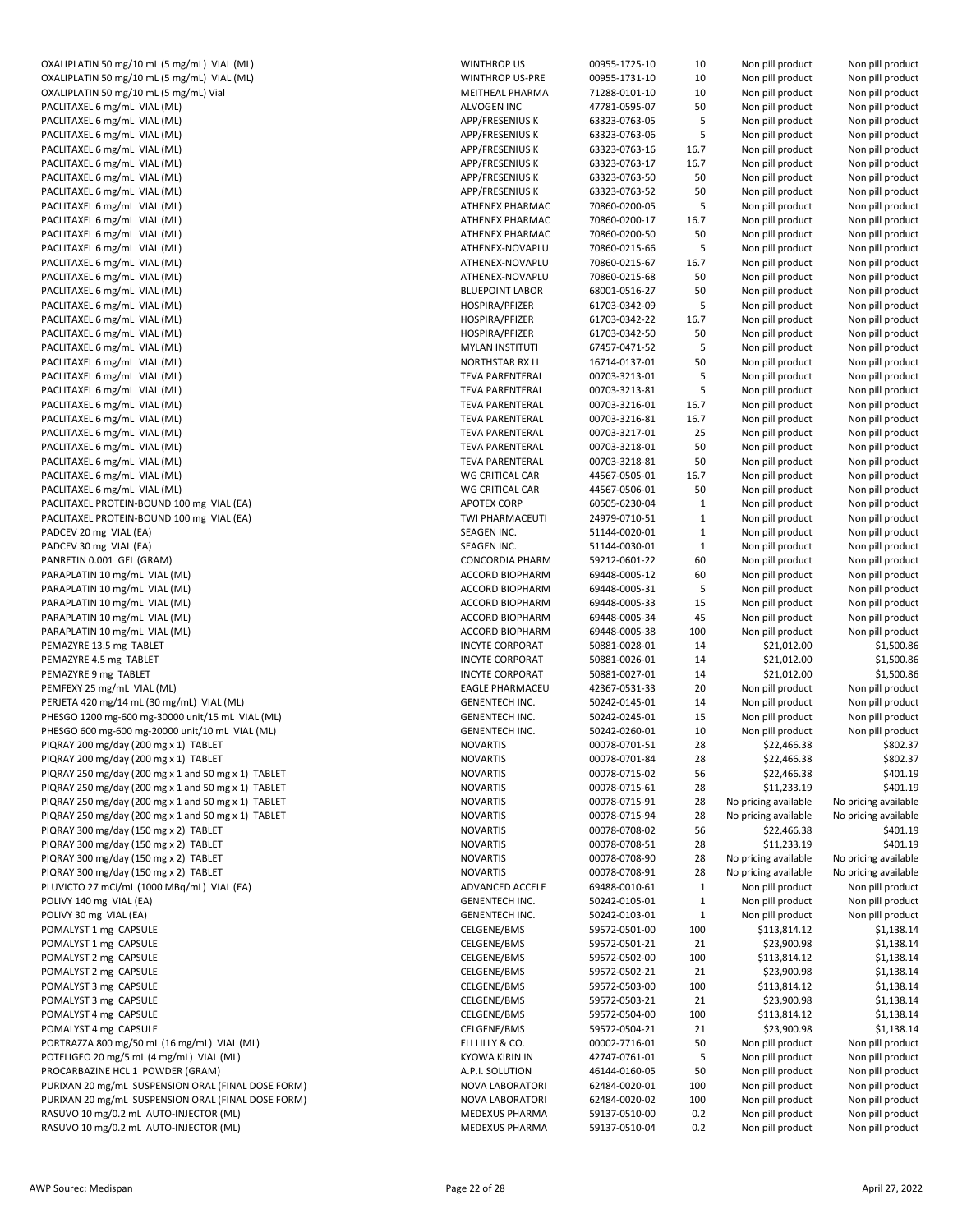| RASUVO 12.5 mg/0.25 mL AUTO-INJECTOR (ML)            | ME         |
|------------------------------------------------------|------------|
|                                                      |            |
| RASUVO 12.5 mg/0.25 mL AUTO-INJECTOR (ML)            | ME         |
| RASUVO 15 mg/0.3 mL AUTO-INJECTOR (ML)               | ME         |
| RASUVO 15 mg/0.3 mL AUTO-INJECTOR (ML)               | ME         |
| RASUVO 17.5 mg/0.35 mL AUTO-INJECTOR (ML)            | ME         |
| RASUVO 17.5 mg/0.35 mL AUTO-INJECTOR (ML)            | ME         |
|                                                      |            |
| RASUVO 20 mg/0.4 mL AUTO-INJECTOR (ML)               | ME         |
| RASUVO 20 mg/0.4 mL AUTO-INJECTOR (ML)               | ME         |
| RASUVO 20 mg/0.4 mL AUTO-INJECTOR (ML)               | ME         |
| RASUVO 22.5 mg/0.45 mL AUTO-INJECTOR (ML)            | ME         |
| RASUVO 22.5 mg/0.45 mL AUTO-INJECTOR (ML)            | ME         |
|                                                      |            |
| RASUVO 25 mg/0.5 mL AUTO-INJECTOR (ML)               | ME         |
| RASUVO 25 mg/0.5 mL AUTO-INJECTOR (ML)               | ME         |
| RASUVO 30 mg/0.6 mL AUTO-INJECTOR (ML)               | ME         |
| RASUVO 30 mg/0.6 mL AUTO-INJECTOR (ML)               | ME         |
| RASUVO 7.5 mg/0.15 mL AUTO-INJECTOR (ML)             | ME         |
|                                                      |            |
| RASUVO 7.5 mg/0.15 mL AUTO-INJECTOR (ML)             | ME         |
| RETEVMO 40 mg CAPSULE                                | ELI        |
| RETEVMO 80 mg CAPSULE                                | ELI        |
| RETEVMO 80 mg CAPSULE                                | ELI        |
|                                                      | CEL        |
| REVLIMID 10 mg CAPSULE                               |            |
| REVLIMID 10 mg CAPSULE                               | <b>CEL</b> |
| REVLIMID 15 mg CAPSULE                               | <b>CEL</b> |
| REVLIMID 15 mg CAPSULE                               | <b>CEL</b> |
| REVLIMID 2.5 mg CAPSULE                              | <b>CEL</b> |
|                                                      |            |
| REVLIMID 2.5 mg CAPSULE                              | <b>CEL</b> |
| REVLIMID 20 mg CAPSULE                               | <b>CEL</b> |
| REVLIMID 20 mg CAPSULE                               | <b>CEL</b> |
| REVLIMID 25 mg CAPSULE                               | CEL        |
| REVLIMID 25 mg CAPSULE                               | <b>CEL</b> |
|                                                      |            |
| REVLIMID 5 mg CAPSULE                                | <b>CEL</b> |
| REVLIMID 5 mg CAPSULE                                | <b>CEL</b> |
| RIABNI 10 mg/mL VIAL (ML)                            | AM         |
| RIABNI 10 mg/mL VIAL (ML)                            | AM         |
|                                                      |            |
| RITUXAN 10 mg/mL VIAL (ML)                           | GEI        |
| RITUXAN 10 mg/mL VIAL (ML)                           | GEI        |
| RITUXAN 10 mg/mL VIAL (ML)                           | GEI        |
| RITUXAN HYCELA 1400 mg/11.7 mL (120 mg/mL) VIAL (ML) | GEI        |
| RITUXAN HYCELA 1600 mg/13.4 mL (120 mg/mL) VIAL (ML) | GEI        |
|                                                      |            |
| ROMIDEPSIN 10 mg/2 mL VIAL (EA)                      | FRE        |
| ROMIDEPSIN 10 mg/2 mL VIAL (EA)                      | FRE        |
| ROMIDEPSIN 27.5 mg/5.5 mL (5 mg/mL) VIAL (ML)        | TE۱        |
| ROZLYTREK 100 mg CAPSULE                             | GEI        |
|                                                      |            |
| ROZLYTREK 200 mg CAPSULE                             | GEI        |
| RUBRACA 200 mg TABLET                                | <b>CLC</b> |
| RUBRACA 250 mg TABLET                                | <b>CLC</b> |
| RUBRACA 300 mg TABLET                                | <b>CLC</b> |
| RUXIENCE 10 mg/mL VIAL (ML)                          | PFI.       |
|                                                      |            |
| RUXIENCE 10 mg/mL VIAL (ML)                          | PFI.       |
| RYBREVANT 350 mg/7 mL (50 mg/mL) VIAL (ML)           | JAN        |
| RYBREVANT 350 mg/7 mL (50 mg/mL) VIAL (ML)           | JA۱        |
| RYDAPT 25 mg CAPSULE                                 | <b>NO</b>  |
| RYDAPT 25 mg CAPSULE                                 | NO         |
|                                                      |            |
| RYDAPT 25 mg CAPSULE                                 | NO         |
| RYDAPT 25 mg CAPSULE                                 | NO         |
| RYLAZE 10 mg/0.5 mL VIAL (ML)                        | JAZ        |
| RYLAZE 10 mg/0.5 mL VIAL (ML)                        | JAZ        |
| SARCLISA 100 mg/5 mL (20 mg/mL) VIAL (ML)            | SAI        |
|                                                      |            |
| SCEMBLIX 20 mg TABLET                                | NO         |
| SCEMBLIX 40 mg TABLET                                | NO         |
| Siklos 1,000mg Tablet                                | Me         |
| Siklos 100mg Tablet                                  | Me         |
|                                                      |            |
| SOLARAZE 0.03 GEL (GRAM)                             | SAI        |
| SOLTAMOX 20 mg/10 mL SOLUTION ORAL                   | MΑ         |
| SPRYCEL 100 mg TABLET                                | BM         |
| SPRYCEL 140 mg TABLET                                | BM         |
| SPRYCEL 20 mg TABLET                                 | BM         |
|                                                      |            |
| SPRYCEL 50 mg TABLET                                 | BM         |
| SPRYCEL 70 mg TABLET                                 | BM         |
| SPRYCEL 80 mg TABLET                                 | <b>BM</b>  |
| STIVARGA 40 mg TABLET                                | BA'        |
|                                                      |            |
| STIVARGA 40 mg TABLET                                | BA'        |
| STIVARGA 40 mg TABLET                                | BA'        |
| STIVARGA 40 mg TABLET                                | BA'        |
| SUNITINIB MALATE 12.5 mg CAPSULE                     | MY         |
|                                                      |            |
| SUNITINIB MALATE 12.5 mg CAPSULE                     | SUI        |

| RASUVO 12.5 mg/0.25 mL AUTO-INJECTOR (ML)                            | MEDEXUS PHARMA                         | 59137-0515-00                  | 0.25        | Non pill product         | Non pill product     |
|----------------------------------------------------------------------|----------------------------------------|--------------------------------|-------------|--------------------------|----------------------|
| RASUVO 12.5 mg/0.25 mL AUTO-INJECTOR (ML)                            | MEDEXUS PHARMA                         | 59137-0515-04                  | 0.25        | Non pill product         | Non pill product     |
| RASUVO 15 mg/0.3 mL AUTO-INJECTOR (ML)                               | MEDEXUS PHARMA                         | 59137-0520-00                  | 0.3         | Non pill product         | Non pill product     |
| RASUVO 15 mg/0.3 mL AUTO-INJECTOR (ML)                               | <b>MEDEXUS PHARMA</b>                  | 59137-0520-04                  | 0.3         | Non pill product         | Non pill product     |
|                                                                      |                                        |                                |             |                          |                      |
| RASUVO 17.5 mg/0.35 mL AUTO-INJECTOR (ML)                            | MEDEXUS PHARMA                         | 59137-0525-00                  | 0.35        | Non pill product         | Non pill product     |
| RASUVO 17.5 mg/0.35 mL AUTO-INJECTOR (ML)                            | MEDEXUS PHARMA                         | 59137-0525-04                  | 0.35        | Non pill product         | Non pill product     |
| RASUVO 20 mg/0.4 mL AUTO-INJECTOR (ML)                               | <b>MEDEXUS PHARMA</b>                  | 59137-0530-00                  | 0.4         | Non pill product         | Non pill product     |
| RASUVO 20 mg/0.4 mL AUTO-INJECTOR (ML)                               | MEDEXUS PHARMA                         | 59137-0530-01                  | 0.4         | Non pill product         | Non pill product     |
| RASUVO 20 mg/0.4 mL AUTO-INJECTOR (ML)                               | MEDEXUS PHARMA                         | 59137-0530-04                  | 0.4         | Non pill product         | Non pill product     |
| RASUVO 22.5 mg/0.45 mL AUTO-INJECTOR (ML)                            | MEDEXUS PHARMA                         | 59137-0535-00                  | 0.45        | Non pill product         | Non pill product     |
| RASUVO 22.5 mg/0.45 mL AUTO-INJECTOR (ML)                            | MEDEXUS PHARMA                         | 59137-0535-04                  | 0.45        | Non pill product         | Non pill product     |
| RASUVO 25 mg/0.5 mL AUTO-INJECTOR (ML)                               | MEDEXUS PHARMA                         | 59137-0540-00                  | 0.5         | Non pill product         | Non pill product     |
| RASUVO 25 mg/0.5 mL AUTO-INJECTOR (ML)                               | <b>MEDEXUS PHARMA</b>                  | 59137-0540-04                  | 0.5         | Non pill product         | Non pill product     |
|                                                                      |                                        |                                |             |                          |                      |
| RASUVO 30 mg/0.6 mL AUTO-INJECTOR (ML)                               | MEDEXUS PHARMA                         | 59137-0550-00                  | 0.6         | Non pill product         | Non pill product     |
| RASUVO 30 mg/0.6 mL AUTO-INJECTOR (ML)                               | MEDEXUS PHARMA                         | 59137-0550-04                  | 0.6         | Non pill product         | Non pill product     |
| RASUVO 7.5 mg/0.15 mL AUTO-INJECTOR (ML)                             | MEDEXUS PHARMA                         | 59137-0505-00                  | 0.15        | Non pill product         | Non pill product     |
| RASUVO 7.5 mg/0.15 mL AUTO-INJECTOR (ML)                             | MEDEXUS PHARMA                         | 59137-0505-04                  | 0.15        | Non pill product         | Non pill product     |
| RETEVMO 40 mg CAPSULE                                                | ELI LILLY & CO.                        | 00002-3977-60                  | 60          | \$8,239.99               | \$137.33             |
| RETEVMO 80 mg CAPSULE                                                | ELI LILLY & CO.                        | 00002-2980-26                  | 120         | \$24,720.00              | \$206.00             |
| RETEVMO 80 mg CAPSULE                                                | ELI LILLY & CO.                        | 00002-2980-60                  | 60          | \$12,360.00              | \$206.00             |
|                                                                      |                                        |                                |             |                          |                      |
| REVLIMID 10 mg CAPSULE                                               | CELGENE/BMS                            | 59572-0410-00                  | 100         | \$99,986.99              | \$999.87             |
| REVLIMID 10 mg CAPSULE                                               | CELGENE/BMS                            | 59572-0410-28                  | 28          | \$27,996.34              | \$999.87             |
| REVLIMID 15 mg CAPSULE                                               | CELGENE/BMS                            | 59572-0415-00                  | 100         | \$99,986.99              | \$999.87             |
| REVLIMID 15 mg CAPSULE                                               | CELGENE/BMS                            | 59572-0415-21                  | 21          | \$20,997.28              | \$999.87             |
| REVLIMID 2.5 mg CAPSULE                                              | <b>CELGENE/BMS</b>                     | 59572-0402-00                  | 100         | \$99,986.99              | \$999.87             |
| REVLIMID 2.5 mg CAPSULE                                              | CELGENE/BMS                            | 59572-0402-28                  | 28          | \$27,996.34              | \$999.87             |
| REVLIMID 20 mg CAPSULE                                               | CELGENE/BMS                            | 59572-0420-00                  | 100         | \$99,986.99              | \$999.87             |
|                                                                      |                                        |                                |             |                          |                      |
| REVLIMID 20 mg CAPSULE                                               | CELGENE/BMS                            | 59572-0420-21                  | 21          | \$20,997.28              | \$999.87             |
| REVLIMID 25 mg CAPSULE                                               | CELGENE/BMS                            | 59572-0425-00                  | 100         | \$99,986.99              | \$999.87             |
| REVLIMID 25 mg CAPSULE                                               | CELGENE/BMS                            | 59572-0425-21                  | 21          | \$20,997.28              | \$999.87             |
| REVLIMID 5 mg CAPSULE                                                | CELGENE/BMS                            | 59572-0405-00                  | 100         | \$99,986.99              | \$999.87             |
| REVLIMID 5 mg CAPSULE                                                | CELGENE/BMS                            | 59572-0405-28                  | 28          | \$27,996.34              | \$999.87             |
| RIABNI 10 mg/mL VIAL (ML)                                            | AMGEN                                  | 55513-0224-01                  | 10          | Non pill product         | Non pill product     |
| RIABNI 10 mg/mL VIAL (ML)                                            | AMGEN                                  | 55513-0326-01                  | 50          | Non pill product         | Non pill product     |
|                                                                      |                                        |                                |             |                          |                      |
| RITUXAN 10 mg/mL VIAL (ML)                                           | <b>GENENTECH INC.</b>                  | 50242-0051-10                  | 10          | Non pill product         | Non pill product     |
| RITUXAN 10 mg/mL VIAL (ML)                                           | <b>GENENTECH INC.</b>                  | 50242-0051-21                  | 10          | Non pill product         | Non pill product     |
| RITUXAN 10 mg/mL VIAL (ML)                                           | <b>GENENTECH INC.</b>                  | 50242-0053-06                  | 50          | Non pill product         | Non pill product     |
| RITUXAN HYCELA 1400 mg/11.7 mL (120 mg/mL) VIAL (ML)                 | <b>GENENTECH INC.</b>                  | 50242-0108-01                  | 11.7        | Non pill product         | Non pill product     |
| RITUXAN HYCELA 1600 mg/13.4 mL (120 mg/mL) VIAL (ML)                 | <b>GENENTECH INC.</b>                  | 50242-0109-01                  | 13.4        | Non pill product         | Non pill product     |
| ROMIDEPSIN 10 mg/2 mL VIAL (EA)                                      | <b>FRESENIUS KABI</b>                  | 63323-0925-17                  | $\mathbf 1$ | Non pill product         | Non pill product     |
| ROMIDEPSIN 10 mg/2 mL VIAL (EA)                                      | <b>FRESENIUS KABI</b>                  | 63323-0926-88                  | $\mathbf 1$ | Non pill product         | Non pill product     |
| ROMIDEPSIN 27.5 mg/5.5 mL (5 mg/mL) VIAL (ML)                        | <b>TEVA PARENTERAL</b>                 | 00703-4004-01                  | 5.5         | Non pill product         | Non pill product     |
|                                                                      |                                        |                                |             |                          |                      |
| ROZLYTREK 100 mg CAPSULE                                             | <b>GENENTECH INC.</b>                  | 50242-0091-30                  | 30          | \$7,271.83               | \$242.39             |
| ROZLYTREK 200 mg CAPSULE                                             | <b>GENENTECH INC.</b>                  | 50242-0094-90                  | 90          | \$21,815.50              | \$242.39             |
| RUBRACA 200 mg TABLET                                                | <b>CLOVIS ONCOLOGY</b>                 | 69660-0201-91                  | 60          | \$10,422.00              | \$173.70             |
| RUBRACA 250 mg TABLET                                                | <b>CLOVIS ONCOLOGY</b>                 | 69660-0202-91                  | 60          | \$10,422.00              | \$173.70             |
| RUBRACA 300 mg TABLET                                                | <b>CLOVIS ONCOLOGY</b>                 | 69660-0203-91                  | 60          | \$10,422.00              | \$173.70             |
| RUXIENCE 10 mg/mL VIAL (ML)                                          | PFIZER US PHARM                        | 00069-0238-01                  | 10          | Non pill product         | Non pill product     |
| RUXIENCE 10 mg/mL VIAL (ML)                                          | PFIZER US PHARM                        | 00069-0249-01                  | 50          | Non pill product         | Non pill product     |
| RYBREVANT 350 mg/7 mL (50 mg/mL) VIAL (ML)                           |                                        |                                |             |                          |                      |
|                                                                      | JANSSEN BIOTECH                        | 5/894-0501-00                  | $\prime$    | Non pill product         | Non pill product     |
| RYBREVANT 350 mg/7 mL (50 mg/mL) VIAL (ML)                           | <b>JANSSEN BIOTECH</b>                 | 57894-0501-01                  | 7           | Non pill product         | Non pill product     |
| RYDAPT 25 mg CAPSULE                                                 | <b>NOVARTIS</b>                        | 00078-0698-02                  | 2           | \$427.81                 | \$213.91             |
| RYDAPT 25 mg CAPSULE                                                 | <b>NOVARTIS</b>                        | 00078-0698-19                  | 112         | \$23,956.86              | \$213.90             |
| RYDAPT 25 mg CAPSULE                                                 | <b>NOVARTIS</b>                        | 00078-0698-51                  | 28          | \$5,989.20               | \$213.90             |
| RYDAPT 25 mg CAPSULE                                                 | <b>NOVARTIS</b>                        | 00078-0698-99                  | 56          | \$11,978.44              | \$213.90             |
| RYLAZE 10 mg/0.5 mL VIAL (ML)                                        | <b>JAZZ PHARMACEUT</b>                 | 68727-0900-01                  | 0.5         | Non pill product         | Non pill product     |
| RYLAZE 10 mg/0.5 mL VIAL (ML)                                        | JAZZ PHARMACEUT                        | 68727-0900-03                  | 0.5         | Non pill product         | Non pill product     |
| SARCLISA 100 mg/5 mL (20 mg/mL) VIAL (ML)                            | SANOFI-AVENTIS                         | 00024-0654-01                  | 5           | Non pill product         | Non pill product     |
|                                                                      |                                        |                                |             |                          |                      |
| SCEMBLIX 20 mg TABLET                                                | <b>NOVARTIS</b>                        | 00078-1091-20                  | 60          | \$21,480.00              | \$358.00             |
| SCEMBLIX 40 mg TABLET                                                | <b>NOVARTIS</b>                        | 00078-1098-20                  | 60          | \$21,480.00              | \$358.00             |
| Siklos 1,000mg Tablet                                                | Medunik USA                            | 71770-0120-30                  | 30          | \$1,984.32               | \$66.14              |
| Siklos 100mg Tablet                                                  | Medunik USA                            | 71770-0105-60                  | 60          | \$396.72                 | \$6.61               |
| SOLARAZE 0.03 GEL (GRAM)                                             | SANDOZ                                 | 10337-0803-01                  | 100         | Non-pill Product         | Non-pill Product     |
| SOLTAMOX 20 mg/10 mL SOLUTION ORAL                                   | <b>MAYNE PHARMA IN</b>                 | 51862-0682-01                  | 150         | Non pill product         | Non pill product     |
| SPRYCEL 100 mg TABLET                                                | <b>BMS PRIMARYCARE</b>                 | 00003-0852-22                  | 30          | \$19,011.72              | \$633.72             |
| SPRYCEL 140 mg TABLET                                                | <b>BMS PRIMARYCARE</b>                 | 00003-0857-22                  | 30          | \$19,011.72              | \$633.72             |
|                                                                      |                                        |                                |             |                          |                      |
| SPRYCEL 20 mg TABLET                                                 | <b>BMS PRIMARYCARE</b>                 | 00003-0527-11                  | 60          | \$10,548.42              | \$175.81             |
| SPRYCEL 50 mg TABLET                                                 | <b>BMS PRIMARYCARE</b>                 | 00003-0528-11                  | 60          | \$21,096.79              | \$351.61             |
| SPRYCEL 70 mg TABLET                                                 | <b>BMS PRIMARYCARE</b>                 | 00003-0524-11                  | 60          | \$21,096.79              | \$351.61             |
| SPRYCEL 80 mg TABLET                                                 | <b>BMS PRIMARYCARE</b>                 | 00003-0855-22                  | 30          | \$19,011.72              | \$633.72             |
| STIVARGA 40 mg TABLET                                                | <b>BAYERPHARM DIV</b>                  | 50419-0171-01                  | 28          | \$7,866.43               | \$280.94             |
| STIVARGA 40 mg TABLET                                                | <b>BAYERPHARM DIV</b>                  | 50419-0171-03                  | 28          | \$7,866.43               | \$280.94             |
| STIVARGA 40 mg TABLET                                                | <b>BAYERPHARM DIV</b>                  | 50419-0171-05                  | 21          | \$5,899.82               | \$280.94             |
| STIVARGA 40 mg TABLET                                                | <b>BAYERPHARM DIV</b>                  |                                |             | \$5,899.82               | \$280.94             |
|                                                                      |                                        | 50419-0171-06                  | 21          |                          |                      |
|                                                                      |                                        |                                |             |                          |                      |
| SUNITINIB MALATE 12.5 mg CAPSULE<br>SUNITINIB MALATE 12.5 mg CAPSULE | <b>MYLAN</b><br><b>SUN PHARMACEUTI</b> | 00378-6678-28<br>63304-0091-27 | 28<br>28    | \$5,860.37<br>\$6,111.35 | \$209.30<br>\$218.26 |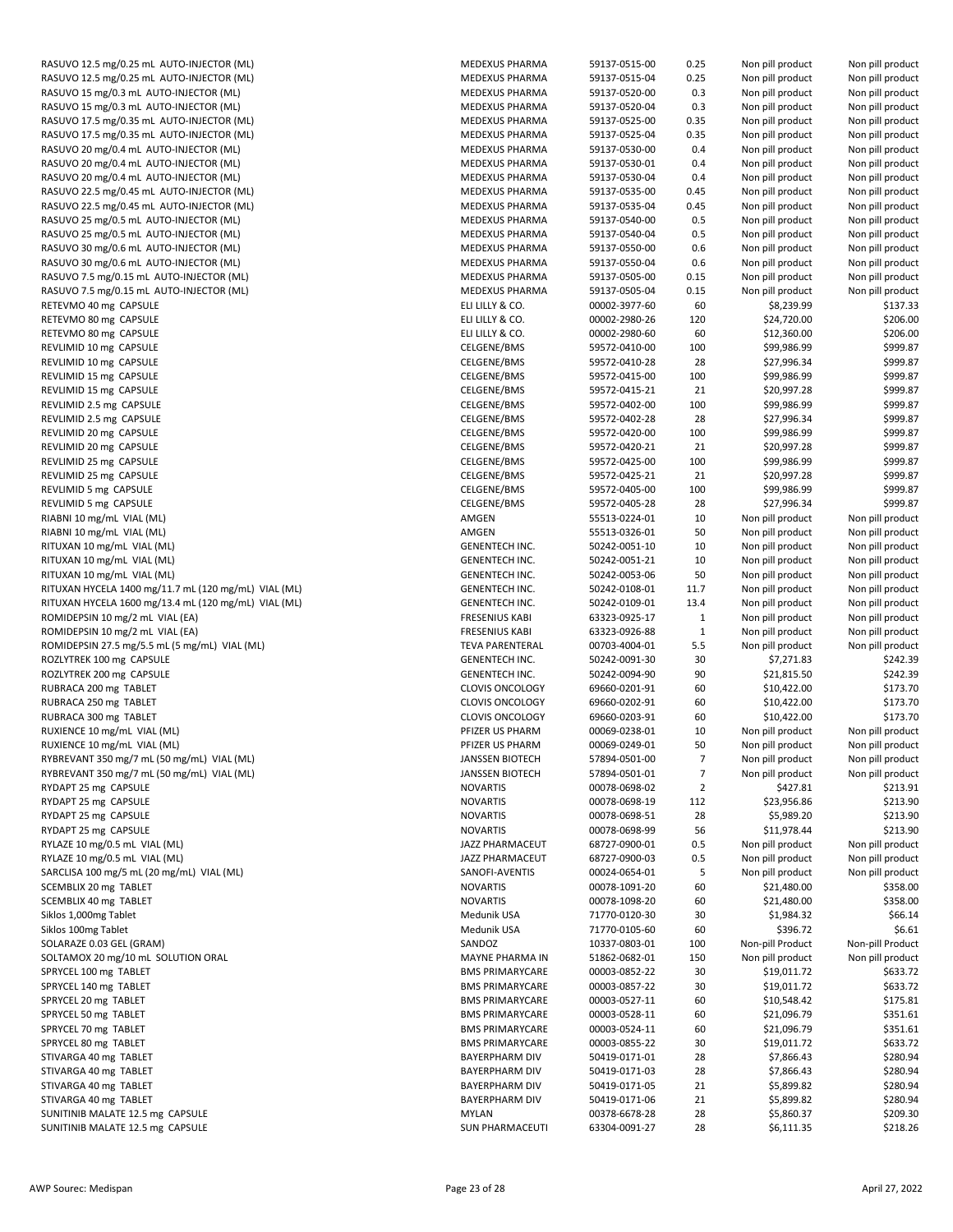SUNITINIB MALATE 12.5 mg CAPSULE TEVA USA 00093-8199-28 28 28 30093-8199-28 28 309.536.88 \$1,866.88 \$109.53 SUNITINIB MALATE 25 mg CAPSULE<br>SUNITINIB MALATE 25 mg CAPSULE SUNITINIB MALATE 25 mg CAPSULE SUNITINIB MALATE 25 mg CAPSULE TEVA USA 00093-8224-28 28 AT SUNITINIB MALATE 37.5 mg CAPSULE MYLAN 00378-6681-28 28 28 397.91.14 AM SUNITINIB MALATE 37.5 mg CAPSULE SUNITINIB MALATE 37.5 mg CAPSULE SUNITINIB MALATE 37.5 mg CAPSULE TEVA USA 00093-8229-28 28 2929-28 SUNITINIB MALATE 50 mg CAPSULE<br>SUNITINIB MALATE 50 mg CAPSULE SUNITINIB MALATE 50 mg CAPSULE SUNITINIB MALATE 50 mg CAPSULE TE SUNItinib Malate Oral Capsule 12.5 MG NORTHSTAR RX 16714-0088. SUNItinib Malate Oral Capsule 25 MG NORTHSTAR RX 16714-01 28 \$12,178.56 \$12,178.56 \$12,178.56 \$12,178.56 \$12,178.56 \$12,178.56 \$12,178.56 \$12,178.56 \$12,178.56 \$12,178.56 \$12,178.56 \$12,178.56 \$12,178.56 \$12,178.56 \$12,178 SUNItinib Malate Oral Capsule 37.5 MG NORTHSTAR RX 16714-078-01 28 \$18,267.85 \$652.426.427.85 \$652.427.85 \$652. SUNItinib Malate Oral Capsule 50 MG NORTHSTAR RX 16714-0087-01 28 \$21,201.16 \$757.18 \$757.18 \$757.18 \$757.18 \$757.18 \$757.18 \$757.18 \$757.18 \$757.19 \$757.18 \$757.19 \$757.19 \$757.19 \$757.19 \$757.19 \$757.19 \$757.19 \$757.19 \$ SUPPRELIN LA 50 mg (65 mcg/day) KIT SUTENT 12.5 mg CAPSULE PFIZER US PHARM 00069-0550-38 28 \$7,163.86 \$255.85 SUTENT 25 mg CAPSULE PFIZER US PHARM 0.00069-0770-38 28 28 29 39 39 39 39 39 39 30 31.72 \$14,327.72 \$511.70 \$14,327.72 \$511.70 \$14,327.72 \$511.70 \$14,327.72 \$14,327.72 \$14,327.72 \$14,327.72 \$14,327.72 \$14,327.72 \$14,327.72 SUTENT 37.5 mg CAPSULE PFIZER US PHARM 0.00069-0830-38 28 29 29 30069-091.59 \$767.59 \$767.59 \$767.59 \$767.56 \$767.56 \$767.56 \$767.56 \$767.56 \$767.56 \$767.56 \$767.56 \$767.56 \$767.56 \$767.56 \$767.56 \$767.56 \$767.56 \$767.56 \$ SUTENT 50 mg CAPSULE<br>SYNRIBO 3.5 mg VIAL (EA) 890.81 28 291.54 \$90.81 \$90.91 \$90.91 \$90.91 \$90.91 \$90.91 \$90.91 \$90.91 \$90.91 \$90.9 SYNRIBO 3.5 mg VIAL (EA) TABRECTA 150 mg TABLET<br>TABRECTA 200 mg TABLET NOVARTIS 00079-56 56 \$11,997.28 \$21,997.06 \$21,997.06 \$214.06 \$214.06 \$214.06 \$214.06 \$ TABRECTA 200 mg TABLET TAFINLAR 50 mg CAPSULE NOVARTIS 00078-0682-66 120 \$11,400 \$95.00 \$95.00 \$95.01.00 \$95.01.00 \$95.01.00 \$95.01.00 \$95.01.00 \$95.01.00 \$95.01.00 \$95.01.00 \$95.01.00 \$95.01.00 \$95.01.00 \$95.01.00 \$95.01.00 \$95.01.00 \$95.01.00 TAFINLAR 75 mg CAPSULE NOVARTIS 00078-0681-6681-6681-6681-66 120 \$122.44 \$122.44 \$122.44 \$122.44 \$122.44 \$122.44 TAGRISSO 40 mg TABLET ASTRAZENECA 00310-1349-30 30 \$19,797.66 \$626.59 \$19,797.66 \$626.59 \$19,797.66 \$626.59 TAGRISSO 80 mg TABLET ASTRAZENECA 00310-1350-30 30 mg TABLET TALZENNA 0.25 mg CAPSULE PFIZER US PHARM 0.25 and 2006. TALZENNA 0.5 mg CAPSULE **PHARM 00069-1501-30 and 2006**-27 and 27 and 27 and 27 and 27 and 27 and 27 and 27 and 27 TALZENNA 0.75 mg CAPSULE PFIZER US PHARM 0.75 mg CAPSULE TALZENNA 1 mg CAPSULE PHARM 00069-1195-30 30 30 41 51,478.11 \$649.11 \$649.11 \$649.11 \$649.11 \$649.11 \$649.11 \$649.11 \$649.11 \$649.11 \$649.11 \$649.11 \$649.11 \$649.11 \$649.11 \$649.11 \$649.11 \$649.11 \$649.11 \$649.11 \$649.11 \$ TAMOXIFEN CITRATE POWDER (GRAM) FAGRON INC 51552-0838-02 TAMOXIFEN CITRATE POWDER (GRAM) MEDISCA INC. 38779-0341-01 Non pill product Non pill product Non pill product N TAMOXIFEN CITRATE POWDER (GRAM) MEDISCA INC. 38779-0341-03 TAMOXIFEN CITRATE POWDER (GRAM) MEDISCA INC. 38779-0341-04 25779-0341-04 25779-04 25 Non pill product Non pill product Non pill product Non pill product Non pill product Non pill product Non pill product Non pill product N TAMOXIFEN CITRATE POWDER (GRAM) MEDISCA INC. 38779-0341-05 100 Non pill product N TAMOXIFEN CITRATE POWDER (GRAM) P TAMOXIFEN CITRATE 10 mg TABLET ACTAVIS/TEVA 00591-2472-1818 and 00591-2472-180 and 00591-2472-180 and 00591-26 TAMOXIFEN CITRATE 10 mg TABLET ACTAVIS/TEVA 00591-2472-60 60591-2472-60 60591-247 TAMOXIFEN CITRATE 10 mg TABLET<br>TAMOXIFEN CITRATE 10 mg TABLET AUROBINDO PHARM 59651-0299-60 60 60 60 60 60 60 70 60 70 70 70 70 70 70 70 70 7 TAMOXIFEN CITRATE 10 mg TABLET TAMOXIFEN CITRATE 10 mg TABLET MAYNE PHARMA IN 51862-0447-10 1000 \$214.38 \$0.21 TAMOXIFEN CITRATE 10 mg TABLET MAYNE PHARMA IN 51862-0447-60 60 \$13.72 \$13.72 \$13.72 \$13.72 \$13.72 \$0.23 \$13.72 \$13.72 \$13.72 \$13.72 \$13.72 \$13.72 \$13.72 \$13.72 \$13.72 \$13.72 \$13.72 \$13.72 \$13.72 \$13.72 \$13.72 \$13.72 \$13.7 TAMOXIFEN CITRATE 10 mg TABLET MAYNE PHARMA IN 51862-0642-0642-0642-10 1000 \$214.38 \$1.21 AM TAMOXIFEN CITRATE 10 mg TABLET TAMOXIFEN CITRATE 10 mg TABLET MCKESSON PACKAG 63739-0143-10 100 \$57.40 \$0.57 TAMOXIFEN CITRATE 10 mg TABLET MARIA PACKAG 63739-0269-0269-0269-0269-10 100 \$57.40 \$1.57.40 \$1.57.40 \$1.57.40 TAMOXIFEN CITRATE 10 mg TABLET TAMOXIFEN CITRATE 10 mg TABLET **FRAMEWORK AT ARMACEU 68382-0826-27.42 \$0.463** TAMOXIFEN CITRATE 20 mg TABLET ACTAVIS/TEVA 00591-2473-2014 TAMOXIFEN CITRATE 20 mg TABLET ACTAVIS/TEVA 00591-2473-30 and 27.42 \$0.91 and 27.42 \$0.91 \$1.4473.44 TAMOXIFEN CITRATE 20 mg TABLET A-S MEDICATION 50090-0944-0094-0094-0094-000 900 Pricing available No pricing available No pricing available No pricing available No pricing available No pricing available No pricing availabl TAMOXIFEN CITRATE 20 mg TABLET AURORIAL SANG FOR AURORIANS AND TABLET TAMOXIFEN CITRATE 20 mg TABLET **SALASH ASSASS INC. SA 2.1407-0440-30 S**. TAMOXIFEN CITRATE 20 mg TABLET **GSMS INC. 60429-0910-3029-0910-30429-0910-30** GS TAMOXIFEN CITRATE 20 mg TABLET TAMOXIFEN CITRATE 20 mg TABLET MAYNE PHARMA IN 51862-0446-10 1000 \$400.14 \$0.40 TAMOXIFEN CITRATE 20 mg TABLET TAMOXIFEN CITRATE 20 mg TABLET TAMOXIFEN CITRATE 20 mg TABLET TAMOXIFEN CITRATE 20 mg TABLET TAMOXIFEN CITRATE 20 mg TABLET TAMOXIFEN CITRATE 20 mg TABLET **PROFICIELT AVAILABLE AVAILABLE PROFICIEL** TAMOXIFEN CITRATE 20 mg TABLET TAMOXIFEN CITRATE 20 mg TABLET<br>TARCEVA 100 mg TABLET 68382-0828-0828-0828-0838-0928-06 30 \$3882-06 30 \$1.42 \$0.91 \$1.42 \$0.91 \$1.42 \$0.91 \$1 TARCEVA 100 mg TABLET TARCEVA 150 mg TABLET GENERATION AT A SANG HALAMATA AT A SANG GENERAL AT A SANG GENERAL AT A SANG GENERAL AT A SA TARCEVA 25 mg TABLET GENERATION AT A SA 25 A 25 A 24 A 34.47 \$108.824.47 \$108.824.47 \$108.824.47 \$108.827 \$108 TARGRETIN 0.01 GEL (GRAM) BAUSCH HEALTH U DEALTH U DEALTH U DEALTH U DEALTH U DEALTH I DEALTH I DEALTH I DEALTH I TARGRETIN 75 mg CAPSULE BAUSCH HEALTH U 00187-5526-7526-7526-8.525 100187-5526-8.5026-7526-7526-7526.5049.51 \$29 TASIGNA 150 mg CAPSULE<br>TASIGNA 150 mg CAPSULE NOVARTIS 00078-0592-51 28 \$5,007.25 \$178.834.84 \$178.83 TASIGNA 150 mg CAPSULE TASIGNA 200 mg CAPSULE NOVARTIS 00078-0526-51 28 \$5,007.25 \$178.836.836.836.836-51 28 \$178.836.836.83 TASIGNA 200 mg CAPSULE NOVARTIS 00078-0526-87 28 3007. TASIGNA 50 mg CAPSULE NOVARTIS 00078-0951-66 120 mg CAPSULE TECARTUS 1x10exp6 to 1x10exp8 cell Bag KITE PHARMA IN 71287-0220-0220-01220-01220-0220-01220-01220-0 TECARTUS 1x10exp6 to 1x10exp8 cell Bag KITE PHARMA IN 71287-0220-02 TECARTUS 2x10exp6 to 2x10exp8 cell Bag KITE PHARMA IN 71287-0219-01

| EVA USA                | 00093-8199-28 | 28           | \$5,866.88           | \$209.53             |
|------------------------|---------------|--------------|----------------------|----------------------|
| <b>IYLAN</b>           | 00378-6679-28 | 28           | \$11,720.76          | \$418.60             |
| JN PHARMACEUTI         | 63304-0092-27 | 28           | \$12,222.71          | \$436.53             |
| EVA USA                | 00093-8224-28 | 28           | \$11,733.79          | \$419.06             |
| <b>IYLAN</b>           | 00378-6681-28 | 28           | \$17,581.14          | \$627.90             |
| JN PHARMACEUTI         | 63304-0093-27 | 28           | \$18,334.07          | \$654.79             |
| EVA USA                | 00093-8229-28 | 28           | \$17,600.70          | \$628.60             |
| <b>IYLAN</b>           | 00378-6680-28 | 28           | \$20,404.18          | \$728.72             |
| JN PHARMACEUTI         | 63304-0094-27 | 28           | \$21,278.00          | \$759.93             |
| EVA USA                | 00093-8231-28 | 28           | \$20,426.88          | \$729.53             |
|                        |               | 28           |                      |                      |
| ORTHSTAR RX            | 16714-0676-01 |              | \$6,089.28           | \$217.48             |
| ORTHSTAR RX            | 16714-0677-01 | 28           | \$12,178.56          | \$434.95             |
| <b>ORTHSTAR RX</b>     | 16714-0678-01 | 28           | \$18,267.85          | \$652.42             |
| ORTHSTAR RX            | 16714-0679-01 | 28           | \$21,201.16          | \$757.18             |
| <b>NDO PHARM INC.</b>  | 67979-0002-01 | $\mathbf{1}$ | Non pill product     | Non pill product     |
| FIZER US PHARM         | 00069-0550-38 | 28           | \$7,163.86           | \$255.85             |
| FIZER US PHARM         | 00069-0770-38 | 28           | \$14,327.72          | \$511.70             |
| FIZER US PHARM         | 00069-0830-38 | 28           | \$21,491.59          | \$767.56             |
| FIZER US PHARM         | 00069-0980-38 | 28           | \$24,942.54          | \$890.81             |
| EPHALONINC.-T          | 63459-0177-14 | 1            | Non pill product     | Non pill product     |
| <b>OVARTIS</b>         | 00078-0709-56 | 56           | \$11,987.28          | \$214.06             |
| <b>OVARTIS</b>         | 00078-0716-56 | 56           | \$11,987.28          | \$214.06             |
| <b>OVARTIS</b>         | 00078-0682-66 | 120          | \$11,401.00          | \$95.01              |
| OVARTIS                | 00078-0681-66 | 120          | \$14,693.04          | \$122.44             |
|                        |               |              |                      |                      |
| STRAZENECA             | 00310-1349-30 | 30           | \$18,797.66          | \$626.59             |
| STRAZENECA             | 00310-1350-30 | 30           | \$18,797.66          | \$626.59             |
| <b>FIZER US PHARM</b>  | 00069-0296-30 | 30           | \$6,492.71           | \$216.42             |
| <b>FIZER US PHARM</b>  | 00069-1501-30 | 30           | \$19,478.11          | \$649.27             |
| <b>FIZER US PHARM</b>  | 00069-1751-30 | 30           | \$19,478.11          | \$649.27             |
| FIZER US PHARM         | 00069-1195-30 | 30           | \$19,478.11          | \$649.27             |
| <b>AGRON INC</b>       | 51552-0838-02 | 5            | Non pill product     | Non pill product     |
| IEDISCA INC.           | 38779-0341-01 | 10           | Non pill product     | Non pill product     |
| IEDISCA INC.           | 38779-0341-03 | 5            | Non pill product     | Non pill product     |
| IEDISCA INC.           | 38779-0341-04 | 25           | Non pill product     | Non pill product     |
| IEDISCA INC.           | 38779-0341-05 | 100          | Non pill product     | Non pill product     |
| ROFESSIONAL CO         | 51927-2976-00 | $\mathbf{1}$ | Non pill product     | Non pill product     |
| CTAVIS/TEVA            | 00591-2472-18 | 180          | \$82.26              | \$0.46               |
| CTAVIS/TEVA            |               |              |                      |                      |
|                        | 00591-2472-60 | 60           | \$27.42              | \$0.46               |
| UROBINDO PHARM         | 59651-0299-60 | 60           | \$13.72              | \$0.23               |
| SMS INC.               | 51407-0439-60 | 60           | \$4.18               | \$0.07               |
| IAYNE PHARMA IN        | 51862-0447-10 | 1000         | \$214.38             | \$0.21               |
| IAYNE PHARMA IN        | 51862-0447-60 | 60           | \$13.72              | \$0.23               |
| IAYNE PHARMA IN        | 51862-0642-10 | 1000         | \$214.38             | \$0.21               |
| IAYNE PHARMA IN        | 51862-0642-60 | 60           | \$13.72              | \$0.23               |
| <b>ICKESSON PACKAG</b> | 63739-0143-10 | 100          | \$57.40              | \$0.57               |
| <b>ICKESSON PACKAG</b> | 63739-0269-10 | 100          | \$57.40              | \$0.57               |
| <b>IYLAN</b>           | 00378-0144-91 | 60           | \$27.42              | \$0.46               |
| <b>/DUS PHARMACEU</b>  | 68382-0826-14 | 60           | \$27.42              | \$0.46               |
| CTAVIS/TEVA            | 00591-2473-19 | 90           | \$82.26              | \$0.91               |
| CTAVIS/TEVA            | 00591-2473-30 | 30           | \$27.42              | \$0.91               |
| <b>S MEDICATION</b>    | 50090-0942-00 | 90           | No pricing available | No pricing available |
|                        |               |              |                      |                      |
| UROBINDO PHARM         | 59651-0300-30 | 30           | \$13.72              | \$0.46               |
| SMS INC.               | 51407-0440-30 | 30           | \$4.18               | \$0.14               |
| SMS INC.               | 60429-0910-30 | 30           | \$5.64               | \$0.19               |
| IAYNE PHARMA IN        | 51862-0446-01 | 100          | \$72.00              | \$0.72               |
| IAYNE PHARMA IN        | 51862-0446-10 | 1000         | \$400.14             | \$0.40               |
| <b>JAYNE PHARMA IN</b> | 51862-0446-30 | 30           | \$13.72              | \$0.46               |
| IAYNE PHARMA IN        | 51862-0643-10 | 1000         | \$400.14             | \$0.40               |
| <b>JAYNE PHARMA IN</b> | 51862-0643-30 | 30           | \$13.72              | \$0.46               |
| <b>IYLAN</b>           | 00378-0274-93 | 30           | \$27.42              | \$0.91               |
| ROFICIENT RX L         | 63187-0976-30 | 30           | No pricing available | No pricing available |
| <b>/DUS PHARMACEU</b>  | 68382-0827-01 | 100          | \$91.38              | \$0.91               |
| <b>/DUS PHARMACEU</b>  | 68382-0827-06 | 30           | \$27.42              | \$0.91               |
| ENENTECH INC.          | 50242-0063-01 | 30           | \$8,966.42           | \$298.88             |
| ENENTECH INC.          | 50242-0064-01 | 30           | \$10,141.68          | \$338.06             |
|                        |               |              |                      |                      |
| ENENTECH INC.          | 50242-0062-01 | 30           | \$3,264.47           | \$108.82             |
| AUSCH HEALTH U         | 00187-5525-60 | 60           | Non pill product     | Non pill product     |
| AUSCH HEALTH U         | 00187-5526-75 | 100          | \$29,849.51          | \$298.50             |
| OVARTIS                | 00078-0592-51 | 28           | \$5,007.25           | \$178.83             |
| OVARTIS                | 00078-0592-87 | 28           | \$5,007.28           | \$178.83             |
| OVARTIS                | 00078-0526-51 | 28           | \$5,007.25           | \$178.83             |
| OVARTIS                | 00078-0526-87 | 28           | \$5,007.28           | \$178.83             |
| OVARTIS                | 00078-0951-66 | 120          | \$21,459.67          | \$178.83             |
| TE PHARMA IN           | 71287-0220-01 | 1            | Non-pill Product     | Non-pill Product     |
| TE PHARMA IN           | 71287-0220-02 | $\mathbf{1}$ | Non-pill Product     | Non-pill Product     |
| TE PHARMA IN           | 71287-0219-01 | $\mathbf{1}$ | Non-pill Product     | Non-pill Product     |
|                        |               |              |                      |                      |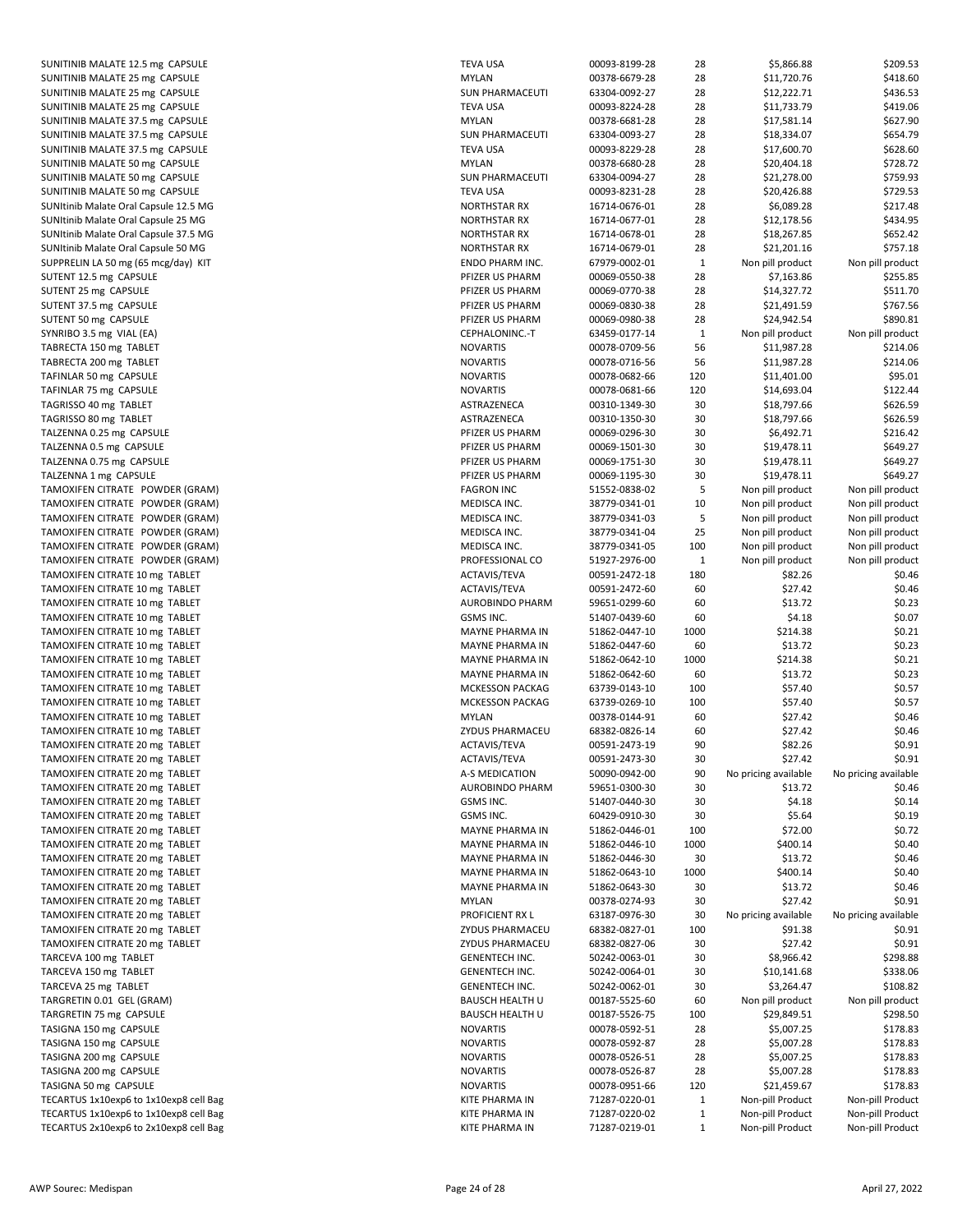| TECARTUS 2x10exp6 to 2x10exp8 cell Bag                     | KITE PHARMA IN                     | 71287-0219-02                  | $\mathbf{1}$ | Non-pill Product       | Non-pill Product     |
|------------------------------------------------------------|------------------------------------|--------------------------------|--------------|------------------------|----------------------|
| TECENTRIQ 1200 mg/20 mL (60 mg/mL) VIAL (ML)               | <b>GENENTECH INC.</b>              | 50242-0917-01                  | 20           | Non pill product       | Non pill product     |
| TECENTRIQ 840 mg/14 mL (60 mg/mL) VIAL (ML)                | <b>GENENTECH INC.</b>              | 50242-0918-01                  | 14           | Non pill product       | Non pill product     |
| TEMODAR 100 mg CAPSULE                                     | <b>MERCK SHARP &amp; D</b>         | 00085-1366-03                  | 5            | \$2,733.60             | \$546.72             |
| TEMODAR 100 mg CAPSULE                                     | <b>MERCK SHARP &amp; D</b>         | 00085-1366-04                  | 14           | \$7,654.08             | \$546.72             |
| TEMODAR 100 mg CAPSULE                                     | <b>MERCK SHARP &amp; D</b>         | 00085-1366-05                  | $\mathbf 1$  | No pricing available   | No pricing available |
| TEMODAR 100 mg VIAL (EA)                                   | <b>MERCK SHARP &amp; D</b>         | 00085-1381-01                  | $\mathbf{1}$ | Non pill product       | Non pill product     |
| TEMODAR 140 mg CAPSULE                                     | <b>MERCK SHARP &amp; D</b>         | 00085-1425-04                  | 14           | \$10,715.71            | \$765.41             |
| TEMODAR 140 mg CAPSULE                                     | <b>MERCK SHARP &amp; D</b>         | 00085-1425-05                  | $\mathbf{1}$ | No pricing available   | No pricing available |
| TEMODAR 180 mg CAPSULE                                     | <b>MERCK SHARP &amp; D</b>         | 00085-1430-03                  | 5            | \$4,920.48             | \$984.10             |
| TEMODAR 180 mg CAPSULE                                     | <b>MERCK SHARP &amp; D</b>         | 00085-1430-05                  | $\mathbf 1$  | No pricing available   | No pricing available |
| TEMODAR 250 mg CAPSULE                                     | <b>MERCK SHARP &amp; D</b>         | 00085-1417-02                  | 5            | \$6,834.00             | \$1,366.80           |
| TEMODAR 250 mg CAPSULE                                     | <b>MERCK SHARP &amp; D</b>         | 00085-1417-03                  | $\mathbf 1$  | No pricing available   | No pricing available |
| TEMOZOLOMIDE 100 mg CAPSULE                                | ACCORD HEALTHCA                    | 16729-0050-53                  | 5            | \$207.25               | \$41.45              |
| TEMOZOLOMIDE 100 mg CAPSULE                                | <b>ACCORD HEALTHCA</b>             | 16729-0050-54                  | 14           | \$583.33               | \$41.67              |
| TEMOZOLOMIDE 100 mg CAPSULE<br>TEMOZOLOMIDE 100 mg CAPSULE | AMERIGEN/ANI PH                    | 43975-0254-05                  | 5<br>14      | \$482.51               | \$96.50              |
| TEMOZOLOMIDE 100 mg CAPSULE                                | AMERIGEN/ANI PH<br>AMNEAL PHARMACE | 43975-0254-14<br>65162-0803-14 | 14           | \$1,351.06<br>\$580.31 | \$96.50<br>\$41.45   |
| TEMOZOLOMIDE 100 mg CAPSULE                                | AMNEAL PHARMACE                    |                                | 5            | \$207.25               | \$41.45              |
| TEMOZOLOMIDE 100 mg CAPSULE                                | ANI PHARMACEUTI                    | 65162-0803-51<br>62559-0922-14 | 14           | \$554.16               | \$39.58              |
| TEMOZOLOMIDE 100 mg CAPSULE                                | ANI PHARMACEUTI                    | 62559-0922-51                  | 5            | \$197.92               | \$39.58              |
| TEMOZOLOMIDE 100 mg CAPSULE                                | AREVA PHARMACEU                    | 59923-0707-05                  | 5            | \$482.51               | \$96.50              |
| TEMOZOLOMIDE 100 mg CAPSULE                                | AREVA PHARMACEU                    | 59923-0708-14                  | 14           | \$1,351.06             | \$96.50              |
| TEMOZOLOMIDE 100 mg CAPSULE                                | <b>ASCEND LABORATO</b>             | 67877-0539-07                  | 5            | \$202.20               | \$40.44              |
| TEMOZOLOMIDE 100 mg CAPSULE                                | <b>AVPAK</b>                       | 50268-0762-11                  | $\mathbf{1}$ | No pricing available   | No pricing available |
| TEMOZOLOMIDE 100 mg CAPSULE                                | <b>AVPAK</b>                       | 50268-0762-12                  | 20           | \$1,528.37             | \$76.42              |
| TEMOZOLOMIDE 100 mg CAPSULE                                | <b>RISING PHARM</b>                | 64980-0335-14                  | 14           | \$1,182.18             | \$84.44              |
| TEMOZOLOMIDE 100 mg CAPSULE                                | <b>SUN PHARMA GLOB</b>             | 47335-0892-21                  | 14           | \$3,390.84             | \$242.20             |
| TEMOZOLOMIDE 100 mg CAPSULE                                | <b>SUN PHARMA GLOB</b>             | 47335-0892-60                  | $\mathbf{1}$ | No pricing available   | No pricing available |
| TEMOZOLOMIDE 100 mg CAPSULE                                | <b>SUN PHARMA GLOB</b>             | 47335-0892-72                  | 15           | \$1,266.59             | \$84.44              |
| TEMOZOLOMIDE 100 mg CAPSULE                                | <b>SUN PHARMA GLOB</b>             | 47335-0892-74                  | 5            | \$422.20               | \$84.44              |
| TEMOZOLOMIDE 100 mg CAPSULE                                | <b>SUN PHARMA GLOB</b>             | 47335-0892-80                  | 5            | \$1,210.98             | \$242.20             |
| TEMOZOLOMIDE 100 mg Bottle                                 | <b>ASCEND LABORATO</b>             | 67877-0539-14                  | 14           | \$569.10               | \$40.65              |
| TEMOZOLOMIDE 140 mg CAPSULE                                | ACCORD HEALTHCA                    | 16729-0129-53                  | 5            | \$312.54               | \$62.51              |
| TEMOZOLOMIDE 140 mg CAPSULE                                | ACCORD HEALTHCA                    | 16729-0129-54                  | 14           | \$822.07               | \$58.72              |
| TEMOZOLOMIDE 140 mg CAPSULE                                | AMERIGEN/ANI PH                    | 43975-0255-05                  | 5            | \$675.53               | \$135.11             |
| TEMOZOLOMIDE 140 mg CAPSULE                                | AMERIGEN/ANI PH                    | 43975-0255-14                  | 14           | \$1,891.46             | \$135.10             |
| TEMOZOLOMIDE 140 mg CAPSULE                                | AMNEAL PHARMACE                    | 65162-0804-14                  | 14           | \$822.07               | \$58.72              |
| TEMOZOLOMIDE 140 mg CAPSULE                                | AMNEAL PHARMACE                    | 65162-0804-51                  | 5            | \$293.59               | \$58.72              |
| TEMOZOLOMIDE 140 mg CAPSULE                                | ANI PHARMACEUTI                    | 62559-0923-14                  | 14           | \$780.97               | \$55.78              |
| TEMOZOLOMIDE 140 mg CAPSULE                                | ANI PHARMACEUTI                    | 62559-0923-51                  | 5            | \$278.92               | \$55.78              |
| TEMOZOLOMIDE 140 mg CAPSULE                                | AREVA PHARMACEU                    | 59923-0709-05                  | 5            | \$675.53               | \$135.11             |
| TEMOZOLOMIDE 140 mg CAPSULE                                | AREVA PHARMACEU                    | 59923-0710-14                  | 14           | \$1,891.46             | \$135.10             |
| TEMOZOLOMIDE 140 mg CAPSULE                                | <b>ASCEND LABORATO</b>             | 67877-0540-07                  | 5            | \$304.92               | \$60.98              |
| TEMOZOLOMIDE 140 mg CAPSULE                                | ASCEND LABORATO                    | 67877-0540-14                  | 14           | \$802.02               | \$57.29              |
| TEMOZOLOMIDE 140 mg CAPSULE                                | <b>AVPAK</b>                       | 50268-0763-11                  | $\mathbf{1}$ | No pricing available   | No pricing available |
| TEMOZOLOMIDE 140 mg CAPSULE                                | <b>SUN PHARMA GLOB</b>             | 47335-0929-21                  | 14           | \$4,747.18             | \$339.08             |
| TEMOZOLOMIDE 140 mg CAPSULE                                | <b>SUN PHARMA GLOB</b>             | 47335-0929-60                  | $\mathbf{1}$ | No pricing available   | No pricing available |
| TEMOZOLOMIDE 140 mg CAPSULE                                | <b>SUN PHARMA GLOB</b>             | 47335-0929-72                  | 15           | \$1,773.25             | \$118.22             |
| TEMOZOLOMIDE 140 mg CAPSULE                                | <b>SUN PHARMA GLOB</b>             | 47335-0929-74                  | 5            | \$591.08               | \$118.22             |
| TEMOZOLOMIDE 140 mg CAPSULE                                | <b>SUN PHARMA GLOB</b>             | 47335-0929-80                  | 5            | \$1,695.42             | \$339.08             |
| TEMOZOLOMIDE 180 mg CAPSULE                                | ACCORD HEALTHCA                    | 16729-0130-53                  | 5            | \$392.30               | \$78.46              |
| TEMOZOLOMIDE 180 mg CAPSULE                                | ACCORD HEALTHCA                    | 16729-0130-54                  | 14           | \$1,090.33             | \$77.88              |
| TEMOZOLOMIDE 180 mg CAPSULE                                | AMERIGEN/ANI PH                    | 43975-0256-05                  | 5            | \$868.52               | \$173.70             |
| TEMOZOLOMIDE 180 mg CAPSULE                                | AMERIGEN/ANI PH                    | 43975-0256-14                  | 14           | \$2,431.88             | \$173.71             |
| TEMOZOLOMIDE 180 mg CAPSULE                                | AMNEAL PHARMACE                    | 65162-0805-14                  | 14           | \$1,090.33             | \$77.88              |
| TEMOZOLOMIDE 180 mg CAPSULE                                | AMNEAL PHARMACE                    | 65162-0805-51                  | 5            | \$389.40               | \$77.88              |
| TEMOZOLOMIDE 180 mg CAPSULE                                | ANI PHARMACEUTI                    | 62559-0924-14                  | 14           | \$1,035.82             | \$73.99              |
| TEMOZOLOMIDE 180 mg CAPSULE                                | ANI PHARMACEUTI                    | 62559-0924-51                  | 5            | \$369.94               | \$73.99              |
| TEMOZOLOMIDE 180 mg CAPSULE                                | AREVA PHARMACEU                    | 59923-0711-05                  | 5            | \$868.52               | \$173.70             |
| TEMOZOLOMIDE 180 mg CAPSULE                                | AREVA PHARMACEU                    | 59923-0712-14                  | 14           | \$2,431.88             | \$173.71             |
| TEMOZOLOMIDE 180 mg CAPSULE                                | ASCEND LABORATO                    | 67877-0541-07                  | 5            | \$382.74               | \$76.55              |
| TEMOZOLOMIDE 180 mg CAPSULE                                | <b>ASCEND LABORATO</b>             | 67877-0541-14                  | 14           | \$1,063.74             | \$75.98              |
| TEMOZOLOMIDE 180 mg CAPSULE                                | SUN PHARMA GLOB                    | 47335-0930-21                  | 14           | \$6,103.44             | \$435.96             |
| TEMOZOLOMIDE 180 mg CAPSULE                                | <b>SUN PHARMA GLOB</b>             | 47335-0930-60                  | $\mathbf 1$  | No pricing available   | No pricing available |
| TEMOZOLOMIDE 180 mg CAPSULE                                | <b>SUN PHARMA GLOB</b>             | 47335-0930-72                  | 15           | \$2,279.88             | \$151.99             |
| TEMOZOLOMIDE 180 mg CAPSULE                                | SUN PHARMA GLOB                    | 47335-0930-74                  | 5            | \$759.96               | \$151.99             |
| TEMOZOLOMIDE 180 mg CAPSULE                                | SUN PHARMA GLOB                    | 47335-0930-80                  | 5            | \$2,179.80             | \$435.96             |
| TEMOZOLOMIDE 20 mg CAPSULE                                 | ACCORD HEALTHCA                    | 16729-0049-53                  | 5            | \$36.78                | \$7.36               |
| TEMOZOLOMIDE 20 mg CAPSULE                                 | ACCORD HEALTHCA                    | 16729-0049-54                  | 14           | \$131.18               | \$9.37               |
| TEMOZOLOMIDE 20 mg CAPSULE                                 | AMERIGEN/ANI PH                    | 43975-0253-05                  | 5            | \$96.52                | \$19.30              |
| TEMOZOLOMIDE 20 mg CAPSULE                                 | AMERIGEN/ANI PH                    | 43975-0253-14                  | 14           | \$270.22               | \$19.30              |
| TEMOZOLOMIDE 20 mg CAPSULE                                 | AMNEAL PHARMACE                    | 65162-0802-14                  | 14           | \$102.98               | \$7.36               |
| TEMOZOLOMIDE 20 mg CAPSULE                                 | AMNEAL PHARMACE                    | 65162-0802-51                  | 5            | \$36.78                | \$7.36               |
| TEMOZOLOMIDE 20 mg CAPSULE                                 | ANI PHARMACEUTI<br>ANI PHARMACEUTI | 62559-0921-14<br>62559-0921-51 | 14<br>5      | \$124.62<br>\$44.51    | \$8.90<br>\$8.90     |
| TEMOZOLOMIDE 20 mg CAPSULE                                 |                                    |                                |              |                        |                      |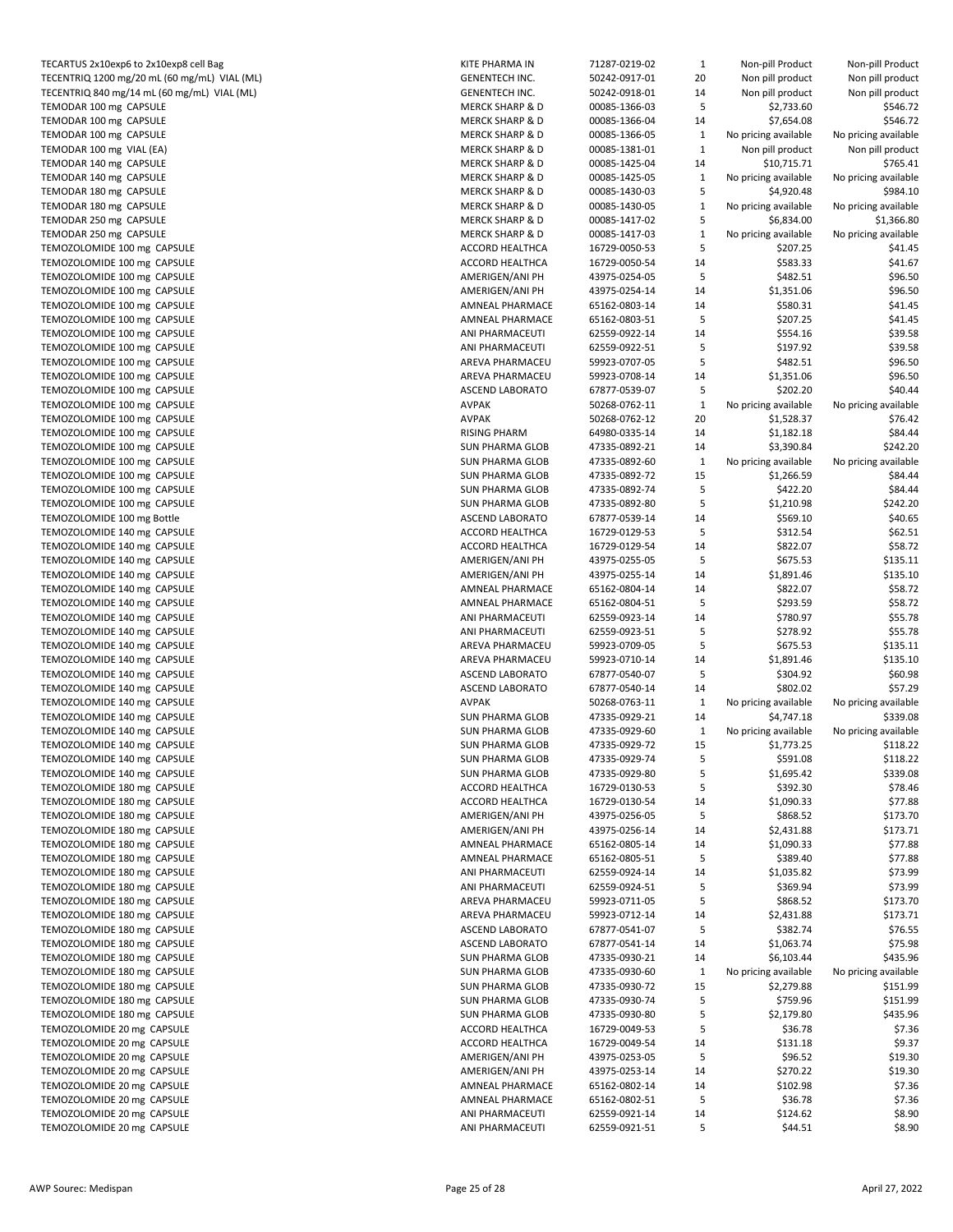| TEMOZOLOMIDE 20 mg CAPSULE                                                                                                           |
|--------------------------------------------------------------------------------------------------------------------------------------|
| TEMOZOLOMIDE 20 mg CAPSULE                                                                                                           |
| TEMOZOLOMIDE 20 mg CAPSULE                                                                                                           |
| TEMOZOLOMIDE 20 mg CAPSULE<br>TEMOZOLOMIDE 20 mg CAPSULE                                                                             |
| TEMOZOLOMIDE 20 mg CAPSULE                                                                                                           |
| TEMOZOLOMIDE 20 mg CAPSULE                                                                                                           |
| TEMOZOLOMIDE 20 mg CAPSULE                                                                                                           |
| TEMOZOLOMIDE 20 mg CAPSULE                                                                                                           |
| TEMOZOLOMIDE 20 mg CAPSULE                                                                                                           |
| TEMOZOLOMIDE 20 mg CAPSULE                                                                                                           |
| TEMOZOLOMIDE 20 mg CAPSULE                                                                                                           |
| TEMOZOLOMIDE 250 mg CAPSULE                                                                                                          |
| TEMOZOLOMIDE 250 mg CAPSULE<br>TEMOZOLOMIDE 250 mg CAPSULE                                                                           |
| TEMOZOLOMIDE 250 mg CAPSULE                                                                                                          |
| TEMOZOLOMIDE 250 mg CAPSULE                                                                                                          |
| TEMOZOLOMIDE 250 mg CAPSULE                                                                                                          |
| TEMOZOLOMIDE 250 mg CAPSULE                                                                                                          |
| TEMOZOLOMIDE 250 mg CAPSULE                                                                                                          |
| TEMOZOLOMIDE 250 mg CAPSULE                                                                                                          |
| TEMOZOLOMIDE 250 mg CAPSULE                                                                                                          |
| TEMOZOLOMIDE 5 mg CAPSULE                                                                                                            |
| TEMOZOLOMIDE 5 mg CAPSULE<br>TEMOZOLOMIDE 5 mg CAPSULE                                                                               |
| TEMOZOLOMIDE 5 mg CAPSULE                                                                                                            |
| TEMOZOLOMIDE 5 mg CAPSULE                                                                                                            |
| TEMOZOLOMIDE 5 mg CAPSULE                                                                                                            |
| TEMOZOLOMIDE 5 mg CAPSULE                                                                                                            |
| TEMOZOLOMIDE 5 mg CAPSULE                                                                                                            |
| TEMOZOLOMIDE 5 mg CAPSULE                                                                                                            |
| TEMOZOLOMIDE 5 mg CAPSULE                                                                                                            |
| TEMOZOLOMIDE 5 mg CAPSULE                                                                                                            |
| TEMOZOLOMIDE 5 mg CAPSULE<br>TEMOZOLOMIDE 5 mg CAPSULE                                                                               |
| TEMOZOLOMIDE 5 mg CAPSULE                                                                                                            |
| TEMOZOLOMIDE 5 mg CAPSULE                                                                                                            |
| TEMOZOLOMIDE 5 mg CAPSULE                                                                                                            |
| TEMOZOLOMIDE 5 mg CAPSULE                                                                                                            |
| TEMSIROLIMUS 30 mg/3 mL (10 mg/mL) (first dilution) VIAL (M                                                                          |
| TEMSIROLIMUS 30 mg/3 mL (10 mg/mL) (first dilution) VIAL (MI                                                                         |
| TEMSIROLIMUS 30 mg/3 mL (10 mg/mL) (first dilution) VIAL (M<br>TEMSIROLIMUS 30 mg/3 mL (10 mg/mL) (first dilution) VIAL (M           |
| TENIPOSIDE 50 mg/5 mL AMPUL (ML)                                                                                                     |
| TEPADINA 100 mg VIAL (EA)                                                                                                            |
|                                                                                                                                      |
| TEPADINA 15 mg VIAL (EA)                                                                                                             |
|                                                                                                                                      |
| TEPMETKO 225 mg TABLET<br>TEPMETKO 225 mg TABLET                                                                                     |
| THIOGUANINE POWDER (GRAM)                                                                                                            |
| THIOTEPA 1 POWDER (GRAM)                                                                                                             |
| THIOTEPA 100 mg VIAL (EA)                                                                                                            |
| THIOTEPA 15 mg VIAL (EA)                                                                                                             |
| THIOTEPA 15 mg VIAL (EA)                                                                                                             |
| THIOTEPA 15 mg VIAL (EA)                                                                                                             |
| THIOTEPA 15 mg VIAL (EA)<br>THIOTEPA 15 mg VIAL (EA)                                                                                 |
| Thiotepa 15mg Powder for Injection                                                                                                   |
| Tibsovo Oral Tablet 250 MG                                                                                                           |
| TIVDAK 40 mg VIAL (EA)                                                                                                               |
| TOLAK 0.04 CREAM (GRAM)                                                                                                              |
| TOPOSAR 20 mg/mL VIAL (ML)                                                                                                           |
| TOPOSAR 20 mg/mL VIAL (ML)                                                                                                           |
| TOPOSAR 20 mg/mL VIAL (ML)                                                                                                           |
| TOPOTECAN HCL 4 mg VIAL (EA)                                                                                                         |
| TOPOTECAN HCL 4 mg VIAL (EA)<br>TOPOTECAN HCL 4 mg VIAL (EA)                                                                         |
| TOPOTECAN HCL 4 mg VIAL (EA)                                                                                                         |
|                                                                                                                                      |
| TOPOTECAN HCL 4 mg VIAL (EA)<br>TOPOTECAN HCL 4 mg VIAL (EA)                                                                         |
| TOPOTECAN HCL 4 mg VIAL (EA)                                                                                                         |
|                                                                                                                                      |
| TOPOTECAN HCL 4 mg/4 mL (1 mg/mL) VIAL (ML)<br>TOPOTECAN HCL 4 mg/4 mL (1 mg/mL) VIAL (ML)                                           |
|                                                                                                                                      |
| TOPOTECAN HCL 4 mg/4 mL (1 mg/mL) VIAL (ML)<br>TOPOTECAN HCL 4 mg/4 mL (1 mg/mL) VIAL (ML)<br>TOPOTECAN HCL 4 mg/4 mL (1 mg/mL) Vial |

| TEMOZOLOMIDE 20 mg CAPSULE                                    | <b>AREVA PHARMACEU</b>                    | 59923-0705-05 | 5            | \$96.52              | \$19.30              |
|---------------------------------------------------------------|-------------------------------------------|---------------|--------------|----------------------|----------------------|
| TEMOZOLOMIDE 20 mg CAPSULE                                    | AREVA PHARMACEU                           | 59923-0706-14 | 14           | \$270.22             | \$19.30              |
| TEMOZOLOMIDE 20 mg CAPSULE                                    | ASCEND LABORATO                           | 67877-0538-07 | 5            | \$35.88              | \$7.18               |
| TEMOZOLOMIDE 20 mg CAPSULE                                    | <b>ASCEND LABORATO</b>                    | 67877-0538-14 | 14           | \$127.98             | \$9.14               |
| TEMOZOLOMIDE 20 mg CAPSULE                                    | <b>AVPAK</b>                              | 50268-0761-11 | $\mathbf{1}$ | No pricing available | No pricing available |
| TEMOZOLOMIDE 20 mg CAPSULE                                    | <b>AVPAK</b>                              | 50268-0761-12 | 20           | \$373.72             | \$18.69              |
| TEMOZOLOMIDE 20 mg CAPSULE                                    | <b>RISING PHARM</b>                       | 64980-0334-05 | 5            | \$84.46              | \$16.89              |
| TEMOZOLOMIDE 20 mg CAPSULE                                    | <b>SUN PHARMA GLOB</b>                    | 47335-0891-21 | 14           | \$678.22             | \$48.44              |
| TEMOZOLOMIDE 20 mg CAPSULE                                    | <b>SUN PHARMA GLOB</b>                    | 47335-0891-60 | $\mathbf{1}$ | No pricing available | No pricing available |
| TEMOZOLOMIDE 20 mg CAPSULE                                    | <b>SUN PHARMA GLOB</b>                    |               | 15           | \$253.37             | \$16.89              |
|                                                               |                                           | 47335-0891-72 |              |                      |                      |
| TEMOZOLOMIDE 20 mg CAPSULE                                    | <b>SUN PHARMA GLOB</b>                    | 47335-0891-74 | 5            | \$84.46              | \$16.89              |
| TEMOZOLOMIDE 20 mg CAPSULE                                    | <b>SUN PHARMA GLOB</b>                    | 47335-0891-80 | 5            | \$242.22             | \$48.44              |
| TEMOZOLOMIDE 250 mg CAPSULE                                   | ACCORD HEALTHCA                           | 16729-0051-53 | 5            | \$541.20             | \$108.24             |
| TEMOZOLOMIDE 250 mg CAPSULE                                   | AMERIGEN/ANI PH                           | 43975-0257-05 | 5            | \$1,206.61           | \$241.32             |
| TEMOZOLOMIDE 250 mg CAPSULE                                   | AMNEAL PHARMACE                           | 65162-0806-51 | 5            | \$541.20             | \$108.24             |
| TEMOZOLOMIDE 250 mg CAPSULE                                   | ANI PHARMACEUTI                           | 62559-0925-51 | 5            | \$514.14             | \$102.83             |
| TEMOZOLOMIDE 250 mg CAPSULE                                   | AREVA PHARMACEU                           | 59923-0713-05 | 5            | \$1,206.61           | \$241.32             |
| TEMOZOLOMIDE 250 mg CAPSULE                                   | ASCEND LABORATO                           | 67877-0542-07 | 5            | \$528.00             | \$105.60             |
| TEMOZOLOMIDE 250 mg CAPSULE                                   | <b>RISING PHARM</b>                       | 64980-0338-05 | 5            | \$1,055.78           | \$211.16             |
| TEMOZOLOMIDE 250 mg CAPSULE                                   | <b>SUN PHARMA GLOB</b>                    | 47335-0893-60 | $\mathbf 1$  | No pricing available | No pricing available |
| TEMOZOLOMIDE 250 mg CAPSULE                                   | <b>SUN PHARMA GLOB</b>                    | 47335-0893-74 | 5            | \$1,055.78           | \$211.16             |
| TEMOZOLOMIDE 250 mg CAPSULE                                   | <b>SUN PHARMA GLOB</b>                    | 47335-0893-80 | 5            | \$3,028.32           | \$605.66             |
| TEMOZOLOMIDE 5 mg CAPSULE                                     | ACCORD HEALTHCA                           | 16729-0048-53 | 5            | \$17.90              | \$3.58               |
| TEMOZOLOMIDE 5 mg CAPSULE                                     | ACCORD HEALTHCA                           |               |              | \$44.59              |                      |
|                                                               |                                           | 16729-0048-54 | 14           |                      | \$3.19               |
| TEMOZOLOMIDE 5 mg CAPSULE                                     | AMERIGEN/ANI PH                           | 43975-0252-05 | 5            | \$26.52              | \$5.30               |
| TEMOZOLOMIDE 5 mg CAPSULE                                     | AMERIGEN/ANI PH                           | 43975-0252-14 | 14           | \$74.28              | \$5.31               |
| TEMOZOLOMIDE 5 mg CAPSULE                                     | AMNEAL PHARMACE                           | 65162-0801-14 | 14           | \$44.59              | \$3.19               |
| TEMOZOLOMIDE 5 mg CAPSULE                                     | AMNEAL PHARMACE                           | 65162-0801-51 | 5            | \$15.92              | \$3.18               |
| TEMOZOLOMIDE 5 mg CAPSULE                                     | ANI PHARMACEUTI                           | 62559-0920-14 | 14           | \$42.36              | \$3.03               |
| TEMOZOLOMIDE 5 mg CAPSULE                                     | ANI PHARMACEUTI                           | 62559-0920-51 | 5            | \$15.13              | \$3.03               |
| TEMOZOLOMIDE 5 mg CAPSULE                                     | AREVA PHARMACEU                           | 59923-0703-05 | 5            | \$26.52              | \$5.30               |
| TEMOZOLOMIDE 5 mg CAPSULE                                     | AREVA PHARMACEU                           | 59923-0704-14 | 14           | \$74.28              | \$5.31               |
| TEMOZOLOMIDE 5 mg CAPSULE                                     | ASCEND LABORATO                           | 67877-0537-07 | 5            | \$17.47              | \$3.49               |
| TEMOZOLOMIDE 5 mg CAPSULE                                     | <b>ASCEND LABORATO</b>                    | 67877-0537-14 | 14           | \$43.50              | \$3.11               |
| TEMOZOLOMIDE 5 mg CAPSULE                                     | <b>SUN PHARMA GLOB</b>                    | 47335-0890-21 | 14           | \$168.28             | \$12.02              |
| TEMOZOLOMIDE 5 mg CAPSULE                                     | <b>SUN PHARMA GLOB</b>                    | 47335-0890-60 | $\mathbf{1}$ | No pricing available | No pricing available |
| TEMOZOLOMIDE 5 mg CAPSULE                                     | <b>SUN PHARMA GLOB</b>                    | 47335-0890-72 | 15           | \$69.62              | \$4.64               |
|                                                               |                                           |               | 5            | \$23.21              | \$4.64               |
| TEMOZOLOMIDE 5 mg CAPSULE                                     | <b>SUN PHARMA GLOB</b>                    | 47335-0890-74 |              |                      |                      |
| TEMOZOLOMIDE 5 mg CAPSULE                                     | <b>SUN PHARMA GLOB</b>                    | 47335-0890-80 | 5            | \$60.10              | \$12.02              |
| TEMSIROLIMUS 30 mg/3 mL (10 mg/mL) (first dilution) VIAL (ML) | ACCORD HEALTHCA                           | 16729-0221-30 | $\mathbf{1}$ | Non pill product     | Non pill product     |
| TEMSIROLIMUS 30 mg/3 mL (10 mg/mL) (first dilution) VIAL (ML) | ACCORD HEALTHCA                           | 16729-0223-61 | $\mathbf{1}$ | Non pill product     | Non pill product     |
| TEMSIROLIMUS 30 mg/3 mL (10 mg/mL) (first dilution) VIAL (ML) | <b>FRESENIUS KABI</b>                     | 65219-0200-05 | $\mathbf{1}$ | Non pill product     | Non pill product     |
| TEMSIROLIMUS 30 mg/3 mL (10 mg/mL) (first dilution) VIAL (ML) | <b>FRESENIUS KABI</b>                     | 65219-0205-05 | $\mathbf{1}$ | Non pill product     | Non pill product     |
| TENIPOSIDE 50 mg/5 mL AMPUL (ML)                              | WG CRITICAL CAR                           | 44567-0507-01 | 5            | Non pill product     | Non pill product     |
| TEPADINA 100 mg VIAL (EA)                                     | AMNEAL BIOSCIEN                           | 70121-1631-01 | $\mathbf{1}$ | Non pill product     | Non pill product     |
| TEPADINA 15 mg VIAL (EA)                                      | AMNEAL BIOSCIEN                           | 70121-1630-01 | $\mathbf{1}$ | Non pill product     | Non pill product     |
| TEPMETKO 225 mg TABLET                                        | EMD SERONO INC                            | 44087-5000-03 | 30           | \$13,165.92          | \$438.86             |
| TEPMETKO 225 mg TABLET                                        | EMD SERONO INC                            | 44087-5000-06 | 60           | \$26,331.84          | \$438.86             |
| THIOGUANINE POWDER (GRAM)                                     | PROFESSIONAL CO                           | 51927-2803-00 | $\mathbf{1}$ | Non pill product     | Non pill product     |
| THIOTEPA 1 POWDER (GRAM)                                      | PROFESSIONAL CO                           | 51927-2762-00 | $\mathbf{1}$ | Non pill product     | Non pill product     |
| THIOTEPA 100 mg VIAL (EA)                                     | NOVADOZ PHARMAC                           | 72205-0046-01 | $\mathbf{1}$ | Non pill product     | Non pill product     |
| THIOTEPA 15 mg VIAL (EA)                                      | DR.REDDY'S LAB                            | 43598-0650-11 | $\mathbf{1}$ | Non pill product     | Non pill product     |
|                                                               |                                           |               |              |                      |                      |
| THIOTEPA 15 mg VIAL (EA)                                      | SAGENT PHARMACE                           | 25021-0246-02 | $\mathbf{1}$ | Non pill product     | Non pill product     |
| THIOTEPA 15 mg VIAL (EA)                                      | STI PHARMA LLC                            | 54879-0014-13 | $\mathbf{1}$ | Non pill product     | Non pill product     |
| THIOTEPA 15 mg VIAL (EA)                                      | WEST-WARD/HIKMA                           | 00143-9565-01 | $\mathbf{1}$ | Non pill product     | Non pill product     |
| THIOTEPA 15 mg VIAL (EA)                                      | WEST-WARDINC./                            | 00143-9309-01 | $\mathbf{1}$ | Non pill product     | Non pill product     |
| Thiotepa 15mg Powder for Injection                            | Novadoz Pharmaceuticals LLI 72205-0045-01 |               | $\mathbf{1}$ | \$840.00             | \$840.00             |
| Tibsovo Oral Tablet 250 MG                                    | SERVIER PHARMACEUTICALS 72694-0617-60     |               | 60           | \$36,099.36          | \$601.66             |
| TIVDAK 40 mg VIAL (EA)                                        | SEAGEN INC.                               | 51144-0003-01 | $\mathbf{1}$ | Non pill product     | Non pill product     |
| TOLAK 0.04 CREAM (GRAM)                                       | PIERRE FABRE PH                           | 64370-0421-40 | 40           | Non pill product     | Non pill product     |
| TOPOSAR 20 mg/mL VIAL (ML)                                    | <b>TEVA PARENTERAL</b>                    | 00703-5653-01 | 5            | Non pill product     | Non pill product     |
| TOPOSAR 20 mg/mL VIAL (ML)                                    | <b>TEVA PARENTERAL</b>                    | 00703-5656-01 | 25           | Non pill product     | Non pill product     |
| TOPOSAR 20 mg/mL VIAL (ML)                                    | <b>TEVA PARENTERAL</b>                    | 00703-5657-01 | 50           | Non pill product     | Non pill product     |
| TOPOTECAN HCL 4 mg VIAL (EA)                                  | <b>ACCORD HEALTHCA</b>                    | 16729-0151-31 | $\mathbf{1}$ | Non pill product     | Non pill product     |
| TOPOTECAN HCL 4 mg VIAL (EA)                                  | ACTAVIS/TEVA                              | 45963-0615-56 | $\mathbf{1}$ | Non pill product     | Non pill product     |
| TOPOTECAN HCL 4 mg VIAL (EA)                                  | APP/FRESENIUS K                           | 63323-0762-10 | $\mathbf{1}$ | Non pill product     | Non pill product     |
|                                                               | APP/FRESENIUS K                           | 63323-0762-17 | $\mathbf{1}$ |                      |                      |
| TOPOTECAN HCL 4 mg VIAL (EA)                                  |                                           |               |              | Non pill product     | Non pill product     |
| TOPOTECAN HCL 4 mg VIAL (EA)                                  | APP/FRESENIUS K                           | 63323-0762-94 | $\mathbf{1}$ | Non pill product     | Non pill product     |
| TOPOTECAN HCL 4 mg VIAL (EA)                                  | <b>INGENUS PHARMAC</b>                    | 50742-0404-01 | $\mathbf{1}$ | Non pill product     | Non pill product     |
| TOPOTECAN HCL 4 mg VIAL (EA)                                  | <b>SUN PHARMACEUTI</b>                    | 62756-0023-40 | $\mathbf{1}$ | Non pill product     | Non pill product     |
| TOPOTECAN HCL 4 mg/4 mL (1 mg/mL) VIAL (ML)                   | ACCORD HEALTHCA                           | 16729-0243-31 | 4            | Non pill product     | Non pill product     |
| TOPOTECAN HCL 4 mg/4 mL (1 mg/mL) VIAL (ML)                   | HOSPIRA/PFIZER                            | 00409-0302-01 | 4            | Non pill product     | Non pill product     |
| TOPOTECAN HCL 4 mg/4 mL (1 mg/mL) VIAL (ML)                   | <b>TEVA USA</b>                           | 00703-4714-01 | 4            | Non pill product     | Non pill product     |
| TOPOTECAN HCL 4 mg/4 mL (1 mg/mL) VIAL (ML)                   | <b>TEVA USA</b>                           | 00703-4714-71 | 4            | Non pill product     | Non pill product     |
| TOPOTECAN HCL 4 mg/4 mL (1 mg/mL) Vial                        | <b>MYLAN INSTITUTI</b>                    | 67457-0662-05 | 4            | Non pill product     | Non pill product     |
| TOREMIFENE CITRATE 60 mg TABLET                               | <b>RISING PHARM</b>                       | 64980-0404-03 | 30           | \$1,374.88           | \$45.83              |
|                                                               |                                           |               |              |                      |                      |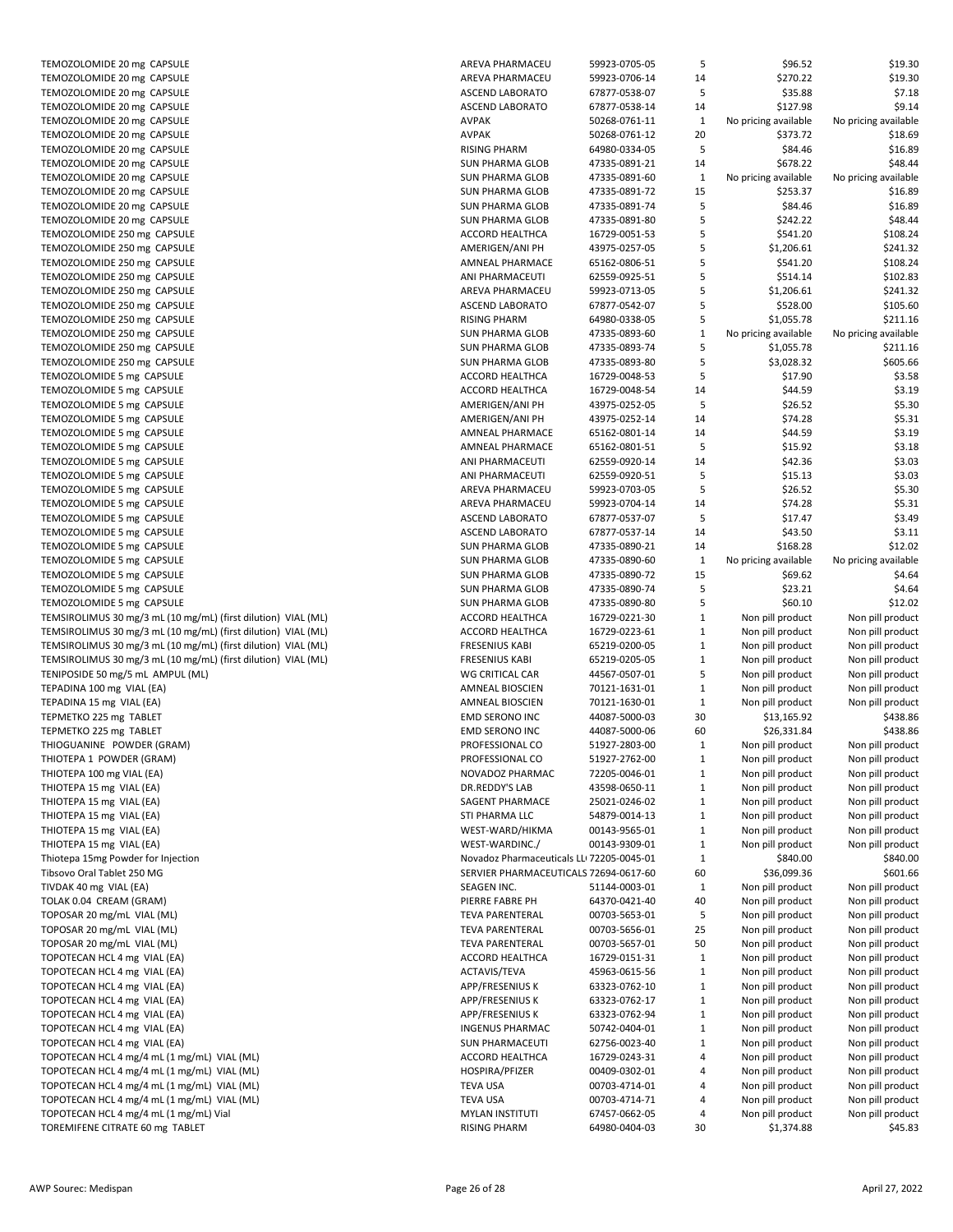| TORISEL 30 mg/3 mL (10 mg/mL) (first dilution) VIAL (ML)                  | WYETH/PFIZER           | 00008-1179-01 | 1                 | Non pill product            | Non pill product     |
|---------------------------------------------------------------------------|------------------------|---------------|-------------------|-----------------------------|----------------------|
| TRAZIMERA 150 mg VIAL (EA)                                                | PFIZER US PHARM        | 00069-0308-01 | $\mathbf{1}$      | Non pill product            | Non pill product     |
| TRAZIMERA 420 mg VIAL (EA)                                                | PFIZER US PHARM        | 00069-0305-01 | $\mathbf{1}$      | Non pill product            | Non pill product     |
| TRAZIMERA 420 mg VIAL (EA)                                                | PFIZER US PHARM        | 00069-0306-01 | $\mathbf{1}$      | Non pill product            | Non pill product     |
|                                                                           | CEPHALONINC .- T       | 63459-0391-20 | $\mathbf{1}$      |                             | Non pill product     |
| TREANDA 100 mg VIAL (EA)                                                  |                        |               |                   | Non pill product            |                      |
| TREANDA 25 mg VIAL (EA)                                                   | CEPHALONINC .- T       | 63459-0390-08 | $\mathbf{1}$      | Non pill product            | Non pill product     |
| TRETINOIN 10 mg CAPSULE                                                   | AHP                    | 68084-0075-11 | $\mathbf{1}$      | No pricing available        | No pricing available |
| TRETINOIN 10 mg CAPSULE                                                   | AHP                    | 68084-0075-21 | 30                | \$990.98                    | \$33.03              |
| TRETINOIN 10 mg CAPSULE                                                   | AVKARE                 | 42291-0843-01 | 100               | \$2,753.28                  | \$27.53              |
| TRETINOIN 10 mg CAPSULE                                                   | AVKARE                 | 42291-0870-01 | 100               | \$3,028.02                  | \$30.28              |
| TRETINOIN 10 mg CAPSULE                                                   | <b>BRYANT RANCH PR</b> | 63629-2285-01 | 100               | \$2,280.58                  | \$22.81              |
| TRETINOIN 10 mg CAPSULE                                                   | <b>BRYANT RANCH PR</b> | 63629-8752-01 | 100               | \$3,025.61                  | \$30.26              |
| TRETINOIN 10 mg CAPSULE                                                   | <b>GLENMARK PHARMA</b> | 68462-0792-01 | 100               | \$3,227.22                  | \$32.27              |
| TRETINOIN 10 mg CAPSULE                                                   | MAJOR PHARMACEU        | 00904-6867-04 | 30                | \$1,151.74                  | \$38.39              |
|                                                                           |                        |               |                   |                             |                      |
| TRETINOIN 10 mg CAPSULE                                                   | <b>MAJOR PHARMACEU</b> | 00904-6867-60 | 100               | \$3,725.41                  | \$37.25              |
| TRETINOIN 10 mg CAPSULE                                                   | PAR PHARM.             | 10370-0268-01 | 100               | \$3,227.22                  | \$32.27              |
| TRETINOIN 10 mg CAPSULE                                                   | <b>TEVA USA</b>        | 00555-0808-02 | 100               | \$3,227.22                  | \$32.27              |
| TREXALL 10 mg TABLET                                                      | TEVA WOMEN'S HE        | 51285-0368-01 | 30                | \$1,268.28                  | \$42.28              |
| TREXALL 15 mg TABLET                                                      | TEVA WOMEN'S HE        | 51285-0369-01 | 30                | \$1,902.48                  | \$63.42              |
| TREXALL 5 mg TABLET                                                       | TEVA WOMEN'S HE        | 51285-0366-01 | 30                | \$634.20                    | \$21.14              |
| TREXALL 7.5 mg TABLET                                                     | TEVA WOMEN'S HE        | 51285-0367-01 | 30                | \$951.24                    | \$31.71              |
| TRIPTODUR 22.5 mg VIAL (EA)                                               | ARBOR PHARMACEU        | 24338-0150-01 | $\mathbf{1}$      | Non pill product            | Non pill product     |
| TRIPTODUR 22.5 mg VIAL (EA)                                               | ARBOR PHARMACEU        |               |                   |                             |                      |
|                                                                           |                        | 24338-0150-20 | $\mathbf{1}$      | Non pill product            | Non pill product     |
| TRISENOX 12 mg/6 mL (2 mg/mL) VIAL (ML)                                   | CEPHALONINC .- T       | 63459-0601-06 | 6                 | Non pill product            | Non pill product     |
| TRISENOX 12 mg/6 mL (2 mg/mL) VIAL (ML)                                   | CEPHALONINC .- T       | 63459-0601-11 | 6                 | Non pill product            | Non pill product     |
| TRODELVY 180 mg VIAL (EA)                                                 | <b>IMMUNOMEDICS I</b>  | 55135-0132-01 | $\mathbf{1}$      | Non pill product            | Non pill product     |
| TRUXIMA 10 mg/mL VIAL (ML)                                                | CEPHALONINC .- T       | 63459-0103-10 | 10                | Non pill product            | Non pill product     |
| TRUXIMA 10 mg/mL VIAL (ML)                                                | CEPHALONINC .- T       | 63459-0104-50 | 50                | Non pill product            | Non pill product     |
| TUKYSA 150 mg TABLET                                                      | SEAGEN INC.            | 51144-0002-12 | 120               | \$25,891.20                 | \$215.76             |
|                                                                           | SEAGEN INC.            | 51144-0002-60 | 60                | \$12,945.60                 | \$215.76             |
| TUKYSA 150 mg TABLET                                                      |                        |               |                   |                             |                      |
| TUKYSA 50 mg TABLET                                                       | SEAGEN INC.            | 51144-0001-60 | 60                | \$6,438.00                  | \$107.30             |
| TURALIO 200 mg CAPSULE                                                    | DAIICHI SANKYO         | 65597-0402-20 | 120               | \$24,988.32                 | \$208.24             |
| TURALIO 200 mg CAPSULE                                                    | DAIICHI SANKYO         | 65597-0402-28 | 28                | No pricing available        | No pricing available |
| TYKERB 250 mg TABLET                                                      | <b>NOVARTIS</b>        | 00078-0671-19 | 150               | \$10,023.97                 | \$66.83              |
| UNITUXIN 3.5 mg/mL VIAL (ML)                                              | UNITED THERAP          | 66302-0014-01 | 5                 | Non pill product            | Non pill product     |
| VALCHLOR 0.00016 GEL (GRAM)                                               | <b>HELSINN THERAPE</b> | 69639-0120-01 | 60                | Non pill product            | Non pill product     |
| VALRUBICIN 40 mg/mL VIAL (ML)                                             | LEUCADIA PHARMA        | 24201-0101-01 | 5                 | Non pill product            | Non pill product     |
| VALRUBICIN 40 mg/mL VIAL (ML)                                             | LEUCADIA PHARMA        | 24201-0101-04 | 5                 | Non pill product            | Non pill product     |
| VALSTAR 40 mg/mL VIAL (ML)                                                | ENDO PHARM INC.        | 67979-0001-01 | 5                 | Non pill product            | Non pill product     |
|                                                                           |                        |               |                   |                             |                      |
| VECTIBIX 100 mg/5 mL (20 mg/mL) VIAL (ML)                                 | AMGEN                  | 55513-0954-01 | 5                 | Non pill product            | Non pill product     |
| VECTIBIX 400 mg/20 mL (20 mg/mL) VIAL (ML)                                | AMGEN                  | 55513-0956-01 | 20                | Non pill product            | Non pill product     |
| VELCADE 3.5 mg VIAL (EA)                                                  | MILLENNIUM PHAR        | 63020-0049-01 | $\mathbf{1}$      | Non pill product            | Non pill product     |
| VELCADE 3.5 mg VIAL (EA)                                                  | MILLENNIUM PHAR        | 63020-0049-04 | $\mathbf{1}$      | Non pill product            | Non pill product     |
| VENCLEXTA 10 mg TABLET                                                    | ABBVIE US LLC          | 00074-0561-11 | $2 \;$ \$         | $26.98$ \$                  | 13.49                |
| VENCLEXTA 10 mg TABLET                                                    | ABBVIE US LLC          | 00074-0561-14 | $14 \; \xi$       | 188.84 \$                   | 13.49                |
| VENCLEXTA 100 mg TABLET                                                   | ABBVIE US LLC          | 00074-0576-11 |                   | $1\frac{1}{2}$<br>134.88 \$ | 134.88               |
| VENCLEXTA 100 mg TABLET                                                   | ABBVIE US LLC          | 00074-0576-22 | $120 \;$ \$       | $16,186.81$ \$              | 134.89               |
| VENCLEXTA 100 mg TABLET                                                   | ABBVIE US LLC          | 00074-0576-34 | $180 \; \text{S}$ | 24,280.22 \$                | 134.89               |
|                                                                           |                        |               |                   |                             |                      |
| VENCLEXTA 50 mg TABLET                                                    | ABBVIE US LLC          | 00074-0566-07 |                   | 472.12 \$<br>7\$            | 67.45                |
| VENCLEXTA 50 mg TABLET                                                    | ABBVIE US LLC          | 00074-0566-11 | $1\sqrt{5}$       | $67.44$ \$                  | 67.44                |
| VENCLEXTA STARTING PACK 10 mg (14)-50 mg (7)-100 mg (21) TABLET DOSE PACK | ABBVIE US LLC          | 00074-0579-28 | 42 \$             | 3,493.66 \$                 | 83.18                |
| VERZENIO 100 mg TABLET                                                    | ELI LILLY & CO.        | 00002-4815-54 | $14 \text{ }$     | 4,132.80 \$                 | 295.20               |
| VERZENIO 150 mg TABLET                                                    | ELI LILLY & CO.        | 00002-5337-54 | $14 \;$ \$        | 4,132.80                    | \$<br>295.20         |
| VERZENIO 200 mg TABLET                                                    | ELI LILLY & CO.        | 00002-6216-54 | $14 \; \text{S}$  | 4,132.80                    | 295.20<br>\$         |
| VERZENIO 50 mg TABLET                                                     | ELI LILLY & CO.        | 00002-4483-54 | $14 \frac{1}{2}$  | $4,132.80$ \$               | 295.20               |
| VIDAZA 100 mg VIAL (EA)                                                   | CELGENE/BMS            | 59572-0102-01 | $\mathbf{1}$      | Non pill product            | Non pill product     |
|                                                                           |                        |               |                   |                             |                      |
| VINBLASTINE SULFATE 1 mg/mL VIAL (ML)                                     | APP/FRESENIUS K        | 63323-0278-10 | 10                | Non pill product            | Non pill product     |
| VINCASAR PFS 1 mg/mL VIAL (ML)                                            | <b>TEVA PARENTERAL</b> | 00703-4402-11 | $\mathbf{1}$      | Non pill product            | Non pill product     |
| VINCASAR PFS 2 mg/2 mL VIAL (ML)                                          | <b>TEVA PARENTERAL</b> | 00703-4412-11 | $\overline{2}$    | Non pill product            | Non pill product     |
| VINCRISTINE SULFATE 1 mg/mL VIAL (ML)                                     | HOSPIRA/PFIZER         | 61703-0309-06 | $\mathbf{1}$      | Non pill product            | Non pill product     |
| VINCRISTINE SULFATE 1 mg/mL VIAL (ML)                                     | HOSPIRA-NOVAPLU        | 61703-0309-26 | $\mathbf{1}$      | Non pill product            | Non pill product     |
| VINCRISTINE SULFATE 2 mg/2 mL VIAL (ML)                                   | HOSPIRA/PFIZER         | 61703-0309-16 | $\overline{2}$    | Non pill product            | Non pill product     |
| VINCRISTINE SULFATE 2 mg/2 mL VIAL (ML)                                   | HOSPIRA-NOVAPLU        | 61703-0309-25 | $\overline{2}$    | Non pill product            | Non pill product     |
| VINORELBINE TARTRATE 10 mg/mL VIAL (ML)                                   | ACTAVIS/TEVA           | 45963-0607-55 | $\mathbf{1}$      | Non pill product            | Non pill product     |
|                                                                           |                        |               | $\mathbf{1}$      |                             |                      |
| VINORELBINE TARTRATE 10 mg/mL VIAL (ML)                                   | APP/FRESENIUS K        | 63323-0148-01 |                   | Non pill product            | Non pill product     |
| VINORELBINE TARTRATE 10 mg/mL VIAL (ML)                                   | <b>BEDFORD LABS</b>    | 55390-0069-01 | $\mathbf{1}$      | Non pill product            | Non pill product     |
| VINORELBINE TARTRATE 10 mg/mL VIAL (ML)                                   | SAGENT PHARMACE        | 25021-0204-01 | $\mathbf{1}$      | Non pill product            | Non pill product     |
| VINORELBINE TARTRATE 10 mg/mL VIAL (ML)                                   | <b>TEVA PARENTERAL</b> | 00703-4182-01 | $\mathbf{1}$      | Non pill product            | Non pill product     |
| VINORELBINE TARTRATE 50 mg/5 mL VIAL (ML)                                 | ACTAVIS/TEVA           | 45963-0607-56 | 5                 | Non pill product            | Non pill product     |
| VINORELBINE TARTRATE 50 mg/5 mL VIAL (ML)                                 | APP/FRESENIUS K        | 63323-0148-05 | 5                 | Non pill product            | Non pill product     |
| VINORELBINE TARTRATE 50 mg/5 mL VIAL (ML)                                 | <b>BEDFORD LABS</b>    | 55390-0070-01 | 5                 | Non pill product            | Non pill product     |
| VINORELBINE TARTRATE 50 mg/5 mL VIAL (ML)                                 | SAGENT PHARMACE        | 25021-0204-05 | 5                 | Non pill product            | Non pill product     |
| VINORELBINE TARTRATE 50 mg/5 mL VIAL (ML)                                 | <b>TEVA PARENTERAL</b> | 00703-4183-01 | 5                 | Non pill product            | Non pill product     |
| VITRAKVI 100 mg CAPSULE                                                   | <b>BAYER INC.</b>      | 50419-0391-01 | 60 \$             | 40,541.04 \$                | 675.68               |
|                                                                           |                        |               |                   |                             |                      |
| VITRAKVI 20 mg/mL SOLUTION ORAL                                           | <b>BAYER INC.</b>      | 50419-0392-01 | 100               | Non pill product            | Non pill product     |
| VITRAKVI 25 mg CAPSULE                                                    | <b>BAYER INC.</b>      | 50419-0390-01 | 60\$              | 13,513.68 \$                | 225.23               |